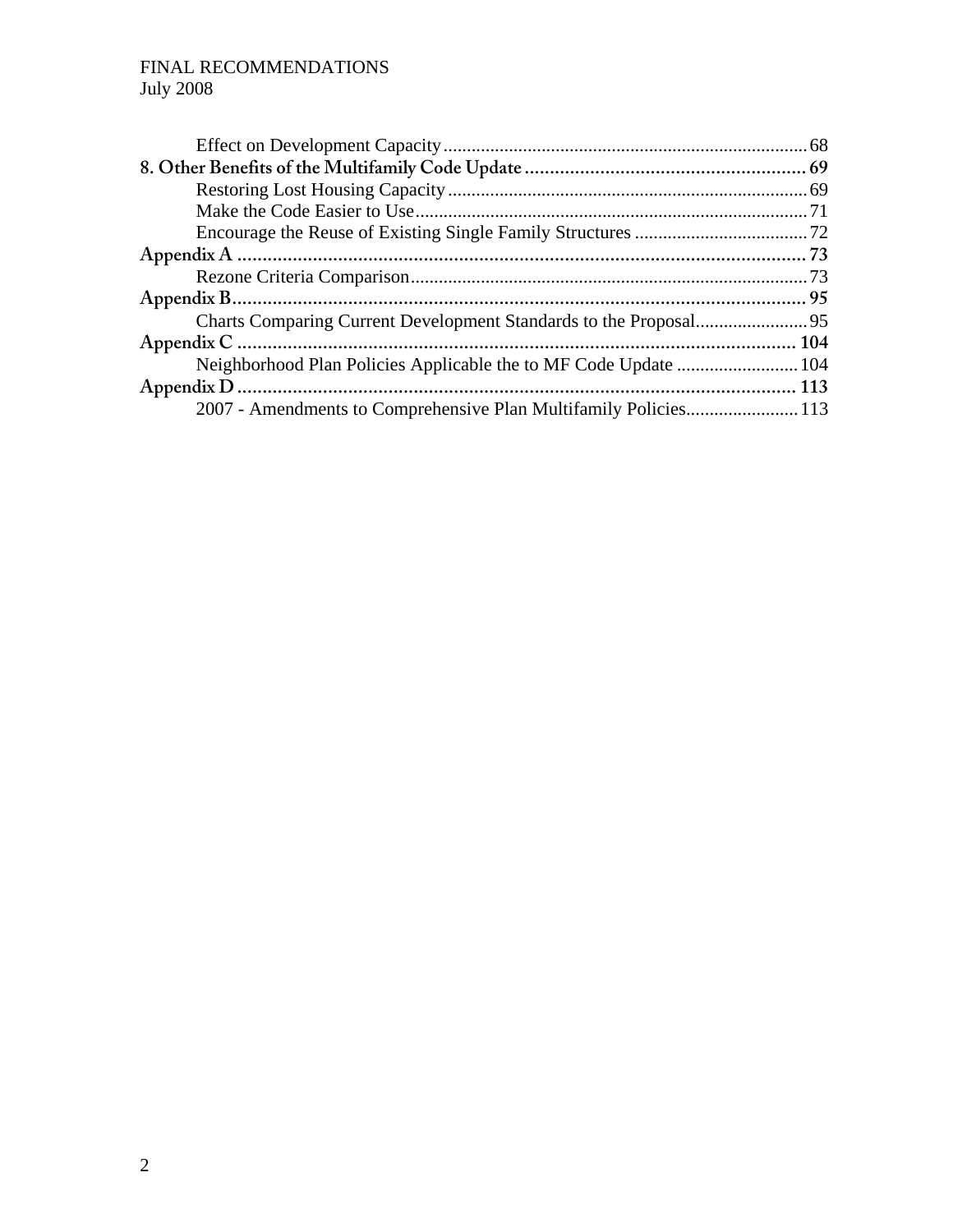# **1. Introduction**

Mayor Nickels is proposing amendments to the multifamily chapter of the City's Land Use Code, to promote smart growth, green housing and good design. The new Multifamily Code proposal advances the City's growth management objectives and better achieves the City's goals and policies for new development, and makes the code easier to use and understand.

Over the next 20 years, Seattle expects to add 100,000 residents and 84,000 jobs. In 2006, as part of the citywide effort to streamline and update development regulations, new zoning was adopted for downtown and neighborhood commercial areas. Multifamily zones are next in line as they also play an important role in the city's ability to accommodate this expected growth. In addition to achieving the objectives outlined below, this code update also presents the opportunity to address the important issues of climate change and the growing need for housing affordable to working people.

Climate disruption is an urgent threat to the environmental and economic health of the Seattle region. Many cities, in this country and abroad, already have strong local policies and programs in place to reduce global warming pollution, but more action is needed, including at the local level, to meet the challenge. To help Seattle do its part, Mayor Nickels convened a Green Ribbon Commission on Climate Protection. Among other measures, the commission identified actions that could be taken, including reducing energy use in homes. This is often referred to as 'reducing the carbon footprint.' The Mayor responded to the climate protection commission's recommendations in September 2006 with a Climate Action Plan. The action plan has informed many of the recommendations in the Multifamily Code Update; in particular, Action #5 of the Climate Action Plan calls for creating compact, green urban neighborhoods -- where multifamily housing is close to transit and commercial areas.

In addition, housing costs have continued upward, to the point that middle-income wage earners have found themselves increasingly priced out of the market. The median price of new condominiums now exceeds \$350,000, requiring an income of more than \$74,000.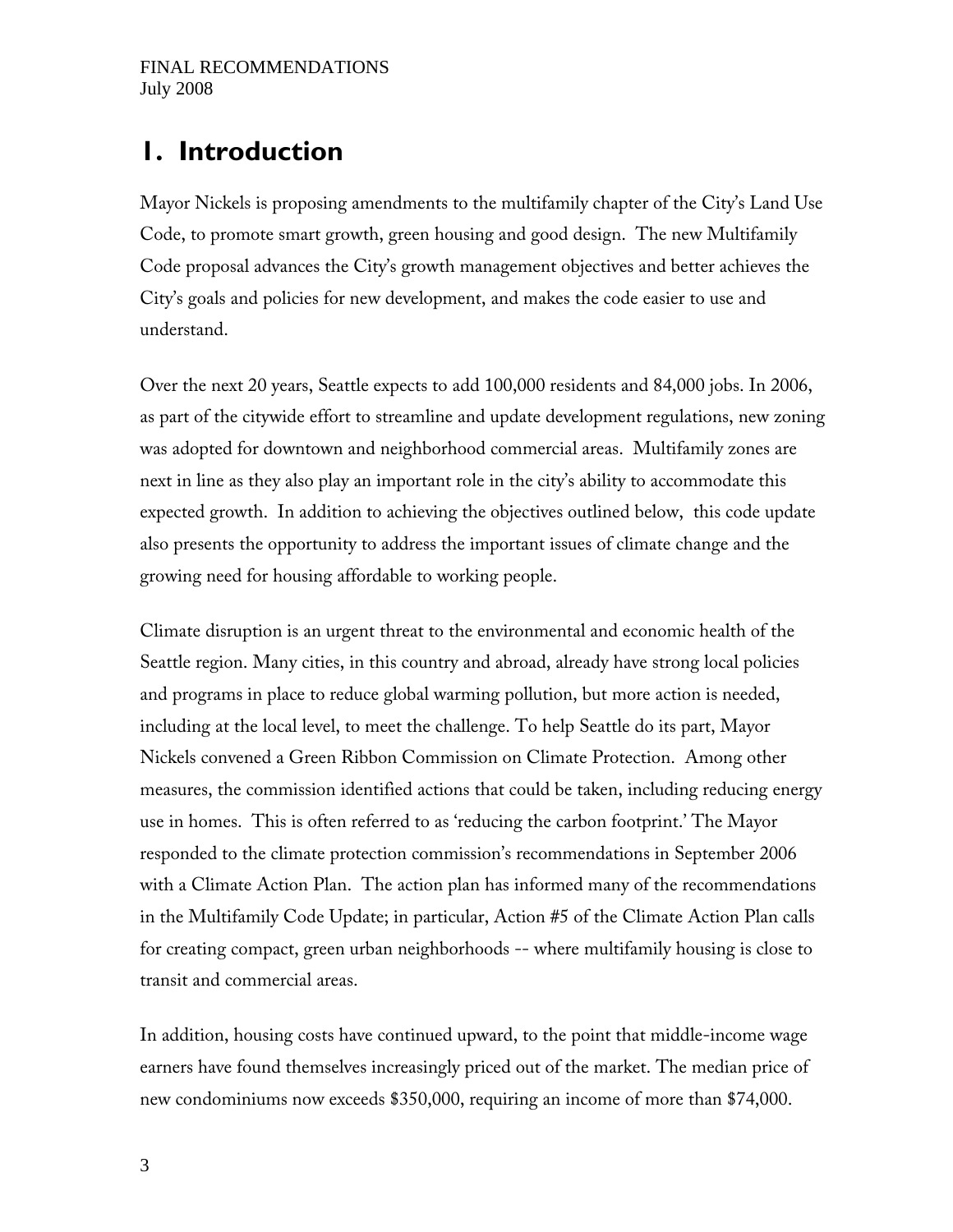Median-priced single family homes exceed \$500,000, requiring an income of more than \$100,000. Seattle has a long history of meeting the housing needs of the poor or lowincome earners. During the past 20 years, through the Housing Levy and other programs, nearly 10,000 homes have been created for those earning between zero and \$45,000 a year. A zoning incentive program, as part of the Multifamily Code Update, is proposed as a way to help provide for the middle-income wage earners. This program is consistent with City Council Resolution 30939, adopted by the Mayor and Council in December of 2006. This resolution expresses support for the use of zoning incentives for affordable housing and other public benefits. The incentive resolution was used in the formulation of the proposed incentive provisions developed as part of the Multifamily Code Update, with additional details expected to be included in separate legislation for on citywide incentive zoning programs.

Many of the recommendations for new multifamily zoning are consistent with goals to reduce the city's carbon footprint and provide zoning incentives for affordable housing. Proposed development standards would:

- Encourage growth where it is most appropriate and reduce development pressures on fragile natural environments and low-density, single-family areas;
- Promote housing affordability with zoning incentives;
- Incorporate green building practices;
- Emphasize the water-quality benefits of landscaping;
- Allow for more green roofs and wind and solar power generation on rooftops;
- Reduce automobile dependence by eliminating or reducing parking requirements based on local conditions.

As Mayor Nickels has recently said: ''Every decision facing us today has a direct impact on climate change and our planet. As Seattle grows, we need to do it in a way that protects the environment and creates housing that working people can afford.''

# **2. Executive Summary**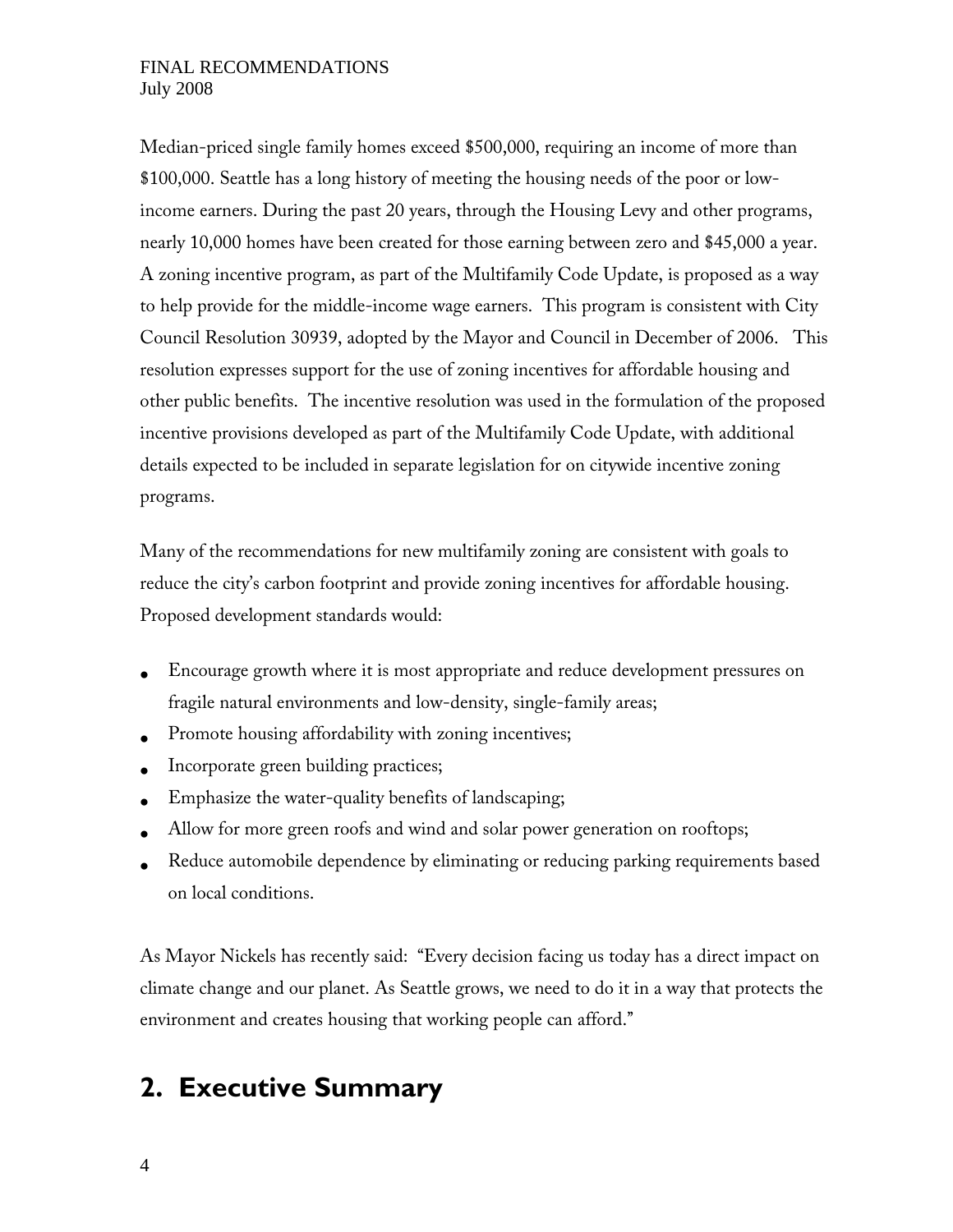The Multifamily Code Update began in mid-2005. Milestones to date include the Multifamily Concept Recommendations, first published in April of 2006, that have guided the development of the proposed multifamily draft code provisions. The concepts for amending the City's multifamily zones were the product of extensive research and many years of experience in administering zoning provisions, meetings with neighborhood groups, development and design professionals, and a careful assessment of newly emergent issues and conditions in Seattle's multifamily neighborhoods.

Additional steps in the process of developing the Mayor's final recommendations for new multifamily zoning included public review and comment on draft code provisions and initial environmental review. These steps occurred at the end of 2007. Input received throughout the process was considered in the preparation of the final legislative documents. The City Council's review process, anticipated to begin in mid-2008, will include additional opportunities for public participation, including a public hearing.

### *Objectives*

The objectives of the proposed Multifamily Code Update are to:

- 1. Help create high quality multifamily neighborhoods;
- 2. Support Comprehensive and Neighborhood Plan objectives;
- 3. Promote sustainable development;
- 4. Encourage new investment in a variety of housing types, including affordable housing;
- 5. Recognize special locational characteristics: urban centers and villages and light rail station areas; adjacency to single family zoned areas.
- 6. Foster creative design through development flexibility; and
- 7. Make the code easier to use and understand, complementing the adopted amendments to neighborhood commercial zoning.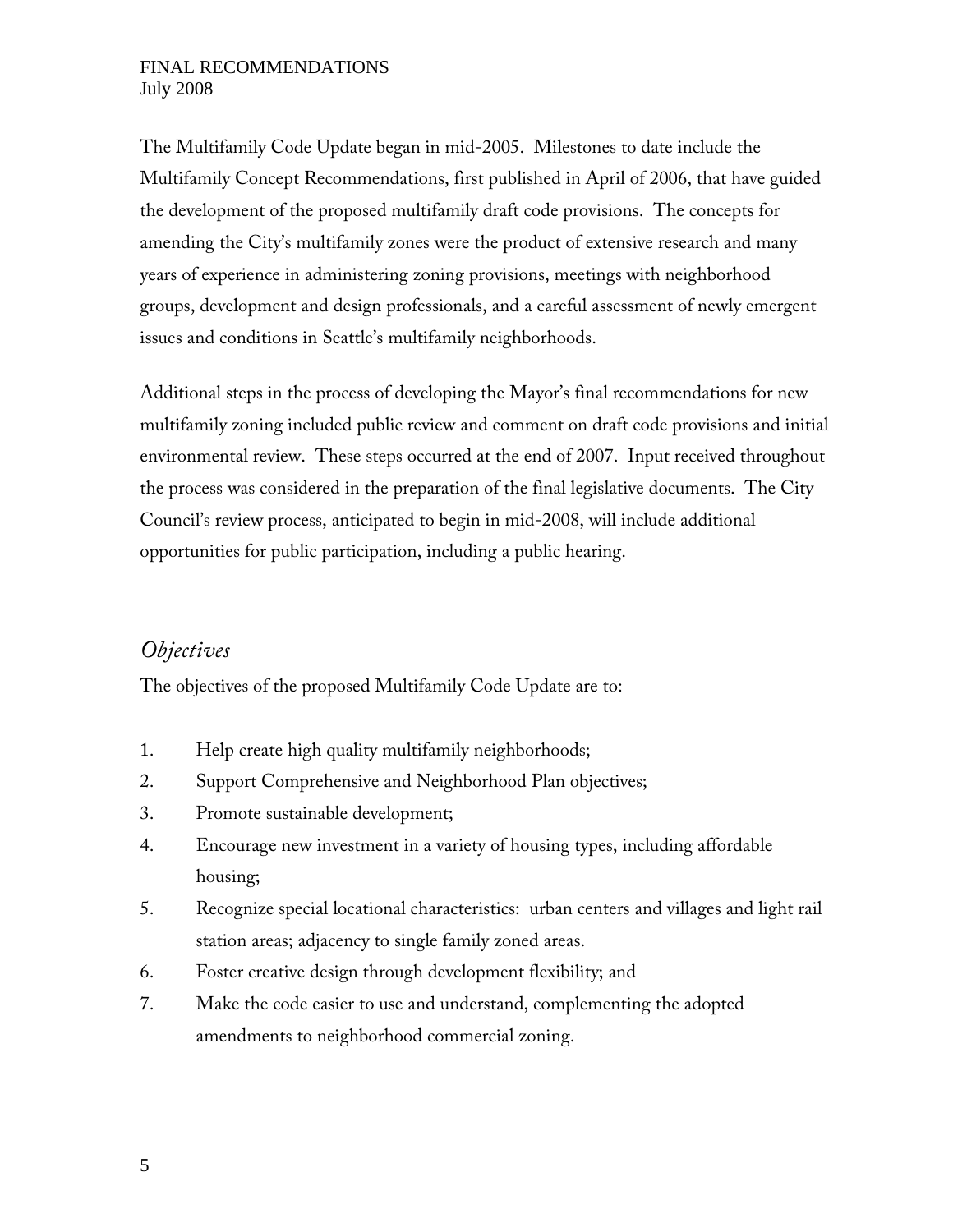# *Key Recommendations*

The proposal to amend multifamily zoning is summarized by the following list of key recommendations:

- 1. Maintain the current overall scale and density of most Lowrise zones.
- 2. Establish an incentive program for L3 (except portions of lots within 50 feet of single family zoned lots), MR and HR zones in urban centers, urban villages and station areas to encourage affordable housing in exchange for additional height and floor area.
- 3. Allow alternatives to overly prescriptive development standards "flexibility with limits," including:
	- use basic standards -- setbacks, floor are ratio and height limits on small (infill) lots;
	- apply additional standards lot coverage, structure width/depth limits -- on larger lots;
	- recognize local conditions to provide appropriate transitions, require greater structure setbacks from property lines on multifamily zoned lots abutting single family zoned lots;
	- replace current open space and landscaping requirements with residential amenity area and green factor requirements similar to provisions recently adopted in commercial zones.
- 4. Encourage landmark preservation and new open space amenities through floor area bonuses and the transfer of development potential (TDP) in HR.
- 5. Improve the appearance and function of townhouses with new design standards, and an administrative Design Review requirement.
- 6. Require green buildings when the incentive program is used in L3, MR and HR zones.
- 7. Eliminate parking requirements in urban centers and station areas, and reduce parking requirements in other areas (consistent with changes in commercial areas).
- 8. Update and organize regulations so they are easier to understand and use.

Recommendations to change multifamily code provisions apply only to land that is currently zoned for multifamily development. No remapping is proposed (no single family zoned areas would be rezoned).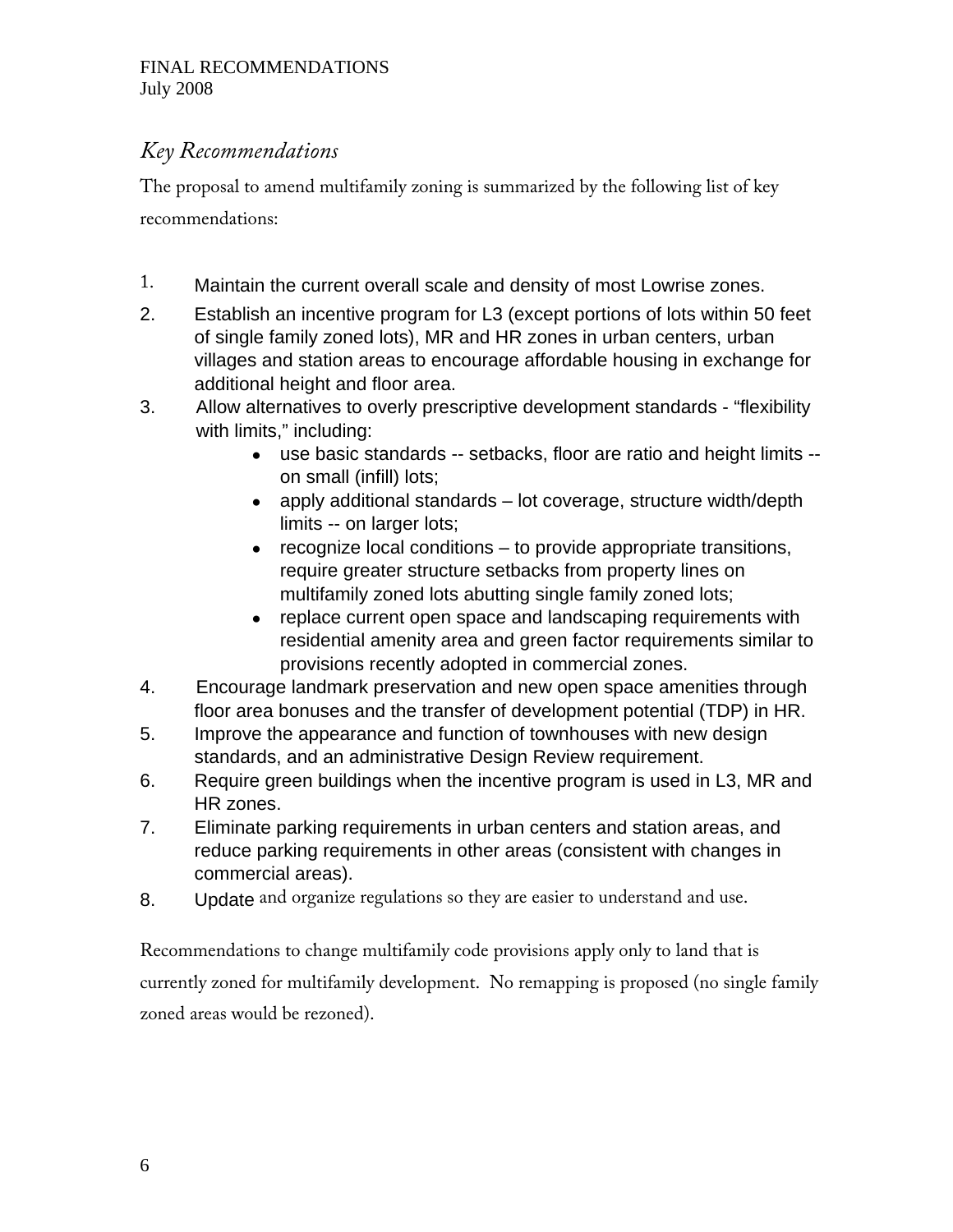A limited number of technical amendments, such as space requirements for garbage and recycling, apply to zones other than multifamily. Minor amendments are proposed to the standards for Residential Small Lot (RSL) zones to allow for features such as eaves and architectural features within setbacks areas, consistent with allowances in other residential zones. In addition, amendments are proposed for cottage housing, allowed in RSL and multifamily zones, to clarify standards related to the permitted floor area of a cottage structure and open space requirements.

### *Process and Public Involvement*

After releasing the concept recommendations in May 2006, staff spent the next two years talking with more than 500 people at over 35 meetings of community groups, and design and development professionals about their issues and ideas and the concepts and process for updating the multifamily code. In addition, information and meeting minutes have been posted on the project website. Written comments have been received responding to the issues discussed at the various meetings and to the web-content. The public comments received from these various sources have influenced the proposed code amendments.

After the Mayor submits legislation to amend the Land Use Code to the City Council, additional opportunities for public participation will be available. The chart below outlines the public process: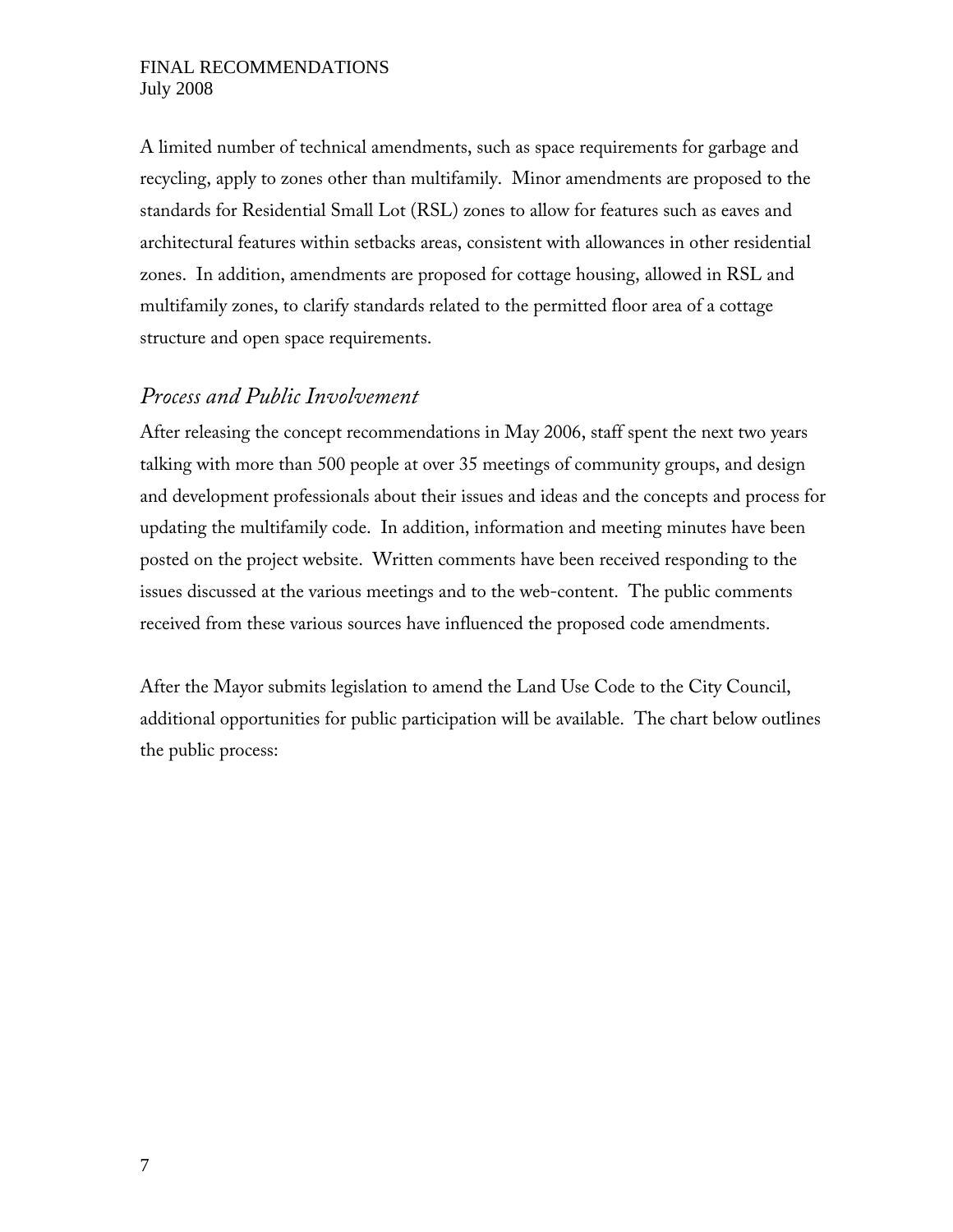| <b>Tasks</b><br><b>Completed</b>                                                    | <b>Dates</b>                           |
|-------------------------------------------------------------------------------------|----------------------------------------|
| Multifamily process and background research underway                                | Mid '05                                |
| Multifamily concept recommendations available                                       | April 2006                             |
| Public meeting to discuss the concept recommendations                               | May 3, 2006                            |
| Public comments accepted on the concept recommendations                             | through August '07                     |
| Meetings with community representatives and design and<br>development professionals | May '06 through March '08              |
| Draft multifamily code amendments available for public review                       | September 26 '07                       |
| Public meeting to discuss draft code recommendations                                | October 15 '07                         |
| 2 <sup>nd</sup> Public comment period on DRAFT code                                 | September 26 through<br>October 31 '07 |
| Publication of Environmental Determination                                          | November '07                           |

| <b>Next steps</b>                                  | Dates    |
|----------------------------------------------------|----------|
| Mayor submits legislation for new Multifamily Code | July '08 |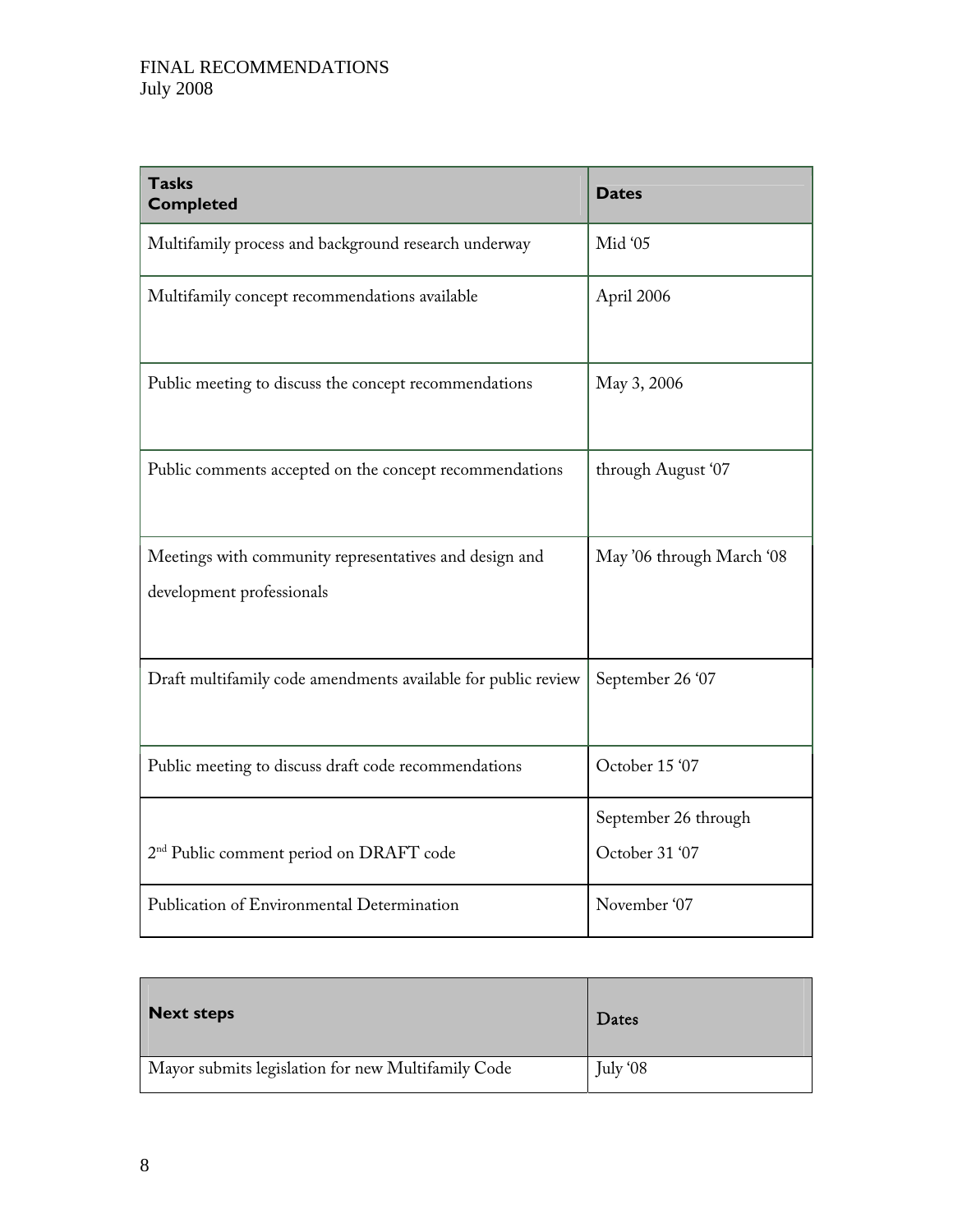| provisions to City Council for review and adoption       |                       |
|----------------------------------------------------------|-----------------------|
| Republish Environmental Determination                    | July '08              |
| City Council consideration begins (to include additional | Anticipated: July '08 |
| public process)                                          |                       |

# **3. Background**

*Current Multifamily Zones* 

The following chart summarizes the building types and standards in the current Multifamily Zones. For more detailed summaries see Appendix B. Another source for information about existing multifamily zones are the ''Zoning Charts'' under the ''Publications'' menu at DPD's website: h*ttp://www.cityofseattle.net/dpd/* 

The following chart provides a summary of the building types, key development standards and amount of parcel area zoned for each multifamily zone designation: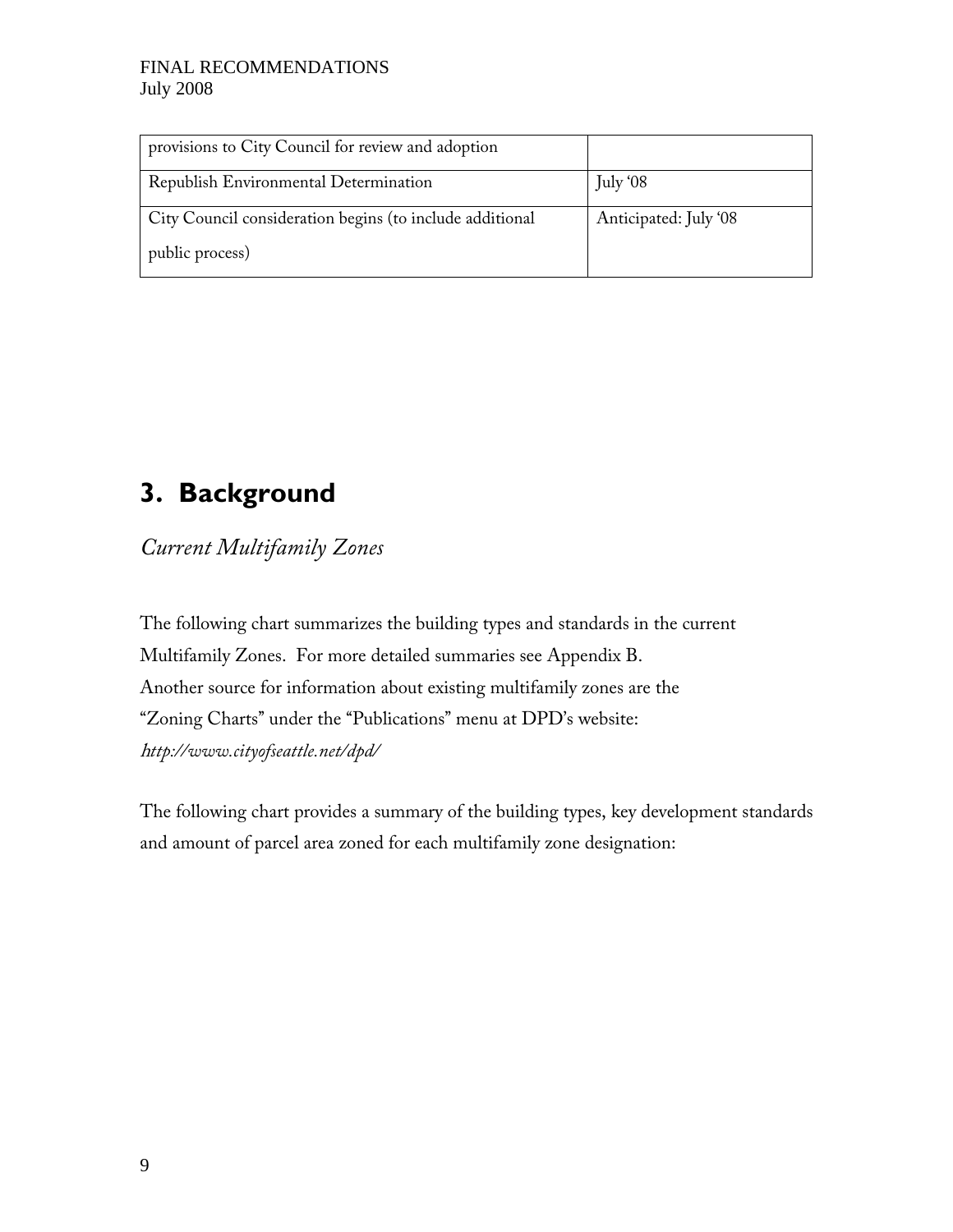| Zone                           | Primary<br><b>Building</b><br><b>Type</b> | <b>Height</b><br>Limit | Height<br>Limit w/<br><b>Pitched</b><br><b>Roof</b> | <b>Density</b><br>Limit | <b>Parcel Area</b><br><b>Zoned MF/</b><br>% of Total MF<br><b>Zoned Parcel</b><br>Area*** |
|--------------------------------|-------------------------------------------|------------------------|-----------------------------------------------------|-------------------------|-------------------------------------------------------------------------------------------|
| <b>Lowrise</b>                 | Duplex or                                 | 25'                    | $30'$ to $35''$                                     | One unit per            | 318 acres/                                                                                |
| <b>Duplex/Triplex</b><br>(LDT) | triplex houses                            |                        |                                                     | 2,000 sq. ft.           | 8%                                                                                        |
|                                | and                                       |                        |                                                     | of lot area             |                                                                                           |
|                                | townhouses                                |                        |                                                     |                         |                                                                                           |
|                                |                                           |                        |                                                     |                         |                                                                                           |
| Lowrise I (LI)                 | Townhouses                                | 25'                    | 30' to 35"*                                         | One unit per            | 749 acres/                                                                                |
|                                |                                           |                        |                                                     | 1,600 sq. ft.           | 18%                                                                                       |
|                                |                                           |                        |                                                     | of lot area             |                                                                                           |
| Lowrise 2 (L2)                 | 2 to 3 story                              | 25'                    | 30' to 35"*                                         | One unit per            | 882 acres/                                                                                |
|                                | apartment                                 |                        |                                                     | 1,200 sq. ft.           | 22%                                                                                       |
|                                | buildings or                              |                        |                                                     | of lot area             |                                                                                           |
|                                | townhouses                                |                        |                                                     |                         |                                                                                           |
| Lowrise 3 (L3)                 | 3 story                                   | 30'                    | 35'                                                 | One unit per            | $1,662$ acres/                                                                            |
|                                | apartment                                 |                        |                                                     | 800 sq. ft. of          | 40%                                                                                       |
|                                | buildings or                              |                        |                                                     | lot area                |                                                                                           |
|                                | townhouses                                |                        |                                                     |                         |                                                                                           |
| Lowrise 4 (L4)                 | 4 story                                   | 37'                    | 42'                                                 | One unit per            | 168 acres/                                                                                |
|                                | apartment                                 |                        |                                                     | $600$ sq. ft. of        | 4%                                                                                        |
|                                | buildings or                              |                        |                                                     | lot area                |                                                                                           |
|                                | townhouses                                |                        |                                                     |                         |                                                                                           |
| Midrise (MR)                   | 6 or 8 story                              | 60' or 85'             | 65'                                                 | <b>NA</b>               | 302 acres/                                                                                |
|                                | apartment                                 |                        |                                                     |                         | 7%                                                                                        |
|                                | buildings,                                |                        | (NA in the                                          |                         |                                                                                           |
|                                | limited                                   |                        | 85' zone)                                           |                         |                                                                                           |
|                                | commercial                                |                        |                                                     |                         |                                                                                           |
|                                | uses permitted                            |                        |                                                     |                         |                                                                                           |
| <b>Highrise (HR)</b>           | Residential                               | 160'/240"**            | NA                                                  | <b>NA</b>               | 50 acres/                                                                                 |
|                                | towers up to                              |                        |                                                     |                         | 1%                                                                                        |
|                                | 240' in height,                           |                        |                                                     |                         |                                                                                           |
|                                | limited                                   |                        |                                                     |                         |                                                                                           |
|                                | commercial                                |                        |                                                     |                         |                                                                                           |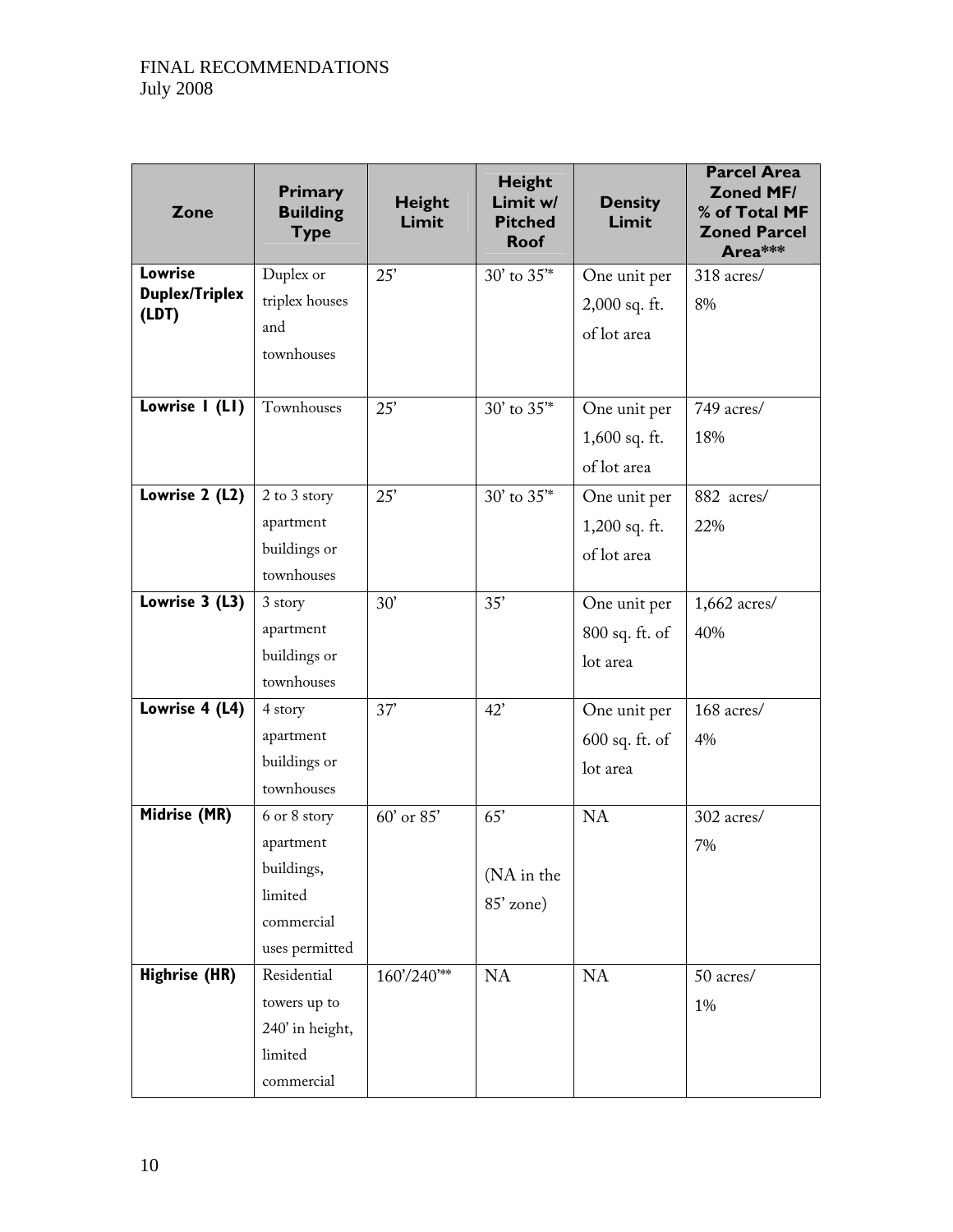| . | ______             | $-$ | . . | .<br>______ | $\sim$ |  |
|---|--------------------|-----|-----|-------------|--------|--|
|   | uses<br>l 16<br>wu |     |     |             |        |  |

\*In LDT, L1 and L2 zones, roofs with a 4:12 pitch (slope rises 4' for every 12' in length) may extend to 30' and to 35' with a 6:12 pitch.

\*\*Height limit in HR zones when affordable housing or open space if provided or landmarks are preserved.

\*\*\*Multifamily (MF) zoned land (4,131 acres excluding rights-of way and City-owned open space) applies to 12% of the total parcel area of the city (34,110 acres).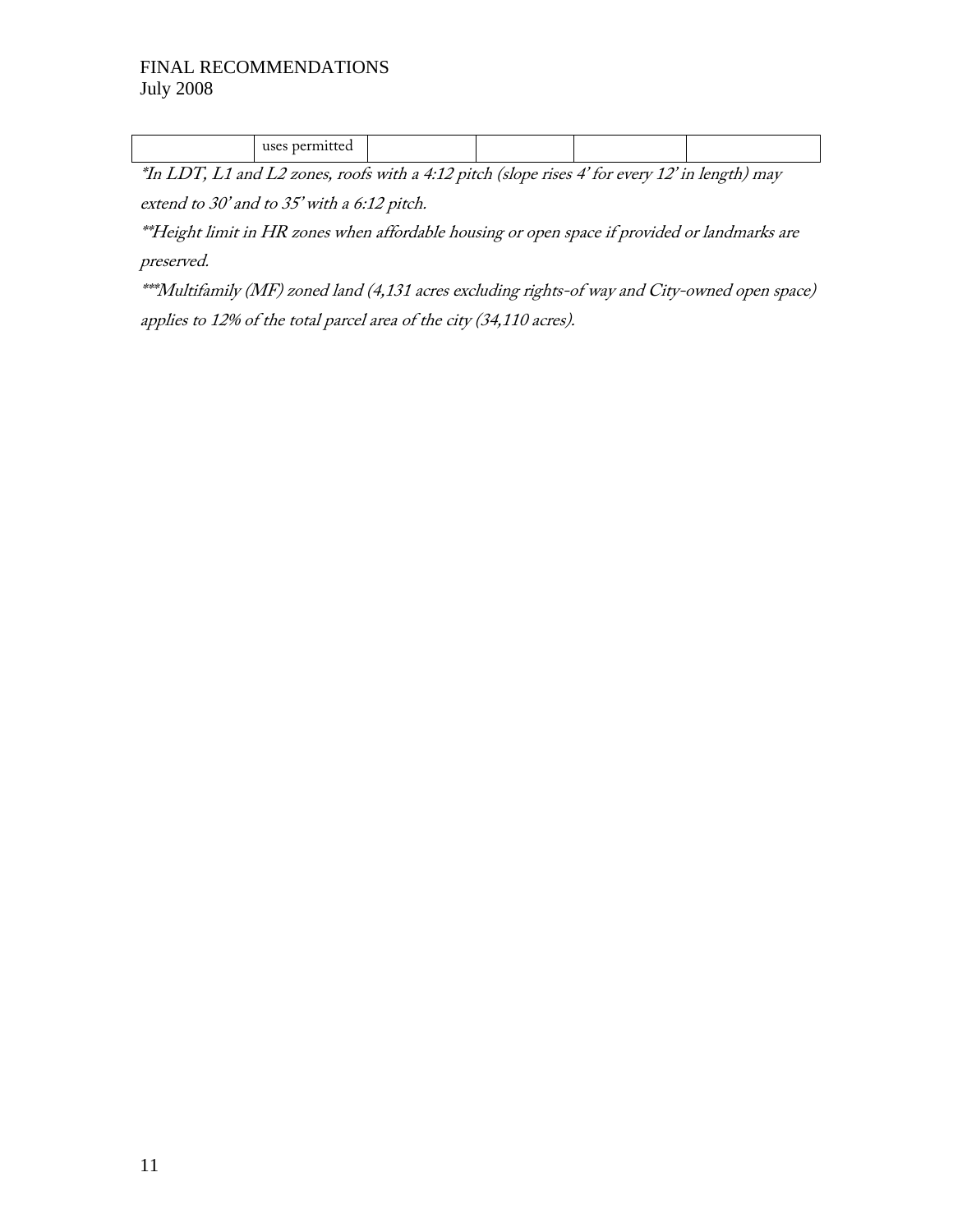### *Why Amend the Land Use Code?*

Seattle's Comprehensive Plan, adopted in 1994 and updated in 2004, establishes how the city will accommodate approximately 47,000 new households by 2024. Under the Comprehensive Plan, Seattle's growth management strategy directs growth to a system of urban centers and urban villages, where much of the city's development capacity exists. Multifamily zones play an important role in accommodating future growth by allowing structures that provide denser housing choices than single family zones. Seattle's Comprehensive Plan recognizes the role of multifamily residential areas as a means to ''encourage the development and retention of a diversity of multifamily housing types to meet the diverse needs of Seattle's present and future populations.''

Multifamily zones make up approximately 12 percent of the total parcel area of the city (excludes city-owned open space and rights-of-way). When combined with neighborhood commercial zones, which account for another eight percent of the city's parcel area, these zones are expected to accommodate many more households than the more than sixty percent of the city's parcel area zoned for single family development. Multifamily zones can provide many different housing options, such as townhouses, row houses, apartments and condominiums that are often more affordable than single family houses and better address the needs of Seattle's changing households.

Seattle's zoning is complex, and is often relied upon to accomplish many, often conflicting objectives. In order to implement Seattle's Comprehensive Plan and meet the goals established for managing future growth, it has become necessary to re-evaluate the City's zoning regulations. Modifying and improving multifamily zoning is the third major undertaking in updating the City's zoning requirements, following changes begun with the Mayor's Neighborhood Business District Strategy and Downtown zoning changes.

The basis for our current multifamily zoning was originally adopted in 1982. Since that time, the zoning has been incrementally amended over the years such that some objectives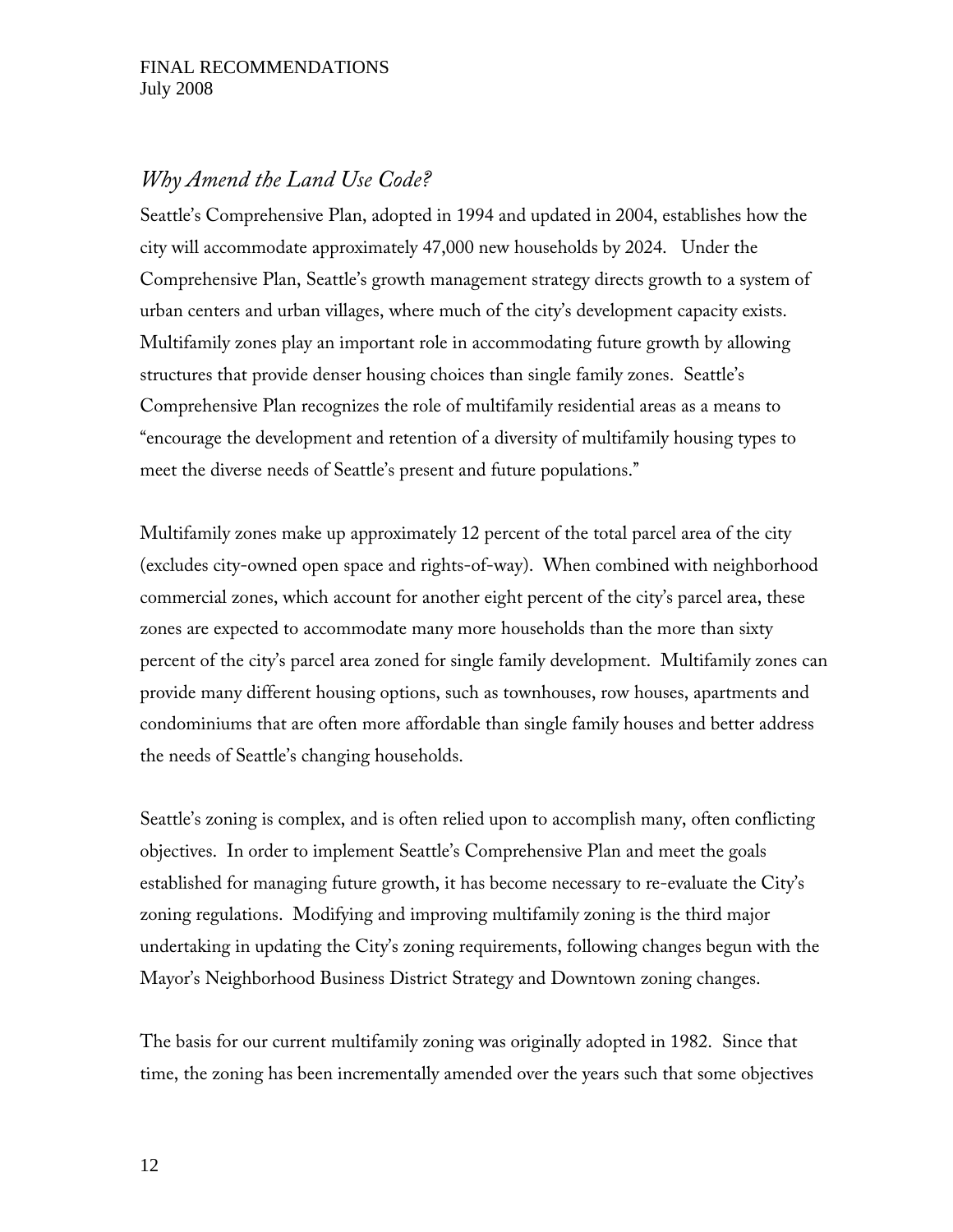may be obscured by added layers of requirements and process. Over time, many of these added layers of regulation have become redundant and unnecessary. They often add to the cost of development and can work against Comprehensive and Neighborhood Plan goals for affordable housing and quality design.

City staff, Planning Commissioners, applicants, neighborhood residents, and Design Review Board members, have identified many issues that impact the effectiveness of multifamily zone requirements. These issues include:

- the code Is old and out of date (and was developed before Design Review);
- could better reflect the Comprehensive Plan;
- the code is overly complex, which has been exacerbated by multiple amendments over time;
- the code is not having the desired effect on neighborhood character; and
- the code does not effectively address climate change or the need for affordable housing.

Consequently, four key questions were considered in preparing the final recommendations:

*How effective are the multifamily zones in accommodating a growing and changing population?* 

*Do they encourage well-designed buildings that fit in with established neighborhoods?* 

*Does multifamily zoning help accomplish City and neighborhood goals without adding unnecessarily to the cost of building new housing?* 

*How can new multifamily development help protect the environment and provide housing that working people can afford?* 

*Relationship to Comprehensive and Neighborhood Plans*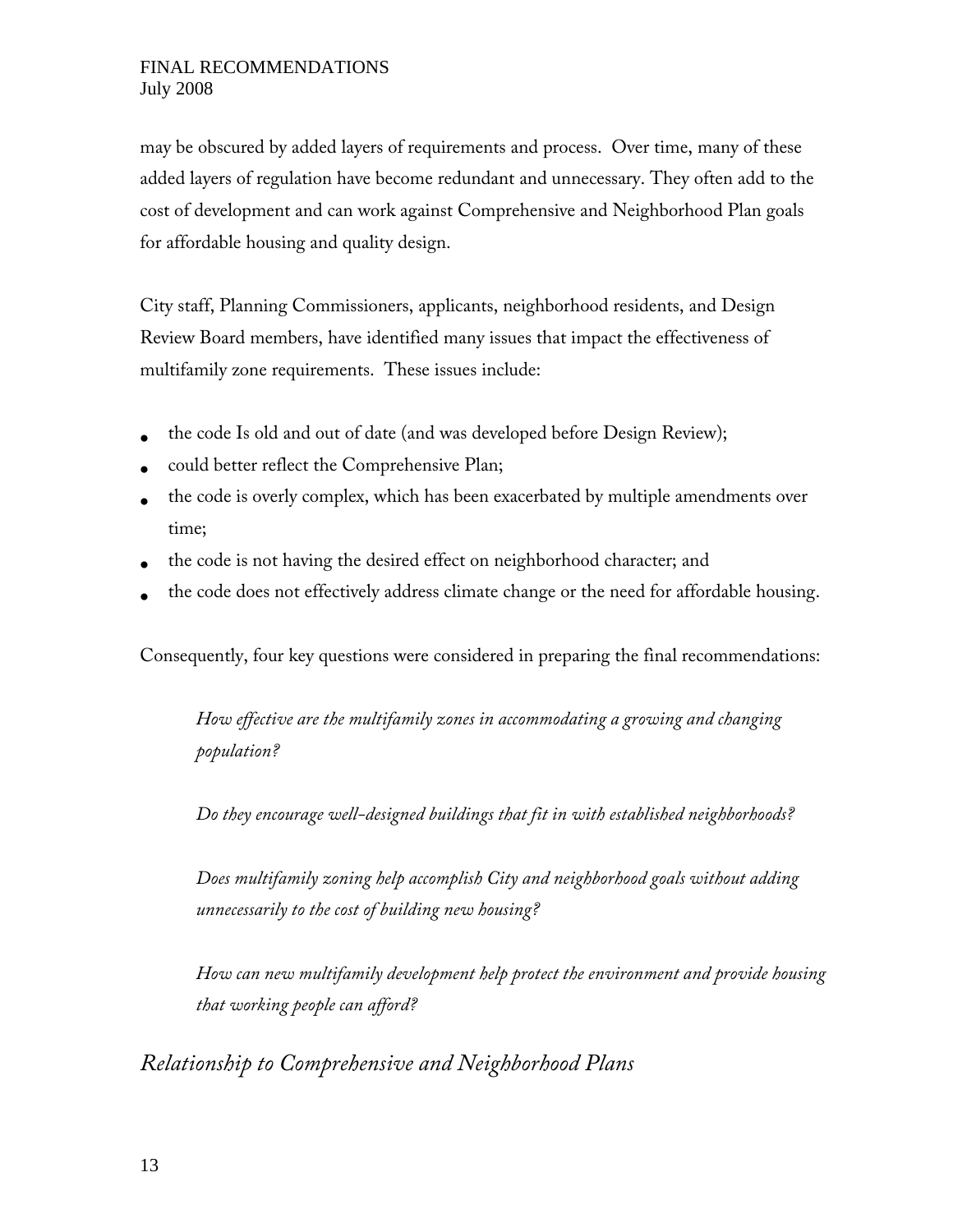The goals and strategies laid out in the Comprehensive Plan's Urban Village, Land Use and Neighborhood Planning Elements were the basis for proposed changes to the multifamily zone requirements. The proposed changes will help to implement Land Use and Housing Element Goals and Policies and 67 Goals and Policies from 30 Neighborhood Plans (see Appendix C for a list).

Land Use and Housing Goals and Policies. The overarching goals for Multifamily Zones are to:

LUG11 -- Encourage…a diversity of multifamily housing types to meet the diverse needs of Seattle's present and future populations.

LUG12 -- Promote a residential development pattern consistent with the urban village strategy, with increased availability of housing at densities that promote walking and transit use near employment concentrations, residential services and amenities.

Not only are these two goals furthered by the proposed amendments to multifamily zones, but more specific policies about providing zoning incentives for affordable housing (adopted by the City Council in 2006) and protecting the environment (including responding to the impacts of climate change) are also advanced by proposed amendments to the multifamily code:

LU-5 (#2) -- Seek opportunities to incorporate incentive programs for development of housing affordable to lower-income households into legislative rezones or changes in development regulations that increase development potential. Consider development regulations that condition higher-density development on the provision of public benefits when such public benefits will help mitigate impacts of development attributable to increased development potential.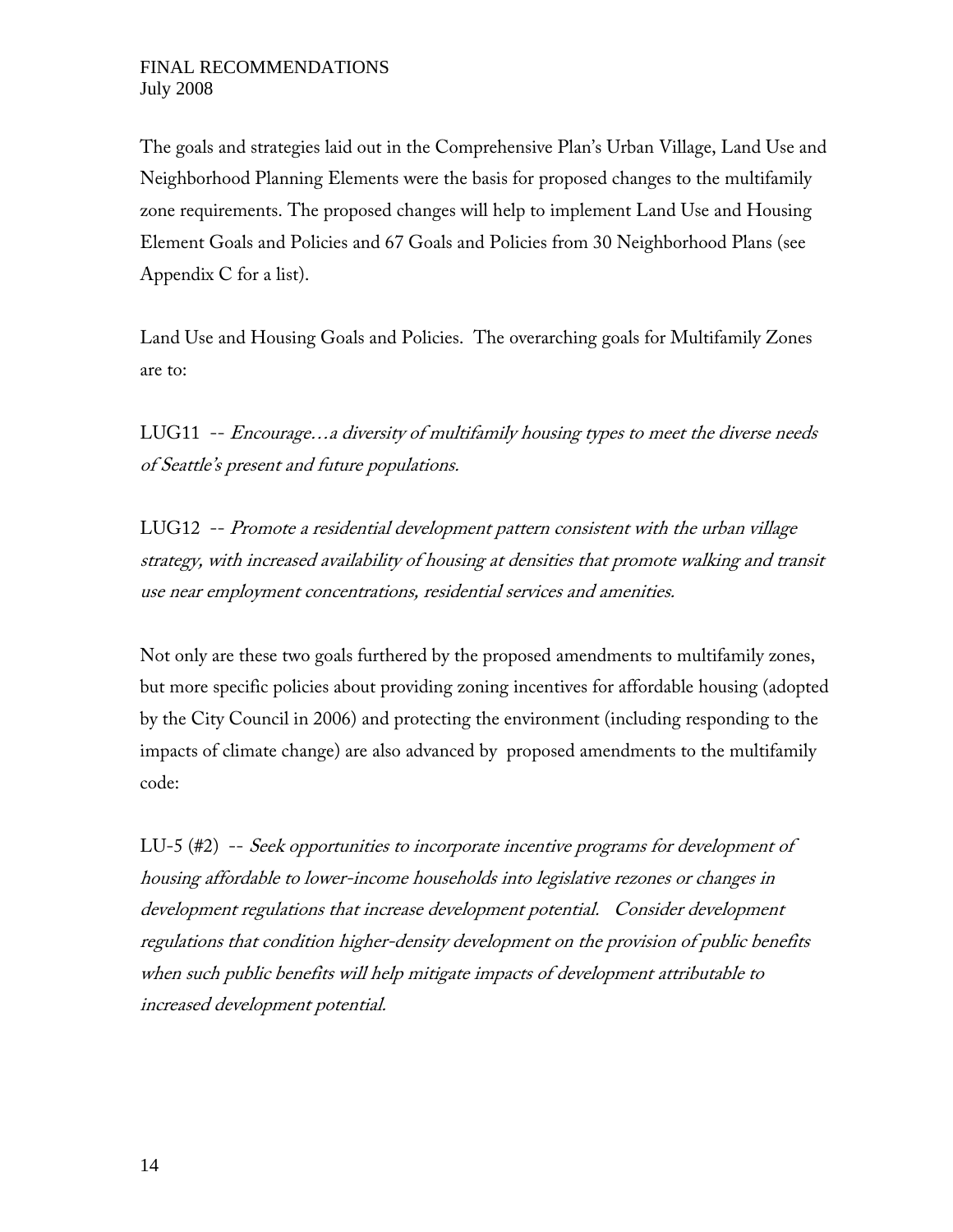$E1$  - Explore ways for City actions and decisions to have positive effects on the natural environment and human health, and to avoid or offset potential negative effects, including those caused by private projects permitted by the City.

The proposed amendments are consistent with land use, housing and environmental policies, including those most directly related to Multifamily Zones. These policies were adopted by the City Council as part of the Comprehensive Plan Update of 2007 and are listed in Appendix D to this report.

# **4. Updated Multifamily Zones**

Multifamily zoning should accommodate a range of housing choices to provide housing for current and future households making Seattle home. New rezone criteria should aid in predictable and rational use of these zones. This section of the report summarizes the proposed changes to development standards and rezone criteria that will enable the existing mix of zones, including a mixed-use zone designation  $-$  Residential Commercial (RC), to achieve these objectives.

## *Mix of Multifamily Zones*

Currently there are seven Multifamily zones. Five are intended for low-scale development, while the other two address mid-scale and highrise development. The low-scale zones tend to be located adjacent to single family zoned areas. Together, the multifamily zones are intended to provide for a wide range of housing choices and accommodate gradual transitions between zone designations allowing different intensities of development. Multifamily zones will continue to act as a transition from single family and lower intensity multifamily zones to more intense multifamily and mixed-use commercial zones.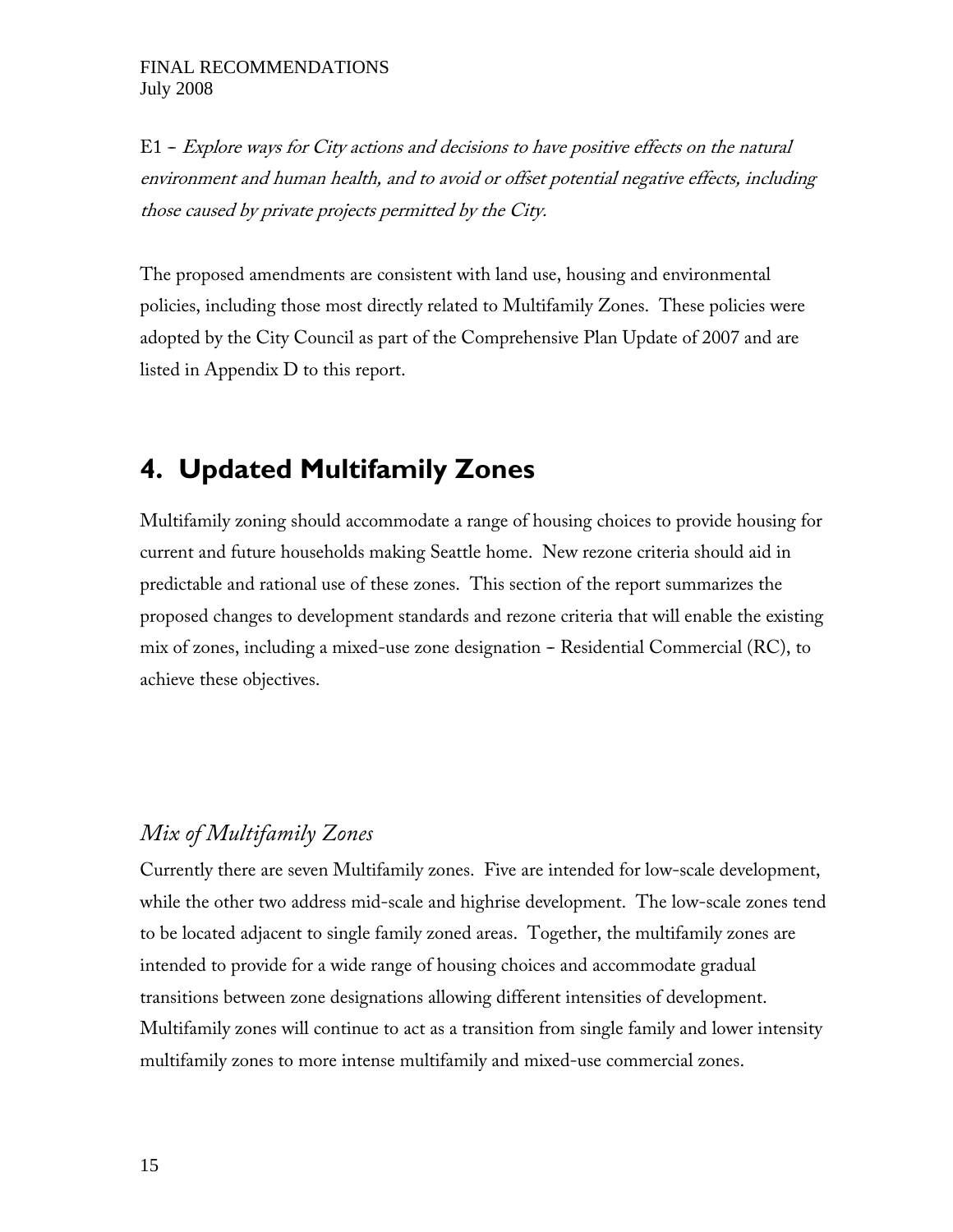The five existing Lowrise zones -- Lowrise Duplex/Triplex, and Lowrise 1, 2, 3, and 4 - are proposed to be retained as mapped throughout the city. However, for future use, only the first four of these lowrise zones will be available for mapping and would thus have rezone criteria. The L4 zone would be maintained, but new L4 zones would not be mapped in the future. This preserves current development potential and maintains an appropriate range of lower-intensity zones to accommodate desired housing types, including duplexes, triplexes, townhouse, row houses, and moderate density stacked flats (apartments and condominiums).

Four zones are recommended to replace the current five zones for future use to provide for a diversity of housing types as shown in the chart:

| <b>New Zone</b>                | <b>Intended Primary Building Type*</b> |                                |  |  |  |  |  |
|--------------------------------|----------------------------------------|--------------------------------|--|--|--|--|--|
|                                | <b>Current</b>                         | <b>Proposed</b>                |  |  |  |  |  |
|                                | 2 to 3 story duplexes, triplexes       | Same                           |  |  |  |  |  |
| Lowrise                        | and townhouses                         |                                |  |  |  |  |  |
| <b>Duplex/Triplex</b><br>(LDT) |                                        |                                |  |  |  |  |  |
|                                | 2 to 3 story townhouses, row           | Same                           |  |  |  |  |  |
| Lowrise 1 (L1)                 | houses or apartment buildings          |                                |  |  |  |  |  |
|                                |                                        |                                |  |  |  |  |  |
|                                | 2 to 3 story townhouses, row           | Same                           |  |  |  |  |  |
| Lowrise 2 (L2)                 | houses or apartment buildings          |                                |  |  |  |  |  |
|                                | 3 story apartment buildings or         | 3 story apartment buildings or |  |  |  |  |  |
|                                | townhouses                             | townhouses;                    |  |  |  |  |  |
| Lowrise 3 (L3)                 |                                        | $4th$ story when affordable    |  |  |  |  |  |
|                                |                                        | housing is provided**.         |  |  |  |  |  |
|                                | 4 story apartment buildings or         | Same                           |  |  |  |  |  |
| Lowrise 4 (L4)                 | townhouses                             |                                |  |  |  |  |  |

*\*The stated building type is primarily what is intended, although other types are allowed.* 

*\*\*4 floors may be accommodated in the L4 zone, where currently mapped, without providing affordable housing.*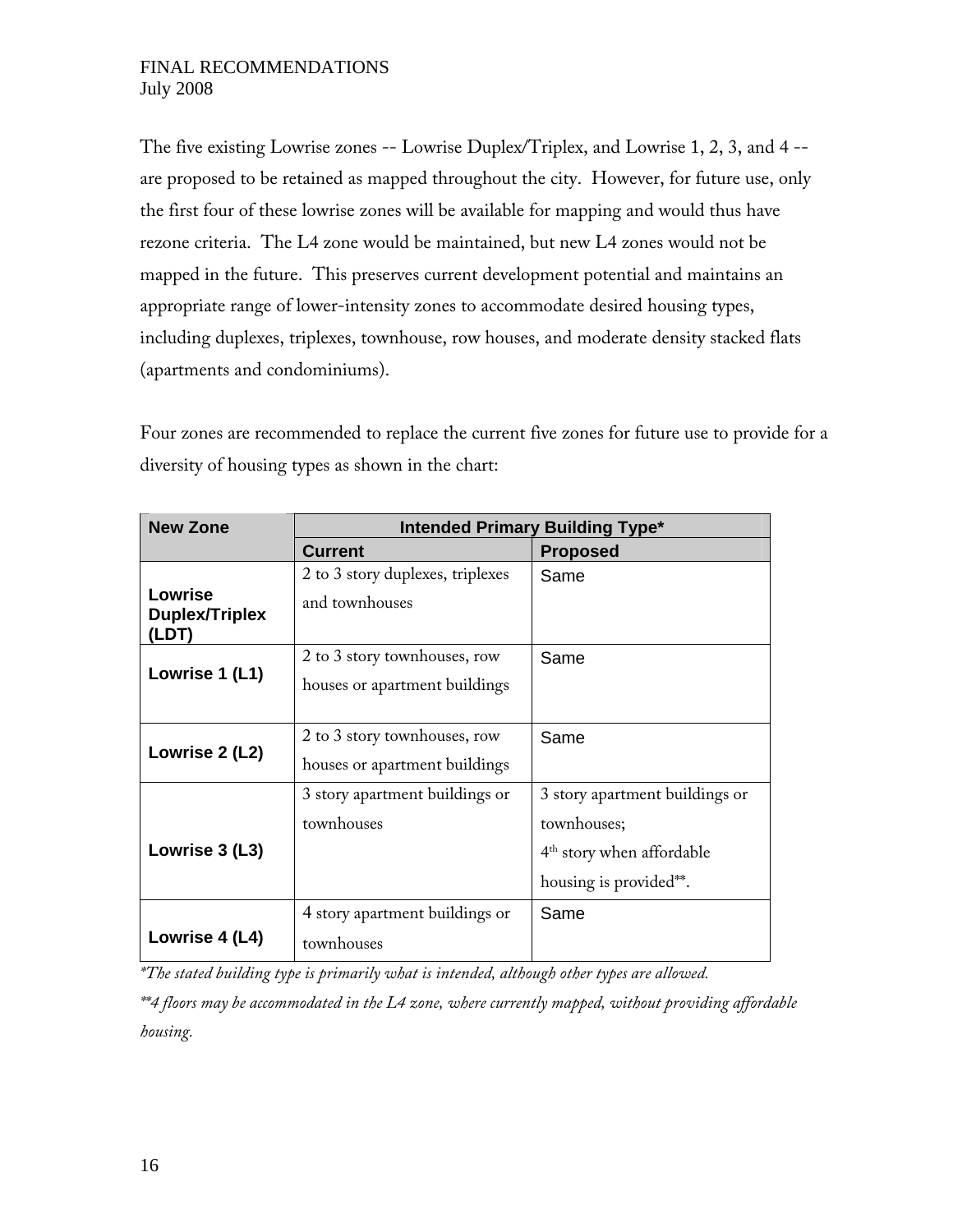The Lowrise Duplex/Triplex (LDT) zone continues to be a zone allowing small multifamily structures in areas that generally abut single family zones. LDT zoning is intended to accommodate existing single family structures as well as duplexes and triplexes.

Initially, in formulating a concept for new multifamily zoning, consolidating L1 and L2 zones was considered, due in part to only a moderate difference in density and scale of development allowed in both zones. This recommendation was subsequently withdrawn in response to public comments in favor of maintaining both L1 and L2 zones to retain a diversity of scale and density in areas where a lower density neighborhood character or transition to single family areas would best be served.

Existing L1 and L2 zoned areas account for approximately 40% of the multifamily zoned land in the city, almost evenly split between the two zones. In addition, these areas are commonly located outside of urban village areas.

The L3 and L4 zones were intended to accommodate moderate-scaled, wood frame multifamily construction of three to four story apartment and condominium buildings, though townhouses are also common in both zones. The nature, density and scale of development in both zones are similar, with the primary difference being the ability to accommodate an additional floor in L4.

The revised L3 and existing L4 zones, with improved standards addressing the design of structures, will allow a moderate scale of multifamily development of three to four story apartments that are compatible with the scale and density of the surrounding neighborhood.

Under proposed changes for L3 zones, developers would have the choice to develop at standards similar to what is currently allowed in the L3 zone or, in specified locations, to use standards similar to current L4 if affordable housing is provided (for more on the affordable housing incentive program see Section 7).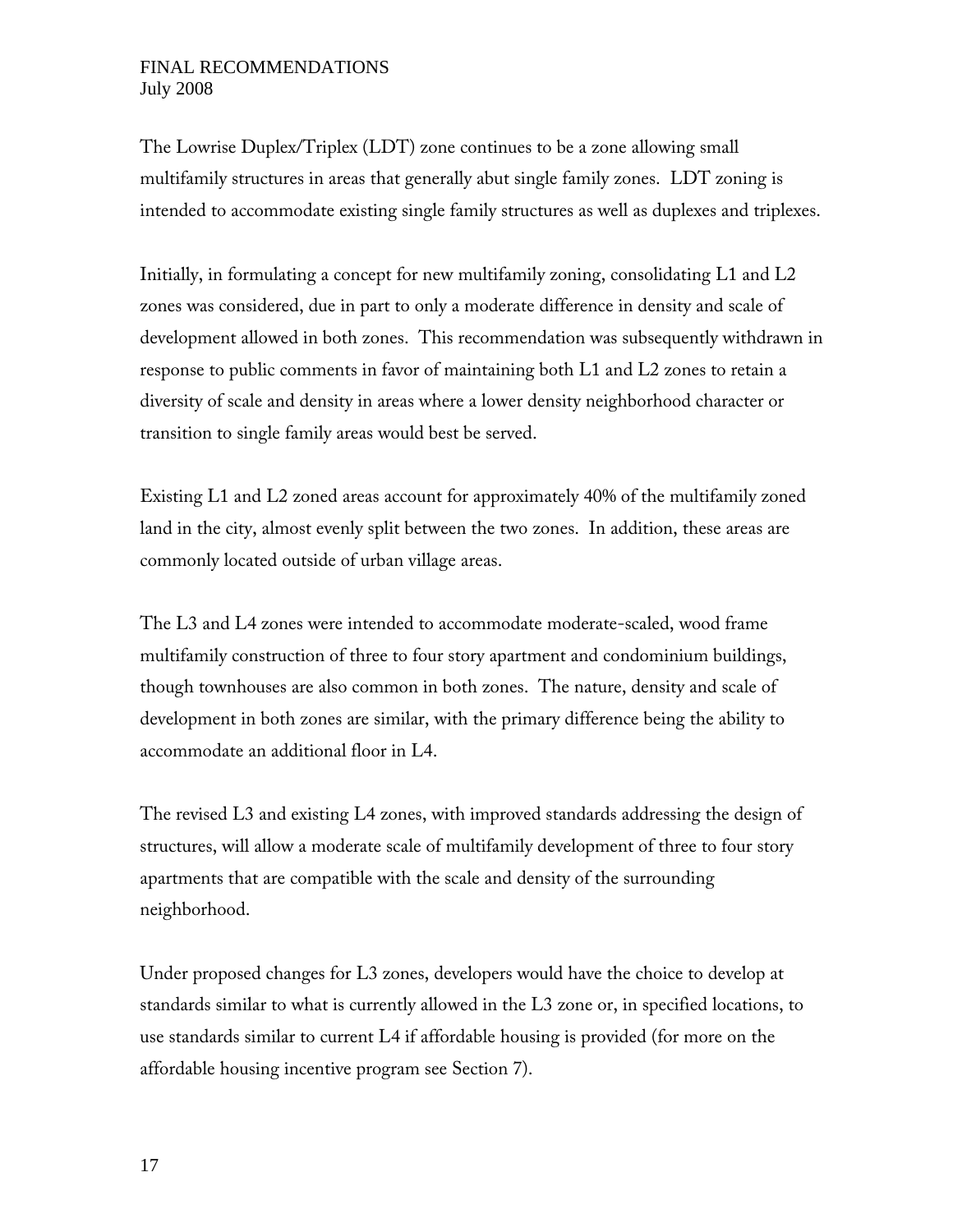### *Comprehensive Plan, Neighborhood Plan Element Policies: A-P4, EL-P14, MJ-P15, NN-P34, QA-P10, W-P7*

The special L3 and L4 locational criteria for the evaluation of rezones to the L3 and L4 designations inside of urban villages, shall not apply in the Admiral, Eastlake, Lake City, Morgan Junction, Upper Queen Anne, or Wallingford Urban Village(s).

When the Comprehensive Plan was adopted in 1994, the rezone criteria in the Land Use Code only allowed rezoning to L3 and L4 zones when the area to be rezoned already exhibits the scale and intensity of development permitted in these zones. To help implement the Comprehensive Plan, the City proposed a less restrictive approach to allow the use of L3 and L4 zones within urban villages. The City Council supplemented this proposal and adopted the above policy for the six neighborhoods listed.

The policy can be interpreted as a prohibition on additional development potential for the L3 zone, as contemplated in the proposed incentive program. In deference to this existing policy, these areas are proposed to be excluded from the incentive zoning program, until such time as this policy is amended after appropriate community process. For more information, see Section 7 of the report on the incentive program.

### *Recommendations*

Maintain the existing multifamily zone designations (Lowrise Duplex/Triplex, Lowrise 1,2,3 and 4 (L1, L2, L3, and L4), Midrise (MR) and Highrise (HR) and the original intent for establishing these zones. The Lowrise 4 (L4) zone would remain essentially the same as it exists today.

## *Residential Commercial Designation (RC)*

The Residential Commercial (RC) designation is combined as a suffix to a multifamily zone to allow limited non-residential uses in a mixed use structure (residential and commercial uses). The physical appearance and use of structures in RC zones is primarily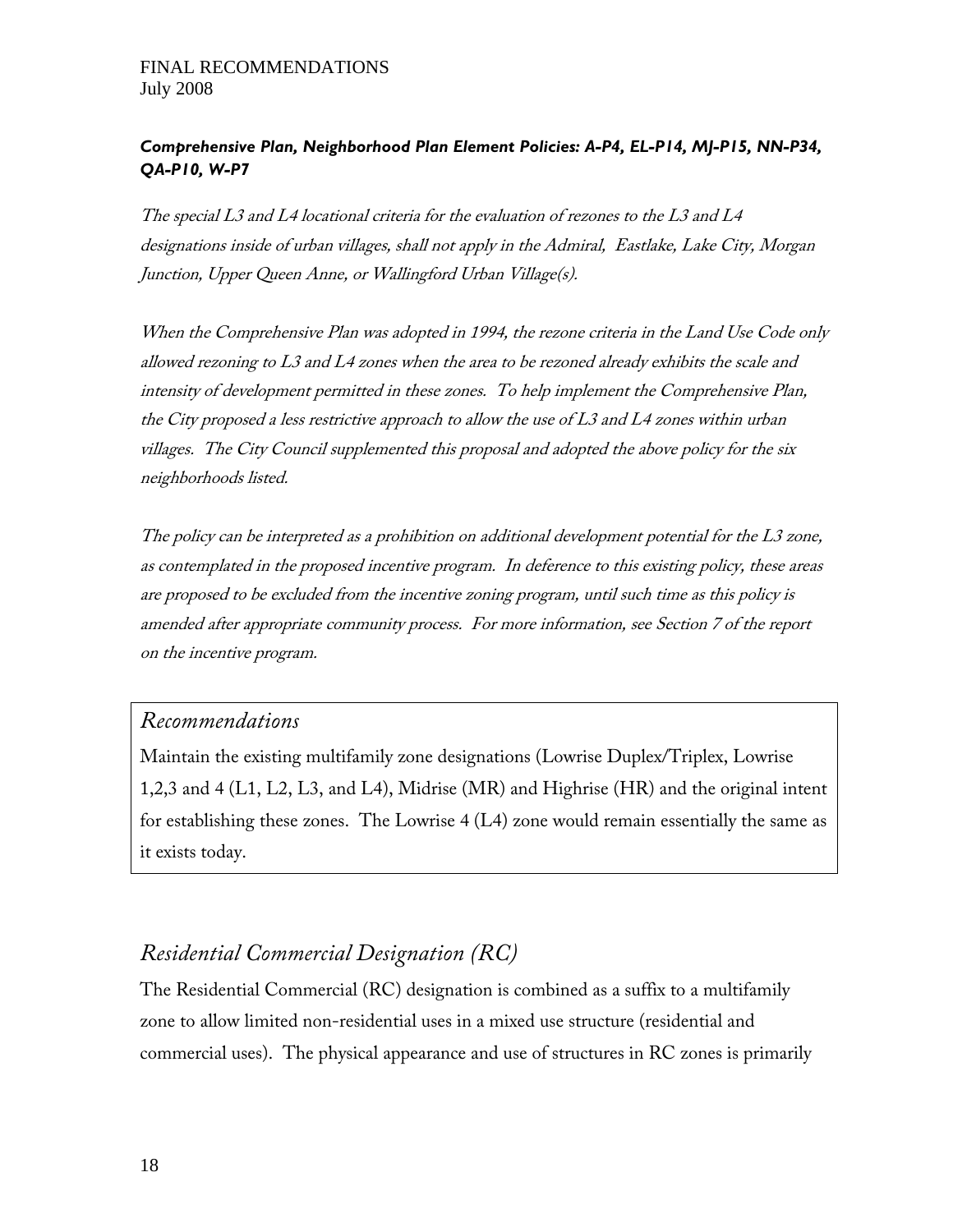residential in order to maintain compatibility with surrounding residential zoning. This designation is typically limited to areas adjacent to commercial zones.

### *Recommendation*

No changes are proposed to the RC zone.

### *Rezone Criteria*

Rezone criteria are used to guide decisions regarding the appropriate zone designation for a property proposed to be rezoned. Rezones might be proposed to carry out new City policies adopted as part of a planning process, or requested by a property owner or permit applicant as part of a development process. A rezone must be approved by the City Council.

Rezone criteria address general planning considerations, such as effective transitions between different zones, impacts that might result from different zoning scenarios; and specific criteria that help to decide what zone best fits the desired function and characteristics of an area.

When current multifamily zoning was adopted in 1982, new zones replaced zones first adopted in 1958. Criteria were developed to identify when a new zone designation was appropriate for a particular parcel of land. Generally, these criteria were written to recognize the existing character of an area. For example, the criteria would conclude that an area characterized by highrise development be designated as Highrise.

Over the years, many rezones involving multifamily zones have occurred throughout the city. In some cases, this was necessary to accommodate new housing opportunities, especially for neighborhoods within urban centers and villages. Some rezones were proposed as part of a neighborhood planning process. However, the existing rezone criteria emphasize only allowing rezoning when the existing scale and character of the area already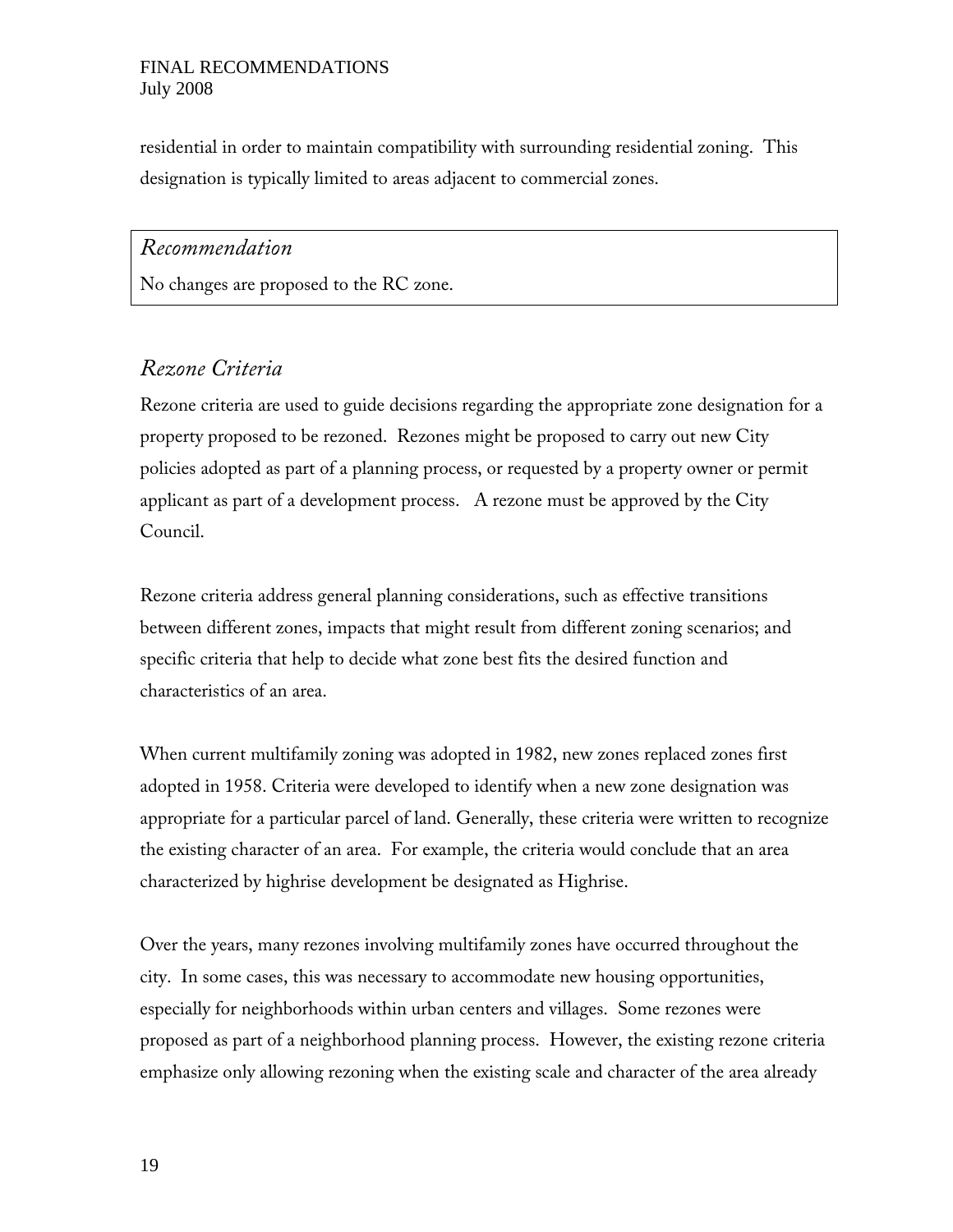reflects the development that would be permitted under the new zoning designation. This diminishes the value of planning and rezoning as tools for shaping the future development of an area in ways that might further City and community goals.

### *Recommendations*

In order to support City policy and neighborhood plan goals and objectives that favor a range of housing types, compatible with existing neighborhoods, zone locational criteria are proposed to be amended. Proposed changes to zone locational criteria are found in Appendix A\*\*.

Generally, the revised criteria will:

- Allow flexibility to rezone property to better achieve the City and neighborhood goals.\*
- Strengthen the relationship between multifamily zones and the City's growth management strategy for directing future growth to urban centers and villages by linking the intensity of the multifamily zone to the intended development in urban villages and centers.

\*No changes are proposed to existing rezone criteria used to guide rezones for single family zones. \*\*While the L4 zone is proposed to be retained, it is not intended for future use, so no rezone criteria are proposed.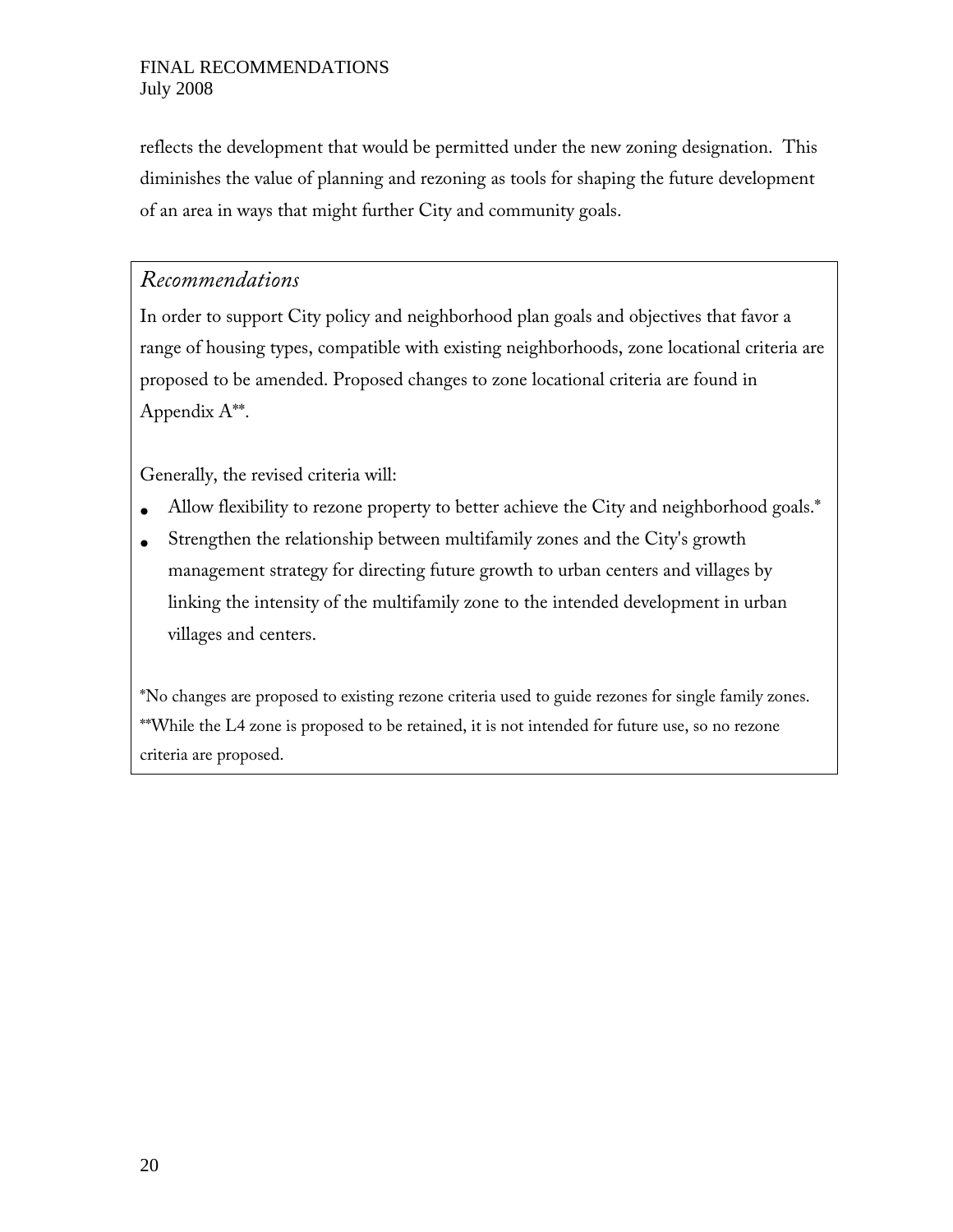# **5. Uses**

Current multifamily zones are primarily residential in nature. In addition to the variety of housing types permitted, accessory uses that support the principal residential purpose of the zones are also permitted. Uses such as institutions (i.e. religious facilities, day cares, schools) that meet development standards are permitted outright. Institutions that do not meet development standards are permitted as conditional uses. A conditional use is a use permitted only after it is determined that it meets specific conditions.

Generally, under the proposal, the regulation of uses in multifamily zones is not proposed to change. As with current zoning, in Midrise and Highrise zones, ground floor nonresidential uses would continue to be permitted in limited circumstances.

# *Permitted and Prohibited Uses*

The proposed permitted and prohibited uses are organized on a chart for ease of use and understanding. Though substantively unchanged, organization of the code is changed so that provisions for approval of public facilities are relocated from various sections throughout the existing code to a new use section in the proposed new code, locating all use-related provisions in one place.

## *Conditional Uses*

Administrative conditional uses can be approved by the Director of DPD, subject to appeal to the Hearing Examiner; Council conditional uses must be approved by the City Council. Generally conditional uses must not be detrimental to the public welfare or surrounding properties. Amendments are proposed to organize general criteria applicable to conditional uses in all zones in one location in the Land Use Code. The current uses (institutions, other than public schools, that do not meet Multifamily development standards; uses not otherwise permitted in landmark structures; and park and pool and park and ride lots) would continue to be subject to conditional use approval in multifamily zones: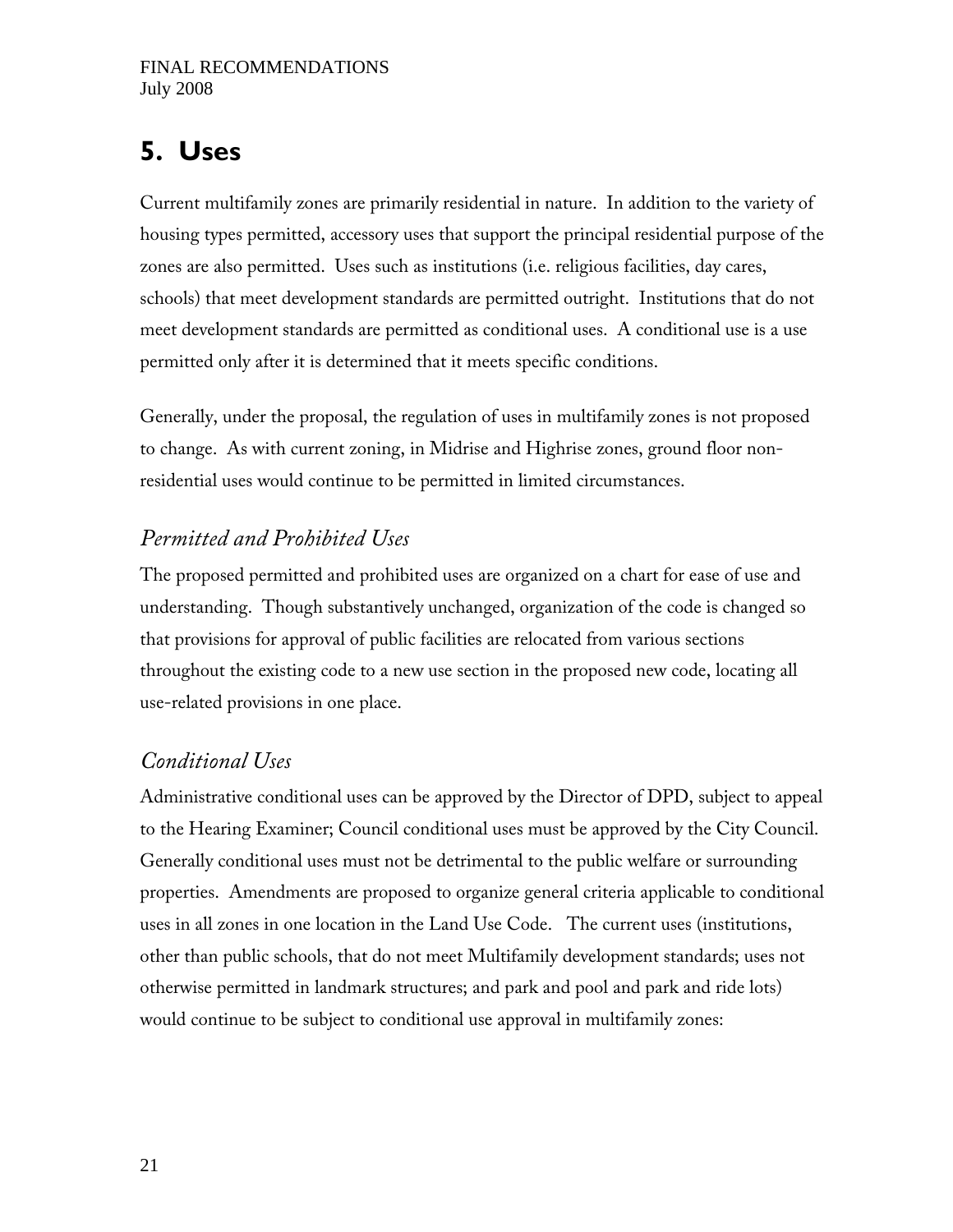### *Recommendations*

No substantive changes are proposed to the treatment of uses in Multifamily zones. Use provisions would be consolidated to make them easier to find and understand. Conditional use criteria are simplified and consolidated in one location in the Land Use Code.

# **6. Development Standards**

To meet the objectives laid out in Section 1, the proposed changes to multifamily zoning should help to foster new development that: is cost-effective and sensible; is of quality design; fits into existing neighborhoods; promotes sustainable development and provides incentives for affordable housing. This section of the report presents the recommendations for development standards for multifamily zones.

Current multifamily zones are governed by standards that have been amended several times since their original adoption, and they predate the creation of the design review process, which, without an alternative approach, made it necessary to address design issues with prescriptive standards. Consequently, the standards can be redundant or overly prescriptive, resulting in development that is not responsive to neighborhood context or character, diminishing the quality of design in multifamily neighborhoods. An example is façade modulation, which is required without regard to overall composition of the façade design, articulation or division of the outside of the building to show that there are different units in a building. While the existing standards were intended to address design concerns, the lack of flexibility has made them an obstacle to design that responds to neighborhood or site specific conditions, which is critical to good design.

The concept of increased development flexibility within prescribed limits is based on the belief that simpler, less prescriptive code requirements can help new development better relate to local conditions. Development standards should focus on the objectives to be achieved.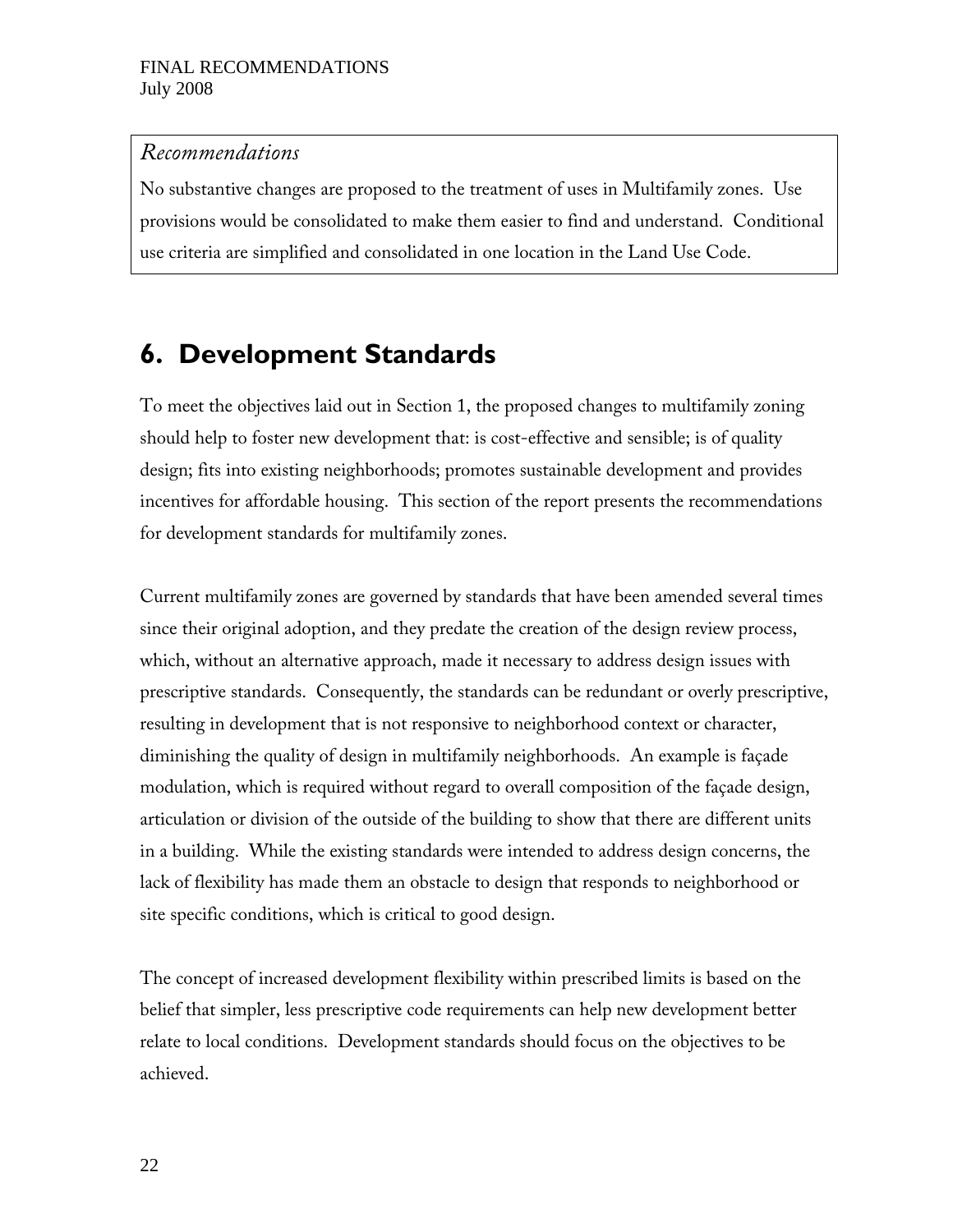The Design Review Program, initiated in 1994, is intended to improve the design of new structures in Seattle's neighborhoods. Development proposals with nine or more dwelling units in L3 and L4 zones and over 20 units in the Midrise and Highrise zones are subject to design review. In addition, applicants may volunteer for design review, in all multifamily zones.

Design review allows departures from development standards when a design solution is proposed that better meets the intent of the zone or when the strict application of development standards inhibits good design. For projects that are subject to design review, issues of compatibility and siting of development can be effectively addressed. A principal focus of design review is a project's context. Design guidelines direct designers and project reviewers to look closely at local conditions in order to ensure that new buildings fit in and enhance their surroundings.

For more information about the Design Review program, see DPD website: *http://www.cityofseattle.net/dpd/Planning/Design\_Review\_Program/Applicant's\_Toolbox/Design\_Guid elines/*

Flexibility must be guided with clear statements of policy intent - what is to be achieved. Standards would have limits, but allow for development projects to be designed in a way that is more responsive to the unique conditions of sites. Proposed standards are based on situations or characteristics of different development sites. For example, the regulation of bulk and scale on smaller, infill sites of 9,000 square feet or less is accomplished with setback requirements, height limits and a floor area ratio (FAR)<sup>1</sup>. On larger sites, where the bulk fo buildings is less constrained by the site size, additional requirements apply, including maximum limits on structure width.

 $\overline{a}$ 

<sup>1</sup> *FAR, or floor area ratio, is the ratio of gross floor area in a building to the total area of the land on which it is built. If a one story building takes up the entire lot, the floor area ratio is 1:1 or 1.0 FAR. A two story building that occupies half of the lot also has a floor area ratio of 1:1 or 1.0 FAR*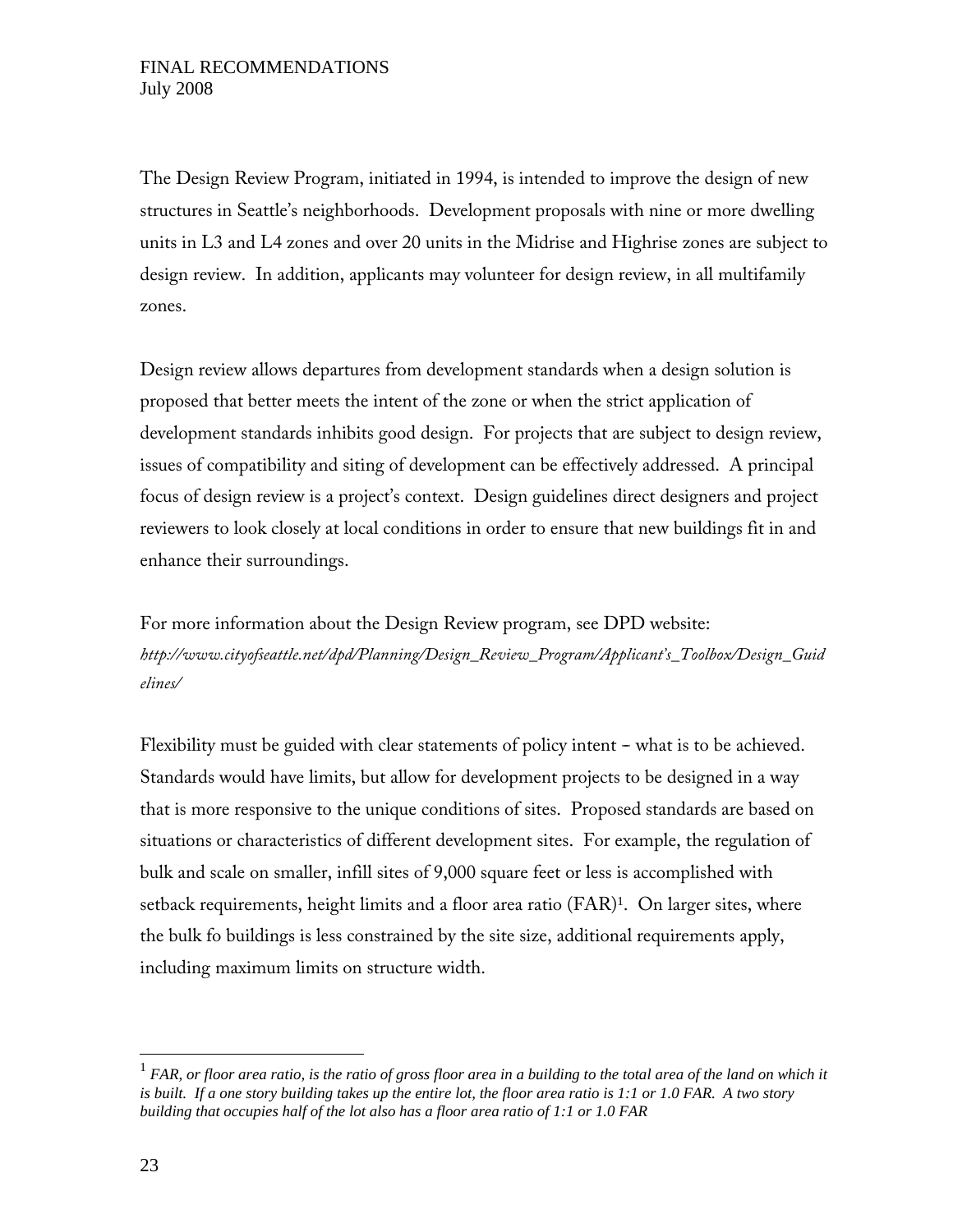## *Density and Floor Area Ratios*

*Density in a multifamily development generally refers to the number of dwelling units per square foot of lot area. Currently in Lowrise zones density is limited based on lot area. For example, in L3 zones, one dwelling unit is allowed for every 800 square feet of lot area. While the number of units in a development is often controlled by limits on bulk and scale, setbacks, open space and parking requirements, density limits provide predictability in terms of maximum number of units allowed. Existing density limits are proposed to be retained for LDT, L1 and L2 zones due to the location of these zones generally outside of urban centers and villages and the proximity of these zones to lower density single family areas. This will retain existing capacity for new residential development in these zones.* 

### Density Limits for LDT, L1 and L2 Zones.

|               | LDT Zone                    | L1 Zone                 | L2 Zone                 |
|---------------|-----------------------------|-------------------------|-------------------------|
| Density Limit | No change:                  | No change:              | No change:              |
|               | 1 unit/2,000 sq. ft. of lot | 1 unit/1,600 sq. ft. of | 1 unit/1,200 sq. ft. of |
|               | area (no more than 3 units) | lot area                | lot area                |
|               | per structure)              |                         |                         |

Density limits regulate the number of units on a lot, not building bulk. Therefore, in addition, a Floor Area Ratio (FAR) is proposed to regulate building bulk in these zones. FAR permits additional design flexibility. For example, if the massing of a project results in greater floor area at the lower levels of a building and lesser at higher levels, the result may be reduced shadows and more sunlight on surrounding properties, and less view blockage. Having more flexibility in the form of a structure may also allow for some savings in construction. The use of FAR to control bulk could allow more flexibility for how units are arranged on a site.

Without density limits, FAR is largely a bulk control; but still has a limiting effect on density. Since multifamily zones in urban centers and villages are generally L3, L4, MR and HR zones, the proposal is to use FAR to manage both bulk and density in these zones.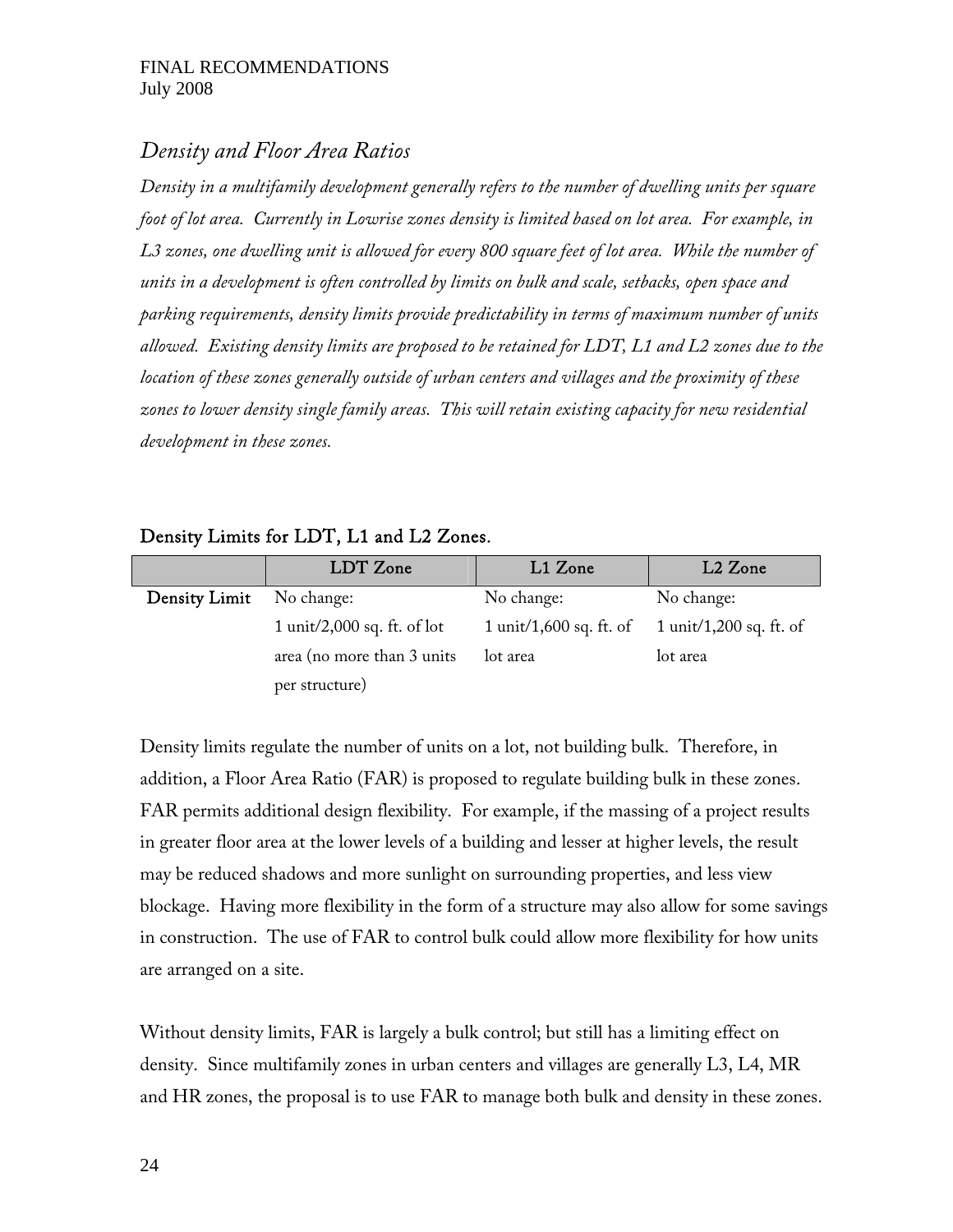Using FAR without a limit on units may increase housing capacity in areas intended to accommodate the greatest density, consistent with the City's growth management strategy. The following chart shows the amount of multifamily land area in an urban center, village or light rail station area. Unlike Lowrise zones, MR and HR zones are currently not subject to a density limit based on lot area.

| <b>New Zone</b> | <b>Parcel area</b><br>inside an urban<br>center, village or<br>station area | <b>Parcel area</b><br>outside an urban<br>center, village or<br>station area | Total*                 |
|-----------------|-----------------------------------------------------------------------------|------------------------------------------------------------------------------|------------------------|
| LDT             | 152                                                                         | 166                                                                          | 318                    |
| L1              | 242                                                                         | 507                                                                          | 749                    |
| L <sub>2</sub>  | 359                                                                         | 523                                                                          | 882                    |
| L3/L4           | 959                                                                         | 871                                                                          | 1,830                  |
| <b>MR</b>       | 192                                                                         | 110                                                                          | 302                    |
| HR              | 50                                                                          |                                                                              | 50                     |
| <b>TOTAL</b>    | 1,955 acres<br>47%)                                                         | 2,176 acres<br>53%)                                                          | 4,131 acres<br>(100%)* |

| Inside/outside - Urban Centers, Urban Villages or Light Rail Station Areas. |  |  |  |  |  |  |  |  |  |  |
|-----------------------------------------------------------------------------|--|--|--|--|--|--|--|--|--|--|
|-----------------------------------------------------------------------------|--|--|--|--|--|--|--|--|--|--|

\*Total excludes lots with a Major Institution Overlay (MIO) designation, where no multifamily development is anticipated. Total parcel area of multifamily zones with a major institution overlay is 822 acres, with 289 acres in L1, 60 acres in L2, 166 acres in L3, 280 acres in MR, and 27 acres in HR.

Consistent with Comprehensive Plan policies that support accommodating additional height and density in urban centers, urban villages and light rail station areas, the proposal would allow for an increase in FAR in the L3, MR and HR multifamily zones located within these areas through the incentive program described in Section 7.

How proposed FAR limits were derived. Recent development trends and development prototypes using the current and proposed code were analyzed to establish preliminary recommendations for FAR limits in the new multifamily zones. Both types of analysis are helpful (comparing the FAR resulting from the prototypes to FARs resulting from actual development projects built between 1996 and 2006), due to the broad range of building types that are anticipated in Lowrise zones.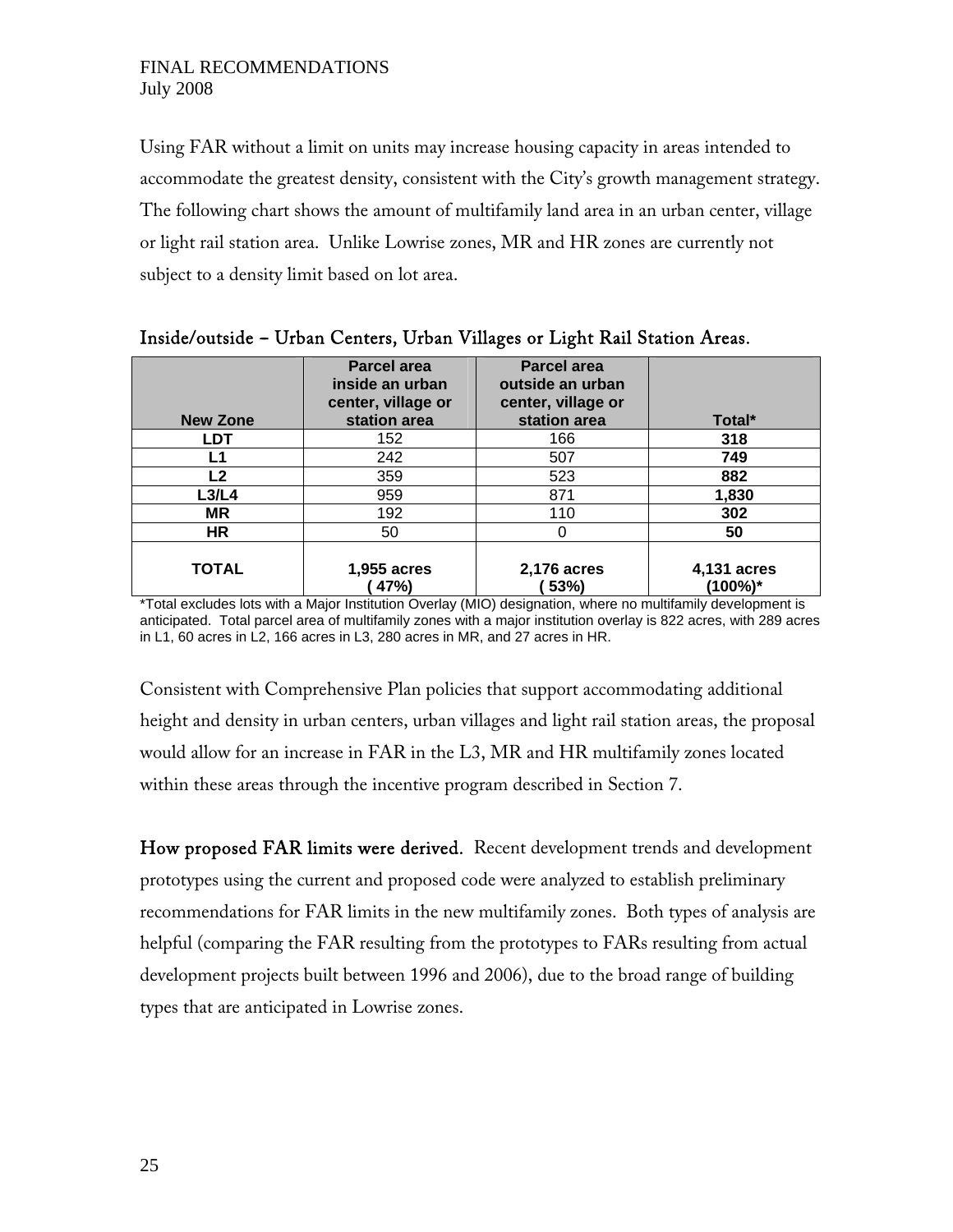Proposed FAR limits are intended to approximate the development scale and capacity of current multifamily zones; allow for a range of housing types as contemplated for each zone; and allow for the introduction of an incentive zoning program in the L3, MR and HR zones.

### Proposed FAR Limits

|                                                                                                    | <b>LDT</b> | L1   | L2   | L <sub>3</sub> | L4   | <b>MR</b> | <b>HR</b> |
|----------------------------------------------------------------------------------------------------|------------|------|------|----------------|------|-----------|-----------|
| <b>Permitted FAR</b>                                                                               | 1.0        | 1.1  | 1.2  | 1.4            | 2.0  | 3.2       | 7.0       |
| Maximum FAR,<br>when affordable<br>housing is<br>provided (or other<br>benefits in the HR<br>zone) | N.A.       | N.A. | N.A. | 2.0            | N.A. | 4.0       |           |

An important difference between the current approach to lot coverage and width and depth limits, and FAR is that a departure from FAR limits would not be allowed through Design Review. Generally, a departure from limits on width does not result in buildings with substantially greater floor area.

When parking is provided within the structure at least partially underground (protruding not more than 4' above grade), it would not count toward the floor area used to calculate FAR. This encourages parking in below grade structures rather than on the surface.

### *Recommendations*

- Use FAR to regulate building bulk in all zones.
- Maintain dwelling unit density limits tied to lot area in LDT, L1 and L2 zones.
- Rely upon FAR to manage density in L3, L4, MR and HR zones.
- Exempt parking from FAR in structures that do not rise more than 4' above grade.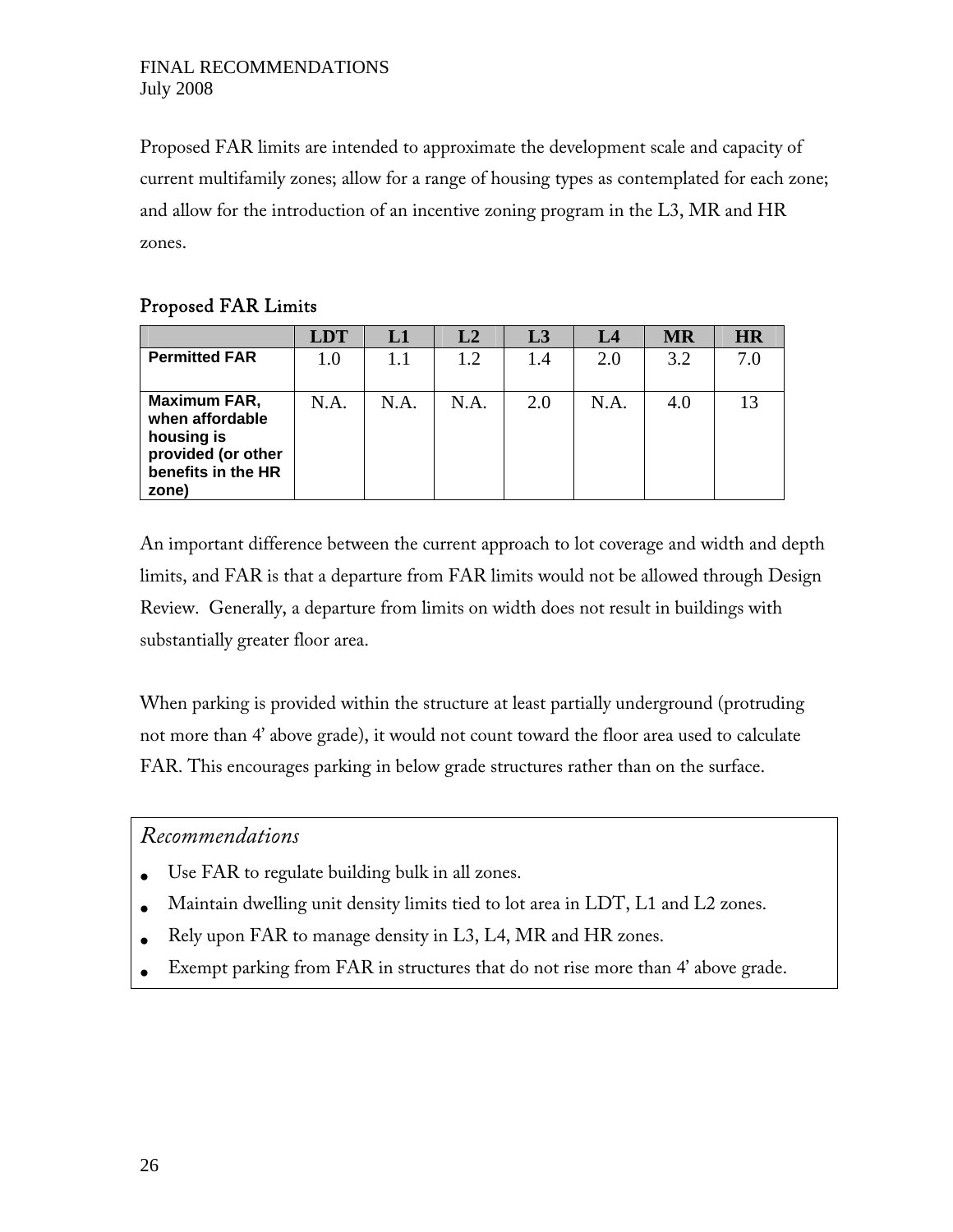## *Setbacks in Lowrise Zones*

Landscaped setbacks are important to maintain compatibility with surrounding residential development and add vegetation that is important for the environment. The current approach to setbacks in multifamily zones essentially follows a single family zone model where front and rear setbacks are relatively large (on the order of 15' to 20' from the property lines) and side setbacks are more modest (generally, 5' from the property lines).

Under the proposal multifamily zoned lots that abut other multifamily or commercially zoned lots would be required to provide setbacks that provide for reasonable separation between structures for privacy and access to light and air, but need not mimic single family development. However, multifamily zoned lots that abut single family zoned lots are proposed to continue to provide setbacks similar to what is currently required to provide a transition. The amount of Lowrise zoned parcel area on edges abutting single family zoned lots is shown below.

| <b>New Zone</b> | <b>Parcel Area of Edge</b><br>Zones*<br><b>Maintain current</b><br>front or rear setback<br>requirements in<br>Lowrise zones for<br>transition. | <b>Parcel Areas of</b><br>Non-Edge Zones* | Total**                 |
|-----------------|-------------------------------------------------------------------------------------------------------------------------------------------------|-------------------------------------------|-------------------------|
| <b>LDT</b>      | 150                                                                                                                                             | 168                                       | 318                     |
| L1              | 445                                                                                                                                             | 304                                       | 749                     |
| L2              | 488                                                                                                                                             | 394                                       | 882                     |
| L3/L4           | 726                                                                                                                                             | 1,104                                     | 1,830                   |
| <b>TOTAL</b>    | 1,809 acres<br>(48%)                                                                                                                            | 1,970 acres<br>(52%)                      | 3,779 acres<br>(100%)** |

Setbacks in Lowrise Zones: Parcels on Edges of Single Family Zones

\*Edge Zones = Multifamily zoned lots that abut or are across an alley or street from a Single Family zoned lot. \*\*Total excludes lots with a Major Institution Overlay (MIO) designation, where no multifamily development is anticipated.

Differentiating between these situations allows greater variety of site planning options for new multifamily development in areas abutting neighborhood business zones or surrounded by other multifamily areas. For the Lowrise zones, the following setbacks are proposed: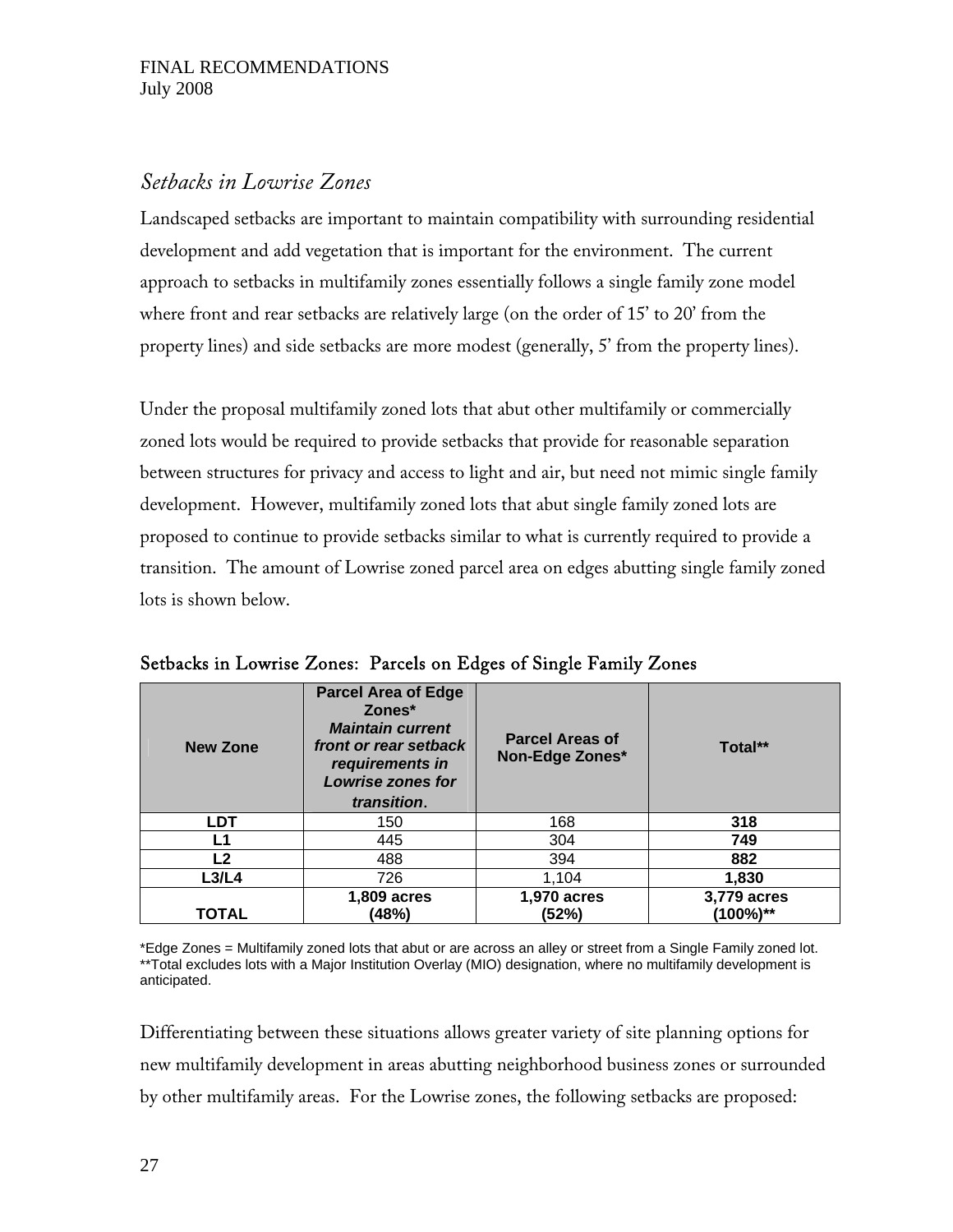### *Recommendations*

- To provide transitions to lots zoned Single Family, required front or rear setbacks (up to 15' or 20', depending on the zone) would remain unchanged for Lowrise multifamily zones abutting single family zoned lots. Reduced setbacks would be allowed for multifamily zoned lots separated from single family zoned lots by a wide right-of-way.
- For Lowrise zoned lots that abut lots zoned multifamily or commercial, setbacks from all property lines must average seven feet  $(7')$  and in no case be less than five feet  $(5')$ . Side setbacks would be five feet (5') when facades facing side lot lines are no longer than forty feet (40').
- Continue to allow rear lot line setbacks to be measured from the center line of alleys.

# *Height Limits*

Height limits are important to providing an appropriate transition between zones of greater and lesser intensity. Currently in LDT, L1 and L2 multifamily zones, structures are limited to a height of 25 feet. In L3 and L4 zones height limits are 30 and 37 feet, respectively. In all Lowrise zones an additional 5' is allowed for a roof with a pitch of 4:12 (the roof slope must rise 4' for every 12' of horizontal distance or run). In LDT, L1 and L2 zones, 10' is allowed above the height limit for a pitched roof with a minimum pitch of 6:12.

A height of 30' to 35' is generally needed to accommodate structures with at least three floors, which is common for townhouse and other multifamily structures, especially with structured parking at ground level. In addition, assessment of recently built projects in L3 zones where there is currently a 35' height limit, when a pitched roof is used, shows that there is more variety in roof designs, both contemporary and traditional. This also happens to be the height limit allowed in single family zones.

*The existing 25' height limit would remain unchanged in LDT, L1 and L2 zones, except that additional height for pitched roofs would be limited to 10' for roofs with a minimum pitch of 6:12.*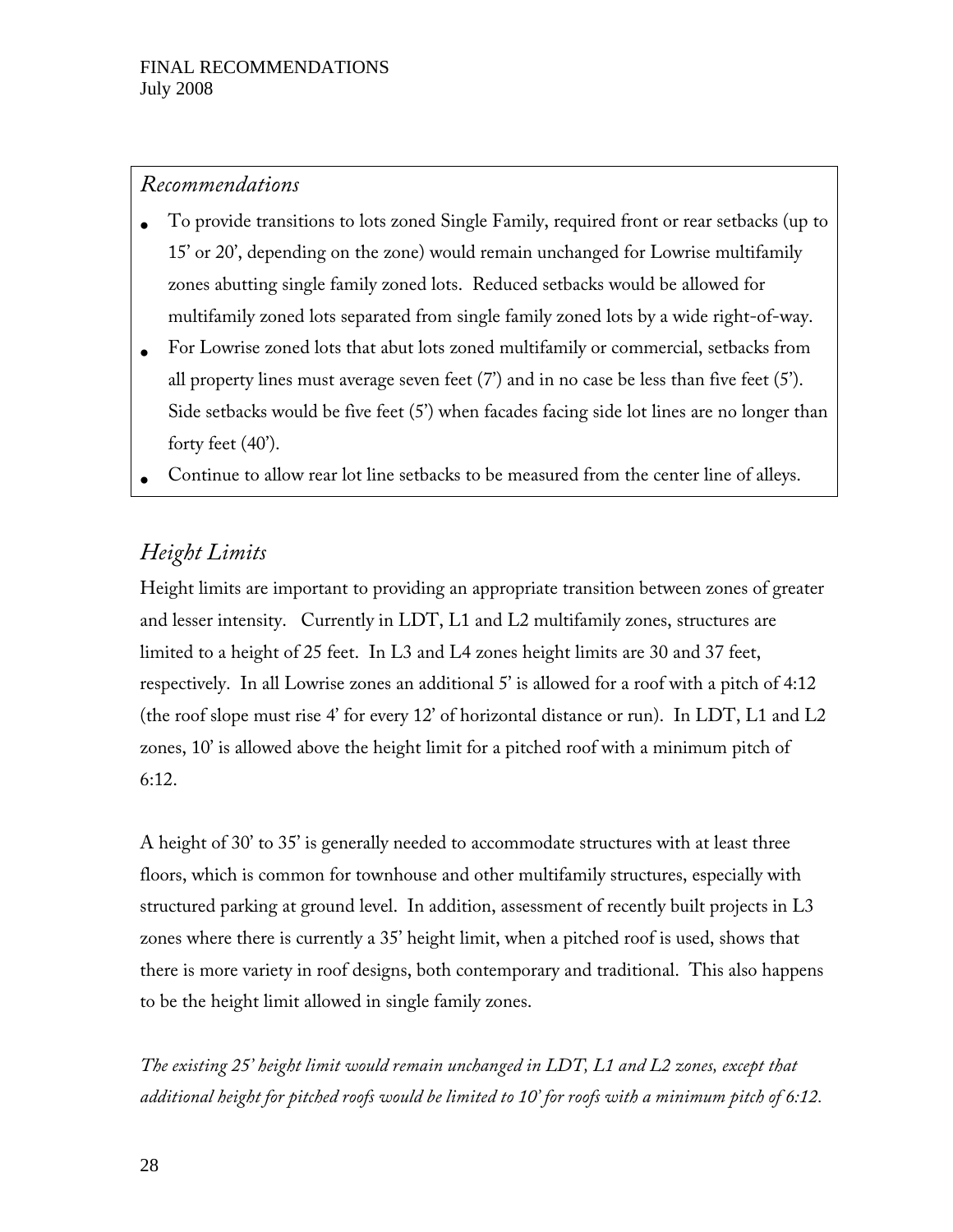An additional 5' in height would continue to be allowed in L3 and L4 zones for pitched roofs, but the minimum pitch required would be 6:12, rather than the current minimum of 4:12.

Dormers and clerestories are traditional architectural features located on roofs that can allow for more usable floor space within a roof-structure without visually increasing the appearance of building bulk, as would occur if an additional floor with vertical walls were allowed. Dormers and clerestories can also add to the visual interest of a roof. The proposal would allow limited dormers and clerestories within the height limit allowed for a pitched roof

In Highrise zones, in order to promote more interesting architectural treatment of the tops of residential towers, towers that comply with specific design conditions are permitted a 15% height increase. The added height is for architectural features and screening, and does not allow additional residential floor area.

Pitched Roof Allowances. At community meetings dissatisfaction was expressed over the appearance of structures with a shallow pitched roof, encouraged by the minimum requirements of 4:12 under the current code. It was widely believed that these roof pitches result in structures that do not fit in and can even detract from the neighborhood. In response, the proposal is to allow an additional 10' in height in LDT, L1 and L2 zones and an additional 5' in height in L3 and L4 zones as an incentive for pitched roofs, but in all cases to require a minimum roof pitch of 6:12.

Height Incentive. Consistent with Comprehensive Plan policies that support accommodating additional height and density in urban centers, urban villages and light rail station areas, the proposal would allow for an increase in height limits in the L3, MR and HR multifamily zones located within these specified areas. The height increase would only be allowed if public benefits—mainly affordable housing—were provided through the incentive program described in Section 7. In L3 and MR zones outside of these areas, and in all L4 zones, no change in maximum height is proposed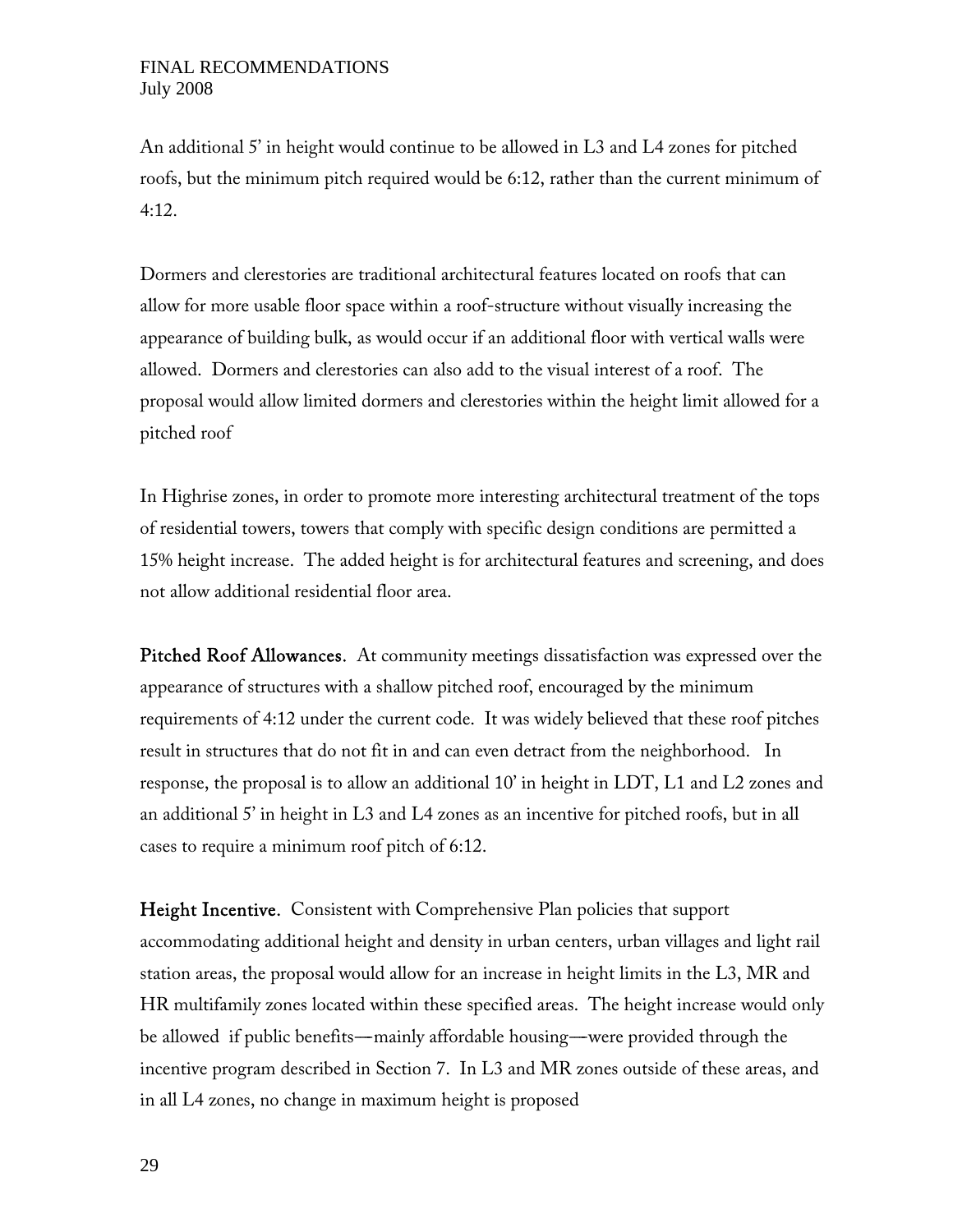Additional Height in HR Zone. To promote thinner tower design, the proposal in the HR zone would allow maximum structure height to be increased from 240' up to 300' when the project includes affordable housing or other public benefits as outlined above, and the following additional conditions are met:

- The average residential gross floor area per story above a height of 45' is limited to a footprint of 9,500 square feet;
- No parking may located above the ground floor, unless it is separated from all street frontages by another use; and
- A minimum of 25% of the lot area at ground level must be provided as a landscaped area with a minimum dimension of 10'; or a minimum of 20% if a landscaped, common recreation area at ground level is provided.

Allowances for Green Building Features. For zones with height limits under 40', it is difficult to accommodate a green roof (roofs with soil and plants that help off-set heat gain and reduce climate impacts associated with buildings, as well as help filter impurities, improving the quality of storm water run-off). Green roofs require that the roof structure be engineered to support soil and plant materials. Often, the floor to ceiling height of floors must be reduced or floors potentially lost if a green roof is provided. This acts as a disincentive for green roofs. Therefore, the proposed multifamily code would allow up to 2 additional feet to accommodate a green roof that occupies at least 50% of the area of a roof.

New technology has produced new elevators that use up to 25% less energy than conventional elevators. The mechanical equipment of these elevators is such that the current elevator penthouse allowance of 10' above the height limit is not sufficient to accommodate these elevators. Therefore, an additional 6' to16' of height is proposed to be allowed in Lowrise and MR zones and up to 25' in HR zones when new, energy efficient elevators are proposed. The additional height needed to accommodate these elevators must be approved pursuant to administrative Design Review. Mechanical penthouses are allowed to cover up to 20% of the roof area when screened. No changes are proposed to the coverage allowance related to elevator equipment.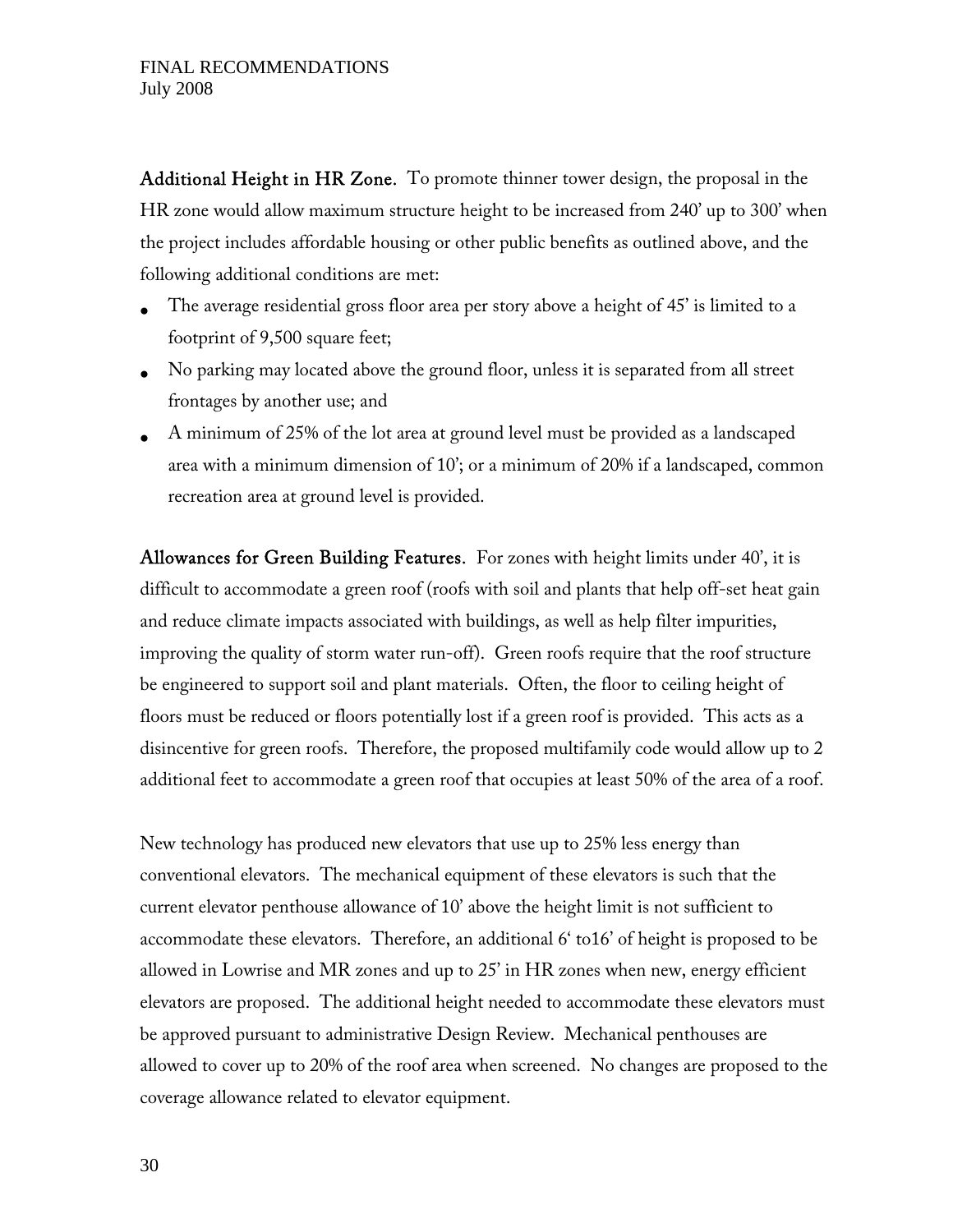Wind-driven power generators placed on the rooftops of buildings are gaining in popularity. These generators can meet some or all of the power needs of a new building, without consuming fossil fuels and thereby reducing the carbon footprint of a building. In some cases, excess power generated can be sold to a public utility. A low profile type of wind generator can be placed on the rooftop of a building and extend no more than 10' above the surface of the roof. These horizontal wind generators look like coils that allow views through them, even when rotating. Therefore the proposal would allow rooftop wind generators to extend up to 10' above the height limit and exempts them from the rooftop coverage limits.

Solar collectors are allowed to extend above the height limit currently, but they are not allowed on top of penthouse structures on the roof. This is often an optimal location for solar collectors. Therefore, the proposal is to allow solar collectors not taller than 4' to be located on the roof of a penthouse in Lowrise zones and no taller than 7' in MR and HR zones.

In addition, the current allowance for sloping sites that allows an additional 5' of height, measured from the downhill side of a slope, on lots with a slope of 6% or greater, is retained.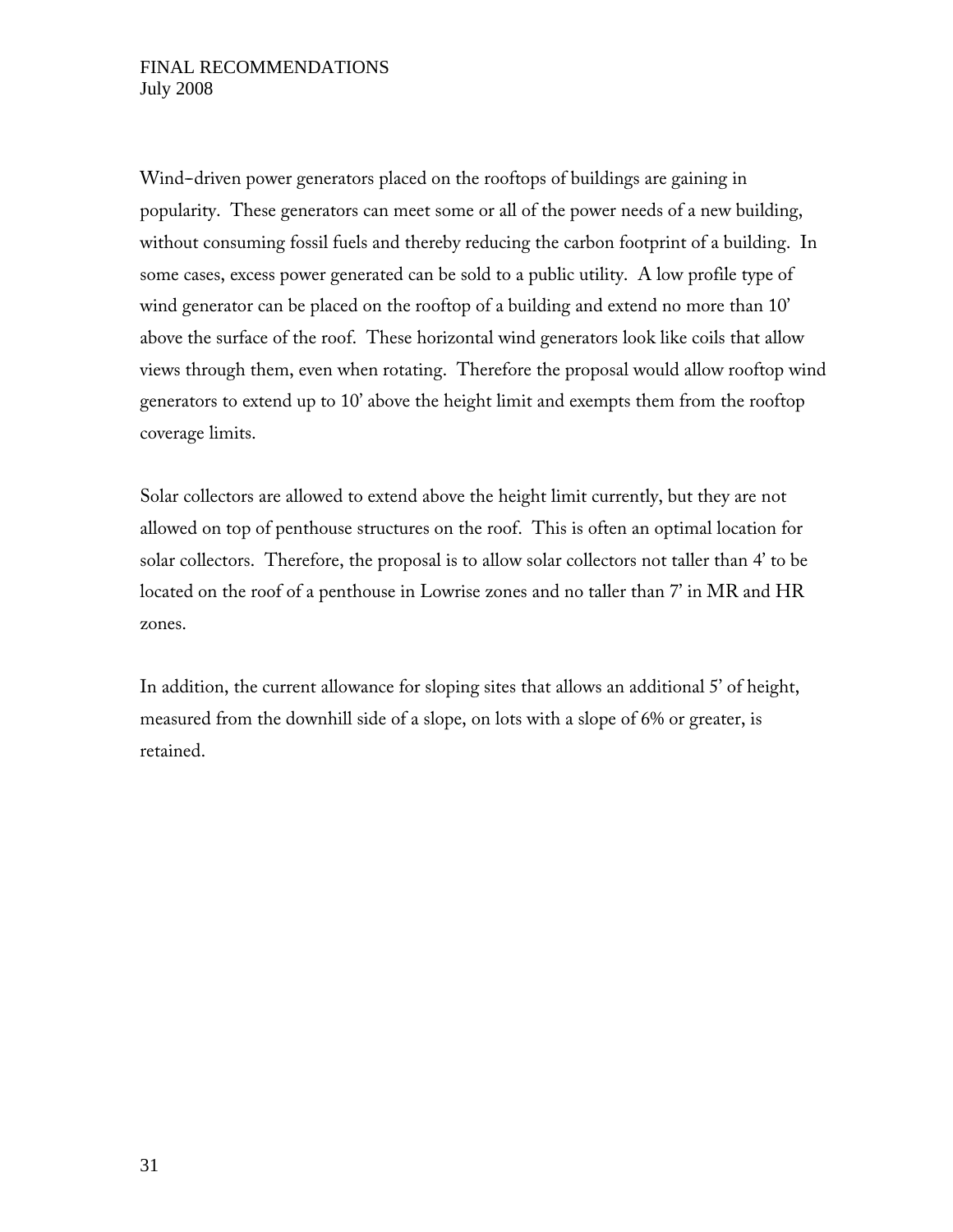## *Recommendations*

- No change to 25' height limit in LDT, L1, L2, and L4 zones;
- Allow additional height in L3 (7' additional, for a total of 37'), MR (15' additional, for a total of 75') and HR (60' additional, for a total of 300'\*) in specified locations when the incentive program for affordable housing is used;
- Allow 10' of additional height in LDT, L1 and L2 zones for pitched roofs, but only for roofs with a minimum pitch of 6:12, eliminate allowance for additional 5' for pitched roof with a minimum slope of 4:12;
- Continue to allow additional 5' of height in L3 and L4 zones, but only for roofs with a minimum pitch of 6:12, rather than the current minimum of 4:12;
- Allow up to 2' of additional height to accommodate a green roof that occupies at least 50% of the area of a roof.
- Subject to administrative Design Review, allow elevator penthouses to extend 16' above the height limit in L3, L4 and MR zones and 25' in HR zones to accommodate green (energy efficient) elevators.
- Allow solar collectors no more than 4' high to be located on a mechanical penthouse in LDT and L zones and no more than 7' in MR and HR zones.
- Allow horizontal wind generators to extend 10' above the height limit in all multifamily zones and exempt them from rooftop coverage limits.
- Retain existing provision for height of structure on sloping sites.
- Allow additional height of up to 15% above the 300' height limit in the HR zone to accommodate special treatment of the building top.

# *Standards for Lots Larger than 9,000 sq. ft.*

In some neighborhoods, new structures are built on relatively small sites and add to the existing pattern of development at relatively similar bulk and scale. These developments are characteristic of more urban neighborhoods where lot aggregation may be difficult. In such

<sup>\*</sup>currently, in the HR zone, incentives are required for increases in height above 160' up to the maximum height of 240'. An additional 60' increase to 300' is proposed for projects participating in the bonus program and meeting specific design criteria.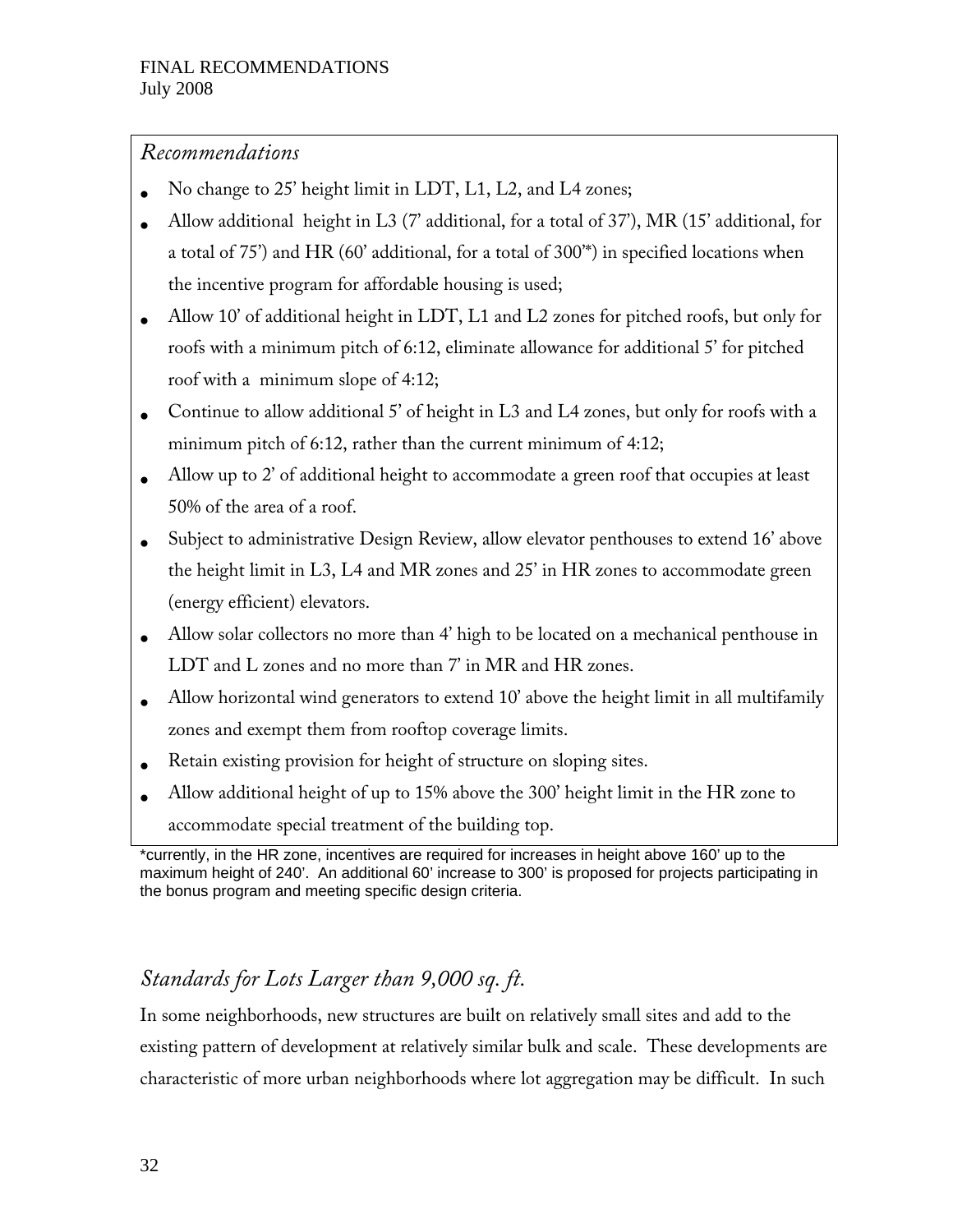circumstances it is recommended to distinguish these proposed developments from those that would occupy much larger sites and are more likely to alter or introduce a new character in an area.

Over time, historically platted lots have been combined, divided and reconfigured. This makes it difficult to predict the lot area and configuration of all future development projects. However, using increments of sample platted lots in the city's multifamily neighborhoods, a 9,000 square foot lot is proposed as an appropriate threshold for apply regulations that distinguish infill lots form larger lots.

On larger sites, height and FAR limits and setbacks are supplemented by other measures to further protect existing neighborhoods by helping new development to fit in with the surroundings. Consequently, on sites that are greater than 9,000 square feet, revised standards for lot coverage and structure width and depth limits are proposed to apply.

Lot coverage. Lot coverage describes the maximum percentage of the lot that may be occupied by structures. Current code requirements allow greater coverage for townhouse structures. At the time the Code was written, there was only limited townhouse development, and it was believed desirable to encourage this type of development. Not only is this no longer necessary, it also adds unneeded complexity to the code. With the added benefit of a floor area ratio (FAR) limit, the proposal is to apply the greater lot coverage afforded townhouses to all structures to increase flexibility for the siting and design of structures.

| Zones      | Current lot coverage limits |            | Proposed lot     |
|------------|-----------------------------|------------|------------------|
|            |                             |            | coverage limits* |
|            | Townhouses                  | All other  | All structures   |
|            |                             | structures |                  |
| <b>LDT</b> | 45%                         | 35%        | 45%              |

|  |  |  | Comparison of current and proposed lot coverage limits |
|--|--|--|--------------------------------------------------------|
|--|--|--|--------------------------------------------------------|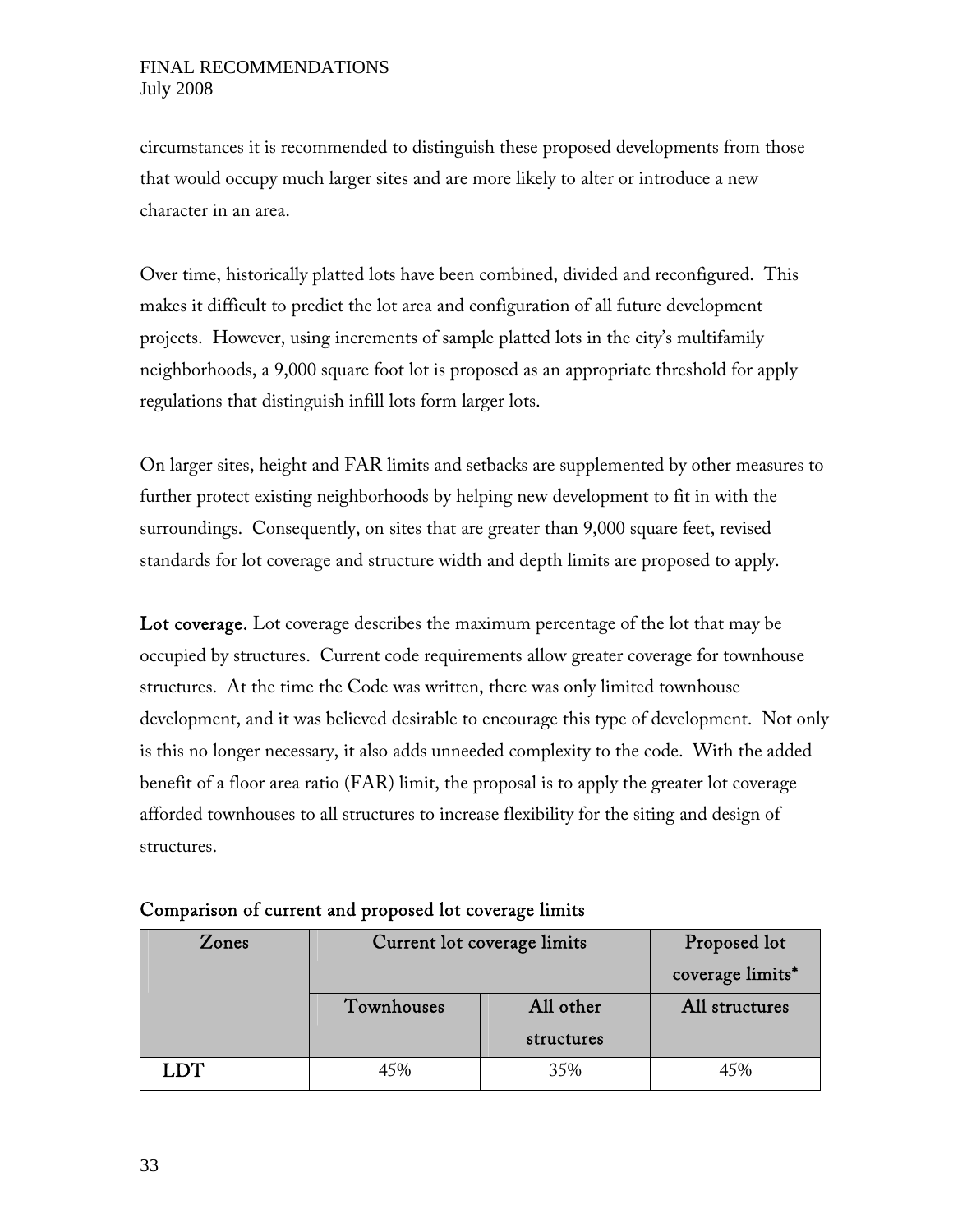|         | 50% | 40%       | 50% |
|---------|-----|-----------|-----|
| L2      | 50% | 40%       | 50% |
| L3 & L4 | 50% | 45% & 50% | 50% |

\*Applies to lots over 9,000 sq. ft. in area.

Width and Depth Limits. Width and depth limits are used to regulate the bulk of structures. The maximum width of structures applies to the facades extending between side lot lines, generally facing street and alley rights-of-way or front and rear setbacks. Maximum depth applies to facades that generally span the distance from the front to the rear of the lot.

Under current code requirements, width and depth limits differ depending on whether or not the structure includes a modulated facade and whether or not an entrance to the structure faces the street. As with lot coverage, current standards allow greater widths and depths for townhouse structures, and these are proposed to apply to all new development on sites greater than 9,000 sq. ft. In addition, depth limits are proposed to better match the setback requirements in that 75% of lot depth tends to be left over, once a front or rear property line setback is provided (for the transition setbacks for multifamily lots that abut single family zoned lots).

Development on larger lots will likely require design review. The existing variable width and depth limits that can be increased to the maximum limits allowed through modulation are standards pre-dating design review. The design review process now provides a better approach than the prescribed modulation standards for addressing the design issues associated with projects reaching the maximum bulk limits allowed. The chart below compares current width and depth limits with proposed limits.

| <b>Current Zones</b> | Maximum Building | Maximum Building | Maximum Building |
|----------------------|------------------|------------------|------------------|
|                      | Width w/o        | Width w/         | Depth            |
|                      | Modulation       | Modulation       |                  |

### Current Width/Depth Requirements for Lowrise Zones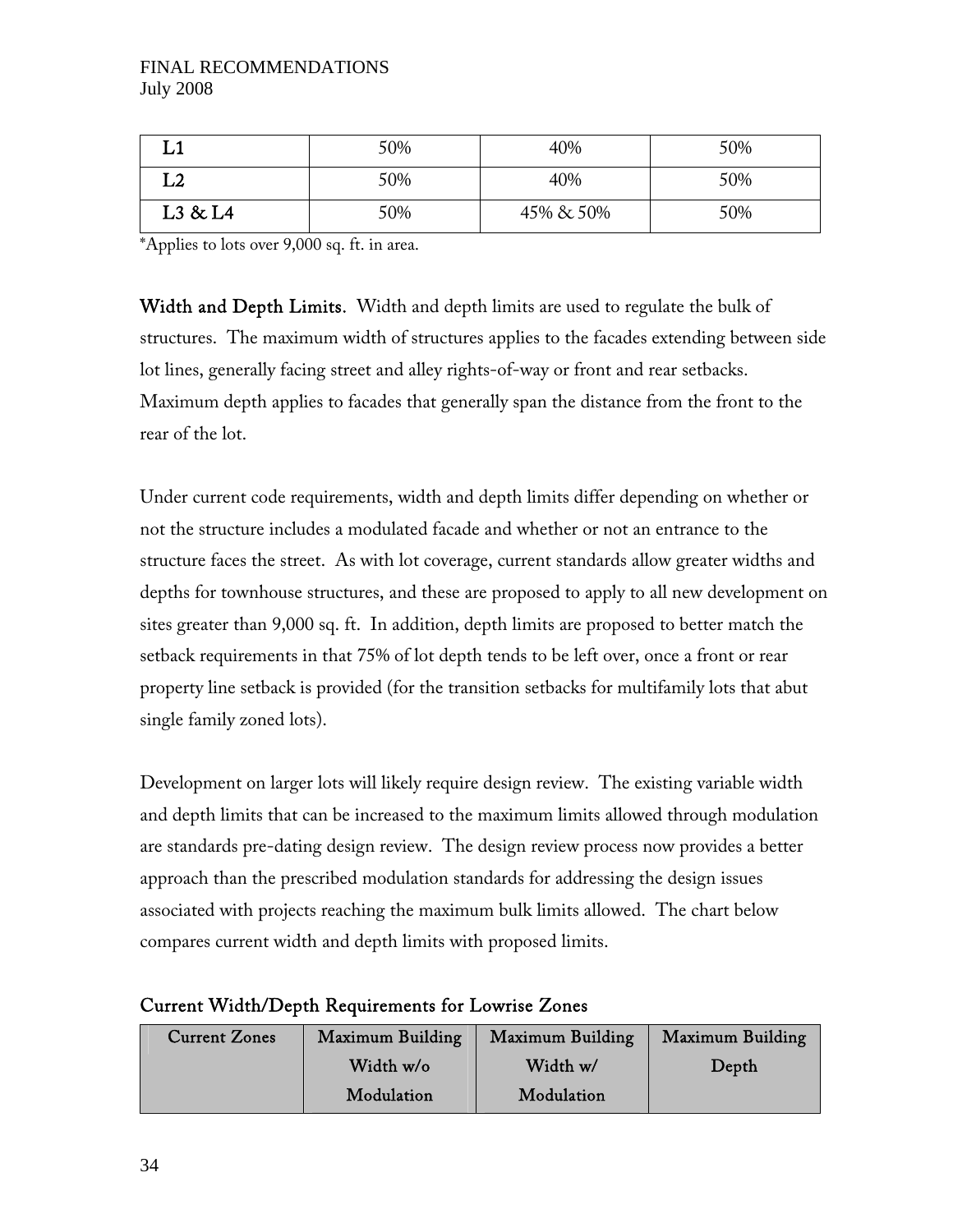| <b>LDT</b> | 30', 40' w/ an entrance | 45'              | 60% of lot depth, not |
|------------|-------------------------|------------------|-----------------------|
|            | facing a street         |                  | to exceed 65'         |
| L1         | <b>SAME</b>             | 60'              | 60% of lot depth      |
| L2         | <b>SAME</b>             | Apartments and   | Apartments and        |
|            |                         | ground related   | ground related        |
|            |                         | housing (except  | housing (except       |
|            |                         | townhouses): 50' | townhouses): 60% of   |
|            |                         |                  | lot depth             |
|            |                         | Townhouses: 90'  |                       |
|            |                         |                  | Townhouses: 65% of    |
|            |                         |                  | lot depth             |
| L3         | <b>SAME</b>             | Apartments and   | Apartments and        |
|            |                         | ground related   | ground related        |
|            |                         | housing (except  | housing, including    |
|            |                         | townhouses): 75' | townhouses: 65% of    |
|            |                         |                  | lot depth             |
|            |                         | Townhouses: 120' |                       |
| L4         | <b>SAME</b>             | Apartments and   | 65% of lot depth      |
|            |                         | ground related   |                       |
|            |                         | housing (except  |                       |
|            |                         | townhouses): 90' |                       |
|            |                         |                  |                       |
|            |                         | Townhouses: 150' |                       |

# Proposed Width/Depth Requirements for Lowrise Zones

| Proposed Zones | Maximum Building Width | Maximum Building Depth |
|----------------|------------------------|------------------------|
| LDT            |                        | 65% of lot depth       |
| 「.1            |                        | 65% of lot depth       |
| L2             | 90'                    | 75% of lot depth       |
| L3 & L4        | 120'                   | 75% of lot depth       |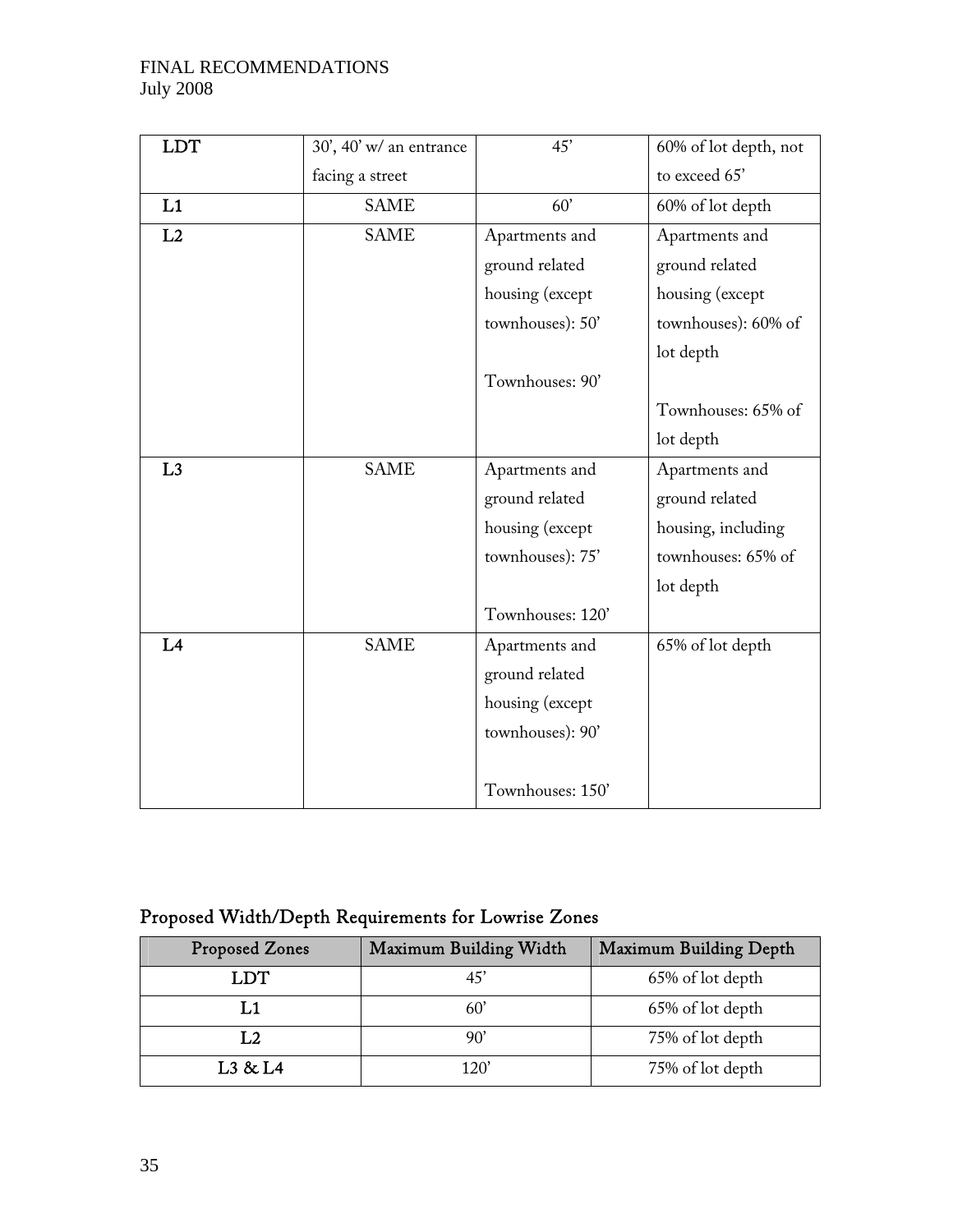## *Recommendation*

- The proposal distinguishes between applicable development standards development standards based on lot size to increase flexibility for small, in-fill lot development.
- Setbacks, height limits and FAR limits are proposed to regulate bulk and scale on smaller infill lots up to 9,000 sq. ft. in area, and would be further supplemented by new design standards (discussed on page 32) for projects below the threshold for design review.
- In addition to setbacks, height and FAR limits, lot coverage and structure width and depth limits would apply to development on larger sites, over 9,000 sq. ft. in area.

# *Landscaping and the Seattle Green Factor*

Current multifamily code requirements include a landscaped area equivalent to three times the perimeter of lot, street trees as per SDOT standards, and screening of surface parking lots. The total amount of required landscaping depends on the size of the lot and the configuration of development on the lot. Under the proposal, new development will have to meet the Seattle Green Factor, a menu of landscaping strategies and corresponding scoring system.

The Green Factor is designed to increase the amount and quality of urban landscaping, while allowing increased flexibility for property owners to develop their property. Green Factor landscaping can add value and interest to new development and maximizes the functional benefits of landscaping on the environment, such as natural cooling and insulation, air quality, reduced runoff, and habitat.

Under the Green Factor requirement, and in addition to residential amenities, developers will be required to landscape an area that has the equivalent positive effect on water quality to landscaping on 60% of a lot (minimum Green Factor score = 0.6).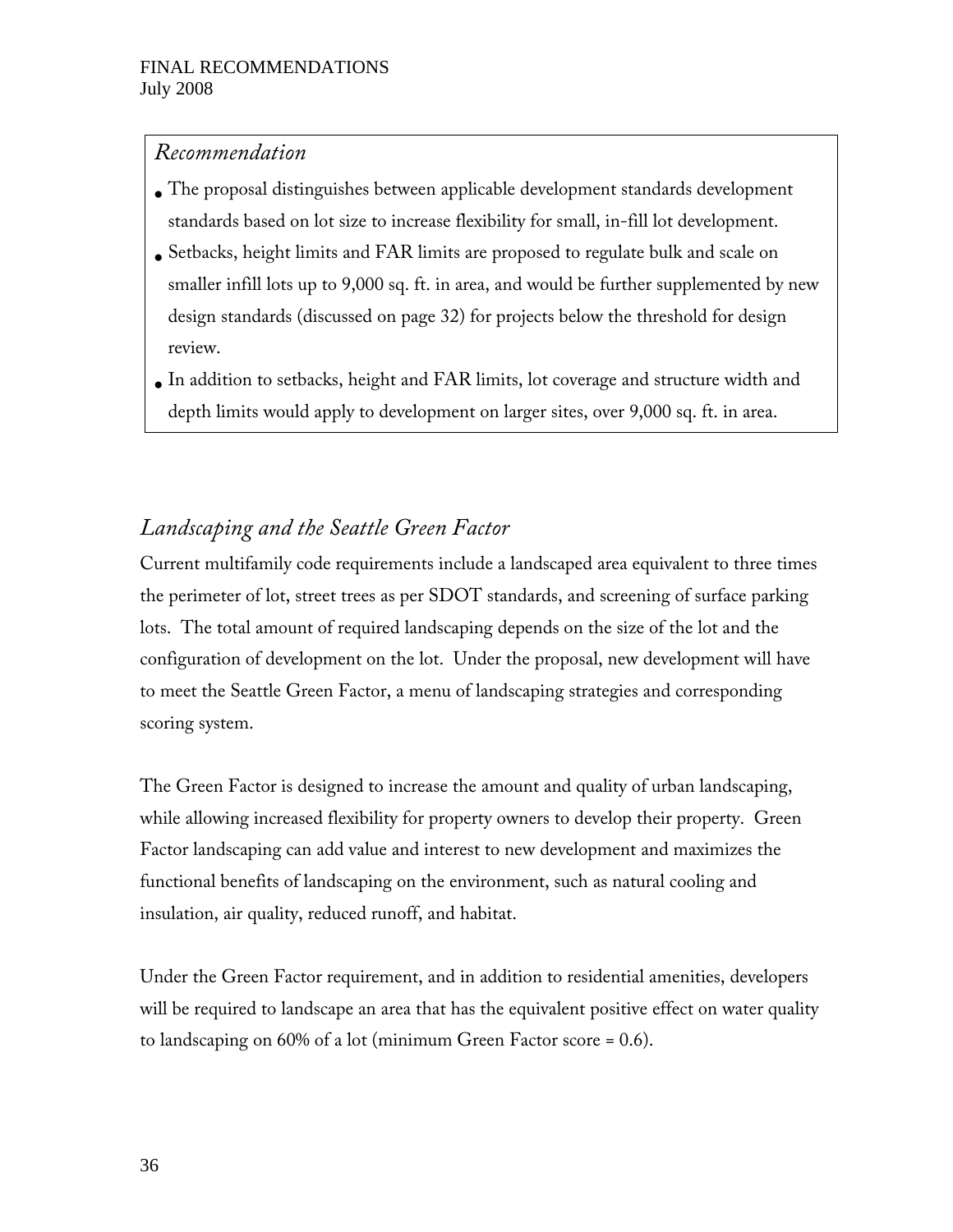Under the Green Factor scoring system, this landscaping may be provided through a variety of landscaping options, including trees and shrubs, pervious paving, green roofs, vegetated walls and approved water features. Each of these options is weighted differently, with high values or bonuses assigned to the following:

- Vegetation that is visible to pedestrians and passers-by;
- Preservation of existing trees;
- Trees that have larger canopies;
- Landscaping that combines layers of plantings, increasing the environmental benefits of the landscaped area; and
- Use of native or drought-tolerant plants.
- Rainwater harvesting.

As is the case in neighborhood business districts, the proposal for multifamily zones would allow landscaping provided in the right-of-way to count towards the Green Factor requirement. The Green Factor increases the ecological and aesthetic function of landscaped areas.

This ordinance uses the revised Green Factor scoring system that will be proposed in summer 2008 for commercial zones. Revisions are based on experience from the first year of implementation as well as a preliminary audit of projects permitted under the Green Factor. To add greater design flexibility, the revised scoring system includes several new categories, including shallower pervious paving and green roofs, native plants, structural soils, and food cultivation areas.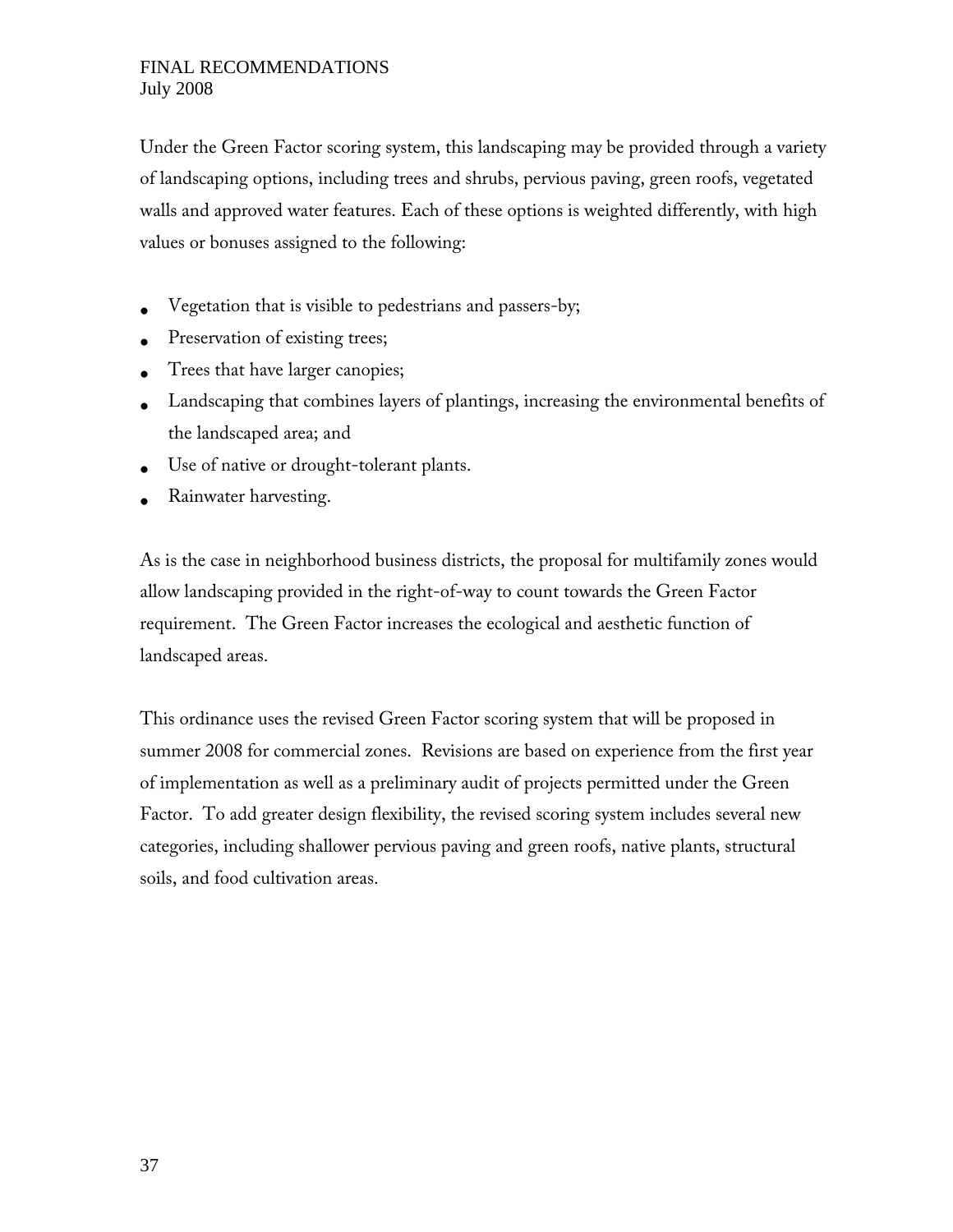## *Recommendations*

- Require that all setbacks be landscaped;
- The amount and type of plantings required for new development will be governed by the Seattle Green Factor;
- A Green Factor requirement of 0.6 is proposed by zone (equivalent in function to vegetation covering 60% of the lot).
- Continue to require street trees and screening of surface parking.

## *Residential Amenity Requirement*

Current multifamily code requirements for open space, setbacks and screening and landscaping are complex. Standards stipulate minimum required areas, dimensions and percentages of allowed overlap (for example, a portion of required open space can, in some cases, count toward required landscaping). These standards vary by zone and by building type. ''Open space'' provided to meet these standards is intended to serve the needs of residents and is not public. In some cases, requirements can be met above ground, on balconies and rooftop decks.

Proposed amendments to open space requirements are intended to address amenities that provide for the recreational needs of residents. Residential amenity requirements in multifamily zones are proposed to replace all of the current open space requirements. The amount of residential amenity area required in a project is equivalent to five percent of the total gross floor area of residential use. Eligible amenities will include individual and shared spaces such as rooftop decks, balconies and ground level, landscaped spaces.

Current open space requirements in the multifamily zones do not effectively address the needs of residents in either amount or type of space provided and open space, as currently defined, is often cited as adding unnecessarily to the cost of housing development. As of January 20, 2007, multifamily development in commercial areas must meet residential amenity requirements rather than ''open space'' requirements. The residential amenity requirements were adopted by the City Council as part of comprehensive amendments to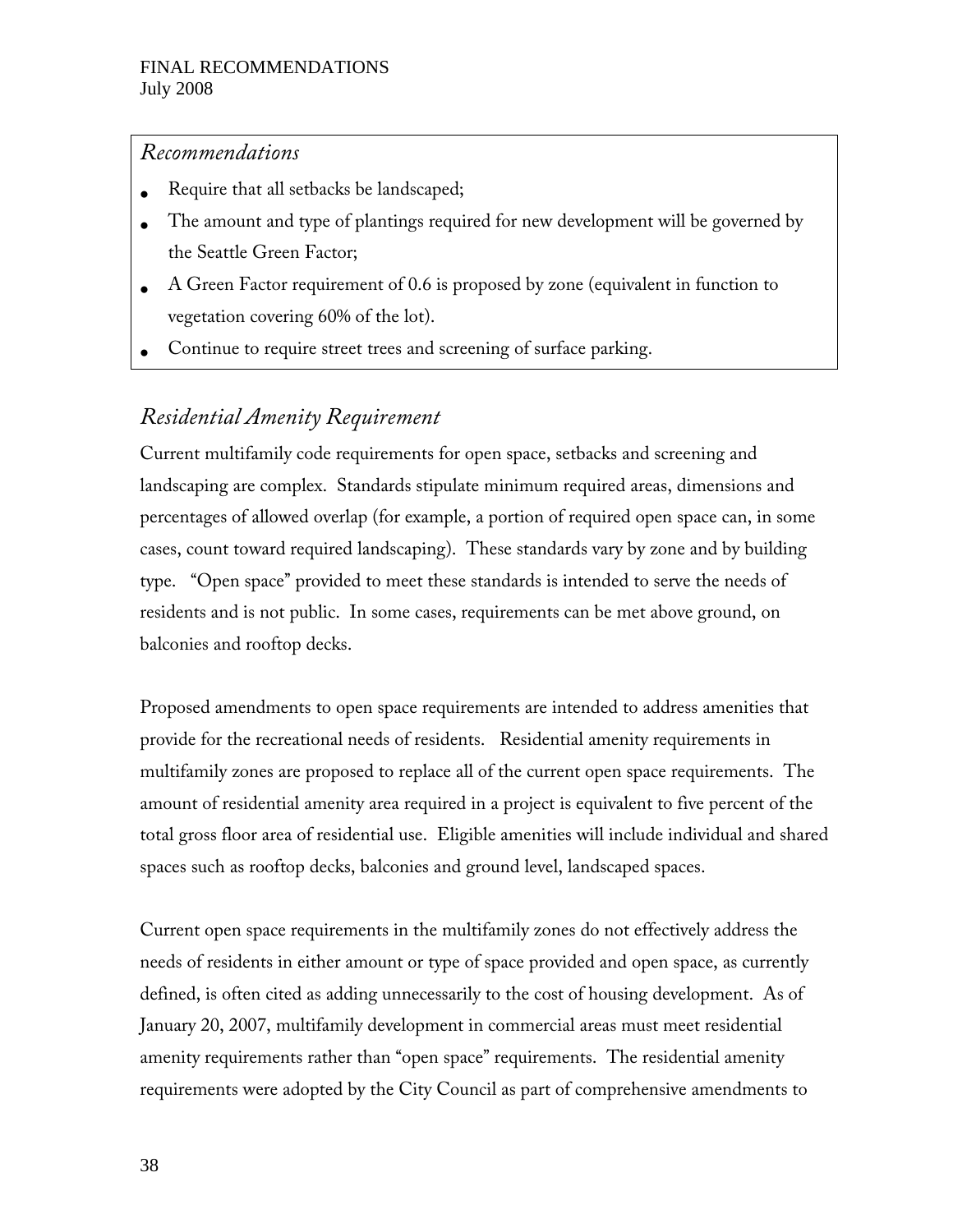the City's commercial areas zoning. The amount of required residential amenity area proposed for multifamily zones would be the same as the amount now required for multifamily development in commercial areas.

The proposed residential amenity requirement:

- Will meet the needs of residents;
- Allows more flexibility for amenities, including ground level open space, decks and balconies, and rooftop decks, which can be provided for individual or shared use; and
- Is equal to or exceeds what is required in other cities around the state.

### *Recommendations*

- Amenity areas are proposed to be required in an amount equal to 5% of the total gross floor area of a structure in residential use
- All of the required amenity area must be outside, except in the Highrise zone where common amenity space located on a roof may be enclosed.
- Eligible residential amenity areas would include: shared and private ground level open spaces, decks and balconies, and rooftop decks.

## *Design Standards*

Strict adherence to standards that do not take into account site variability and local characteristics often produces a development that does not respond well to an established neighborhood character. In order to raise the level of design quality and architectural interest of new development that is not subject to the Design Review Program, simple design standards are proposed. Required architectural features are a relatively low cost way to provide visual interest without prescribing specific architectural styles. Other U.S. cities,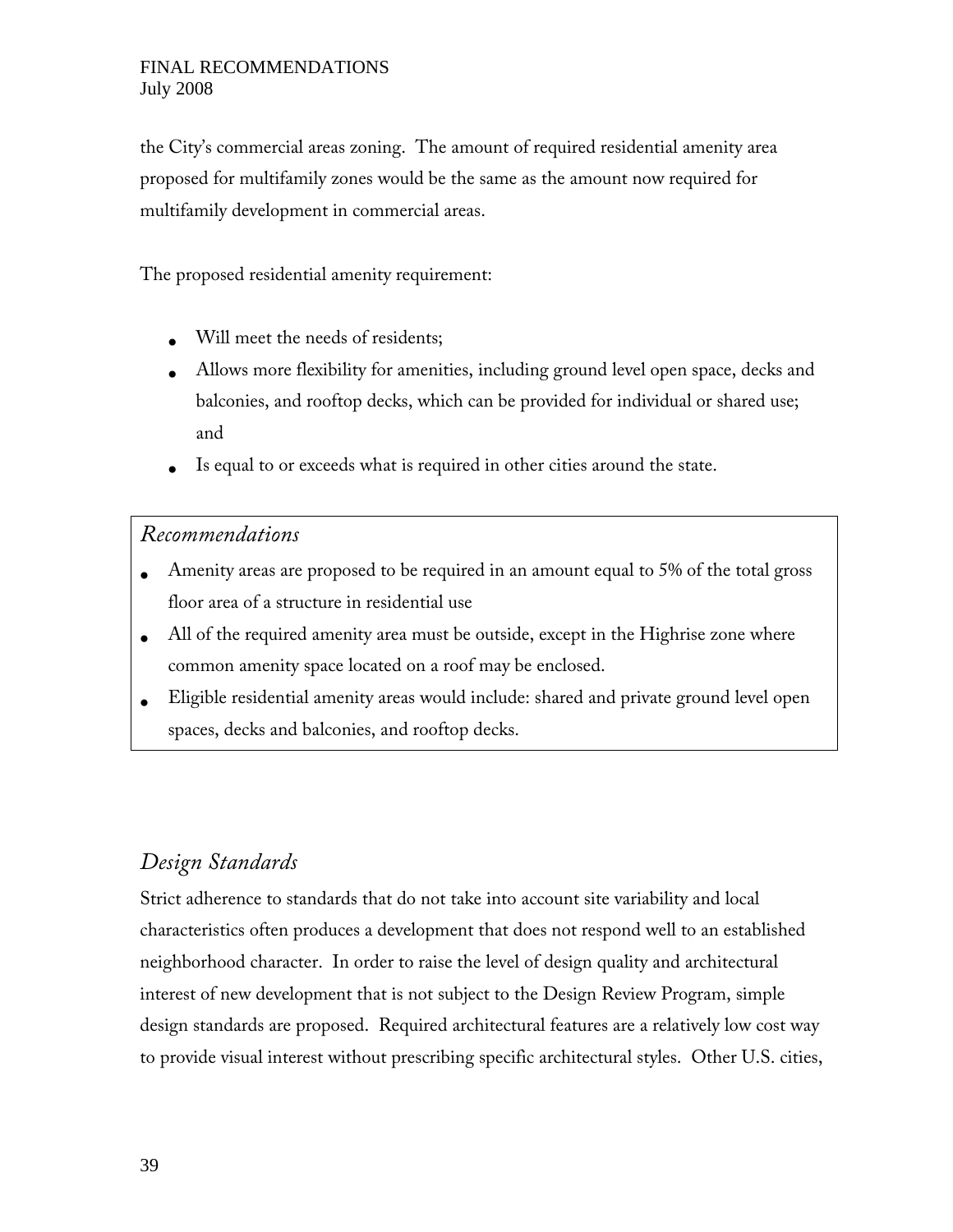such as Portland, Oregon, successfully include these types of requirements in their multifamily zoning.

Proposed design standards would apply to all multifamily development below the thresholds for design review. Applicants may volunteer for administrative Design Review to address the intent of each standard in a different manner.

### *Recommendations*

Key design issues are addressed by these proposed standards:

#### 1). Façades:

a. Windows and/or doors must account for a minimum of 20% of the area of street-facing facades to avoid the appearance of blank walls and help ensure "eyes on the street" (a public safety principle).

b. Facades over 750 sq. ft. in area must be divided into smaller areas by projections or recesses. This standard is proposed to provide visually interesting facades and prevent blank, monotonous walls, working in tandem with façade openings.

To allow more flexibility in meeting this design standard, the Director would be allowed to permit variations, such as changes in building materials, architectural features, or special landscaping elements to achieve the intent of the façade requirements and limit the impact of blank walls.

2). Building Entries. Ground-level townhouse units abutting a street must have a pedestrian entrance facing the street; or if apartments, there must be a primary entrance facing the street or a courtyard with access to the street. This design standard is proposed to foster a sense of community and create pedestrian connections between multifamily buildings and streets. It also helps to ensure "eyes on the streets" and promotes a sense of openness/access to light and air.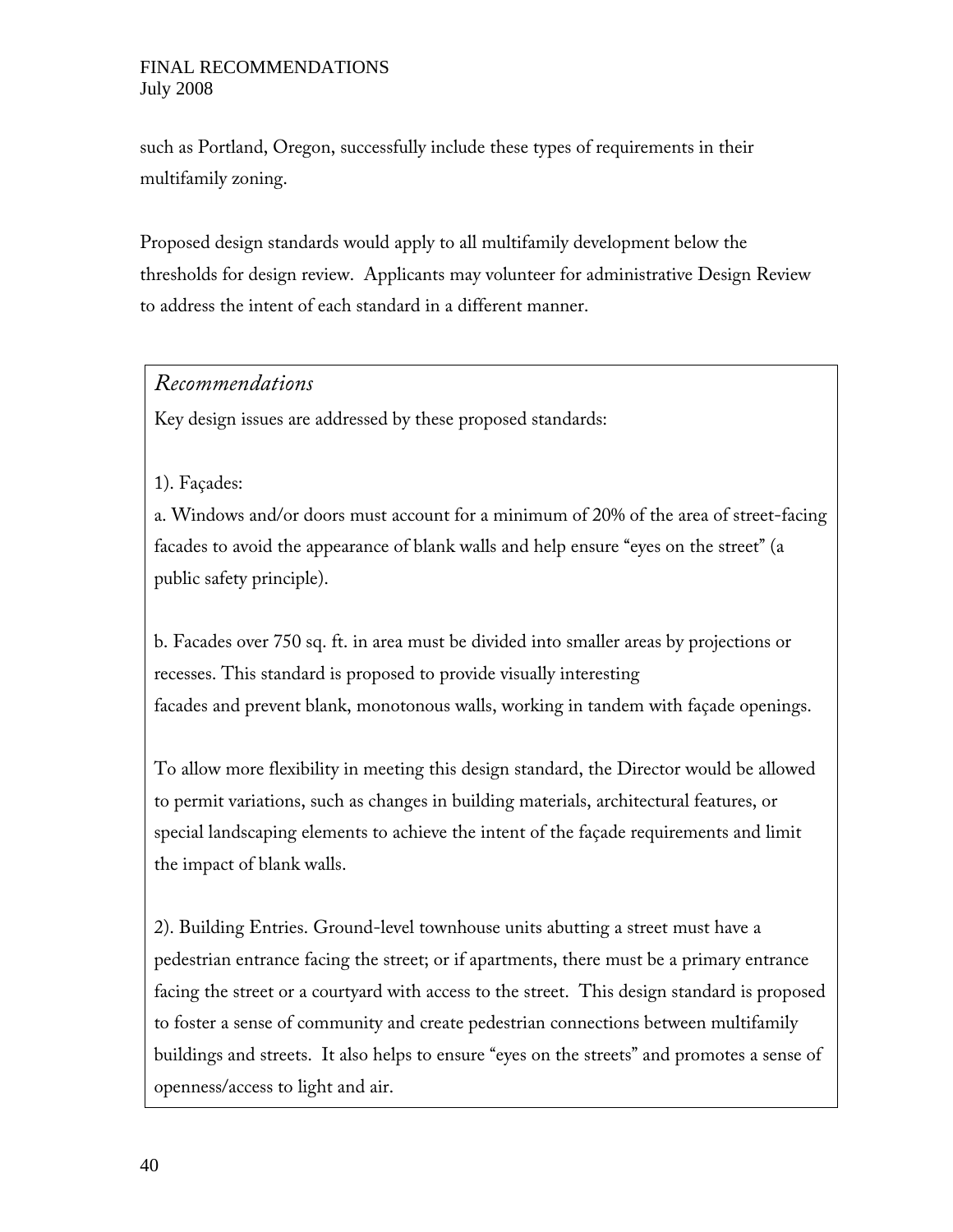3). Appearance of Garage Entrances. Garages may not be closer to street lot lines than the remainder of the structures and street facing garage doors are limited to 75 sq. ft. in area. These standards are intended to help reinforce the pedestrian nature of multifamily neighborhoods.

4). Limit on Surface Parking Areas. Except when parking access is from an alley, and where permitted on the lot, surface parking areas would not be allowed to exceed six spaces unless separated by landscaping or screening from other surface parking areas (allowing a reasonable amount of surface parking, without overwhelming the development site).

5) Reduction in Height of Fences. The current 6' limit on fence height is proposed to be reduced to 4' in front setback areas to promote more pedestrian friendly street frontages.

## *Townhouse Design<sup>2</sup>*

Townhouses have been popular with homebuyers and townhouse construction can be observed in most multifamily neighborhoods. Almost all townhouse development takes place in the Lowrise zones, which are meant to accommodate a variety of housing types and densities. Lowrise zones often serve as a transition between single family zoned areas and commercial and mixed-use areas of greater density.

The townhouses that are being built, while generally of a much higher design quality than the apartments of the 80s and early 90s, are both homogeneous and ubiquitous. The following characteristics are typical:

- Units sizes of 1,000 to 1,400 square feet
- $\bullet$  3 stories

<sup>&</sup>lt;sup>2</sup> Also applies to other small scale structures.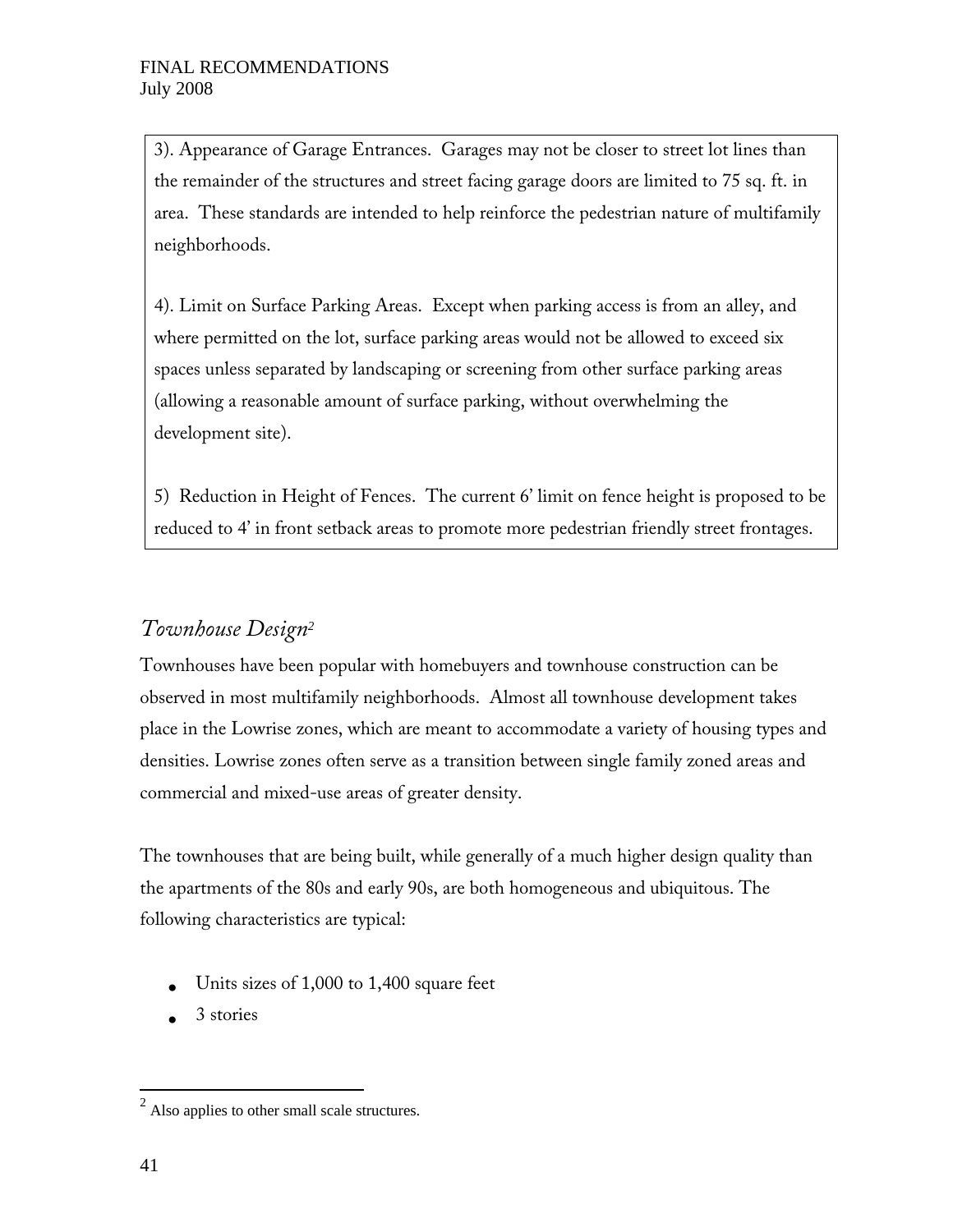- 4 to 8 units in duplex, triplex or quad structures with garage doors and main entrances oriented around a common auto courtyard
- One garage underneath each unit
- Small yards surrounded by 6' to 8' tall fencing

DPD held a series of workshops to examine the characteristics of townhouse design and develop recommendations for how to improve this important housing type. The workshop was attended by community representatives, designers, and developers. Based on these workshops and independent study of recent townhouse development, as well as feedback from the community, DPD is proposing new flexible standards intended to improve the design quality of townhouses.

The proposed design standards, discussed earlier in this report, and outlined below, would apply to townhouses and are intended to encourage creative design solutions to help ensure a better contextual fit in existing neighborhoods.

In addition, standards are proposed to:

- Limit the height of fences in a street facing setback to four feet  $(4')$  in height;
- Limit building overhangs over driveways and aisles to 3';
- Require wider (2' additional width) drives/aisles to facilitate maneuvering in the auto-courtyards;
- Require larger parking spaces for townhouses  $(8\frac{1}{2})$  feet wide by 19 feet deep); and
- Allow for more flexibility in how the driveway slope is configured to aid in accommodating shared, underground parking structures.

## Recommendations

Increased flexibility. The concept of increased development flexibility, within prescribed limits, is integral to the Multifamily Code Update overall and is based on the belief that simpler, less prescriptive code requirements can help new development better relate to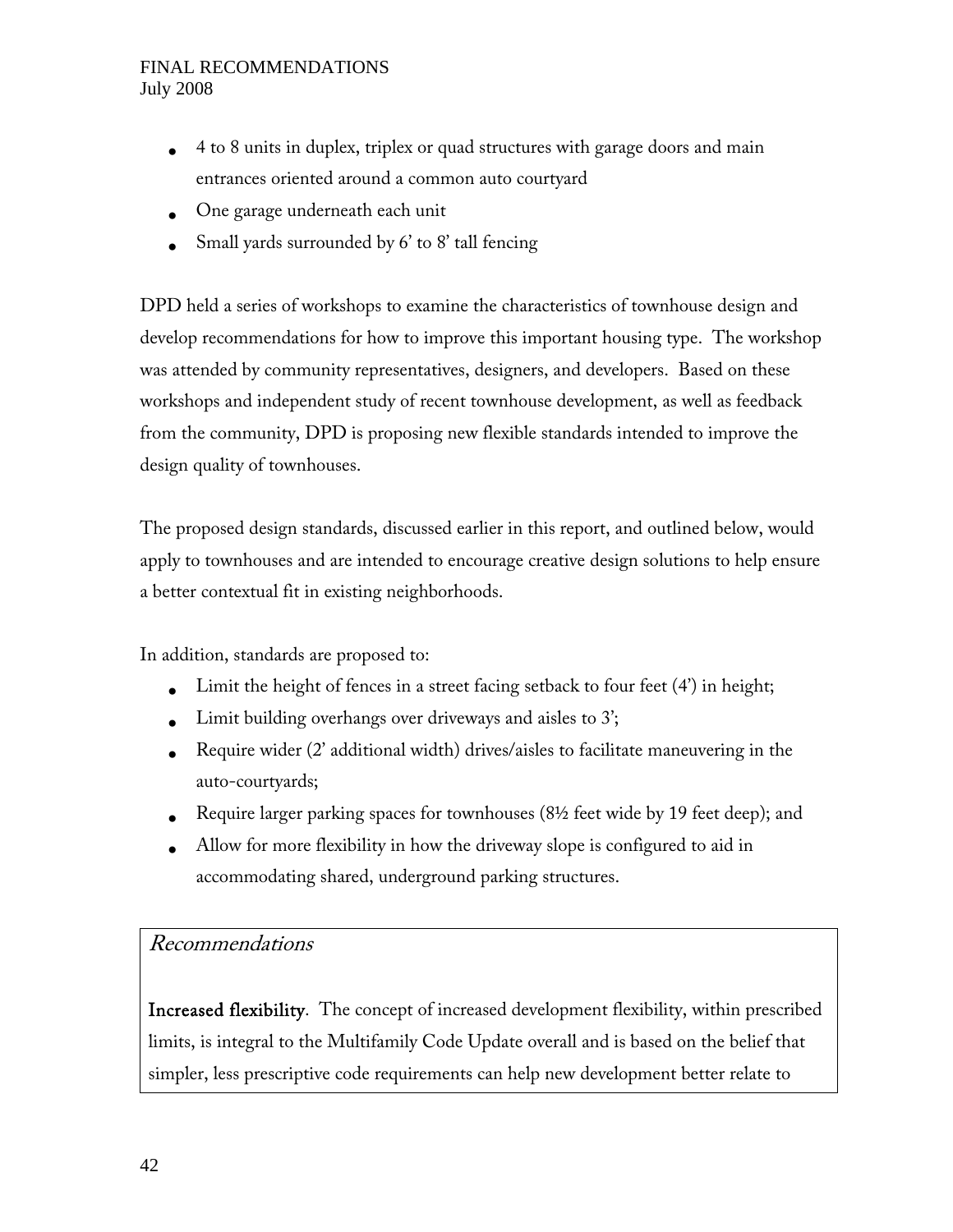local conditions. Increased flexibility would be achieved by modifying existing standards and introducing new standards to improve townhouse design. These changes are summarized below and discussed in more detail in other sections of the report.

The following modifications to existing standards are proposed to address issues observed in recent townhouse developments:

• Setbacks. When multifamily zoned lots only abut multifamily or commercially zoned lots, new setbacks would allow more flexibility in site planning (as structures will no longer be pushed into the center of the lot).

Bay windows and eaves would be allowed to project into a required setback. In Lowrise zones, stoops and porches may come out to the property lines for street and alley facing facades. Front and rear yards would only be required to transition to abutting single family zoned lots.

Required separation between structures on the same lot would be modified to limit the depth of portions of structures projecting above autocourts to improve the quality of these spaces.

- Parking Requirements. Parking quantity requirements would be eliminated in urban centers and station areas, reducing site and floor area used by cars.
- Curb-cut location. More flexibility is proposed so that curbcuts from streets may be acceptable, even when an alley is present. This will expand site plan options beyond the too-common auto-courtyard.
- Improved on site parking conditions. To improve vehicle access and maneuverability on site, the minimum size of garages for individual units and access parking aisle widths would be increased.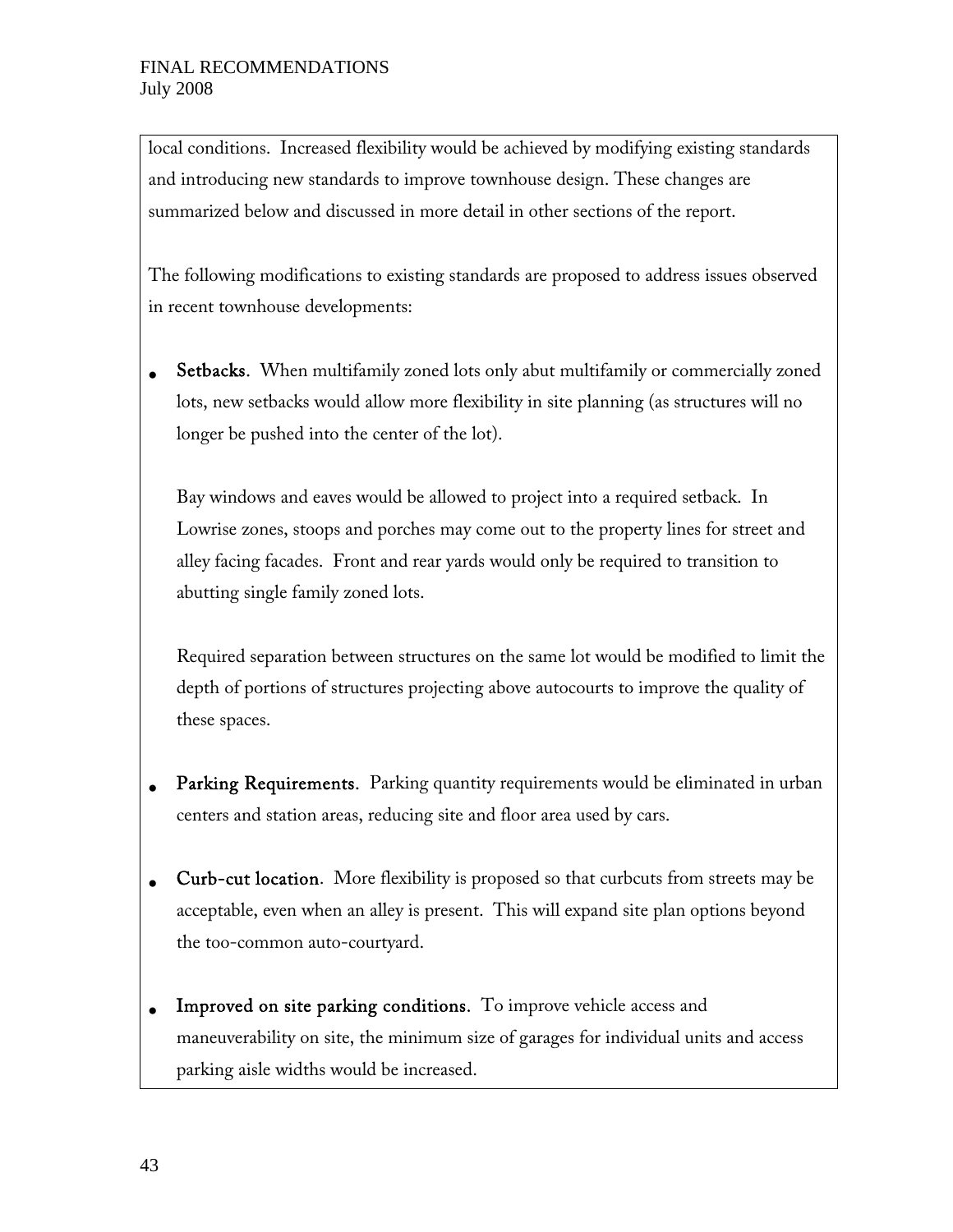The following new standards are proposed to improve the quality of townhouse design:

• Residential amenity area. Residential amenity requirements are proposed to replace the current private open space requirement. Residential amenity space would be required in an amount equal to 5% of the total gross floor area of residential use.

This would replace current private open space requirements and allow options to provide individual and shared spaces such as rooftop decks, balconies and ground level, landscaped spaces.

- Seattle Green Factor. Existing landscaping requirements would be replaced with a Green Factor requirement, improving environmental benefits.
- Fewer standards on small (in-fill) lots. For the Multifamily code, fewer standards are needed to accommodate new development and help it fit into neighborhoods.

For example, on an infill lot, 9,000 sq. ft. or less, once basic standards like setbacks, height and density are applied, the building area is defined, making lot coverage and width and depth limits redundant. Additional standards would apply to larger sites.

• Height and FAR measurements. Rules for measuring height and FAR would provide incentives for common parking areas located at least partially below grade, allowing for additional open space and landscaping at grade.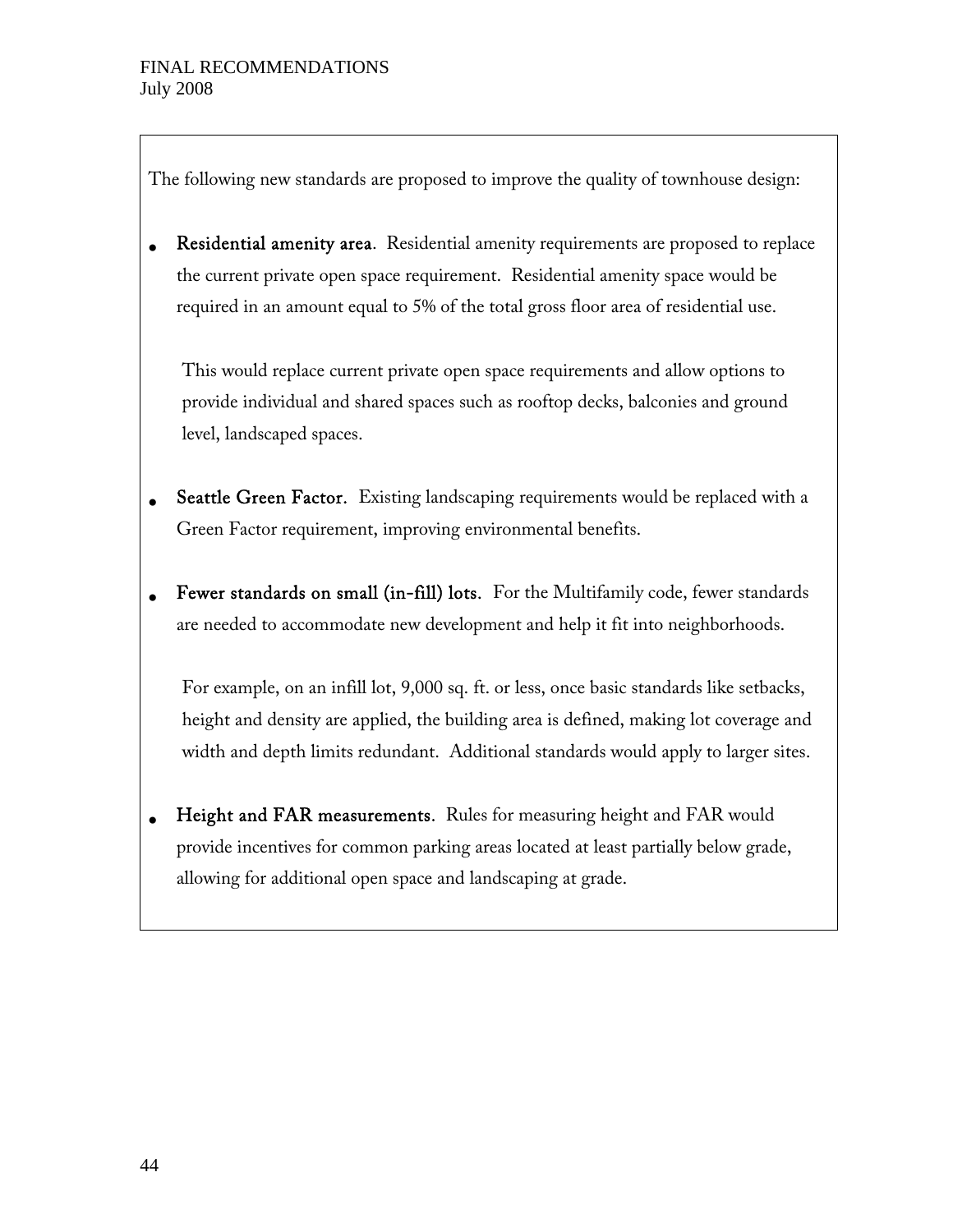# *Midrise (MR) and Highrise (HR) Zones*

MR and HR zones allow substantially denser and taller/bigger development than Lowrise zones. These zones are generally only mapped in urban centers, mostly where high density, walkable urban environments are already established. The Northgate, University District and First Hill/Capitol Hill Urban Centers contain the majority of MR zoning. The HR zone is mapped only within the First Hill Urban Center Village.

Existing conditions. Development in MR and HR zones is currently not subject to a density limit or a lot coverage limit, and in certain circumstances, nonresidential uses are allowed at street level. MR zones generally allow structures up to 60 feet in height, although there are limited areas of MR in Northgate with an 85 foot height limit. In the HR zone, buildings may achieve a height of 160 feet. However, when affordable housing, open space or historic structures are provided or preserved, additional height up to a maximum of 240 feet is possible. Development standards in MR and HR zones are proposed to be generally maintained, allowing current bulk and density of development. However, in addition to general consolidation of standards related to bulk and scale, rules governing height increases and an incentive program for affordable housing (and other amenities in HR) are also proposed to apply to MR and HR zones. The incentive program allowing increased height and density would be limited to MR and HR zones located within Urban Centers, Urban Villages, or light rail station areas.

## *Recommendations*

- Generally, maintain MR and HR zone standards and requirements.
- For both MR and HR zones, the height and FAR limits will serve as the principal controls on bulk and scale. The transition to FAR as a bulk control will allow more flexibility in the massing and design of large structures to better adapt them to specific site conditions.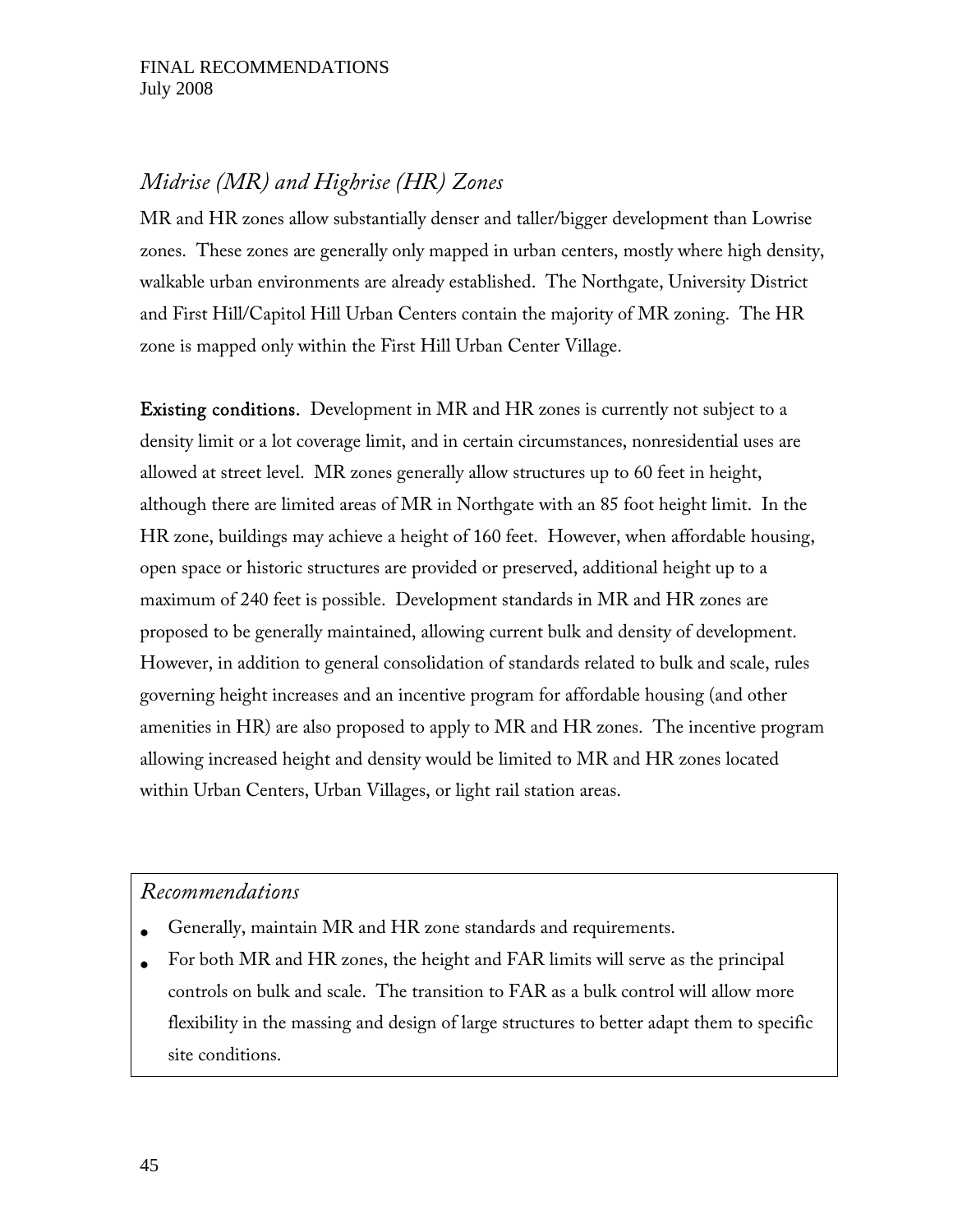- Base FAR limits are proposed for the MR and HR zones that generally reflect the amount of development currently achievable under existing height and bulk standards.
- Current height limits are retained as base height limits, which can only be exceeded where participation in incentive programs is allowed (see Section 7).
- Update development incentives in Highrise zones. Landmark preservation and public open space improvements are maintained as amenities eligible for a bonus.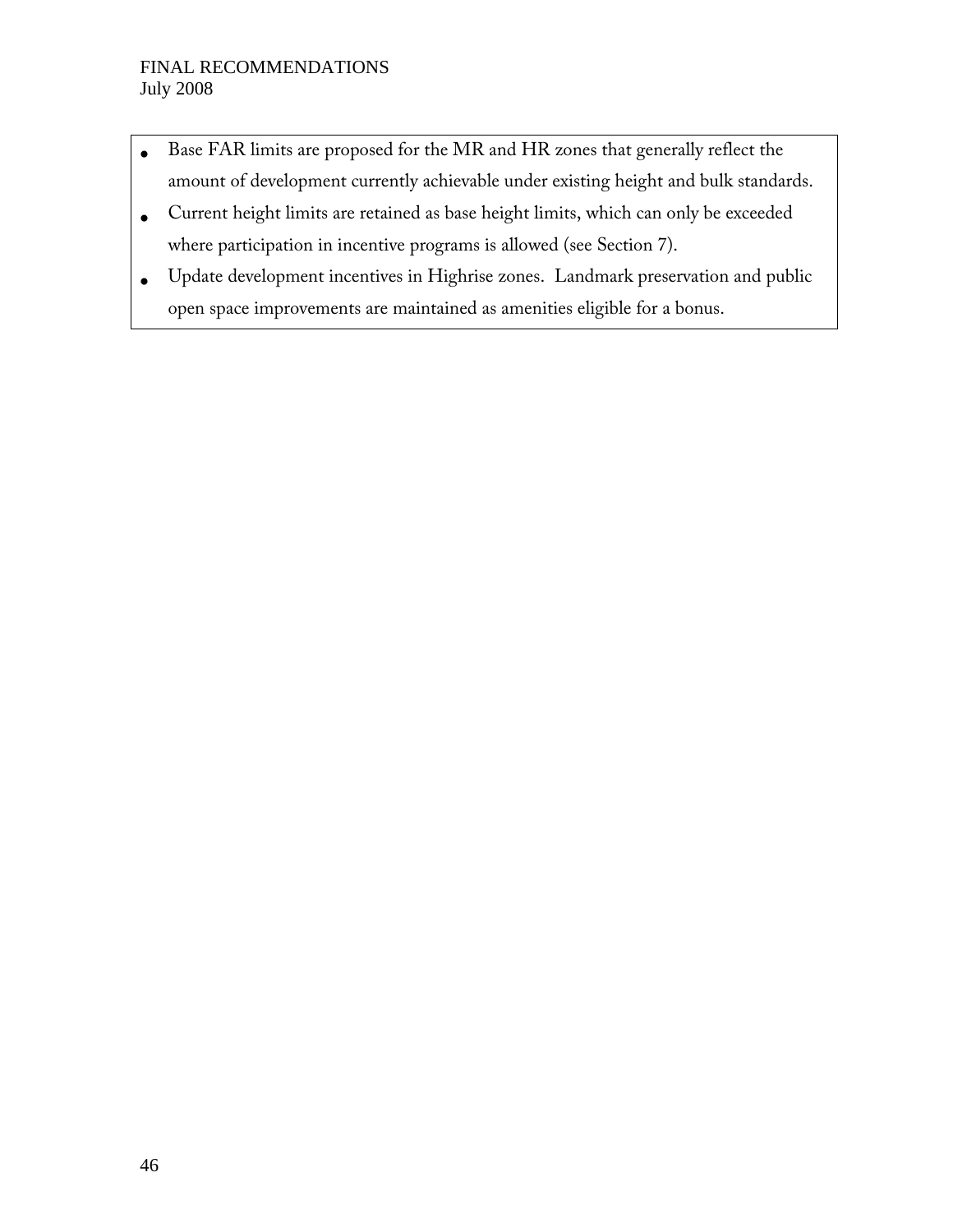- Consolidate bulk and scale regulations. Setback requirements are relaxed and simplified. The required depth of setbacks distinguishes between setbacks from shared property lines and setbacks from streets and alleys, where the public rights-of-way serve to separate developments. Additional provisions also encourage courtyards on street frontages in MR zones and townhouses and ground level retail at the base of structures in HR zones. In MR zones, maximum width and depth limits only apply on large lots of over 9,000 square feet. A maximum tower width is retained for HR zones, but is slightly increased.
- Residential amenity area is required at an amount equivalent to 5% of the total residential floor area in a building.
- Combined lot provisions are established for the HR zone to allow the transfer of density between lots on the same block.
- A Green Factor requirement of 0.6 is proposed for MR and HR zones (equivalent in function to vegetation covering 60% of the lot)

## *Parking*

In adopting revisions to development standards in commercial zones in 2006, the City Council concluded that it was reasonable to eliminate parking requirements for multifamily structures in commercial zones within urban centers and villages, and to align parking requirements with parking demand and automobile ownership elsewhere.

Seattle's parking requirements for residential use are intended, in part, to anticipate the amount of parking needed and to reflect automobile ownership patterns. As was true in commercial zones, current requirements for parking in multifamily zones are based on estimates of parking demand and automobile ownership established in the 1980's.

Comprehensive Plan goals and policies for parking support Seattle's public transportation investments, encourage transit use and discourage an over-supply of off-street parking. Appropriate off-street parking requirements, combined with more effective on-street parking space management, shared parking opportunities, improved bicycle and pedestrian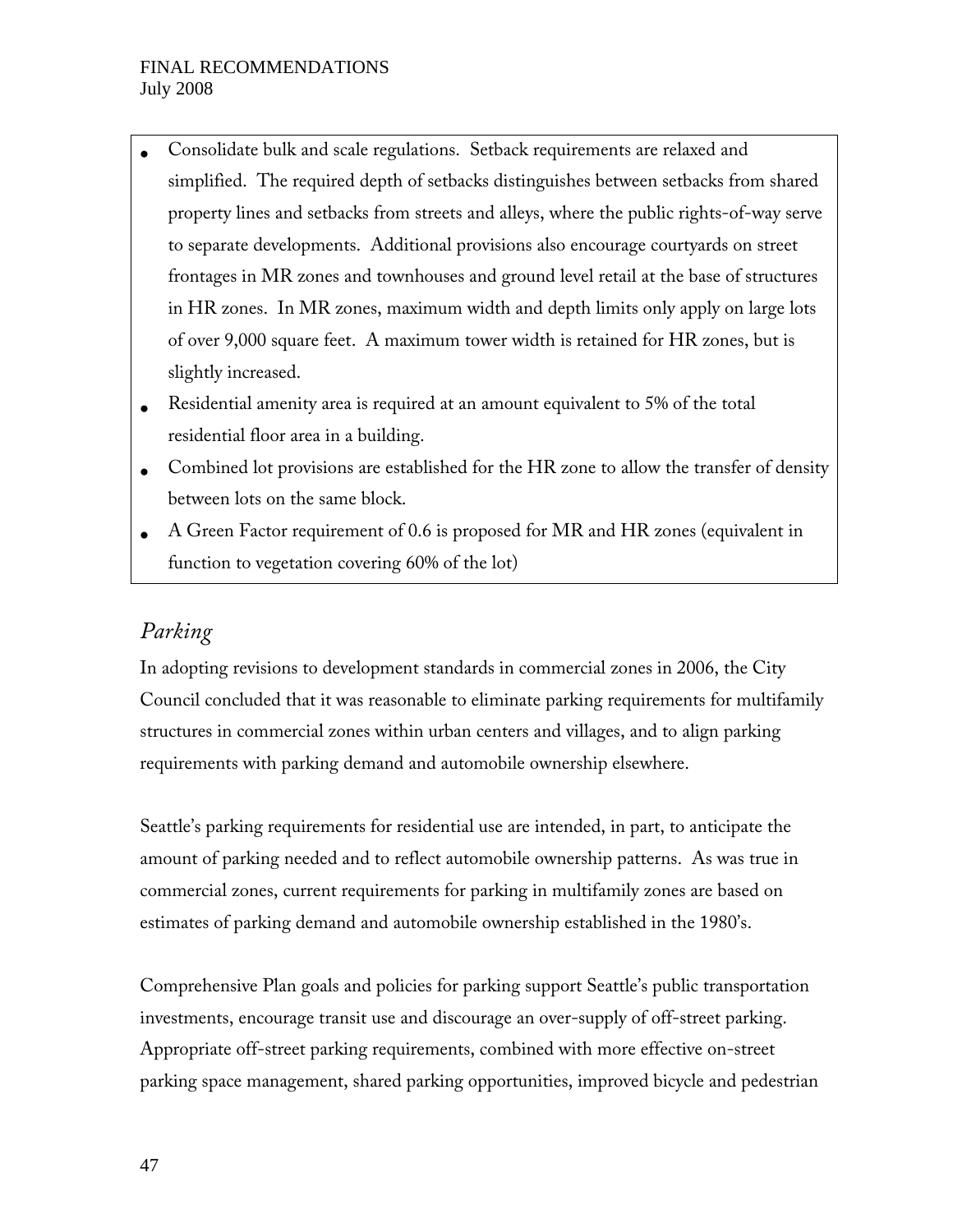ways and transit availability can help to make more efficient use of parking and further long-term goals for a more pedestrian-oriented city.

Recent studies of parking demand have shown that the Land Use Code often requires more parking than is needed in new development. This undermines the goals of the Comprehensive Plan and adds significantly to the cost of housing. Parking provided in a garage can cost upwards of \$30,000 per space to build.

To be consistent with the Comprehensive Plan and with recent Council actions, local data were examined to determine where parking requirements may exceed demand. Areas with similar characteristics, such as urban centers or high capacity transit areas, exhibit similar parking demand and behavior. Parking requirements are proposed to be differentiated according to these characteristics to better manage parking supply, without creating an oversupply of parking that could run counter to transportation and environmental policies. The City of Seattle, over the past few years, has been able to gather several data sets to use for analysis for parking code changes. This parking data helps to match real-life parking and traffic experiences to off-street parking regulations. This data were the basis for the Council-approved multifamily parking changes in 2007 as part of the Neighborhood Business District Strategy.

The following four data sources were used to perform this analysis:

- Comprehensive Neighborhood Parking Study (CNPS, City of Seattle Strategic Planning Office, 2000),
- Review of new residential development in Belltown where parking is not currently required,
- An urban village off-street parking study (City of Seattle, SDOT, 2004), and
- U.S. Census data regarding car ownership.

Examining local conditions. The current state of neighborhood parking conditions in Seattle  $-$  the supply and demand for off-street parking and the relationship between what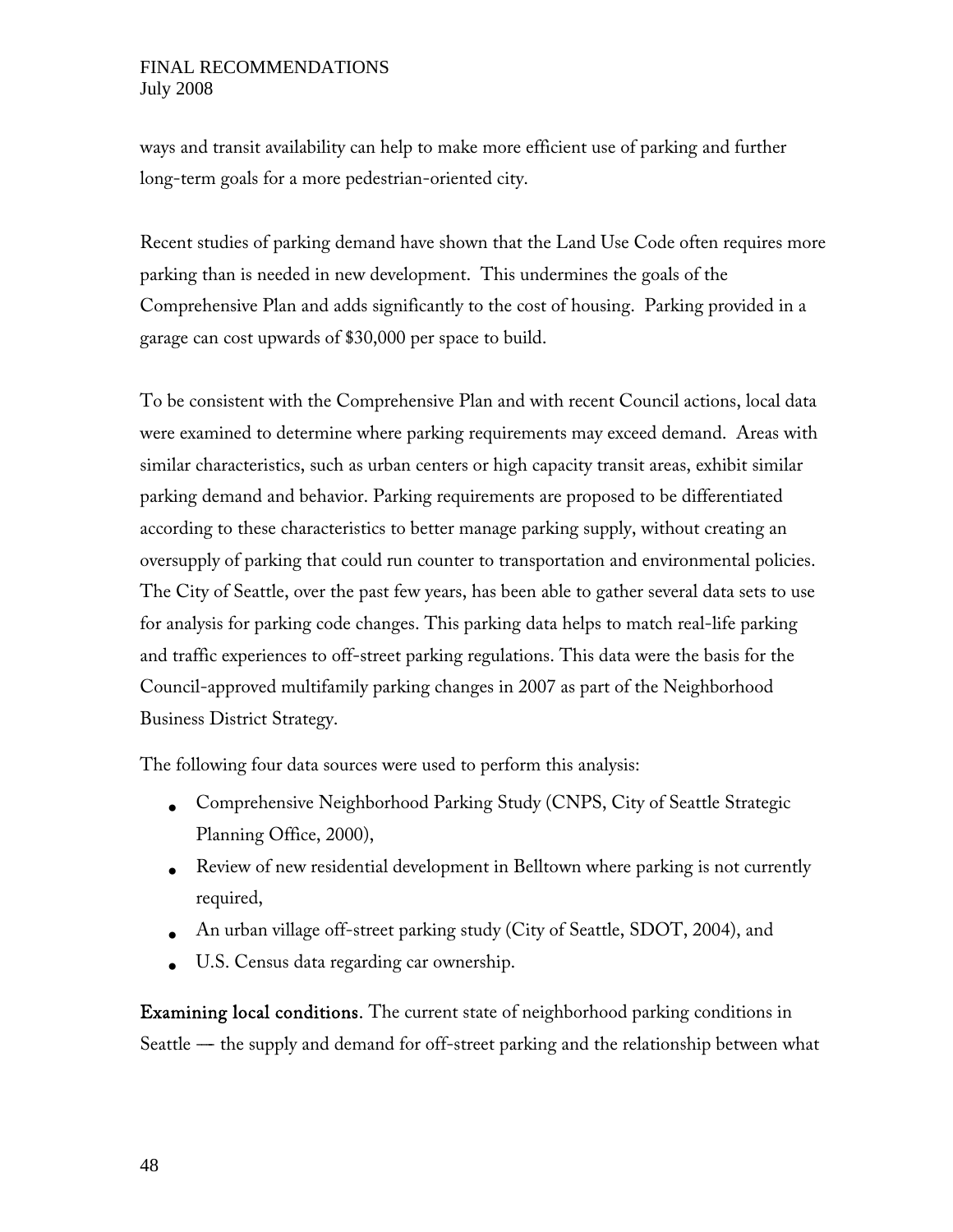is built and what is used-- forms the basis of the recommended changes to the parking regulations.

The CNPS provides an understanding of actual parking demand in Seattle's multifamily zones. In 2000, this study collected on and off-street parking data in over 35 areas of Seattle neighborhoods outside of the downtown retail core. The results of the parking data highlighted the difficulty of establishing a single minimum requirement across the entire city that could minimize parking spillover on the one hand and discourage under used parking on the other. A single minimum requirement is not flexible enough to address the varied parking demands for different transportation and land use patterns across Seattle.

Another data source is found in downtown residential buildings where Seattle has no minimum parking requirements. In these areas, developers still provide parking. The amount of parking provided is more closely tailored to the anticipated building occupancy. Downtown condos with multiple bedrooms typically come with two parking spaces (although trends show a demand for fewer spaces), while small apartment buildings attractive to low-income singles may provide one parking space for every four units.

The Seattle Department of Transportation (SDOT) also collected additional off-street parking data in eight Seattle neighborhood business districts (Greenwood; Eastlake; Lake City; Columbia City; Madison-Miller; Admiral; Alaska Junction; and Ballard) in the fall of 2004. The following table compares current parking requirements to the average parking demand for residential developments in these areas:

| Multifamily<br>Development        | $#$ of<br>sites | Average<br># of<br>units | Average<br>$#$ of<br>parking<br>spaces | Parking<br>spaces/<br>unit | Weekday<br>parking<br>demand<br>per unit | Parking<br>spaces<br>currently<br>required | Requirement<br>> Demand? |
|-----------------------------------|-----------------|--------------------------|----------------------------------------|----------------------------|------------------------------------------|--------------------------------------------|--------------------------|
| Buildings with<br>$2 - 10$ units  | 16              | 7                        | 7                                      | 1.0                        | 0.85                                     | 0.93                                       | Yes                      |
| Buildings with<br>$11 - 30$ units | 6               | 18                       | 19                                     | 1.1                        | 0.60                                     | 0.84                                       | <b>Yes</b>               |

Parking Demand from 8 Seattle Neighborhoods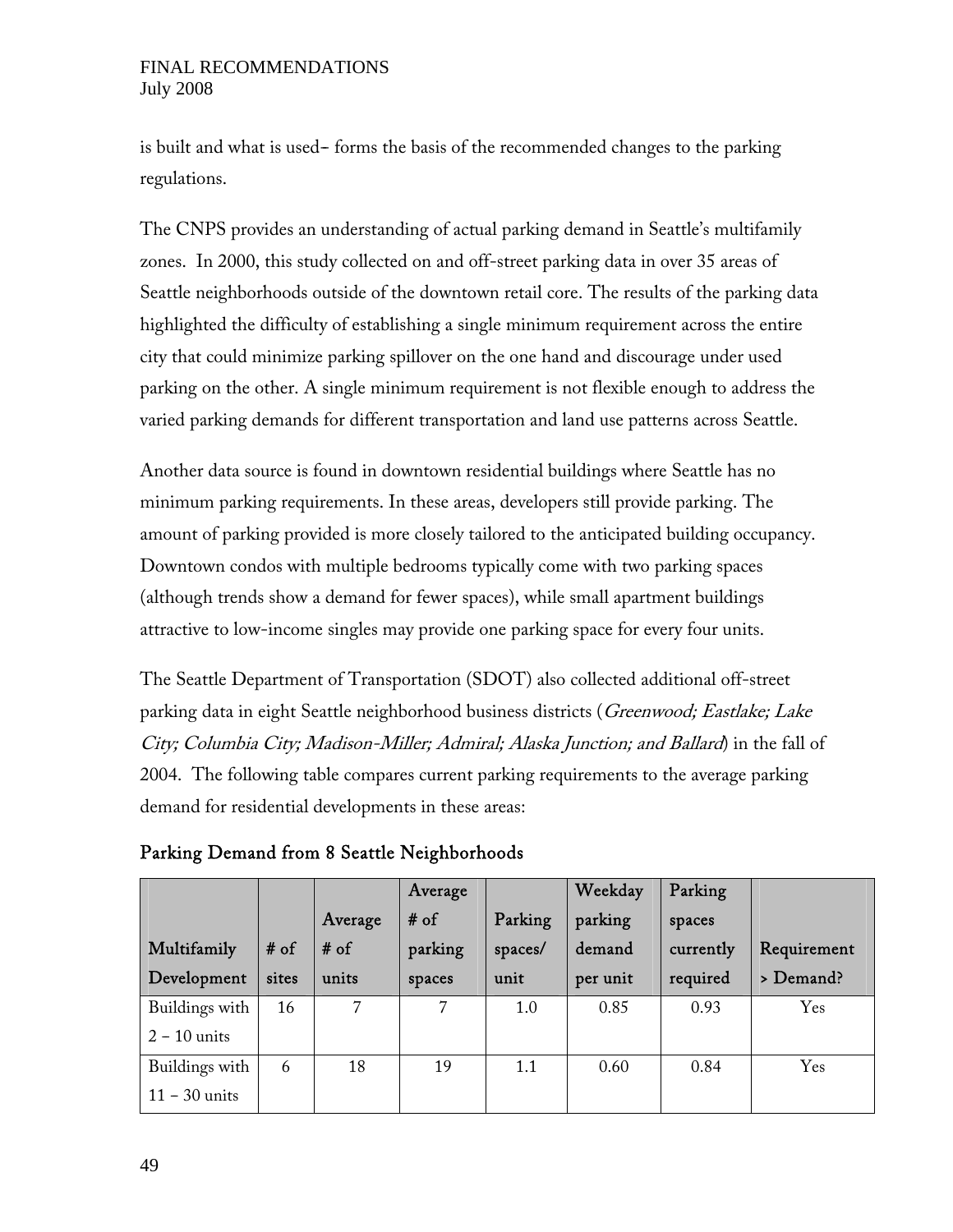| $\mathbf{r}$<br>$\sim$<br>Average<br>cav.<br>44<br>ᆂ<br><b><i><u>A</u></i> A</b> | ⊥∙∪<br>- - | $\overline{\phantom{a}}$<br>v. 1 c | $\mathbf{\hat{a}}$ | $\Omega$<br>1 C O |
|----------------------------------------------------------------------------------|------------|------------------------------------|--------------------|-------------------|
|----------------------------------------------------------------------------------|------------|------------------------------------|--------------------|-------------------|

Two key points emerge from the demand data, consistent with the findings of the 2000 Comprehensive Neighborhood Parking Study:

- Seattle is currently requiring more parking spaces than are needed for most residential buildings.
- Buildings generally provide more parking spaces than are required. The result is parking lots that cost money to provide, but are not efficiently used much of the year.

The parking data illustrates another very important point, and addresses a concern expressed by neighborhood residents. No requirement or a lower minimum parking requirement does not mean that no on-site parking will be provided. The data show that most development will provide parking to meet anticipated demand. In fact, the amount of parking provided can even exceed the average and peak demand.

In addition to the parking demand analysis, the 2000 Census data on ''vehicles available per household'' offers another reliable way to measure residential parking demand. Citywide, on average, households have 1.34 vehicles. However, looking at the buildings that are most likely to be built in multifamily neighborhoods, one can see that Seattle's requirements of 1.1 to 1.5 generally provides more spaces than households in these areas typically need, see the table: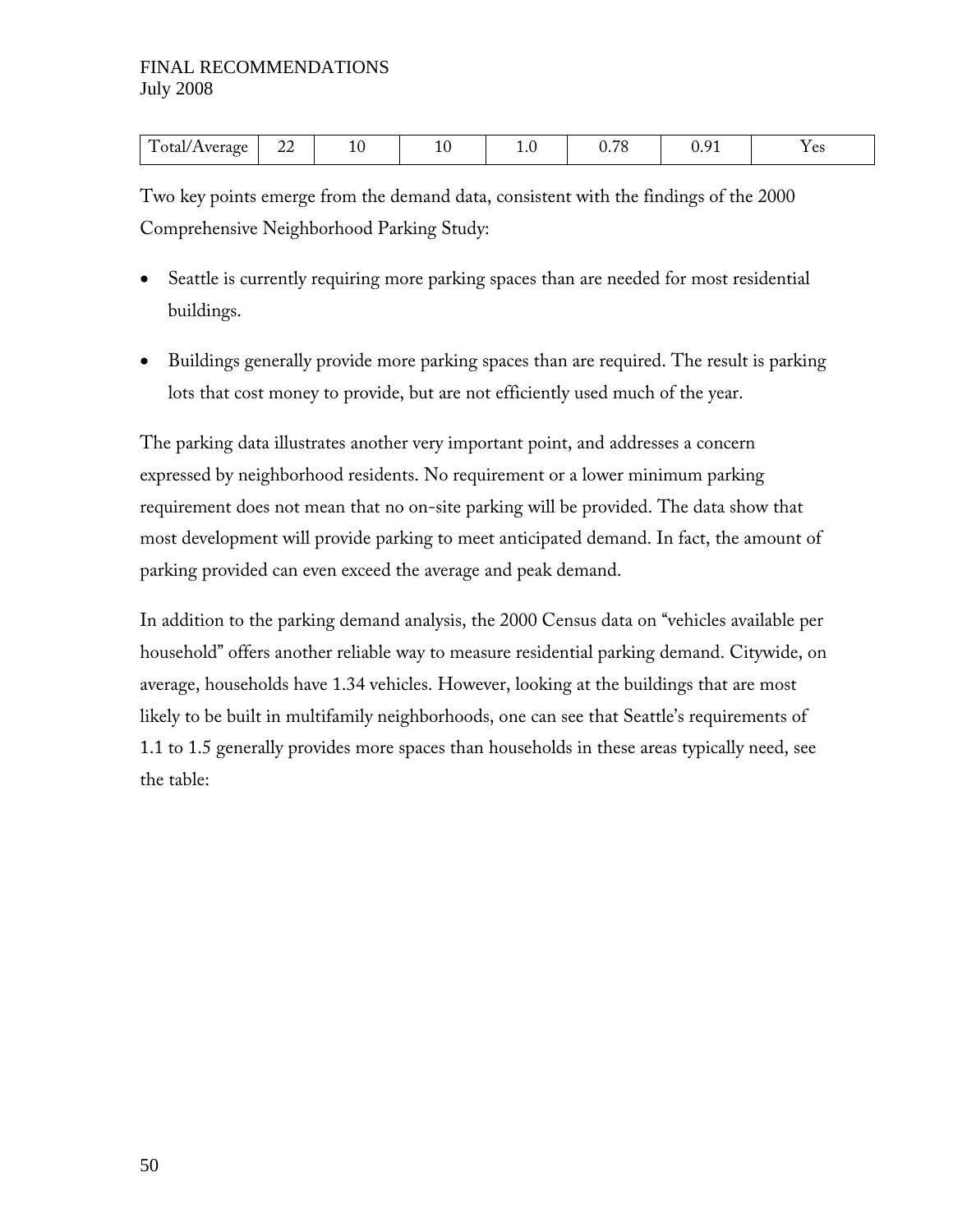| # of units in the           |            | Cars available | Cars per  | Current       |
|-----------------------------|------------|----------------|-----------|---------------|
| structure                   | Households |                | household | requirement   |
| <b>Single Family Houses</b> | 138,701    | 243,754        | 1.8       | 1.0           |
| Duplex/Triplex/Fourplex     | 22,448     | 27,480         | 1.2       | 1.1           |
| $5$ to 19 units             | 42, 454    | 40,302         | 0.9       | 1.1 to $1.5$  |
| $20$ to 49 units            | 33,686     | 28,050         | 0.8       | 1.15 to $1.2$ |
| 50 or more units            | 31,661     | 18,335         | 0.6       | 1.2 to $1.25$ |

Cars Available per Seattle Household Compared to Building Size

Source: 2000 US Census, 5-percent sample PUMS data, City of Seattle, SDOT Analysis, 2004

In buildings with 5 or more units, the average number of cars per household is 0.8, with a decreasing number of cars per household as the number of units goes up. Residents of larger buildings are more likely to have fewer cars than other residents of Seattle. While the figures vary slightly from neighborhood to neighborhood, in no area does the average number of cars available per household in multifamily structures exceed one space.

Transportation Alternatives in Urban Centers and Light Rail Station Areas. These areas are all mixed-use neighborhoods with significant concentrations of both housing and jobs and improving transit service. With construction of light rail underway, "station areas" have been mapped around the future light rail stations. These station areas are the areas where residents are most likely to walk or bike to use the light rail system. It is Seattle's goal to encourage the continued development and redevelopment of urban centers and station areas into denser, mixed-use communities, with strong pedestrian, bike and transit facilities.

Seattle's six urban centers are:

- Downtown Seattle (no Lowrise, MR or HR multifamily zoning)\*\*;
- First Hill/Capitol Hill;
- South Lake Union (no Lowrise, MR or HR multifamily zoning)\*\*;
- Uptown (Lower Queen Anne);
- University District; and
- Northgate.

Station areas\* with multifamily zoning are: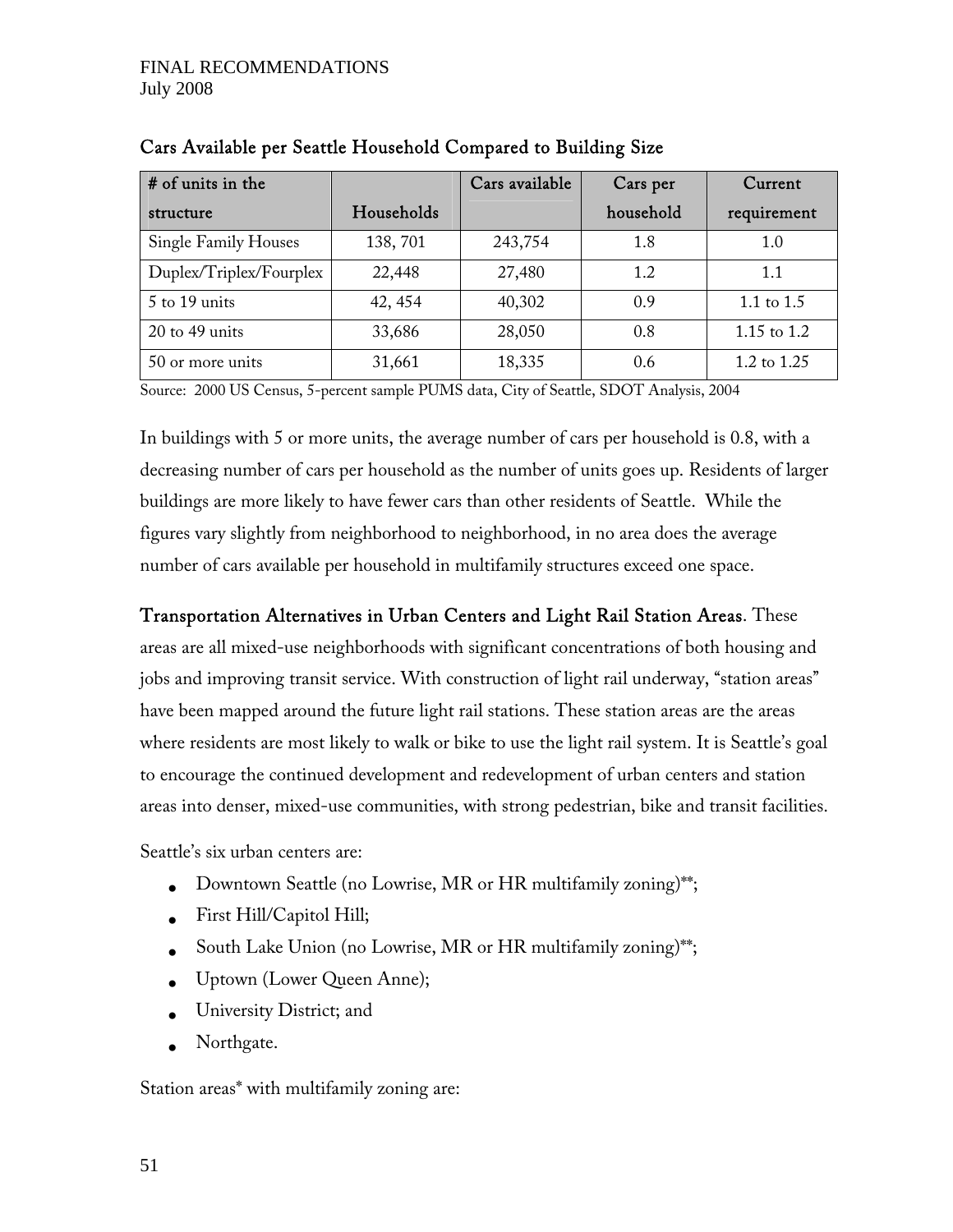- Henderson;
- Othello;
- Edmunds;
- McClellan; and
- Beacon Hill.

\*Multifamily and Commercially zoned land within the Station Area Overlay District. \*\*These areas having zoning specific to these locations that encourage high density, mixed use development.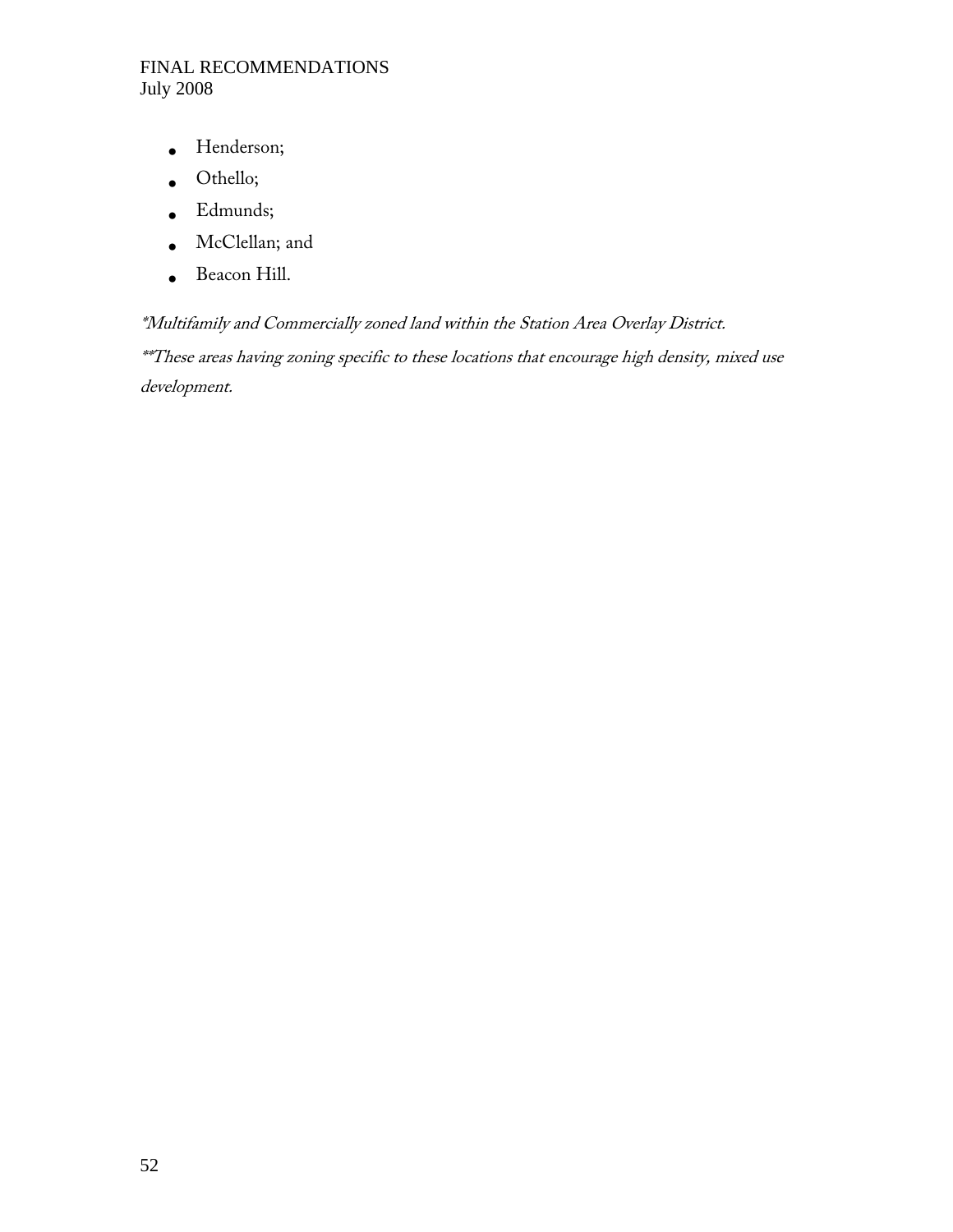Seattle's urban centers attract residents who enjoy excellent transit service and walking access to neighborhood shopping. They have high numbers of residents who do not use cars to get to work as shown in this table:

|                                   |         |             |             | Average # of |
|-----------------------------------|---------|-------------|-------------|--------------|
| Urban Center                      | Workers | Drove alone | % who drove | cars per     |
|                                   |         | to work     | alone       | household    |
| 1 <sup>st</sup> Hill/Capitol Hill | 22,009  | 6,778       | 31\%        | 0.73         |
| Downtown                          | 8,929   | 2,480       | 28%         | 0.51         |
| Northgate                         | 2,475   | 1,229       | 50%         | 0.98         |
| South Lake Union                  | 697     | 275         | 39%         | 0.70         |
| University Community              | 10,468  | 3,104       | 30%         | 0.91         |
| Uptown                            | 3,285   | 1,350       | 41\%        | 0.90         |
| All Urban Centers                 | 47,863  | 15,216      | 32%         | 0.62         |
| City total                        | 316,493 | 191,326     | 60%         | 1.35         |

#### Transportation Choices of Urban Center Residents

Source: 2000 US Census, City of Seattle, DPD Analysis, 2004

These residents are also likely to not use their cars to access local businesses. In each of the centers, the ratio of cars per household (including single-family households) is lower than the citywide average.

In addition, on-street parking in these areas is already or will be controlled using parking pay stations, parking meters and/or residential parking zones (RPZs), which limit nonresident, long-term, free parking. The South Lake Union, U-District, Capitol Hill, Pike/Pine, 12th Avenue, Lower Queen Anne and First Hill neighborhoods are, or will soon be, regulated with paid on-street parking and RPZs. In 2008, SDOT will be working with station area communities to establish RPZs around light rail stations to discourage so-called hide-and-ride parking. RPZs will be established before the stations open.

Impacts of parking on neighborhoods, health and the environment. As noted, the City's parking demand analyses show that development in Seattle tends to supply more parking than is needed. These findings illustrate observations made by national parking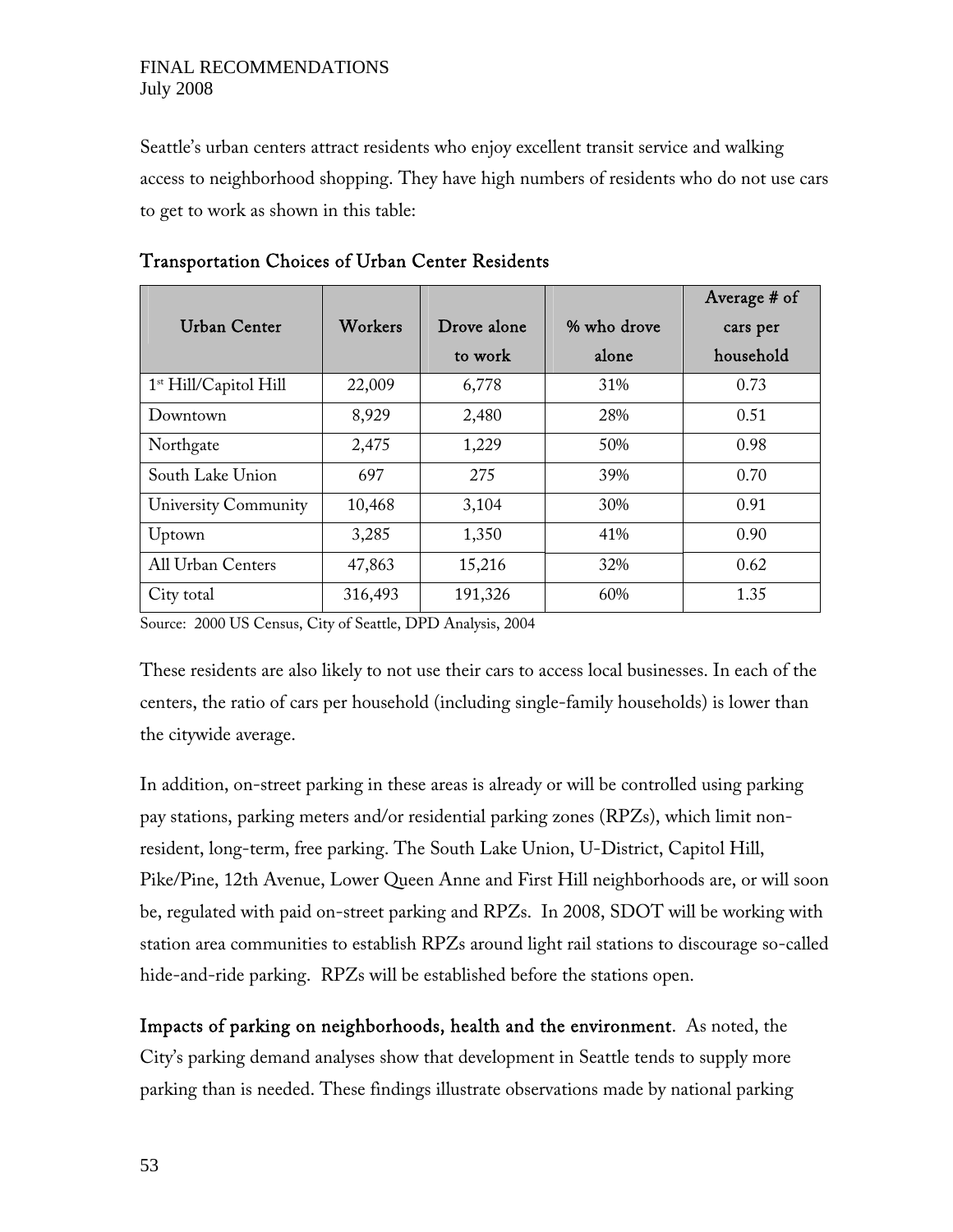experts about the negative traffic, environmental and land use effects of too much free onand off-street parking. While most people have become accustomed to free parking in front of their homes, and elsewhere, such ease of access to parking impacts the natural environment, increases traffic, and decreases neighborhood quality of life.

Seattle Public Utilities and SDOT are currently working together on natural drainage systems that reduce impervious surfaces, provide green space in residential areas, and help Seattle meet new state Department of Ecology stormwater management regulations. Limiting surface parking can help to support that work as well. Runoff from surface parking lots contribute to polluted lakes and streams.

The environmental implications described above are exactly what the Seattle Comprehensive Plan is trying to address with policies that discourage automobile use and encourage transit, bicycling and walking. The proposed multifamily zone parking changes support other City and other government agency efforts to protect and enhance the environment. The City of Seattle is leading an effort for U.S. cities pledging to meet or exceed the Kyoto Protocol's emissions reduction goals to reduce climate change. The Seattle Climate Action Plan is the way Seattle will meet those goals and reduce greenhouse gas emissions as a city to 7 percent below 1990 levels by 2012.

Many agencies and other groups in the Puget Sound region are making significant investments in rail transit with Sound Transit Light Rail and improved bus service. In addition, SDOT is now implementing the Seattle Transit Plan through the City's Bridging the Gap transportation funds and through King County Metro's Transit Now --- transit service improvements and bus rapid transit projects that better connect Seattle's urban centers and villages. All of these efforts will create additional ways to provide access to multifamily neighborhoods.

In recognition of these efforts, the proposal also would allow reductions in the amount of parking required for multifamily residential uses when transit and other alternatives to single-occupancy vehicles are available. This approach is currently allowed for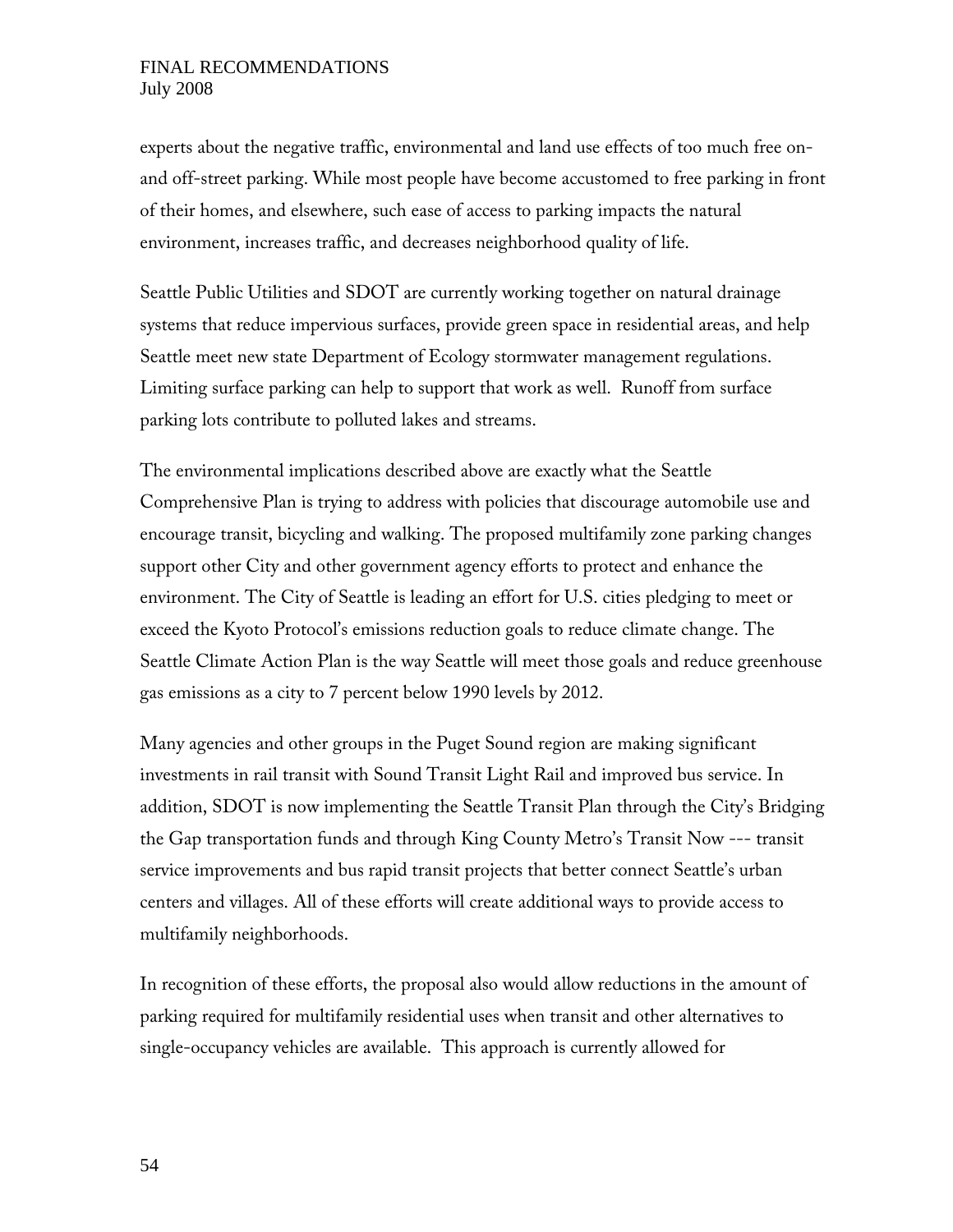nonresidential uses in commercial zones. The proposal is to extend this exception for multifamily use in both multifamily and commercial zones.

Promoting shared parking, for example making parking spaces available to residents in nearby buildings that may not have parking, can make more efficient use of the overall parking supply available in and around a multifamily neighborhood. This is proposed to be limited to parking for uses that are permitted in the multifamily zone and only parking spaces that are not needed to meet the parking requirement, if any, would be eligible to be used by neighboring uses.

Coordinating Environmental Review Parking Policies. Currently, the City's State Environmental Policy Act (SEPA) policies state that in Urban Centers, no additional parking may be required for impact mitigation. Consistent with the City's transportation goals, the proposal is to add light rail station areas, defined as commercially and residentially zoned land within the Light Rail Station Overlay District, to the list of areas where additional parking may not be required, beyond that required by the Land Use Code.

## *Recommendations*

- Require one parking space per dwelling unit in all multifamily zones outside of urban centers and Light Rail Station Areas.
- Eliminate minimum parking requirements in multifamily zones in urban centers and Light Rail Station Areas (to match the requirements for multifamily uses in commercial zones).
- Eliminate the ability to require more parking in Light Rail Station Areas pursuant to SEPA.
- Maintain the requirement for one bicycle parking space for every four dwelling units (adopted as part of the commercial code changes).
- Allow reductions in required parking when transit and alternative transportation is available (would apply to multifamily use whether in multifamily or commercial zones).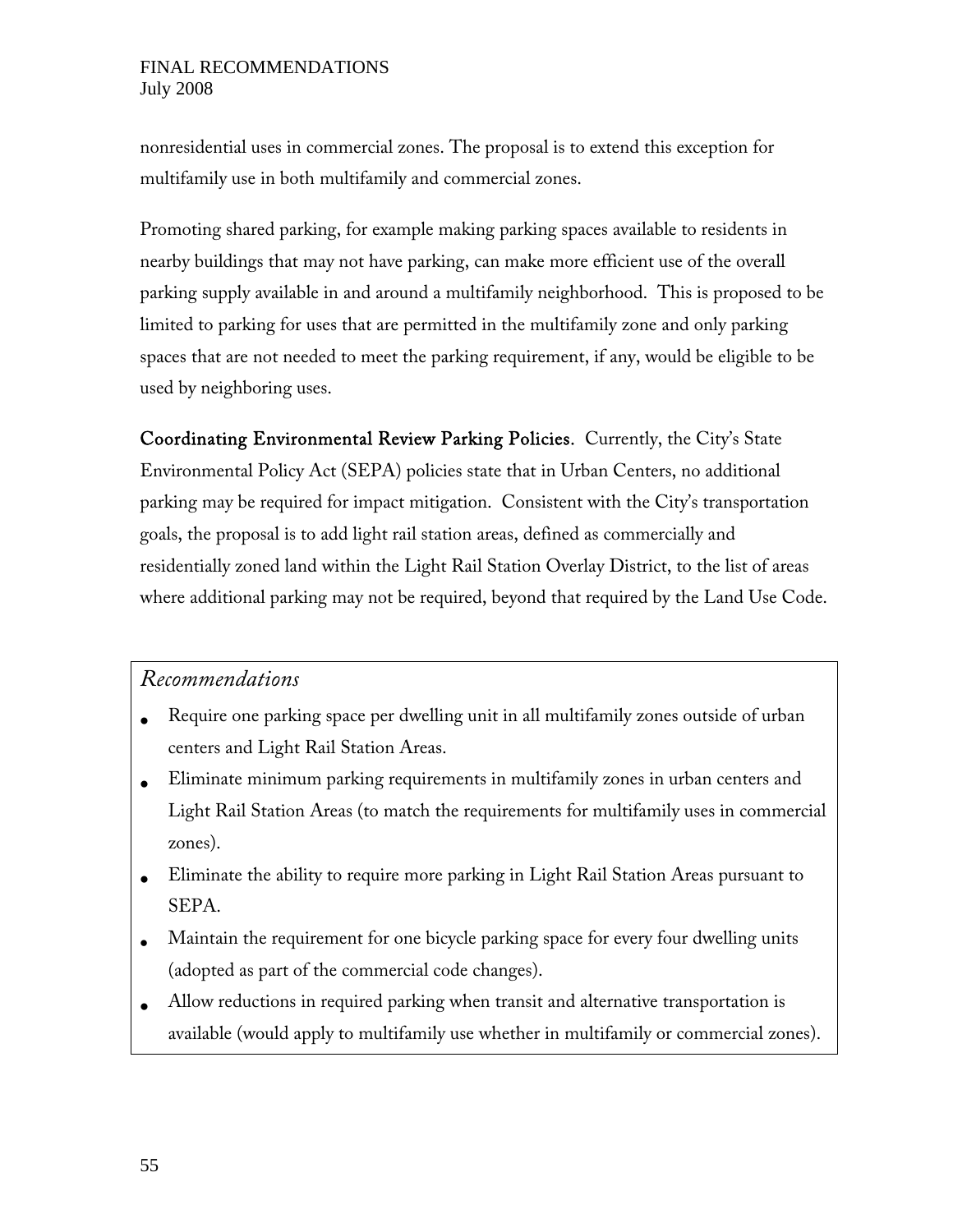## *Green Building*

Green, or sustainable building, is an approach that applies principles of resource and energy efficiency, healthy buildings and materials, and ecologically and socially sensitive land-use to new development. Green building requires an integrated design process that considers the building's entire life-cycle (from planning, design and construction to operations and maintenance, renovation, and demolition and reuse). This process allows for the optimizing of building cost and performance.

Buildings and development affect water quality, air quality, and ecosystems, impacting human health and our quality of life. Investment in buildings represents more than 50% of the nation's wealth, and the U.S. construction market comprises 13% of Gross Domestic Product. The construction industry employs over 10 million people (2003 U.S. DOE Buildings Energy Databook). Green building is a way to address the environmental impacts of the nation's largest manufacturing sector, which is responsible for:

- o 39% of total energy use
- o 39% of municipal solid waste
- o 40-45% of greenhouse gas emissions
- o 40% of all raw materials use, including:
- o 25% timber harvests
- o 12% of potable water withdrawal

Green building addresses these impacts and contributes toward the Mayor's environmental goals: Climate Protection, Restore our Waters, Sustainable Urban Forests, and Healthy People and Communities.

For single family, multifamily, and mixed-use residential projects, the City encourages the use of LEED™ or Built Green™. LEED (Leadership in Energy and Environmental Design Green Building Rating System™) is a nationally recognized green building standard developed by the US Green Building Council. Built Green™ is a green building program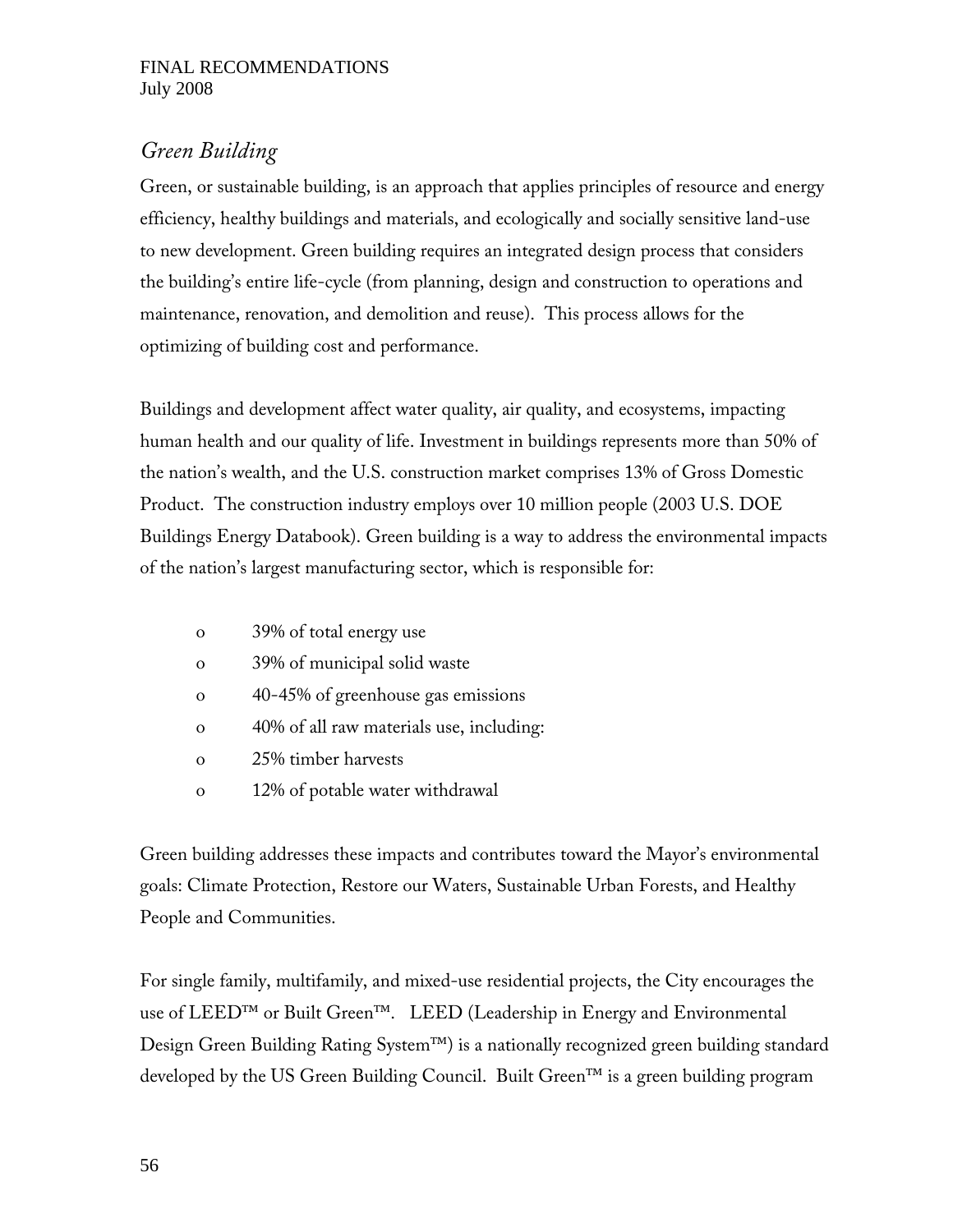developed by the Master Builders Association of King and Snohomish Counties, in partnership with King County, Snohomish County and the City of Seattle.

Adoption of LEED<sup>™</sup> and Built Green<sup>™</sup> in the marketplace will also support many of the City's housing and environmental goals, including: infill development, alternative transportation choices, on-site stormwater management, water conservation, energy efficiency and use of renewable energy systems, construction waste recycling, use of local and resource efficient materials, and healthy indoor environments. The programs accomplish these goals by offering a menu of options that result in durable, high quality homes and multifamily projects that are more cost-effective to own and operate, healthier, safer, and more protective of the environment.

### *Recommendation*

Require a green building certification when floor area is added above either base height or FAR limits through incentives for affordable housing for new construction projects in L3, MR and HR zones in eligible areas. The proposal will allow applicants to select the most appropriate green building rating system for their project. Acceptable rating systems are:

- Built Green™ Single Family New Construction (4 Star rating or better)
- Built Green™ Multi-family (4 Star rating or better)
- $LEED^{TM}$  for Homes (Silver rating or better)
- LEED<sup>™</sup> for New Construction (Silver rating or better)

In Seattle, builders and developers have rapidly adopted green building, helping to make Seattle one of the strongest green building markets in the nation. These builders and developers cite a number of reasons for adopting green building, from differentiating their projects in the marketplace and offering high quality homes to earning a higher return on their investment and protecting the value of the asset over time.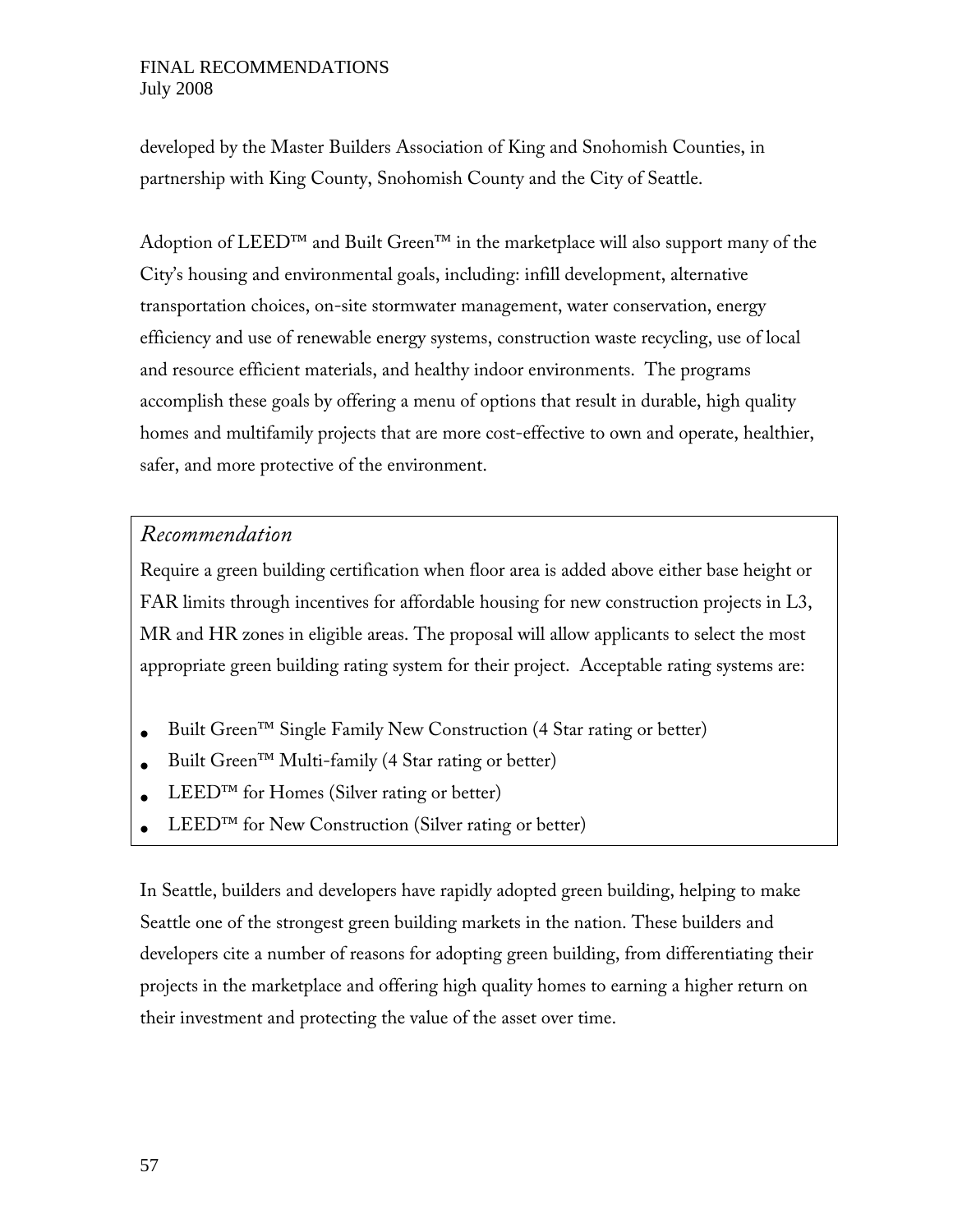In 2006, nearly 25% of new residential units were Built Green™ certified. And as of July 2007, there were a total of 1,547 Built Green™ certified housing units in Seattle: 641 single family / duplex / townhouse and 11 other multifamily projects with 906 housing units. As of May, 2007, there were 28 LEED™ certified projects including residential mid-rise buildings. In addition, there were 98 LEED™ registered projects in development, including nearly 30 LEED™ residential mid-rise and high-rise buildings.

| <b>Zone</b>                  | <b>Green Building System and Rating*</b> |
|------------------------------|------------------------------------------|
| Lowrise Duplex Triplex (LDT) | <b>Built Green Single Family</b>         |
|                              | LEED-Homes                               |
| Lowrise $1$ (L1),            | <b>Built Green Single Family</b>         |
| Lowrise 2 (L2)               | <b>Built Green Multi-family</b>          |
|                              | LEED-Homes                               |
| Lowrise 3 (L3) and Lowrise 4 | <b>Built Green Multi-family</b>          |
| (L4)                         | <b>LEED-New Construction</b>             |
|                              |                                          |
| Midrise (MR),                | <b>LEED-New Construction</b>             |
| Highrise (HR)                |                                          |

#### *Proposed green building ratings systems*

*\*LEED: minimum Silver rating* 

 *Built Green: minimum 4 Star rating* 

*To administer the green building condition, DPD recommends that the applicant meeting the following requirements:* 

- *1.Submit a letter of intent that communicates a commitment to meet the green building performance requirement prior to issuance of the Master Use Permit.*
- *2.Demonstrate green building performance requirements have been met within 90 days of receiving final Certificate of Occupancy. Performance is demonstrated through an independent report from a third party. For projects using one of the Built Green programs the report will be produced by the Master Builders Association Built Green Program and submitted by the applicant to DPD. For projects using a LEED rating system, the report*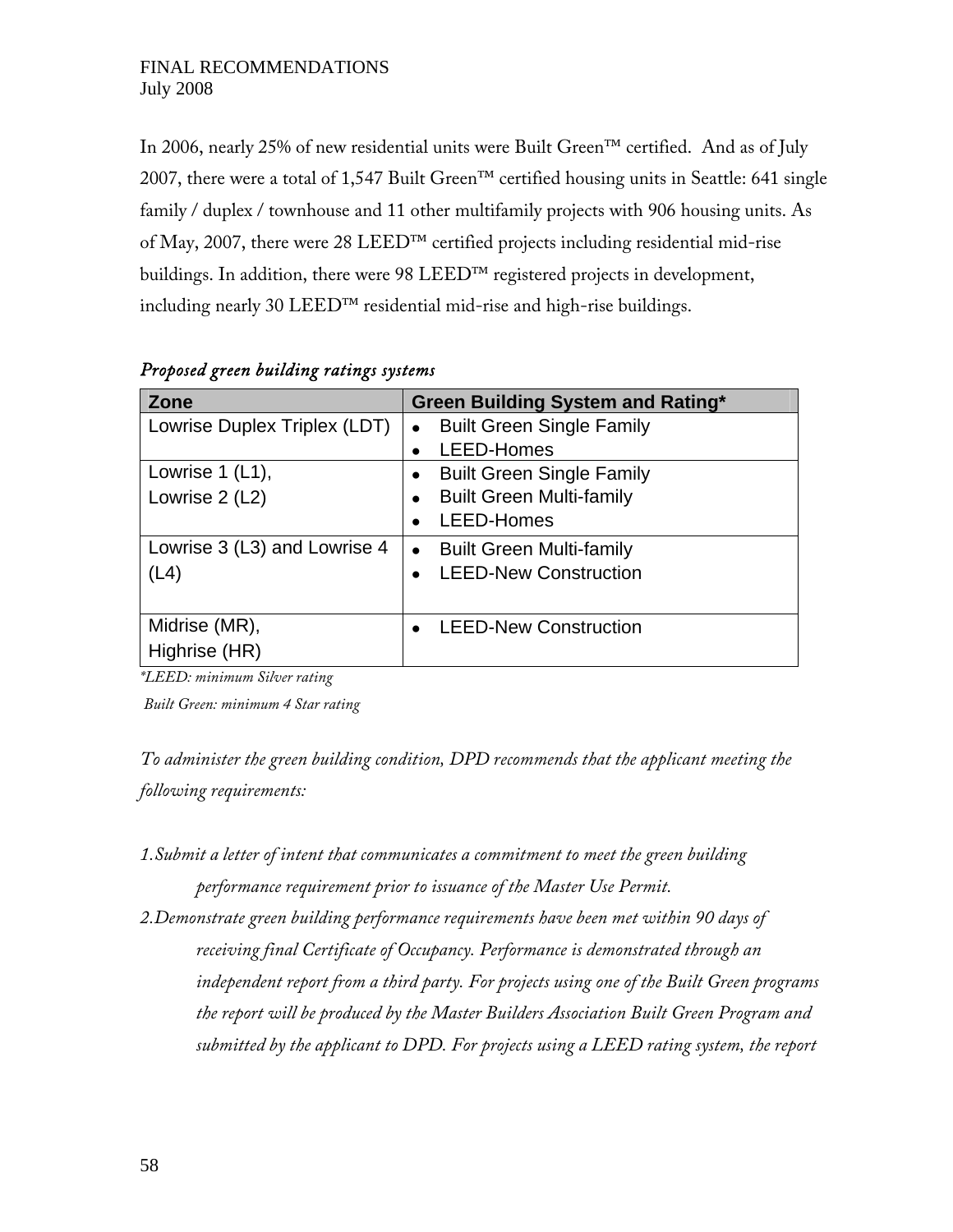*will be produced by the US Green Building Council and submitted by the applicant to DPD.* 

*3.If performance requirements are not met, DPD will work with permit applicants to reach the performance level. If not successful, DPD would require the applicant to pay a penalty for non-performance. The penalty will be assessed based on construction value and the number of points the project falls below the minimum number of points needed to achieve the performance requirements. See table below.* 

| Green Building Program                      | <b>Performance</b><br><b>Requirement</b> | <b>Points</b>       |
|---------------------------------------------|------------------------------------------|---------------------|
| Built Green™ Single Family New Construction | 4-Star Rating                            | 250 Points<br>V2007 |
| Built Green <sup>™</sup> Multi-family       | 4-Star Rating                            | TBD                 |
| $LEED^{TM}$ for Homes                       | <b>Silver Rating</b>                     | 60 Points V1.11a    |
| LEED <sup>™</sup> for New Construction      | <b>Silver Rating</b>                     | 33 Points V2.2      |

## *Institutions and Public Schools*

In addition to residential uses, institutions such as churches, day cares and private schools are permitted in multifamily zones as are public schools. Institutions are permitted outright when meeting the standards for institutions including: height, width and depth limits, setbacks, parking, access to parking and requirements for transportation plans. The proposal maintains these requirements while simplifying and reorganizing them. In addition, these provisions are relocated to a new Chapter devoted to institutions for all zones (provisions for other zones are to be relocated at a later date).

Standards for public schools are also interspersed through out the different chapters of the Land Use Code. The proposal simplifies these provisions and relocates them to one new Chapter (other zones to be added at a later date).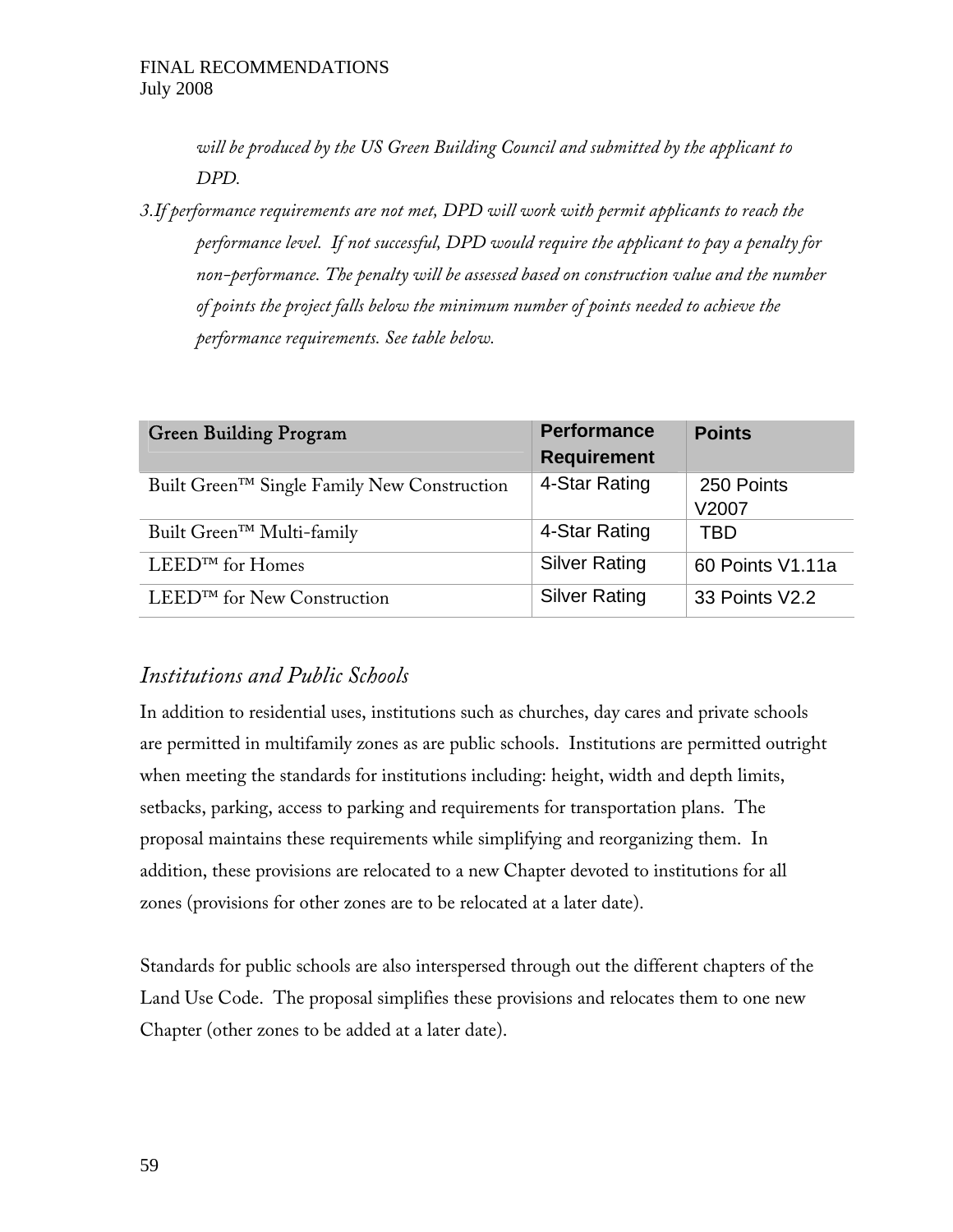## *Definitions and Measurement Techniques*

To aid understanding of the code, definitions are provided for words that are not commonly used or that are intended to be used in a specific way. Measurement techniques help DPD and permit applicants apply consistent approaches in how development standards are applied. Amendments are proposed to various definitions and measurement techniques to clarify meaning and to be consistent with new development standards.

Changes to three definitions are intended to help promote better townhouse development and are discussed further below:

- ''Ground-related dwelling unit.'' This definition called out a type of housing, as distinct from others, when there is direct access to private ground related open-space. This definition was created in the late 1990s to help promote townhouse development, which was allowed to cover more of the lot and other more generous development standards than is allowed for stacked flats. As incentives for townhouse development are no longer desirable, this definition is no longer needed.
- ''Townhouse.'' This overly restrictive definition only allows parking garages to be shared when they are underground. Making this definition more broad will allow developments that mix townhouse and stacked flat units and allow for shared garage structures separate from the townhouse units, which could result in housing development that is more like rowhouses seen in eastern U.S. cities.
- ''Private usable open space.'' This definition is tied to the 'ground related' development discussed above. It is no longer needed, although private open space would still be permitted by the proposed new multifamily code.

# **7. Incentive Program**

Washington State law (RCW 36.70A.540) provides an opportunity to broaden the application of incentive programs throughout the city, both to stimulate additional housing development and to ensure that a portion of it is affordable. In addition, the Mayor and Council adopted, as part of the 2007 amendments, a Comprehensive Plan policy to direct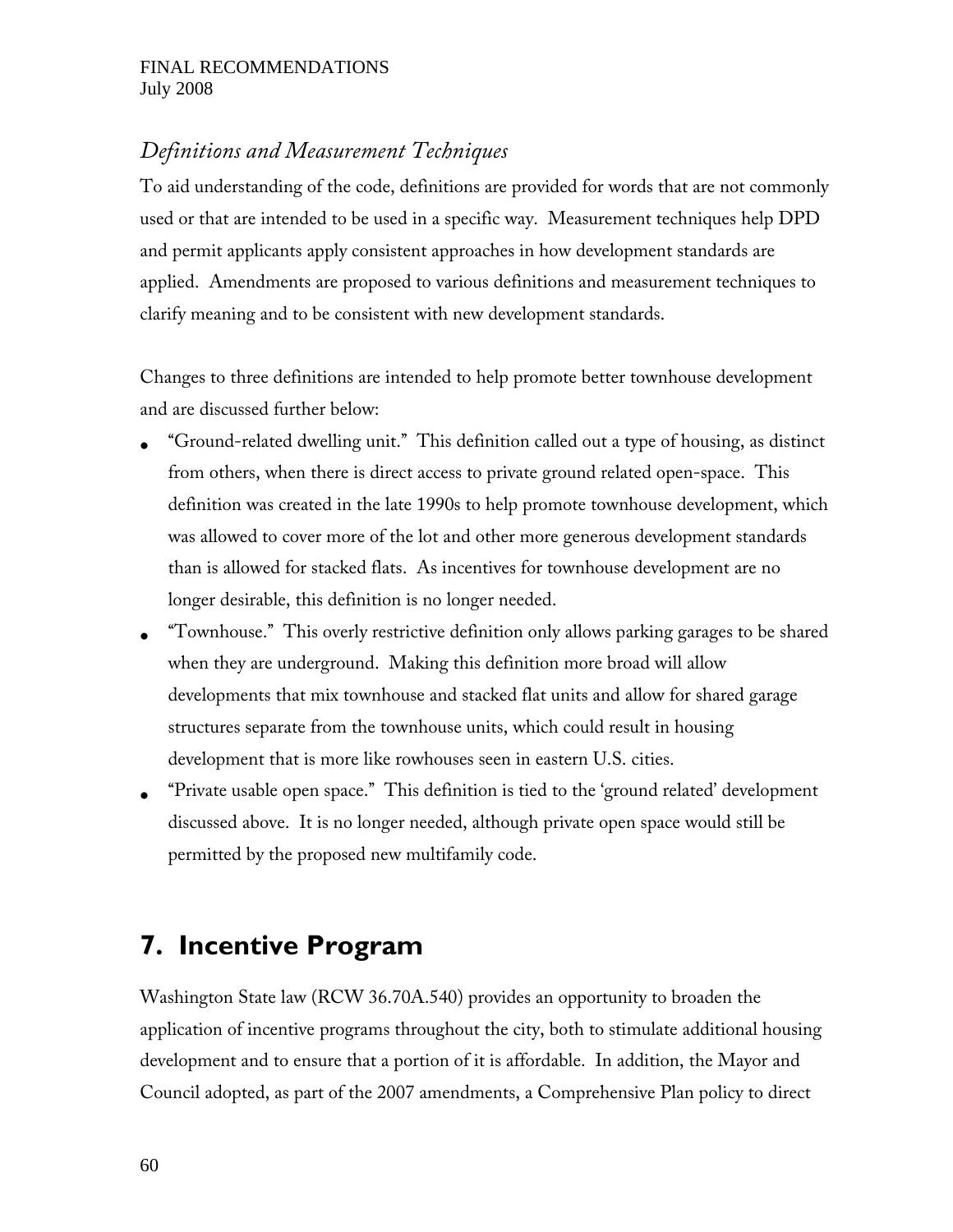the use of incentive zoning when contemplating changes in zoning, such as the Multifamily Code Update. Density and height bonuses used in Seattle's downtown were updated in 2006. At that time, the Mayor and City Council directed that this type of program be expanded to more of the city. To that end, the Council adopted and the Mayor signed Resolution 30939 in December of 2006.

Incentive zoning programs for affordable housing operate by allowing a density bonus or other modification to regular zoning requirements that create increased development potential in exchange for the production of or payment for a certain number of housing units affordable to moderate wage workers. Incentive zoning can also be used to provide for other public benefits in addition to housing, if it can be clearly demonstrated that those benefits are directly related to mitigating any impacts that might be anticipated as a result of the additional density allowed.

Generally, all public benefits that are part of an incentive program relate to the additional development that would result from the bonus development potential. Under an incentive program, the public benefit would generally be accomplished by providing a specific feature in a project (performance option) or by making a payment (payment option) based on the economics of the development (e.g. greater value of added density at a higher elevation), taking into consideration limits on the actual cost of compliance with bonus conditions so that there will be enough of an economic benefit to encourage use of the bonus incentive.

### *Eligible Areas*

Comprehensive Plan and Neighborhood Plan policies support accommodating additional height and density in urban centers, urban villages and light rail station areas, provided development will fit into the surrounding neighborhoods. Consistent with these policies, the proposal would focus on the L3, MR and HR multifamily zones within these areas as zones eligible for the incentive program. In order to transition to single family zoned areas, portions of L3 zoned lots that are within 50' of single family zoned lots would not be eligible for more height and density.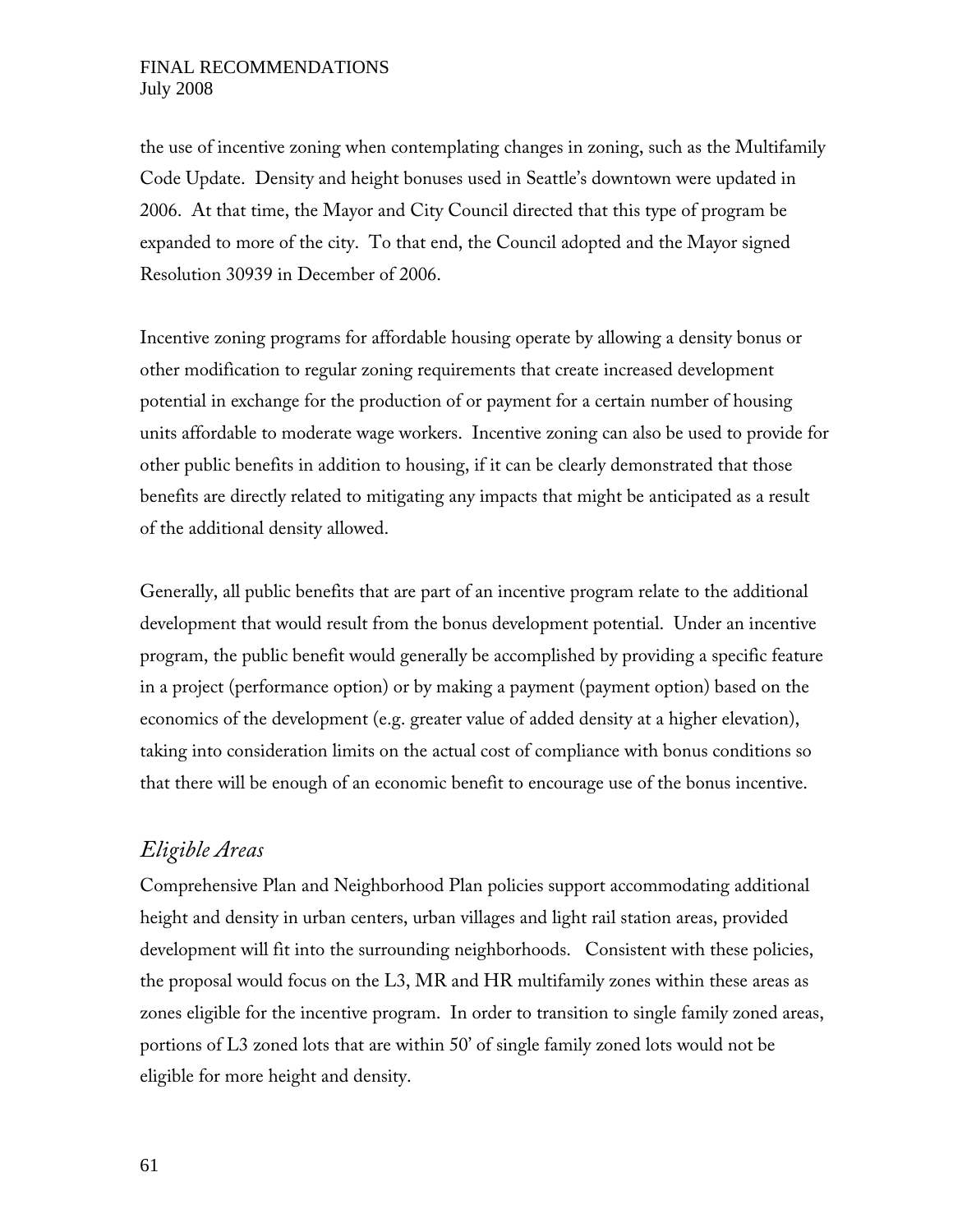### Eligible lots:

- L3, MR and HR zoned lots in urban centers, urban villages or light rail station areas.
- Except that portions of  $L3$  zoned lots that are within 50' of single family zoned lots may not accommodate additional height and density;

(NOTE: the HR zone currently is only located on First Hill, an urban center, and includes a bonus program that would be maintained and updated)

LDT, L1 and L2 zones are not considered appropriate for application of incentive programs due to general location outside of urban centers, villages or station areas. In addition, these zones tend to be located so as to help transition between more intensively zoned areas and zones of lesser intensity. The L4 zone already allows for a fourth floor and no changes are proposed for this zone, which is mapped in limited areas (for more on L4, see 'Mix of Zones' earlier in this report).

The following chart shows by percentage where the various multifamily zones are located: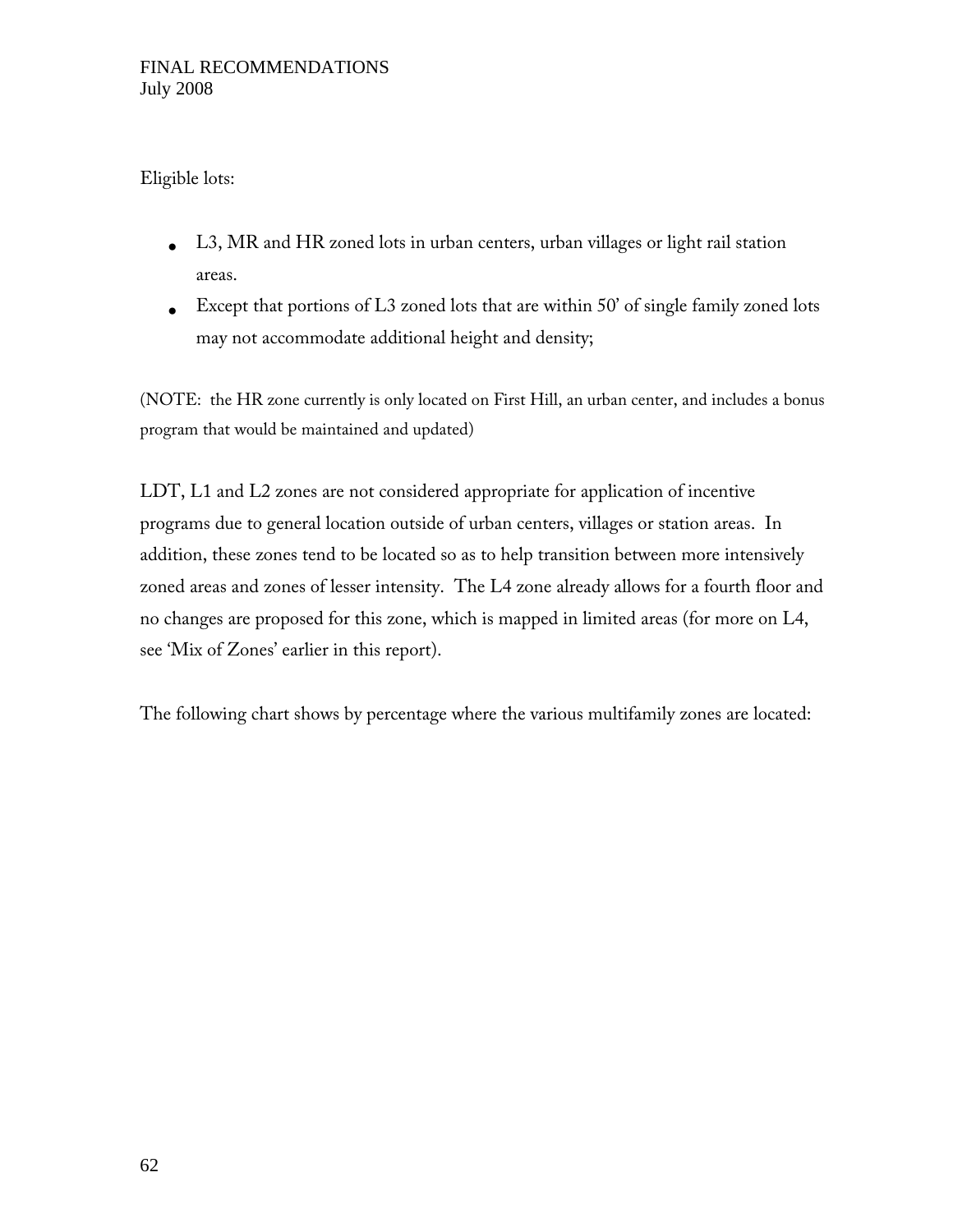### Eligible for the Incentive Bonus

| <b>New Zone</b>                           | Non-Edge<br>Zones* - Inside<br>of urban center,<br>village, or station<br>$area**$<br><b>Bonus for FAR</b><br>and height<br><i>increases</i> | Edge Zones* -<br>Inside an urban<br>center, village or<br>station area**<br><b>No bonus for</b><br><b>FAR and height</b><br><i>increases</i> | Edge and non-<br>edge zones<br>outside of urban<br>center, village, or<br>station area<br>No bonus for<br><b>FAR and height</b><br><i>increases</i> | Total ***                |
|-------------------------------------------|----------------------------------------------------------------------------------------------------------------------------------------------|----------------------------------------------------------------------------------------------------------------------------------------------|-----------------------------------------------------------------------------------------------------------------------------------------------------|--------------------------|
| L3 (includes<br>limited area<br>zoned L4) | 580                                                                                                                                          | 312                                                                                                                                          | 871                                                                                                                                                 | 1.763                    |
| ΜR                                        | 187                                                                                                                                          | 0                                                                                                                                            | 110                                                                                                                                                 | 302**                    |
| <b>HR</b>                                 | 50                                                                                                                                           |                                                                                                                                              | 0                                                                                                                                                   | 50                       |
| <b>TOTAL</b>                              | 822 acres<br>(39%)                                                                                                                           | 312 acres<br>(15%)                                                                                                                           | 981 acres<br>(46%)                                                                                                                                  | 2,115 acres<br>(100%)*** |

\*Edge Zones = L3 zoned lots that may have portions of the lot within 50' of a Single Family zoned lot are assumed ineligible.

\*\*Excludes L3 zoned lot area in urban villages w/ restrictive L3/L4 policy.

\*\*\*Excludes L3, MR and HR zones in Major Institution Overlay areas.

## *Program Basics*

The proposal is to apply an incentive zoning program to areas outside of downtown. Similar to the recently adopted downtown program, the incentive program for multifamily zones would be composed of the following elements:

- A portion of bonus floor area must be provided as housing affordable to moderate wage workers;
- The program would only apply where floor area and/or height above the base is used;
- Housing is the priority public benefit;
- Creation of housing units affordable to moderate wage workers is the goal of the housing program, payment to a fund in-lieu of providing the affordable units would also be allowed;
- In the HR zone, incentives also include open space, green street improvements, and preservation of designated landmark structures.

The public benefit incentive program would apply in Multifamily zones as follows: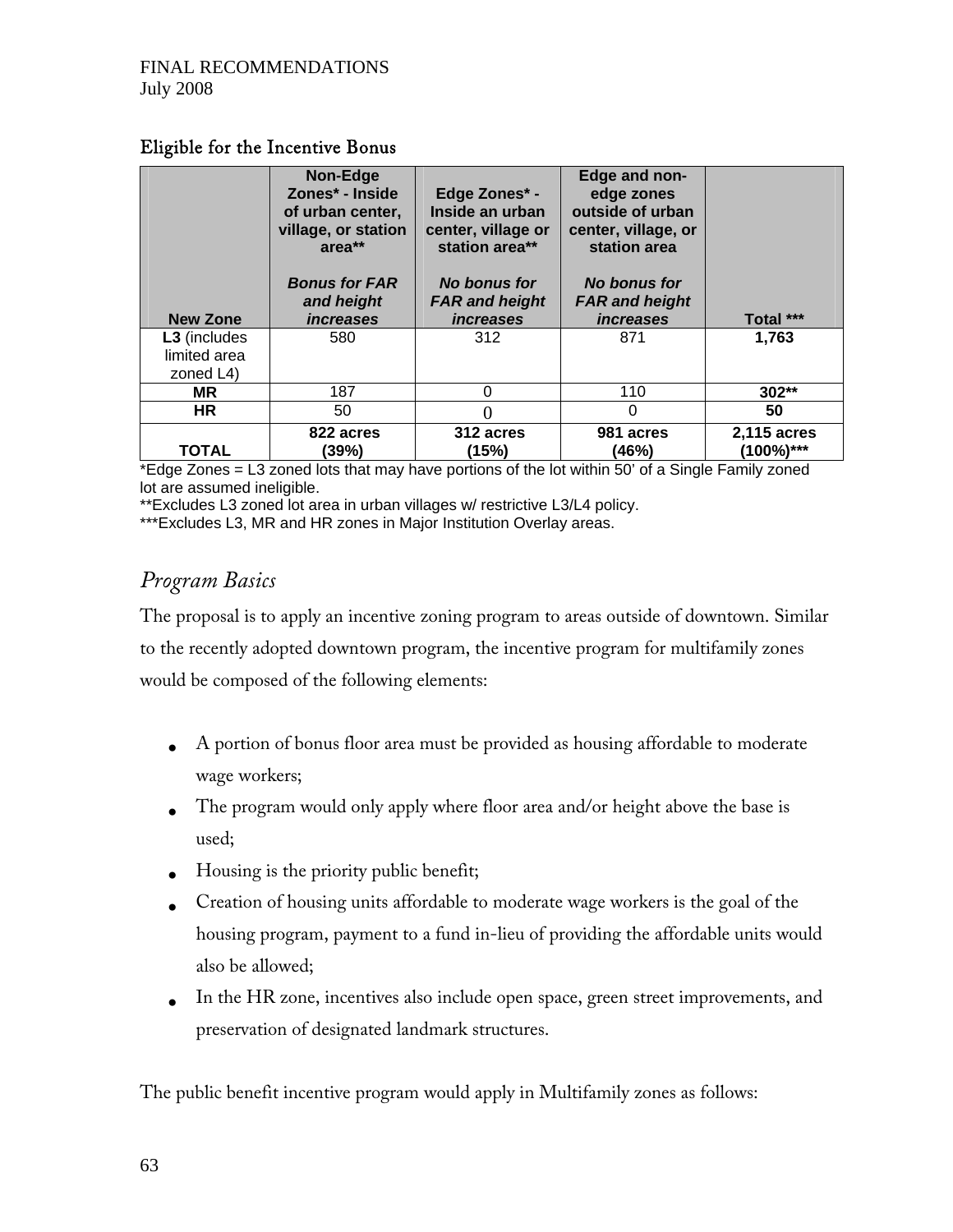- LDT, L1 and L2: not eligible;
- Eligible L3 and MR zones: affordable housing only;
- HR: affordable housing, historic preservation, open space, and green street improvements.

Given the scale of development anticipated in each zone, the amount of bonus floor area and height is not believed to be sufficient to generate enough resources in the L3 and MR zones to support other public benefits in addition to the priority housing benefit. The HR zone, mapped only in the First Hill Urban Center Village, allows for enough bonus development capacity to accommodate housing, open space, and historic preservation, which were confirmed at community meetings on First Hill to be important to that neighborhood.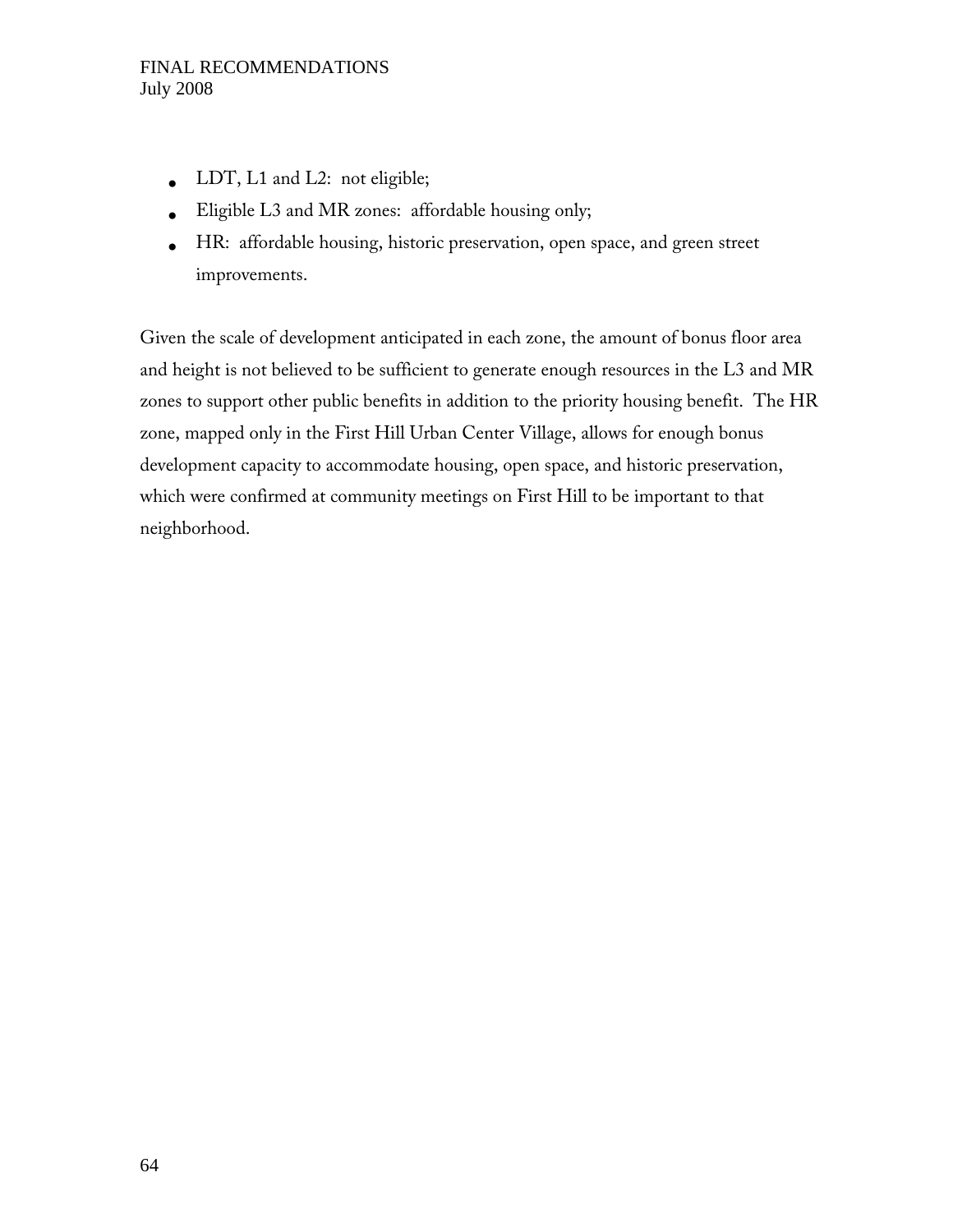|  |  |  |  | The following chart shows the proposed base and bonus floor area and height allowances: |
|--|--|--|--|-----------------------------------------------------------------------------------------|
|  |  |  |  |                                                                                         |

| Zone           | <b>Base</b>  | Height      | Base           | Additional                | Incentive                          |
|----------------|--------------|-------------|----------------|---------------------------|------------------------------------|
|                | Height       | with        | <b>FAR</b>     | FAR with                  |                                    |
|                |              | incentive   |                | incentive                 |                                    |
| L <sub>3</sub> | $30'(35")^*$ | $37'$       | <b>1.4 FAR</b> | 0.6 FAR                   | 11% of total GFA*** bonus floor    |
|                |              | $(42)^*$    |                | $(2.0 \text{ max. } FAR)$ | area provided as housing           |
|                |              |             |                | 43% increase in           | affordable to moderate wage        |
|                |              |             |                | floor area                | workers or cash contribution based |
|                |              |             |                |                           | on total bonus GFA                 |
| <b>MR</b>      | 60'          | 75'         | 3.2 FAR        | 0.8 FAR                   | Same as L3                         |
|                |              |             |                | $(4.0$ max. $FAR)$        |                                    |
|                |              |             |                | 25% increase in           |                                    |
|                |              |             |                | floor area                |                                    |
| <b>HR</b>      | 160'         | 240' or     | 7.0 FAR        | <b>6.0 FAR</b>            | For a minimum of 60% of total      |
|                |              | $300^{***}$ |                | $(13 \text{ max. } FAR)$  | GFA*** of bonus floor area, 11%    |
|                |              |             |                | 86% increase in           | provided as housing affordable to  |
|                |              |             |                | floor area                | moderate wage workers in the       |
|                |              |             |                |                           | project or cash contribution based |
|                |              |             |                |                           | on total bonus GFA.                |
|                |              |             |                |                           | Up to 40% of total GSF bonus       |
|                |              |             |                |                           | floor area may be gained by        |
|                |              |             |                |                           | providing open space or preserving |
|                |              |             |                |                           | landmarks using a bonus or         |
|                |              |             |                |                           | transfer of development potential  |
|                |              |             |                |                           | (TDP).                             |
|                |              |             |                |                           | If other bonuses or TDP not used,  |
|                |              |             |                |                           | up to 100% of the total GSF of     |
|                |              |             |                |                           | bonus floor area may be earned by  |
|                |              |             |                |                           | providing 11% as affordable        |
|                |              |             |                |                           | housing.                           |

\*5' additional height allowed for pitched roof

\*\* when participating in the incentive program, developers may choose to build to 240' or 300' when additional standards are met that promote a thinner tower

\*\*\*Gross Floor Area (GFA)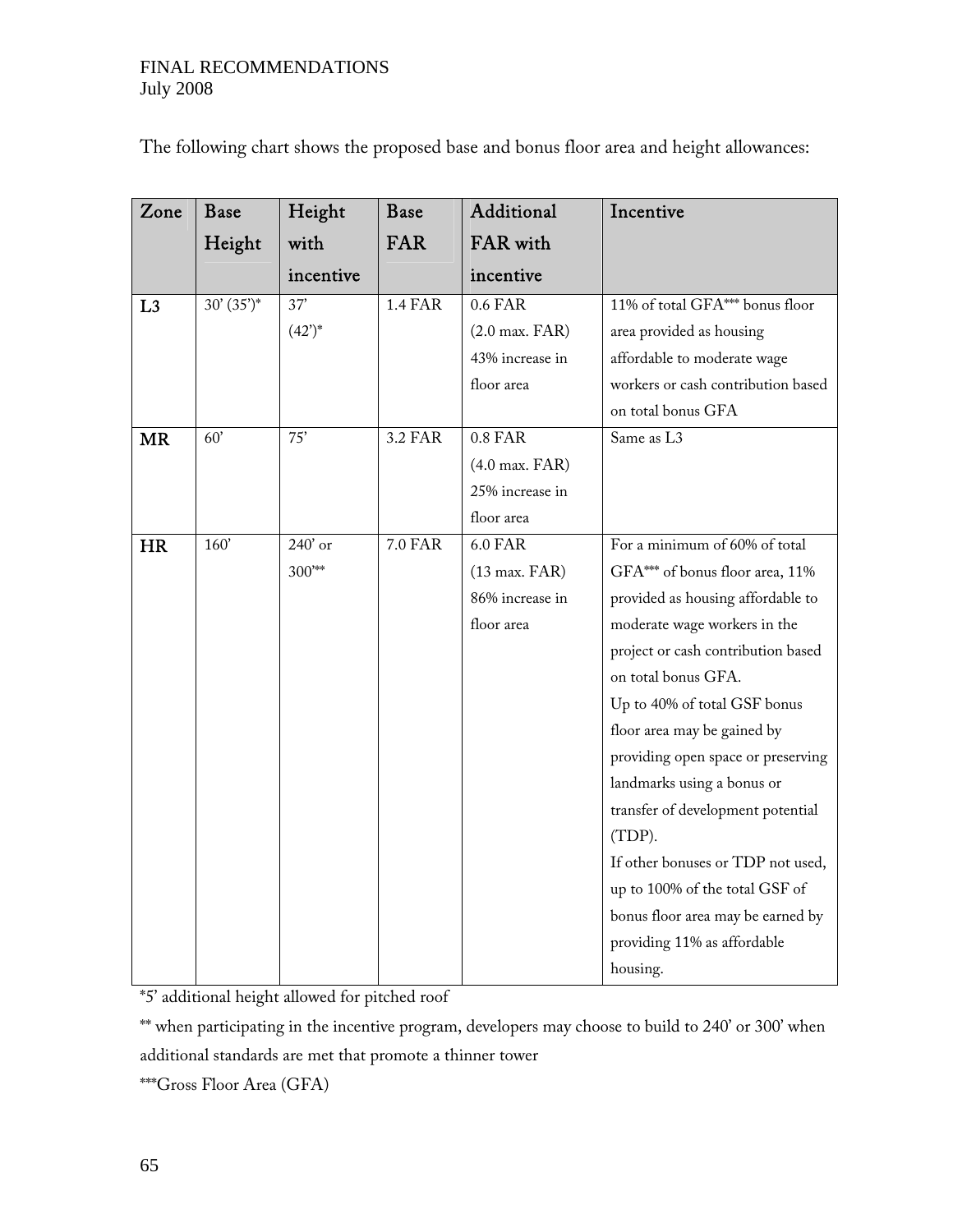To provide additional flexibility for accommodating bonus projects and public amenities in the HR zone, a combined lot provision is proposed that would allow lots located on the same block to transfer permitted density to other lots located on the same block. Under this provision, a project could add bonus floor area, and the ability to transfer density could increase opportunities for improving the massing of structures or accommodating such amenities as open space. While some lots on the block could, under this provision, gain more floor area than otherwise allowed, the increase would only occur through a reduction in the floor area allowed on other lots, thereby maintaining the same amount of permitted floor area for the block as a whole.

## *Affordable Workforce Housing*

In the spring of 2006, the State legislature passed House Bill 2984 (now codified as Washington State law, RCW 36.70A.540), which authorizes local jurisdictions to enact or expand incentive programs that encourage the development of housing units affordable to households with incomes at or below certain limits. The proposed multifamily code incentive program gives developers the option of exceeding base height and density limits in L3, MR and HR zones if they include housing units that are affordable to moderate-wage workers in their developments. At the developers discretion, a financial contribution may be made to a housing fund established for this purpose, in lieu of providing the housing.

The affordable housing obligation under the performance option totals 11% of a minimum of 60% of the gross bonus floor area. If a developer chooses to make a cash contribution in lieu of performance, it must equal an average minimum of \$15.00 per square foot and a maximum of \$18.94 per square foot of gross bonus floor area. Affordability requirements for units produced as part of the incentive program are as follows: less than 80% of area median income for rental apartments and less than 100% of area median income for condominiums or townhomes. The minimum term of affordability is 50 years.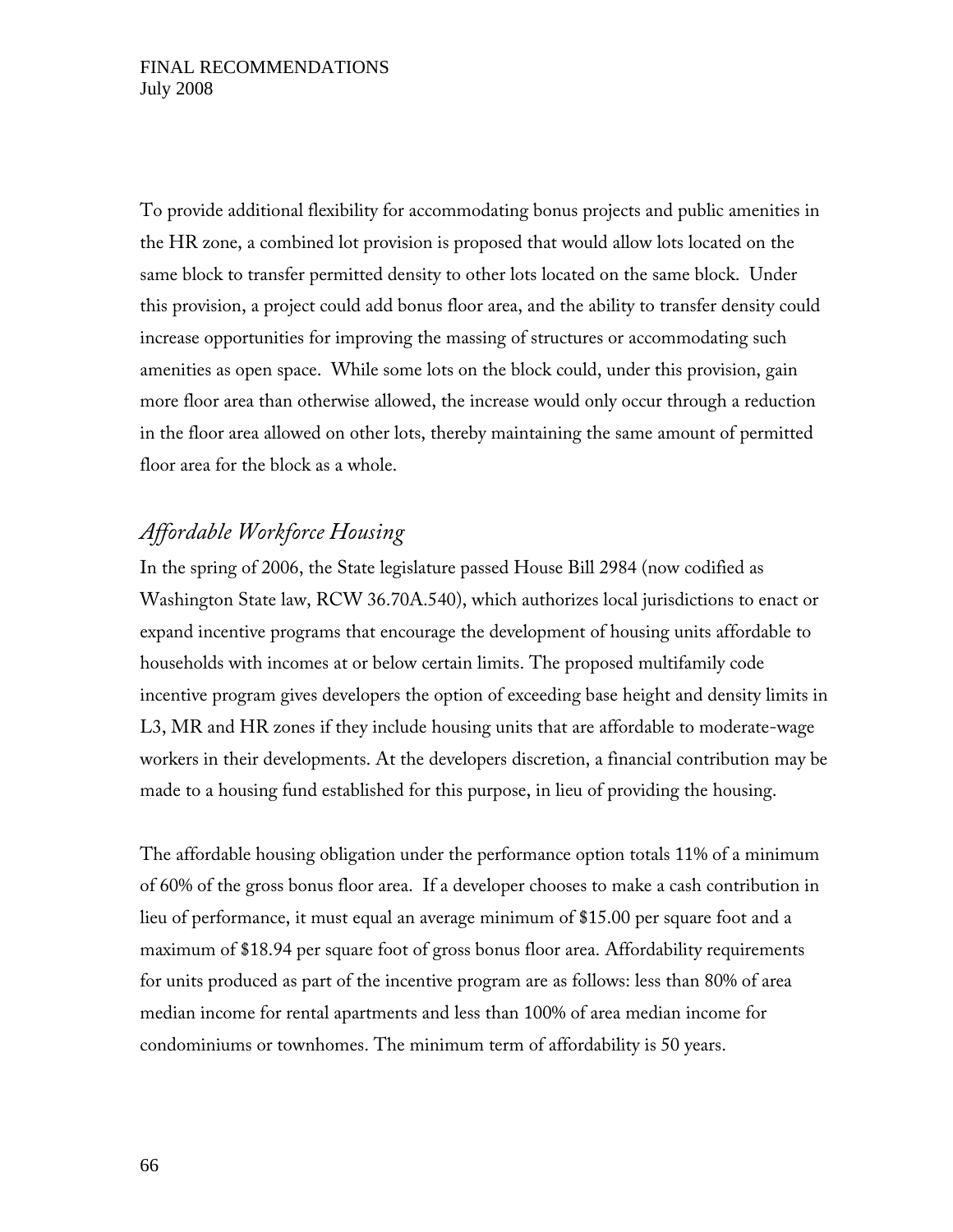The developer may choose to provide the required affordable units either on- or off-site. Land donations may also be considered. Fee-in-lieu funds must be spent within five years of the date the payment is made. Affordable units produced with developer contributions would be built in the following areas, in order of priority:

- Same neighborhood where the market-rate development is located;
- Within ½ mile of a major bus transit stop or light rail station; or
- In the same quadrant of the city where the market-rate development is located.

## *Landmarks and Open Space Incentives*

As one of Seattle's first neighborhoods, First Hill, where the HR zone is located, has a number of designated landmarks and structures that may be eligible for designation as a landmark. Under the existing HR zone provisions, developers may build additional floors above the base height limit of 160', up to 240', when a landmark structure is preserved, among other options. This was intended to encourage the preservation of landmark structures either on the development site or nearby. The proposed changes to the HR zone would continue to allow a developer to gain additional development potential, but instead of simply preserving a landmark structure on site, or nearby, the developer would be required to transfer development rights from a designated landmark, thereby, more clearly tying the additional floor area to be gained to the landmark structure preserved.

In addition to protecting landmark structures, the current HR zone also allows up to 40' of additional structure height to be gained when open space, accessible to the public, is provided on the development site or in the immediate vicinity. The proposed multifamily code would continue to allow a floor area bonus for the provision of neighborhood open space, as well as allow floor area gains by acquiring development rights transferred from open space locations within the community, similar to the program for protecting landmark structures. Additional floor area could also be gained by improving a designated green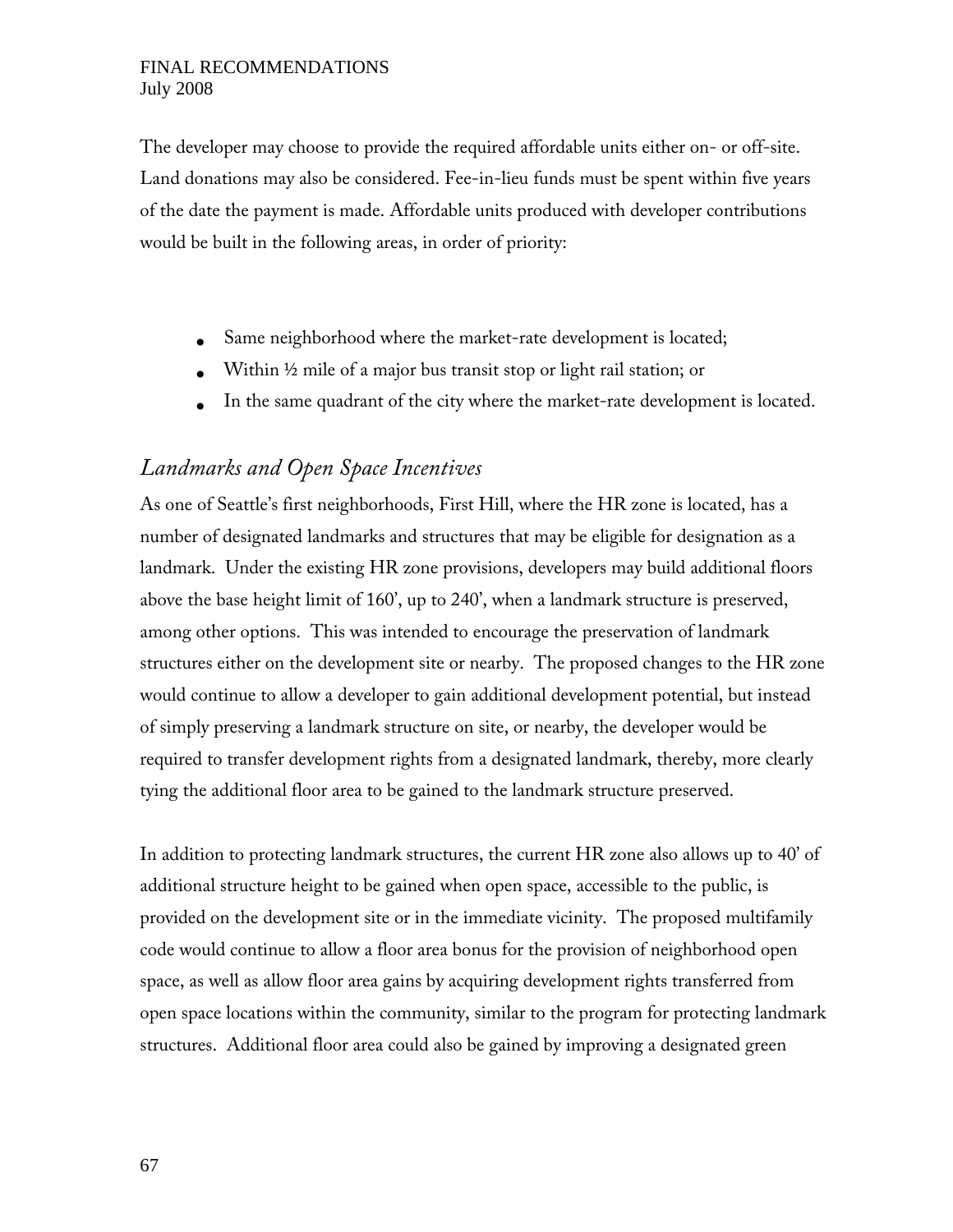street according to an adopted green street plan and by providing a publicly accessible landscaped setback abutting a designated green street.

## *Effect on Development Capacity*

Chapter 6 contains analysis of the overall effect on development capacity that is anticipated to result from adoption of all of the proposals in the Multifamily Code Update. This section focuses on the number of affordable housing units that may be produced, assuming projects use the incentive program on all potential development sites in eligible areas: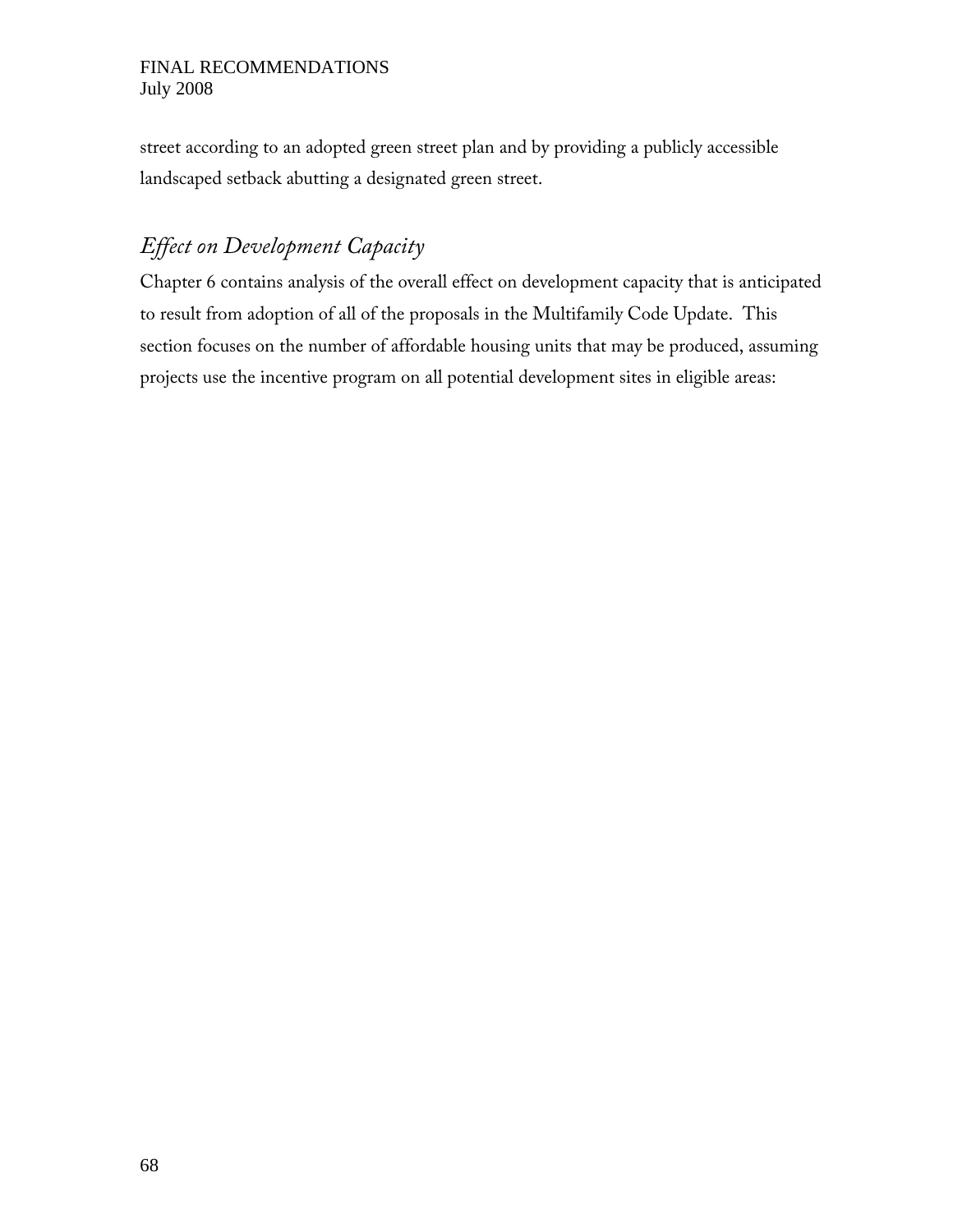### Estimated Bonus Units

| Zone           | <b>Bonus</b> units |
|----------------|--------------------|
| L <sub>3</sub> | 324                |
| <b>MR</b>      | 134                |
| HR             | 387                |
| <b>TOTAL</b>   | 845 units          |

As mentioned in the Comprehensive Plan section of this report, certain neighborhoods would be excluded from eligibility in the incentive program due to existing neighborhood plan policies.

## *Recommendations*

- Allow additional height and FAR as development incentives in return for the production of affordable housing in HR and eligible L3 and MR zones.
- Increase height from 30' to 37' in L3 and from 60' to 75' in MR when affordable housing is provided.
- Maintain the current heights in the HR zone from 160' to 240' and allow increase in height to 300' when additional standards are followed to promote thinner towers.

# **8. Other Benefits of the Multifamily Code Update**

## *Restoring Lost Housing Capacity*

Though improved design and simplification of the Code are the main impetus behind the amendments now under consideration, the changes also provide an opportunity to restore the capacity for additional multifamily development originally anticipated to be available in the MF zones when the last major amendments were adopted in 1989.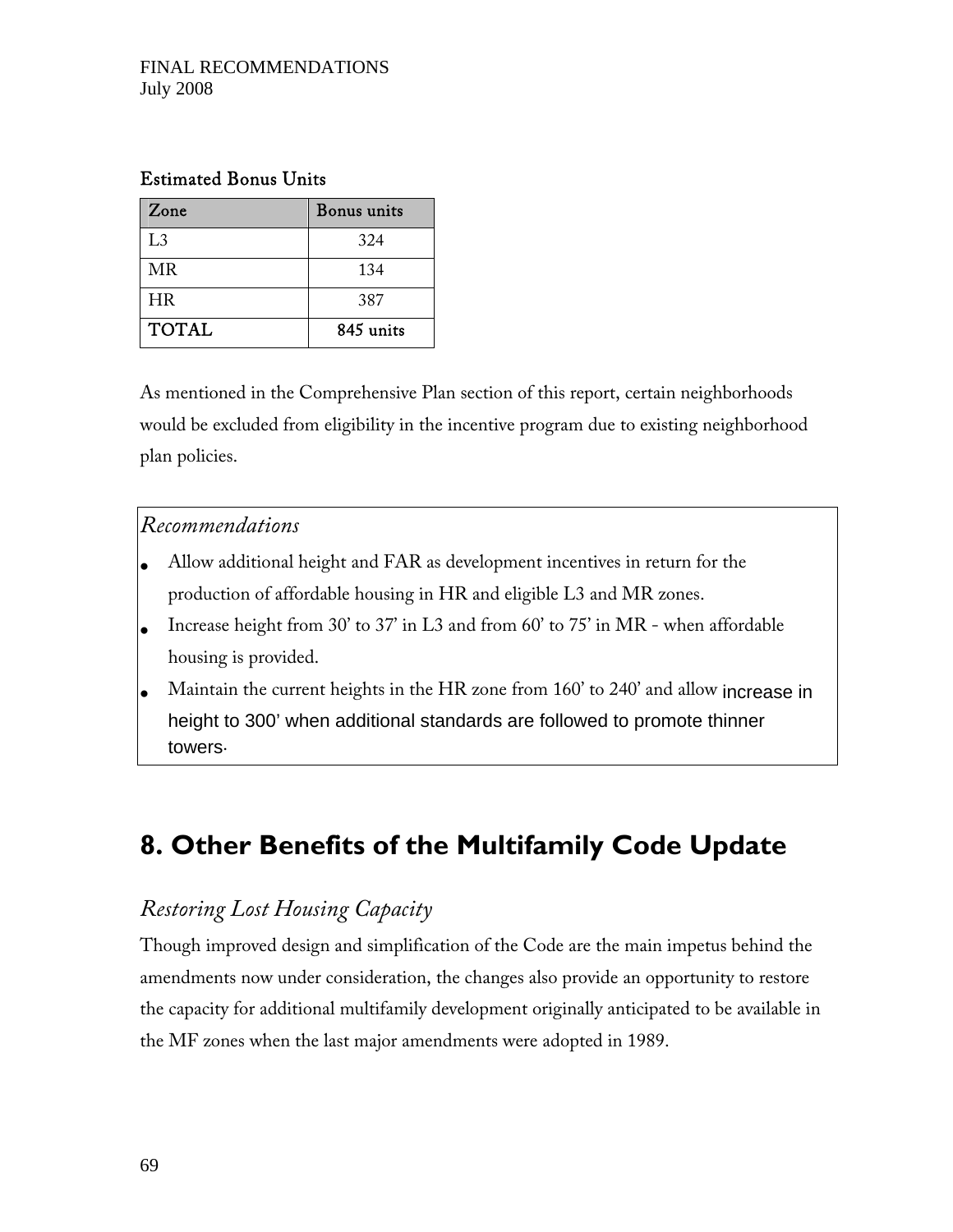The chart below presents the estimated capacity for new units in the various multifamily zones under:

- A) Current conditions, with available land in the various zones developed at the densities observed in recent development in those zones;
- B) The capacity that would have been expected on available land in the various zones under the assumptions that were used to estimate capacity in the 1989 EIS when the current zoning was adopted, and
- C) The capacity expected on available land in the various zones developed at densities adjusted to reflect the proposed changes (for example, higher densities in some zones because of the increases in height and/or bulk proposed through incentives).

| A. Current Zoning and<br>capacity based on densities<br>of observed development |                |          | B. Zoning adopted in 1989<br>and capacity based on<br>assumed densities in 1989 |                |          | C. Proposed Zoning and<br>capacity based on adjusted<br>densities reflecting changes |                |          |  |
|---------------------------------------------------------------------------------|----------------|----------|---------------------------------------------------------------------------------|----------------|----------|--------------------------------------------------------------------------------------|----------------|----------|--|
|                                                                                 |                |          | <b>EIS</b>                                                                      |                |          |                                                                                      |                |          |  |
| Zone                                                                            | <b>Assumed</b> | Capacity | Zone                                                                            | <b>Assumed</b> | Capacity | Zone                                                                                 | <b>Assumed</b> | Capacity |  |
|                                                                                 | Density*       |          |                                                                                 | Density*       |          |                                                                                      | Density*       |          |  |
| <b>LDT</b>                                                                      | 1/2000         | 2,298    | <b>LDT</b>                                                                      | 1/2000         | 2,298    | <b>LDT</b>                                                                           | 1/2000         | 2,298    |  |
|                                                                                 |                |          |                                                                                 |                |          |                                                                                      |                |          |  |
| L1                                                                              | 1/1800         | 5,881    | L1                                                                              | 1/1600         | 6,697    | L1                                                                                   | 1/1700         | 6,180    |  |
| L2                                                                              | 1/1400         | 5,600    | L2                                                                              | 1/1200         | 6,616    | L2                                                                                   | 1/1300         | 5,987    |  |
| L3                                                                              | 1/1100         | 12,449   | L3                                                                              | 1/800          | 17,573   | L3/L4                                                                                | 1/800          | 15,575   |  |
| L <sub>4</sub>                                                                  | 1/800          | 540      | L4                                                                              | 1/500          | 880      |                                                                                      | $1/1000**$     |          |  |
| <b>MR</b>                                                                       | 1/350          | 6.416    | <b>MR</b>                                                                       | 1/350          | 6.416    | <b>MR</b>                                                                            | 1/300          | 7,286    |  |
|                                                                                 |                |          |                                                                                 |                |          |                                                                                      | $1/350**$      |          |  |
| <b>HR</b>                                                                       | 1/150          | 3,884    | <b>HR</b>                                                                       | 1/150          | 3,884    | <b>HR</b>                                                                            | 1/150          | 3,884    |  |
| <b>TOTAL</b>                                                                    |                | 37,068   |                                                                                 |                | 44,364   |                                                                                      |                | 41,210   |  |

#### **Current zoning capacity (under current observed/actual densities and assumed densities in 1989) compared to proposed zoning**

\* Density expressed as the amount of lot area in square feet for each unit. The assumed densities for Lowrise zones current conditions and the proposal are less than the actual density limits in the Code, since refinements in the methodology for capacity analysis have resulted in adjustments that reflect average densities achieved in real projects.

\*\*Assumed density without bonus

In the LDT and HR zone, the available capacity remains the same for all three scenarios. However, in the other lowrise zones, there is less capacity under current observed conditions than was expected to be available using the 1989 Environmental Impact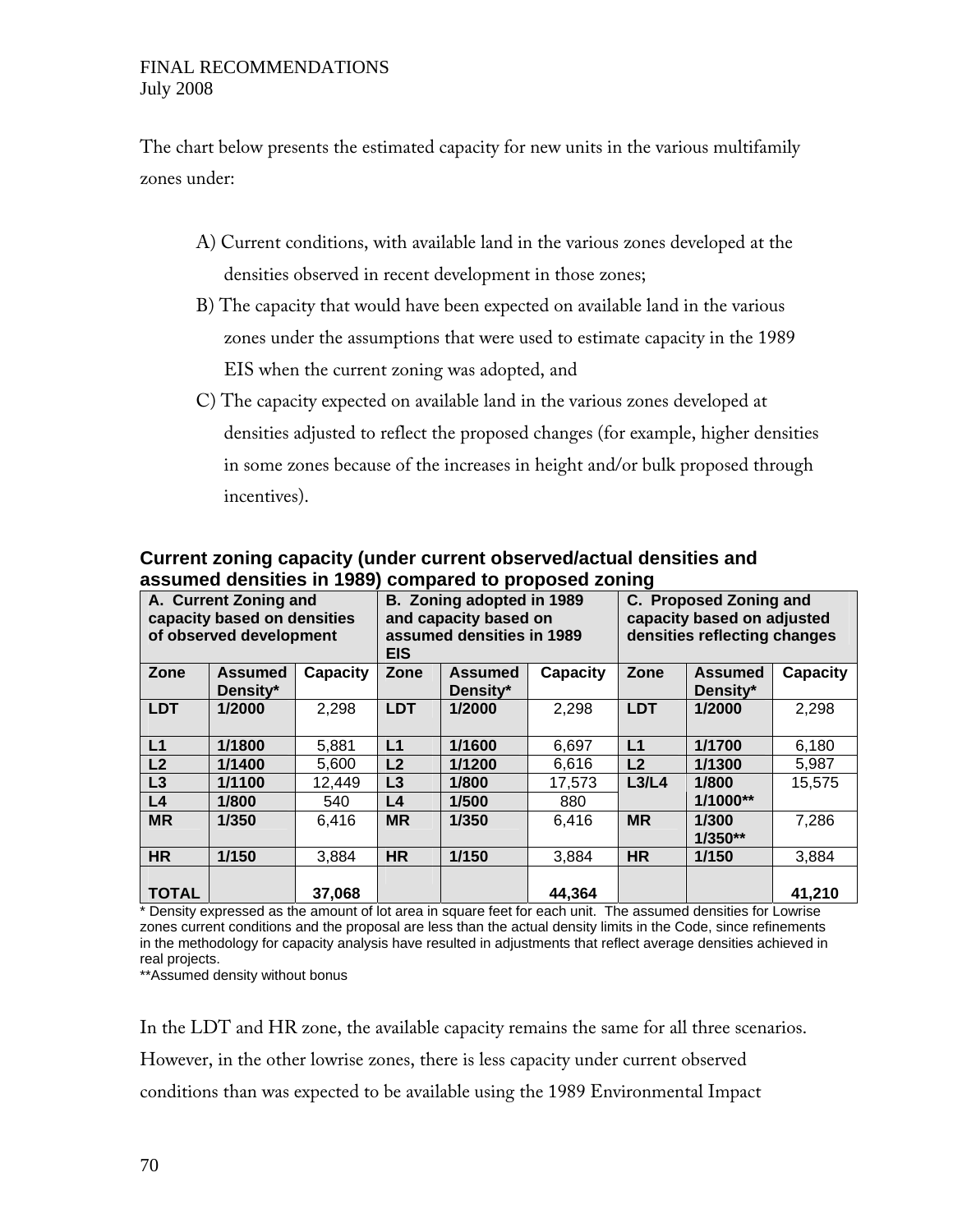Statement (EIS) assumptions. This discrepancy is most significant in the L3 zone, where under observed densities, the capacity is almost 30% less than what was anticipated. Overall, the capacity under observed conditions is about 16% less (7,296 units) than what would have been expected under the assumptions used to estimate available capacity in the 1989.

Under the proposed changes, capacity in the L3, which for analysis purposes combines current L3 and L4 zones, would still fall short of what was estimated in the 1989 EIS for both of these zones, but the amount of the reduction would drop to 16% instead of the 30% shortfall under current conditions. The total estimated capacity under the proposal is about seven percent less than the estimated capacity in the 1989 EIS.

The MR zone is the only zone where capacity is increased appreciably under the proposed changes relative to what was anticipated in the 1989 EIS or observed since then. There were no interim changes to the original MR zone in 1989, and density assumptions have remained the same under current zoning. The increase in capacity under the proposal is due to the higher densities anticipated in MR projects in areas eligible for height and density increases through the incentive program. Similarly, the capacity in the L3 zone would also exceed the estimated combined capacity of the L3 and L4 zones under current conditions. The increase in L1 and L2 zone capacity is minimal.

The capacity regained under the proposal is largely due to the extra density that could be achieved through the height and FAR bonuses in the L3 and MR zones, which currently do not exist. However, even though the actual density limits in the Code do not change in the L2 zone, the assumed densities for the proposed L2 and L3 zones are higher than under current conditions because the increased flexibility is expected to allow more projects to achieve the allowed densities.

### *Make the Code Easier to Use*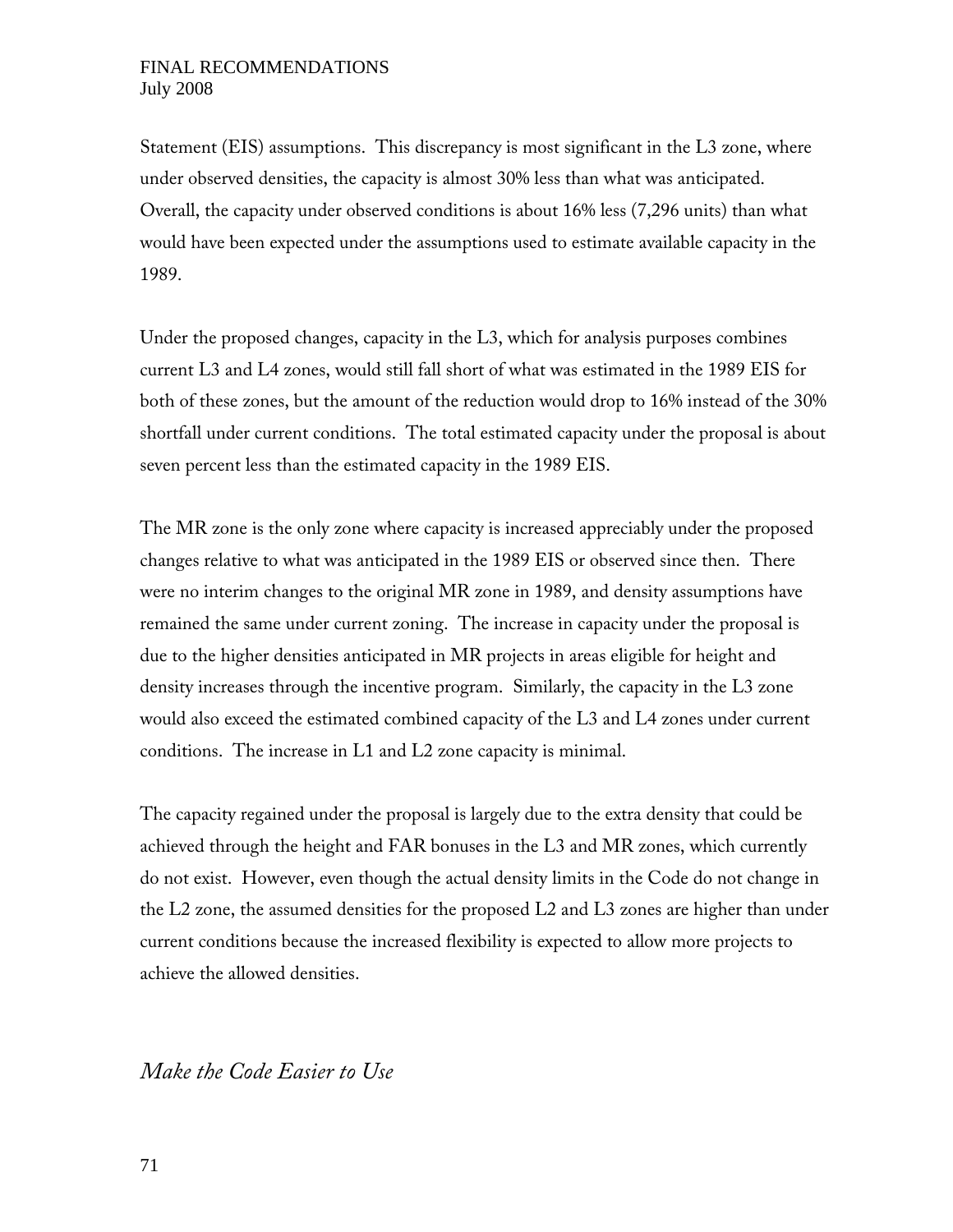The current code is overly reliant on text including complex requirements and layers of exceptions. New multifamily zoning will make better use of illustrations (e.g. drawings, maps and charts) and diagrams. Simple, straight forward sentence structure and language will help make the code easier to use. Fewer exceptions will be needed if regulations are less prescriptive.

## *Encourage the Reuse of Existing Single Family Structures*

In some cases, though property has been zoned for multifamily development for some time, single family structures remain. Some of these structures may be able to be incorporated into new development rather than being demolished and replaced with new development. Allowing existing structures to be incorporated into new development can have a positive effect on neighborhood character as well as environmental benefits (reuse of existing structures and less demolition material going to landfills). The proposal is to allow existing single family structures to be exempt from certain development standards including FAR, setbacks and, where applicable, width and depth limits and lot coverage, to allow more flexibility to accommodate additional development on the same site.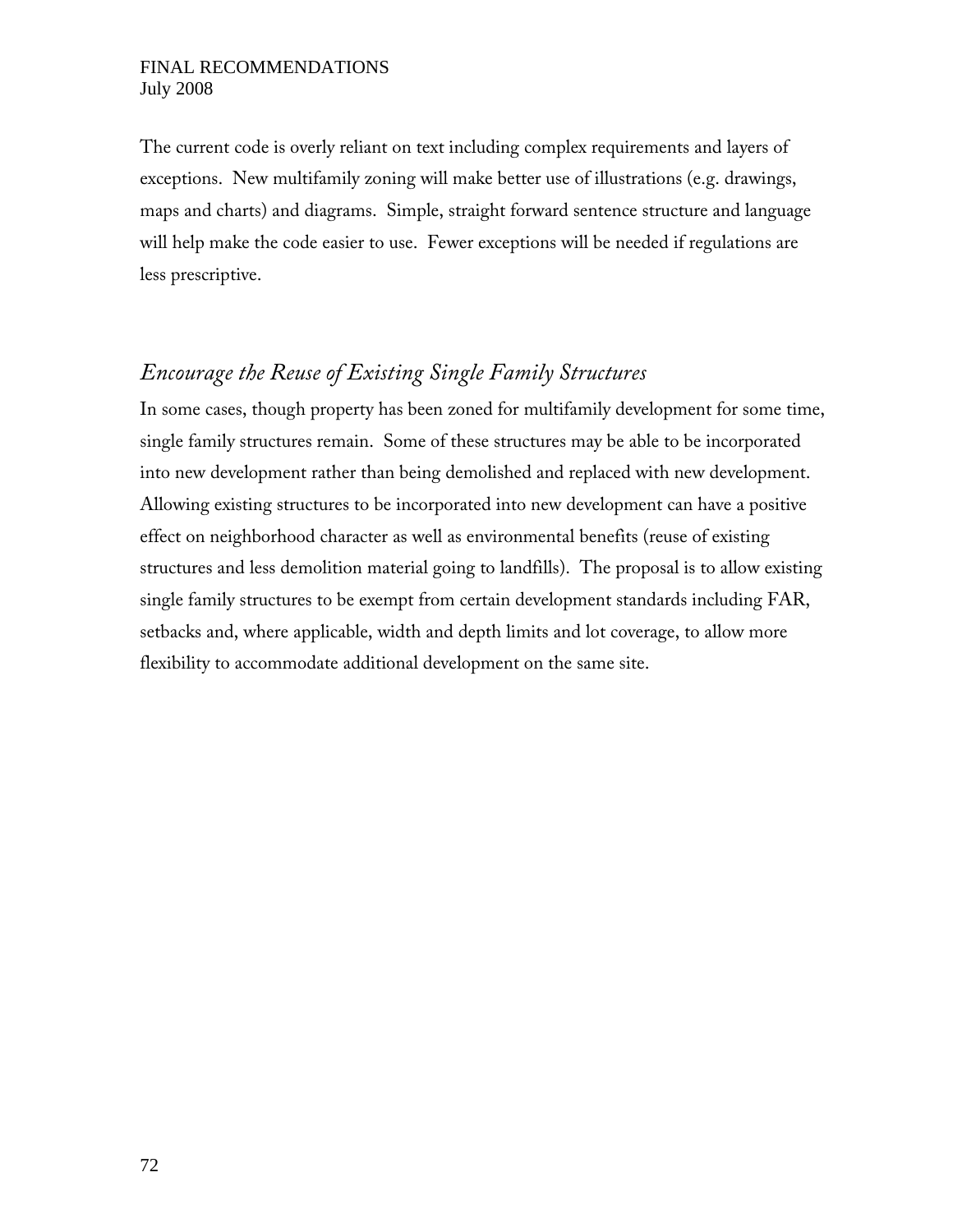# **Appendix A**

# **Rezone Criteria Comparison**

| <b>Existing Criteria</b>                                                                                                                                                                                               | <b>Proposed Criteria</b>                                                                                                                                                                                                                                                                                                                                                                                                                                                                                                                                                                                                                                                                                                                                                                                                                                                                                                                                              | <b>Notes</b>                                                                                                                                                                                                                                      |
|------------------------------------------------------------------------------------------------------------------------------------------------------------------------------------------------------------------------|-----------------------------------------------------------------------------------------------------------------------------------------------------------------------------------------------------------------------------------------------------------------------------------------------------------------------------------------------------------------------------------------------------------------------------------------------------------------------------------------------------------------------------------------------------------------------------------------------------------------------------------------------------------------------------------------------------------------------------------------------------------------------------------------------------------------------------------------------------------------------------------------------------------------------------------------------------------------------|---------------------------------------------------------------------------------------------------------------------------------------------------------------------------------------------------------------------------------------------------|
|                                                                                                                                                                                                                        | 23.34.013 Designation of multifamily zones.                                                                                                                                                                                                                                                                                                                                                                                                                                                                                                                                                                                                                                                                                                                                                                                                                                                                                                                           |                                                                                                                                                                                                                                                   |
| An area zoned single family that<br>meets the criteria of Section<br>23.34.011 for single-family<br>designation, may not be rezoned<br>to a multifamily zone except as<br>otherwise provided in Section<br>23.34.010B. | A. An area zoned single family<br>that meets the criteria of Section<br>23.34.011 for single family<br>designation, may not be rezoned<br>to a multifamily zone except as<br>otherwise provided in Section<br>23.34.010 B.<br><b>B.</b> Established multifamily<br>zoned areas are appropriately<br>designated, especially when<br>properties in the area are<br>developed predominantly to the<br>permitted scale, and if<br>applicable, density, of that<br>multifamily zone.<br>C. Generally, reclassification of<br>areas to L3 and MR zones are<br>only appropriate in urban<br>villages and urban centers.<br>Reclassification to an HR zone<br>may only be considered in urban<br>centers.<br>D. Multifamily zoning is<br>appropriate for areas that are<br>generally within one half (1/2)<br>mile of existing or projected<br>facilities and services used by<br>residents, including retail sales<br>and services, schools, parks and<br>community centers. | <b>New Subsections B</b><br>through G are relocated<br>from the criteria specific<br>to individual multifamily<br>zones. F clarifies that<br>while the L4 zone is<br>proposed to be<br>maintained, it is not<br>intended for future<br>remapping. |
|                                                                                                                                                                                                                        | E. Land that is designated<br>environmentally critical or a<br>required buffer area due to the                                                                                                                                                                                                                                                                                                                                                                                                                                                                                                                                                                                                                                                                                                                                                                                                                                                                        |                                                                                                                                                                                                                                                   |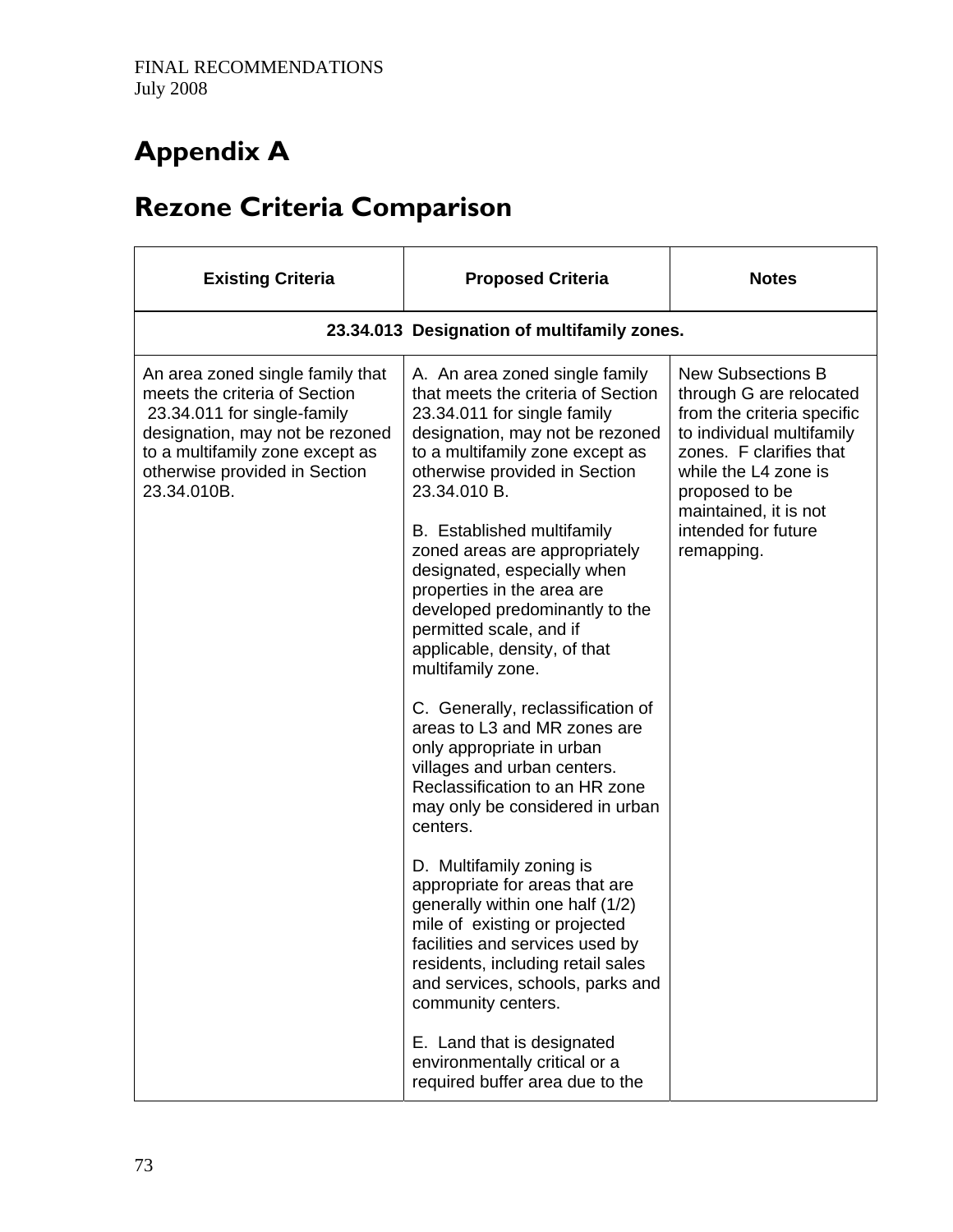| <b>Existing Criteria</b> | <b>Proposed Criteria</b>                                                                                                                                                                                            | <b>Notes</b> |
|--------------------------|---------------------------------------------------------------------------------------------------------------------------------------------------------------------------------------------------------------------|--------------|
|                          | presence of a wetland, wildlife<br>habitat or corridor or riparian<br>corridor is generally considered<br>inappropriate locations for<br>reclassification from a less<br>intensive zone to a L3, MR or<br>HR zones. |              |
|                          | F. The arrangement of<br>multifamily zones in relation to<br>other zones is generally<br>intended to provide for a gradual<br>transition in the scale and<br>intensity of development.                              |              |
|                          | G. No land may be<br>redesignated to Lowrise 4 (L4).                                                                                                                                                                |              |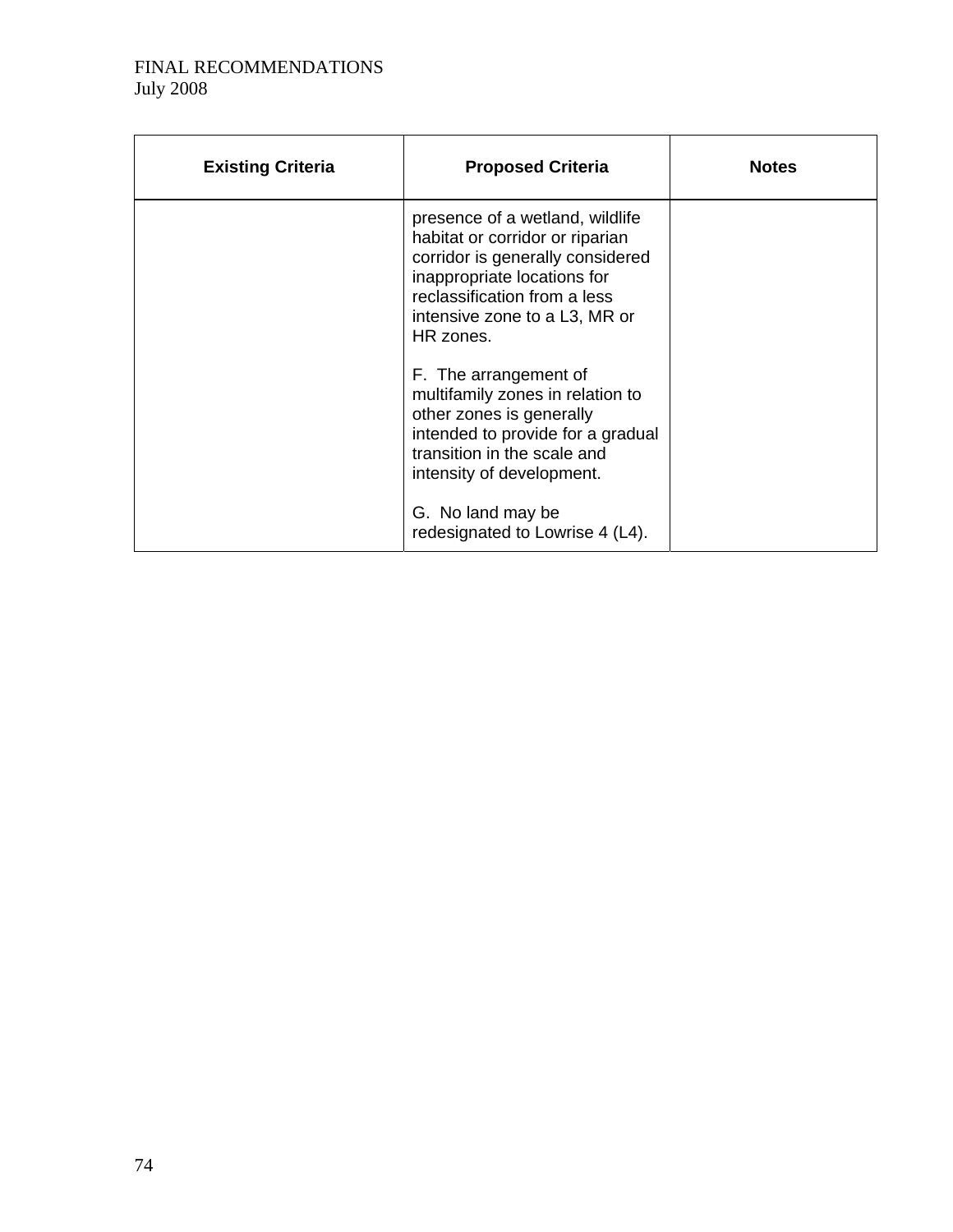| <b>Existing Criteria</b>                                                                                                                                                                                                                                                                                                                                                                                                                                                                                                                                                                                                                                                                                                          | <b>Proposed Criteria</b>                                                                                                                                                                                                                                                                                                                                                                                                                                                                                                                                                                                                                                                                                                                             | <b>Notes</b>                                                                                                                                                                                                                                                                                                                                                                                                                                                                                                                                                                       |
|-----------------------------------------------------------------------------------------------------------------------------------------------------------------------------------------------------------------------------------------------------------------------------------------------------------------------------------------------------------------------------------------------------------------------------------------------------------------------------------------------------------------------------------------------------------------------------------------------------------------------------------------------------------------------------------------------------------------------------------|------------------------------------------------------------------------------------------------------------------------------------------------------------------------------------------------------------------------------------------------------------------------------------------------------------------------------------------------------------------------------------------------------------------------------------------------------------------------------------------------------------------------------------------------------------------------------------------------------------------------------------------------------------------------------------------------------------------------------------------------------|------------------------------------------------------------------------------------------------------------------------------------------------------------------------------------------------------------------------------------------------------------------------------------------------------------------------------------------------------------------------------------------------------------------------------------------------------------------------------------------------------------------------------------------------------------------------------------|
|                                                                                                                                                                                                                                                                                                                                                                                                                                                                                                                                                                                                                                                                                                                                   | 23.34.014 Lowrise Duplex Triplex (LDT) zone                                                                                                                                                                                                                                                                                                                                                                                                                                                                                                                                                                                                                                                                                                          |                                                                                                                                                                                                                                                                                                                                                                                                                                                                                                                                                                                    |
| A. Function. An area that<br>provides opportunities for limited<br>infill housing development, both<br>through new construction and<br>the conversion of existing single-<br>family structures to duplexes and<br>triplexes, where, in order to<br>preserve the character of the<br>neighborhood, the recycling of<br>existing structures to a slightly<br>higher density and small-scale<br>infill development is preferable to<br>single-family zoning or to the<br>development of townhouses or<br>higher density apartments.                                                                                                                                                                                                  | A. Function. To provide<br>opportunities for duplex and<br>triplex multifamily housing,<br>primarily through new infill<br>development that is similar to<br>the scale of single family<br>structures permitted in single<br>family zones, or through the<br>conversion of existing single<br>family structures to duplexes<br>and triplexes.                                                                                                                                                                                                                                                                                                                                                                                                        | Function statements are<br>updated to be consistent<br>with those for other<br>zones. Multifamily zone<br>functions are more<br>succinctly described and<br>the overall intent in<br>maintained.                                                                                                                                                                                                                                                                                                                                                                                   |
| <b>B. Locational Criteria. The</b><br>Lowrise Duplex/Triplex (LDT)<br>zone designation is most<br>appropriate in areas generally<br>characterized by the following:<br>1. Development Characteristics<br>of the Area.<br>a. Areas where structures of<br>small bulk and low heights,<br>generally less than thirty (30)<br>feet, establish the pattern of<br>development; and<br>b. Areas with a mix of single-<br>family structures, small<br>multifamily<br>structures, and single-family<br>structures legally converted into<br>multiple units where, because of<br>the type and quality of the<br>existing housing stock, it is<br>desirable to limit new<br>development opportunities<br>to infill projects and conversions | B. Locational Criteria. The LDT<br>zone is most appropriate on land<br>that is generally characterized<br>by the following conditions:<br>1. A mix of single family<br>structures, or similarly scaled<br>multifamily structures thirty-five<br>feet (35') or less in height and<br>single family structures legally<br>converted to multiple units or<br>well-suited to conversion;<br>2. Local access and circulation<br>conditions that can<br>accommodate this low density<br>multifamily designation;<br>3. Local access and circulation<br>conditions that are conducive to<br>multiple residential units,<br>especially in structures oriented<br>to the ground level and the<br>street, preferably in locations<br>separated from arterials; | Locational criteria are<br>updated to allow<br>flexibility to rezone<br>property to better<br>achieve the City and<br>neighborhood goals, as<br>opposed to simply<br>reflecting existing<br>development. New text<br>also strengthens the<br>relationship between<br>multifamily zones and<br>the City's growth<br>management strategy<br>directing future growth to<br>urban centers and<br>villages by linking the<br>intensity of the<br>multifamily zone to the<br>intended development in<br>urban villages and<br>centers and other<br>characteristics where<br>appropriate. |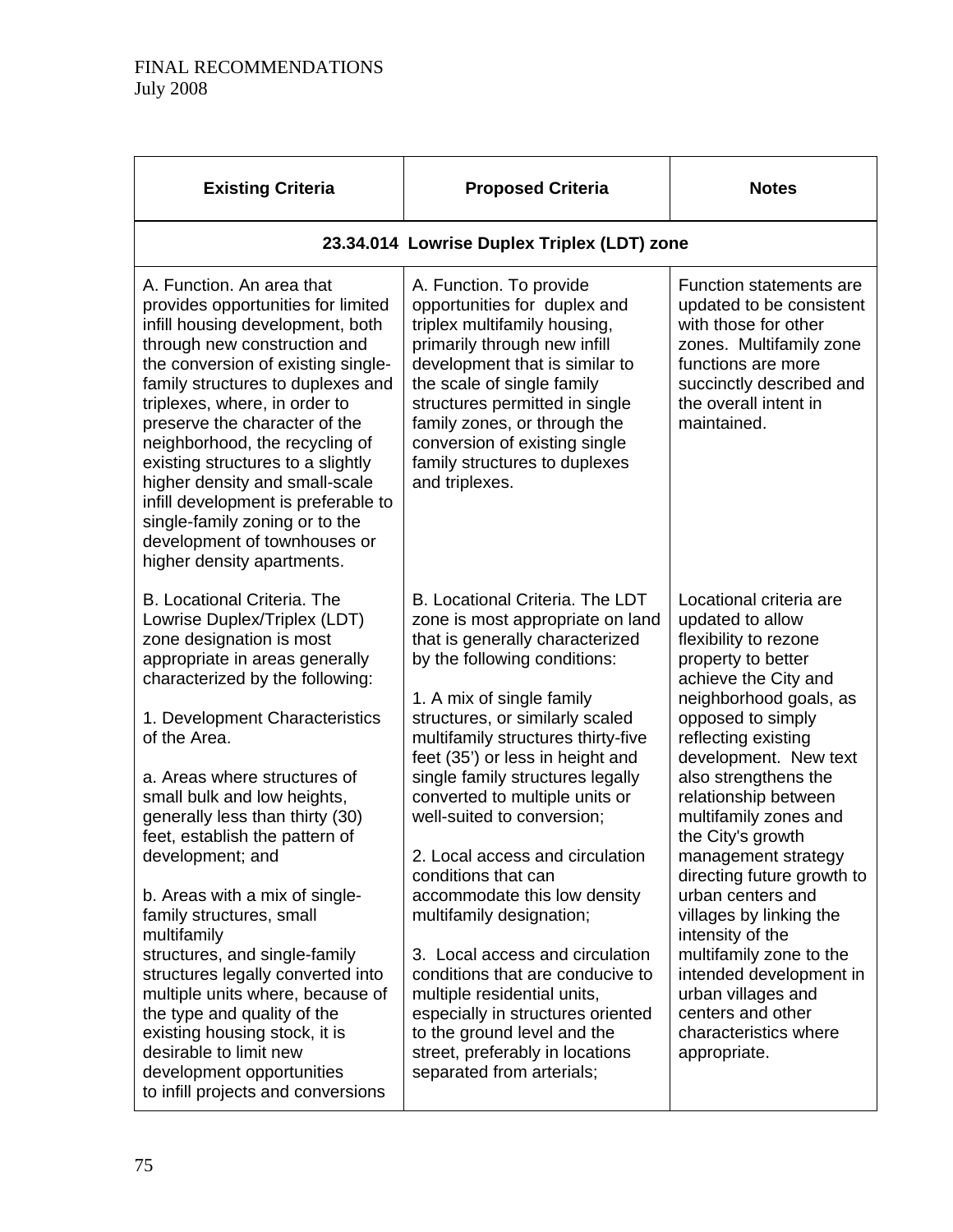| <b>Existing Criteria</b>                                                                                                                                                                                                                                                                              | <b>Proposed Criteria</b>                                                                                            | <b>Notes</b> |
|-------------------------------------------------------------------------------------------------------------------------------------------------------------------------------------------------------------------------------------------------------------------------------------------------------|---------------------------------------------------------------------------------------------------------------------|--------------|
| that preserve the existing<br>character.                                                                                                                                                                                                                                                              | 4. Areas where a gradual<br>transition is appropriate between<br>single family zoned areas and                      |              |
| 2. Relationship to the<br>Surrounding Area.                                                                                                                                                                                                                                                           | multifamily or neighborhood<br>commercial zoned areas;                                                              |              |
| a. Areas that do not meet single-<br>family criteria, but are otherwise<br>similar in character and adjoin<br>areas zoned single-family or<br>Lowrise 1 without necessarily the<br>presence of a significant<br>topographical break or open<br>space to provide a transition to<br>increased density; | 5. Areas that are zoned single<br>family may be rezoned to LDT<br>only when the provisions of<br>23.34.010 are met. |              |
| b. Areas where narrow streets,<br>on-street parking congestion,<br>local traffic congestion, lack of<br>alleys, or irregular street patterns<br>restrict local access and<br>circulation;                                                                                                             |                                                                                                                     |              |
| c. Areas close to existing or<br>projected facilities and services<br>used<br>by households with children,<br>including schools, parks and<br>community centers.                                                                                                                                      |                                                                                                                     |              |
| C. Areas zoned single family<br>meeting the locational criteria for<br>a single-family designation may<br>be rezoned to LDT only when the<br>provisions of Section 23.34.010<br>B are met.                                                                                                            |                                                                                                                     |              |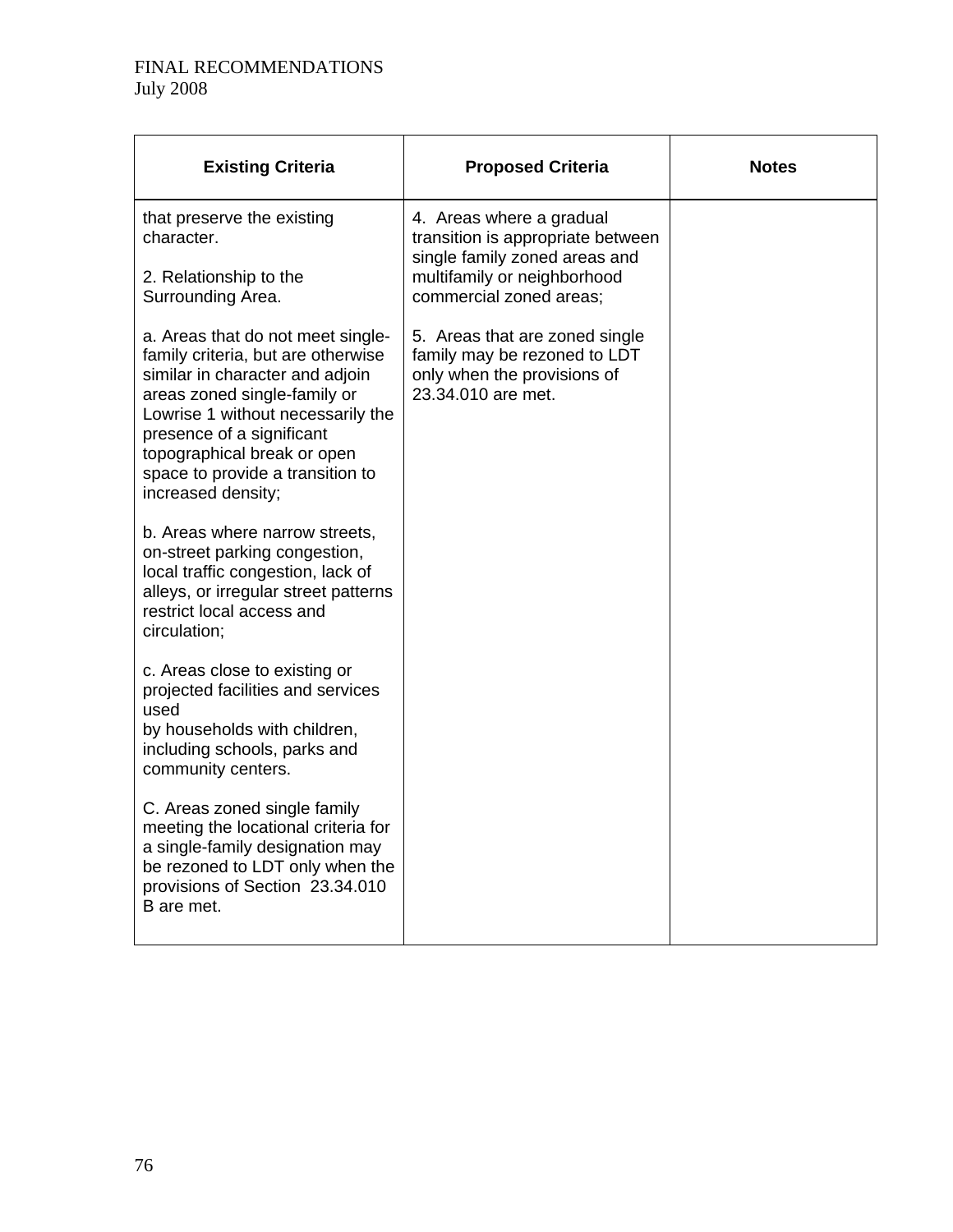| <b>Proposed Criteria</b>                                                                                                                                                                                                                                                                                                                                                                                                                                                                                                                                                                                                                                                                                                                                                                  | <b>Notes</b>                                                                                                                                                                                                                                                                                                                                                                                                                                                                                                                                                                       |
|-------------------------------------------------------------------------------------------------------------------------------------------------------------------------------------------------------------------------------------------------------------------------------------------------------------------------------------------------------------------------------------------------------------------------------------------------------------------------------------------------------------------------------------------------------------------------------------------------------------------------------------------------------------------------------------------------------------------------------------------------------------------------------------------|------------------------------------------------------------------------------------------------------------------------------------------------------------------------------------------------------------------------------------------------------------------------------------------------------------------------------------------------------------------------------------------------------------------------------------------------------------------------------------------------------------------------------------------------------------------------------------|
| 23.34.016 Lowrise 1 (L1) zone, function and locational criteria.                                                                                                                                                                                                                                                                                                                                                                                                                                                                                                                                                                                                                                                                                                                          |                                                                                                                                                                                                                                                                                                                                                                                                                                                                                                                                                                                    |
| A. Function. To provide<br>opportunities for low density<br>multifamily housing, such as<br>townhouses, or to provide a<br>transition from SF or LDT zoned<br>areas to other higher density<br>multifamily or neighborhood<br>commercial zones.                                                                                                                                                                                                                                                                                                                                                                                                                                                                                                                                           | Function statements are<br>updated to be consistent<br>with those for other<br>zones. Multifamily zone<br>functions are more<br>succinctly described and<br>the overall intent in<br>maintained.                                                                                                                                                                                                                                                                                                                                                                                   |
| B. Locational Criteria. The L1<br>zone is most appropriate on land<br>that is generally characterized<br>by the following conditions:<br>1. Low-scale structures with<br>structure heights of thirty-five<br>feet (35') or less, compatible<br>with SF and LDT zones;<br>2. Local access and circulation<br>conditions that are conducive to<br>multiple residential units,<br>especially in structures oriented<br>to the ground level and the<br>street, preferably in locations<br>separated from arterials;<br>3. Areas where a gradual<br>transition is appropriate between<br>SF or LDT zones and higher<br>density multifamily or<br>neighborhood commercial<br>4. Areas that are zoned single<br>family may be rezoned to L1<br>only when the provisions of<br>23.34.010 are met. | Locational criteria are<br>updated to allow<br>flexibility to rezone<br>property to better<br>achieve the City and<br>neighborhood goals, as<br>opposed to simply<br>reflecting existing<br>development. New text<br>also strengthens the<br>relationship between<br>multifamily zones and<br>the City's growth<br>management strategy<br>directing future growth to<br>urban centers and<br>villages by linking the<br>intensity of the<br>multifamily zone to the<br>intended development in<br>urban villages and<br>centers and other<br>characteristics where<br>appropriate. |
|                                                                                                                                                                                                                                                                                                                                                                                                                                                                                                                                                                                                                                                                                                                                                                                           |                                                                                                                                                                                                                                                                                                                                                                                                                                                                                                                                                                                    |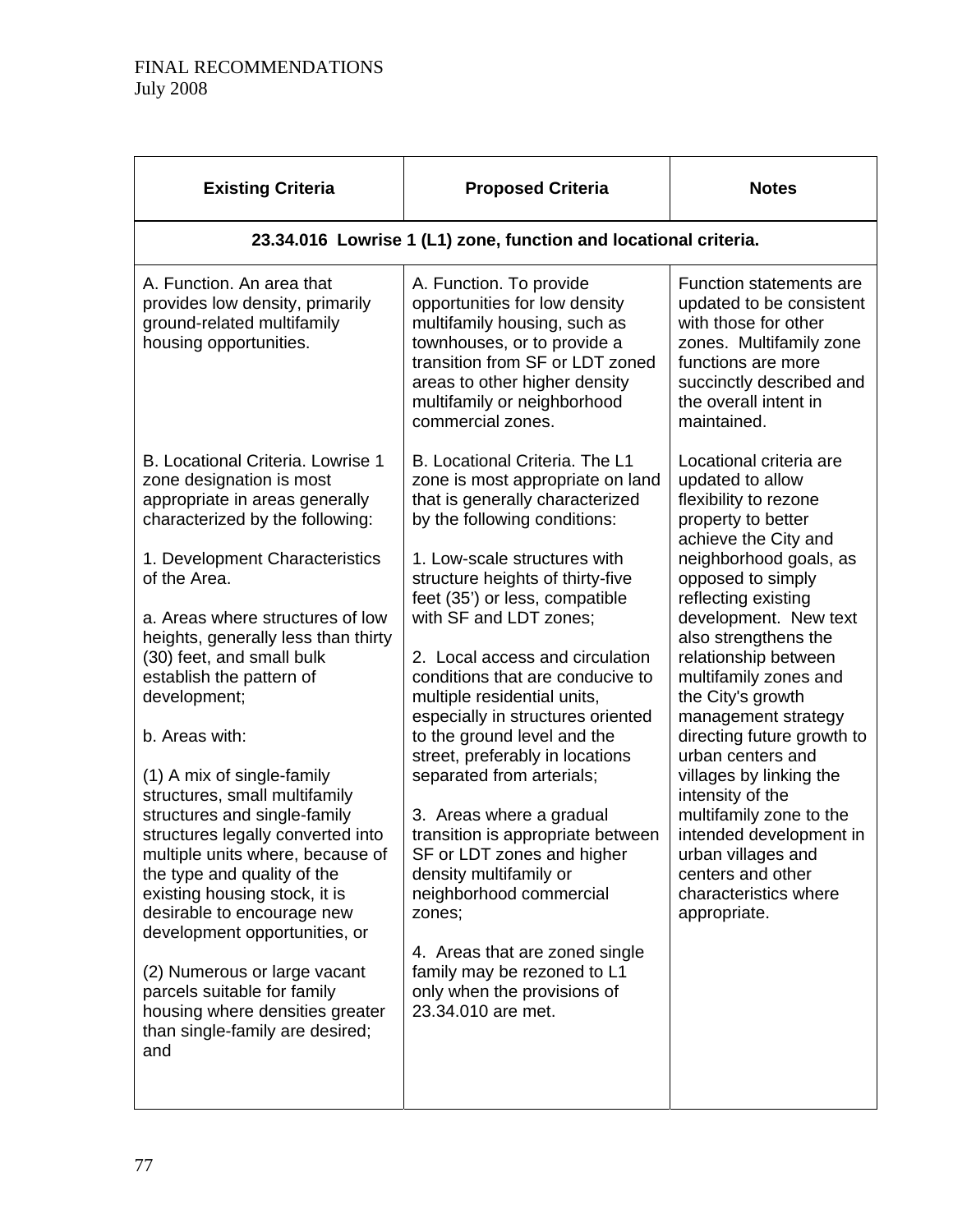| <b>Existing Criteria</b>                                                                                                                                                                                                                                                                                                                                         | <b>Proposed Criteria</b> | <b>Notes</b> |
|------------------------------------------------------------------------------------------------------------------------------------------------------------------------------------------------------------------------------------------------------------------------------------------------------------------------------------------------------------------|--------------------------|--------------|
| c. Areas where internal vehicular<br>circulation is conducive to<br>residential units that are oriented<br>to the ground level and the<br>street. Preferred locations are<br>generally separated from<br>principal arterials, as defined by<br>the Seattle Comprehensive<br>Transportation Program, which<br>conflict with the desired<br>character of L1 areas. |                          |              |
| 2. Relationship to the<br>Surrounding Areas.                                                                                                                                                                                                                                                                                                                     |                          |              |
| a. Properties that are definable<br>pockets within a larger, higher<br>density multifamily area, where it<br>is desirable to preserve a<br>small-scale character;                                                                                                                                                                                                |                          |              |
| b. Properties generally<br>surrounded by a larger single-<br>family area where variation and<br>replacement in housing type<br>could be accommodated<br>without significant disruption of<br>the pattern, character or livability<br>of the surrounding development;                                                                                             |                          |              |
| c. Properties where a gradual<br>transition is appropriate between<br>single-family areas and more<br>intensive multifamily or<br>neighborhood<br>commercial zones;                                                                                                                                                                                              |                          |              |
| d. Properties in areas where<br>narrow streets, on-street parking<br>congestion, local traffic<br>congestion, or irregular street<br>patterns restrict local access and<br>circulation;                                                                                                                                                                          |                          |              |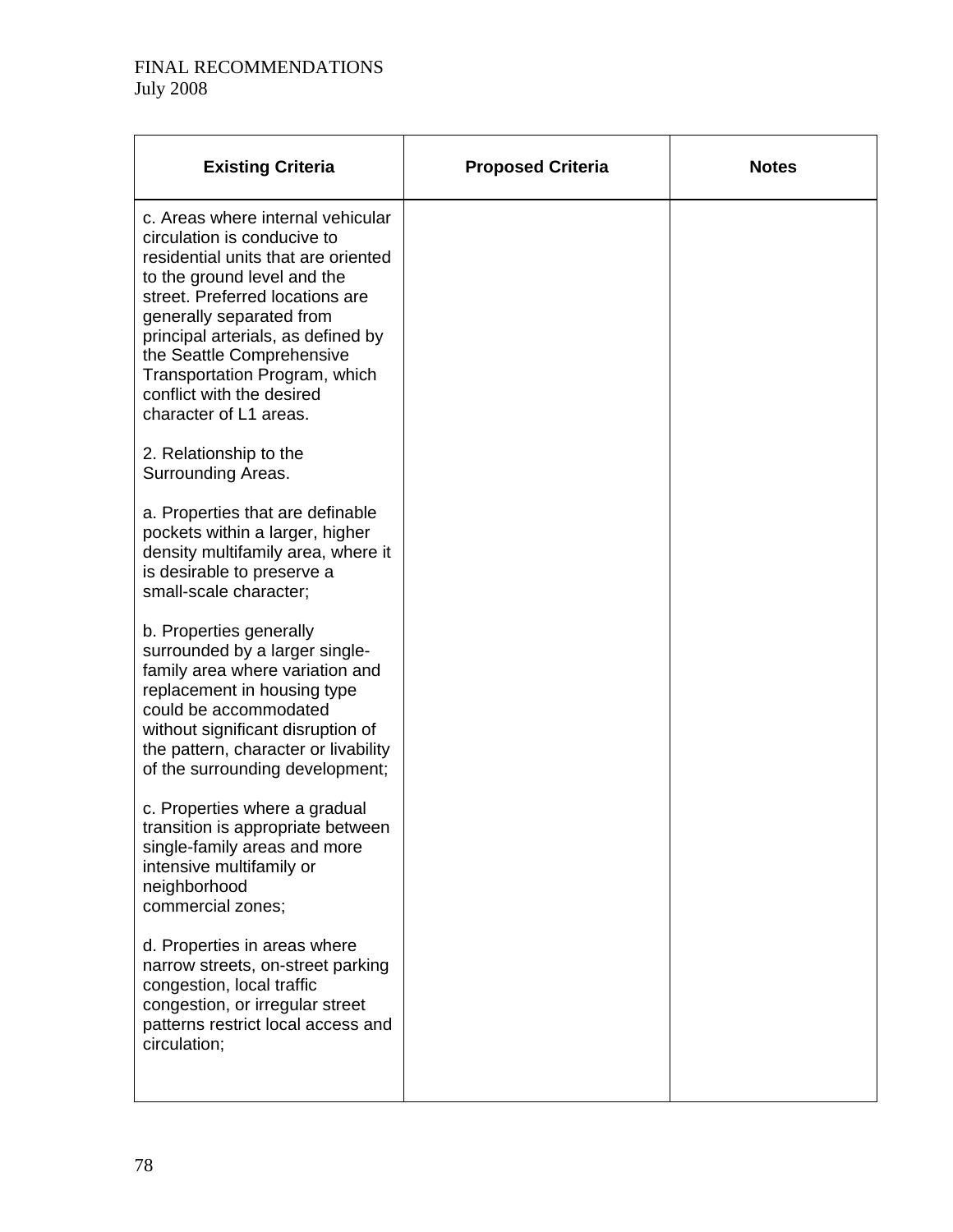| <b>Existing Criteria</b>                                                                                                                                                                                                                                                                                                                        | <b>Proposed Criteria</b>                                                                                                                                                                                                                                                                                                                                    | <b>Notes</b>                                                                                                                                                                                                                                                                                             |
|-------------------------------------------------------------------------------------------------------------------------------------------------------------------------------------------------------------------------------------------------------------------------------------------------------------------------------------------------|-------------------------------------------------------------------------------------------------------------------------------------------------------------------------------------------------------------------------------------------------------------------------------------------------------------------------------------------------------------|----------------------------------------------------------------------------------------------------------------------------------------------------------------------------------------------------------------------------------------------------------------------------------------------------------|
| e. Properties in areas close to<br>facilities and services used by<br>households with children,<br>including schools, parks and<br>community centers.<br>C. Areas zoned single family<br>meeting the locational criteria for<br>single-family designation may be<br>rezoned to L1 only when the<br>provisions of Section<br>23.34.010B are met. |                                                                                                                                                                                                                                                                                                                                                             |                                                                                                                                                                                                                                                                                                          |
|                                                                                                                                                                                                                                                                                                                                                 | 23.34.018 Lowrise 2 (L2) zone, function and locational criteria.                                                                                                                                                                                                                                                                                            |                                                                                                                                                                                                                                                                                                          |
| A. Function. The intent of the<br>Lowrise 2 zone is to encourage a<br>variety of multifamily housing<br>types with less emphasis than<br>the Lowrise 1 zone on ground-<br>related units, while remaining at<br>a scale compatible with single-<br>family structures.<br>B. Locational Criteria. Lowrise 2<br>zone designation is most           | A. Function. To provide<br>opportunities for moderate<br>density multifamily housing,<br>such as townhouse and stacked<br>flat developments, at a scale<br>and character compatible with<br>other lower density single family<br>and multifamily zones, which<br>may serve to provide a transition<br>between zones of different<br>scales and intensities. | Function statements are<br>updated to be consistent<br>with those for other<br>zones. Multifamily zone<br>functions are more<br>succinctly described and<br>the overall intent in<br>maintained.                                                                                                         |
| appropriate in areas generally<br>characterized by the following:<br>1. Development Characteristics<br>of the Areas.<br>a. Areas that feature a mix of<br>single-family structures and<br>small to<br>medium multifamily structures<br>generally occupying one (1) or<br>two (2) lots, with heights<br>generally less than thirty (30)          | B. Locational Criteria. The L2<br>zone is most appropriate on land<br>that is generally characterized<br>by the following conditions:<br>1. A mix of small to medium<br>scale multifamily structures<br>generally occupying not more<br>than one $(1)$ or two $(2)$ lots;<br>2. Local access and circulation<br>conditions that can<br>accommodate a modest | Locational criteria are<br>updated to allow<br>flexibility to rezone<br>property to better<br>achieve City and<br>neighborhood goals, as<br>opposed to simply reflect<br>existing development.<br>New text also<br>strengthens the<br>relationship between<br>multifamily zones and<br>the City's growth |
| feet;<br>b. Areas suitable for multifamily<br>development where topographic                                                                                                                                                                                                                                                                     | increase in density to that<br>permitted in L2;<br>3. Areas where a transition is                                                                                                                                                                                                                                                                           | management strategy<br>directing future growth to<br>urban centers and<br>villages by linking the                                                                                                                                                                                                        |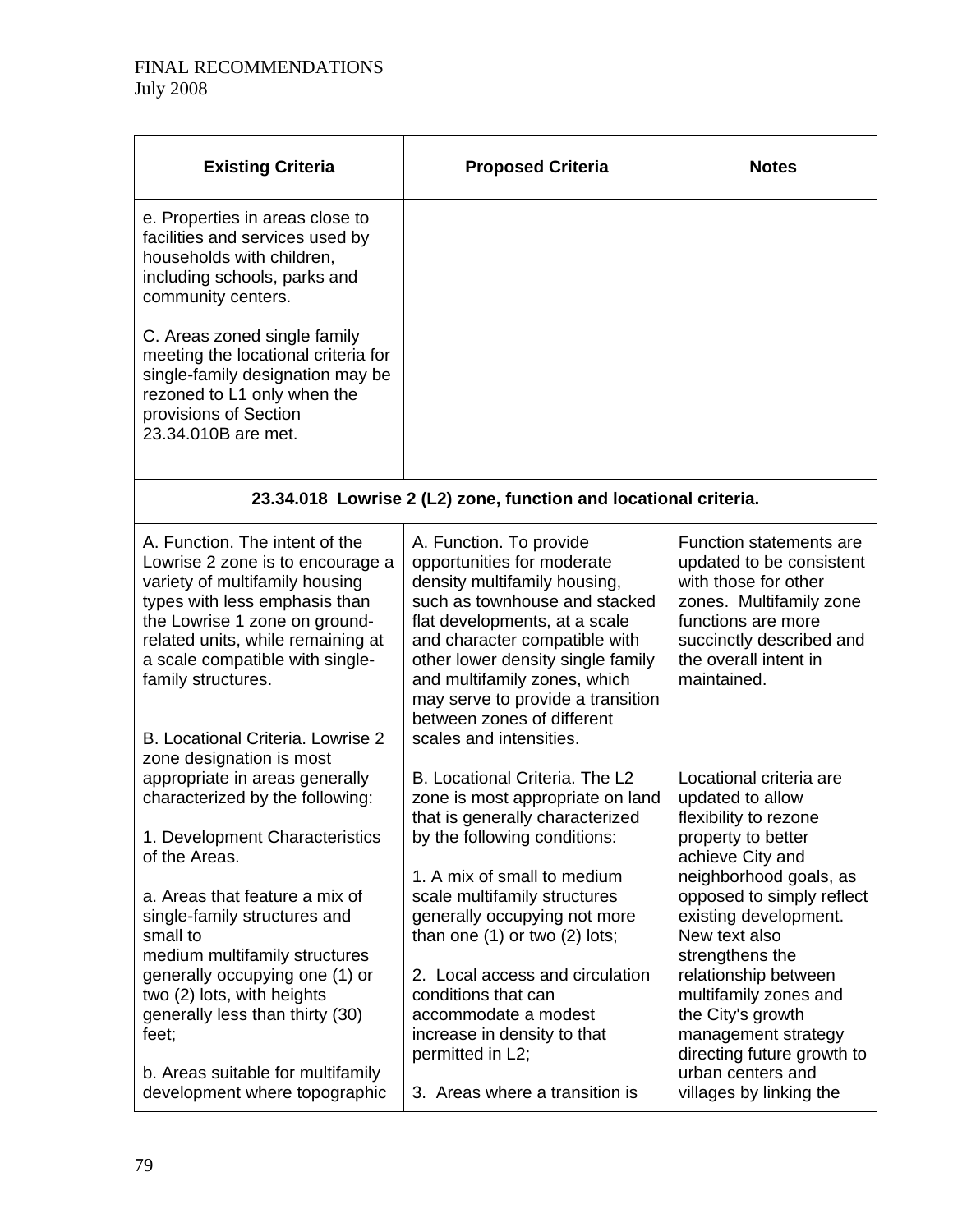| <b>Existing Criteria</b>                                                                                                                                                                                                                                                                                                                                                                                                                                                                                                                                                                                                                                                                                                                                                                                                                                                                                                                                                                                                                                                                                                                                                                                                                                                                                                                        | <b>Proposed Criteria</b>                                                                                                                                                                                                                                                                                                                                                                                                                                                                                                                                                                                                       | <b>Notes</b>                                                                                                                                               |
|-------------------------------------------------------------------------------------------------------------------------------------------------------------------------------------------------------------------------------------------------------------------------------------------------------------------------------------------------------------------------------------------------------------------------------------------------------------------------------------------------------------------------------------------------------------------------------------------------------------------------------------------------------------------------------------------------------------------------------------------------------------------------------------------------------------------------------------------------------------------------------------------------------------------------------------------------------------------------------------------------------------------------------------------------------------------------------------------------------------------------------------------------------------------------------------------------------------------------------------------------------------------------------------------------------------------------------------------------|--------------------------------------------------------------------------------------------------------------------------------------------------------------------------------------------------------------------------------------------------------------------------------------------------------------------------------------------------------------------------------------------------------------------------------------------------------------------------------------------------------------------------------------------------------------------------------------------------------------------------------|------------------------------------------------------------------------------------------------------------------------------------------------------------|
| conditions and the presence of<br>views make it desirable to limit<br>height and building bulk to retain<br>views from within the zone;<br>c. Areas occupied by a<br>substantial amount of multifamily<br>development where factors such<br>as narrow streets, on-street<br>parking congestion, local traffic<br>congestion, lack of alleys and<br>irregular street patterns<br>restrict local access and<br>circulation and make an<br>intermediate intensity of<br>development desirable.<br>2. Relationship to the<br>Surrounding Areas.<br>a. Properties that are well-suited<br>to multifamily development, but<br>where adjacent single-family<br>areas make a transitional scale<br>of development desirable. It is<br>desirable that there be a well-<br>defined edge such as an arterial,<br>open space, change in block<br>pattern, topographic change or<br>other significant feature providing<br>physical separation from the<br>single-family area. However, this<br>is not a necessary condition<br>where existing moderate scale<br>multifamily structures have<br>already established the scale<br>relationship with abutting single-<br>family areas;<br>b. Properties that are definable<br>pockets within a more intensive<br>area, where it is desirable to<br>preserve a smaller scale<br>character and mix of densities; | appropriate between lower<br>density multifamily zones and<br>higher density multifamily or<br>neighborhood commercial<br>zones;<br>4. Areas with a well-defined<br>edge such as an arterial, open<br>space, change in block pattern,<br>topographic change or other<br>significant feature providing<br>separation from abutting single<br>family zoned areas;<br>5. Areas where narrow streets,<br>on-street parking congestion,<br>local traffic congestion, lack of<br>alleys and irregular street<br>patterns restrict local access and<br>circulation and make<br>designations more intensive<br>than L2 less desirable. | intensity of the<br>multifamily zone to the<br>intended development in<br>urban villages and<br>centers and other<br>characteristics where<br>appropriate. |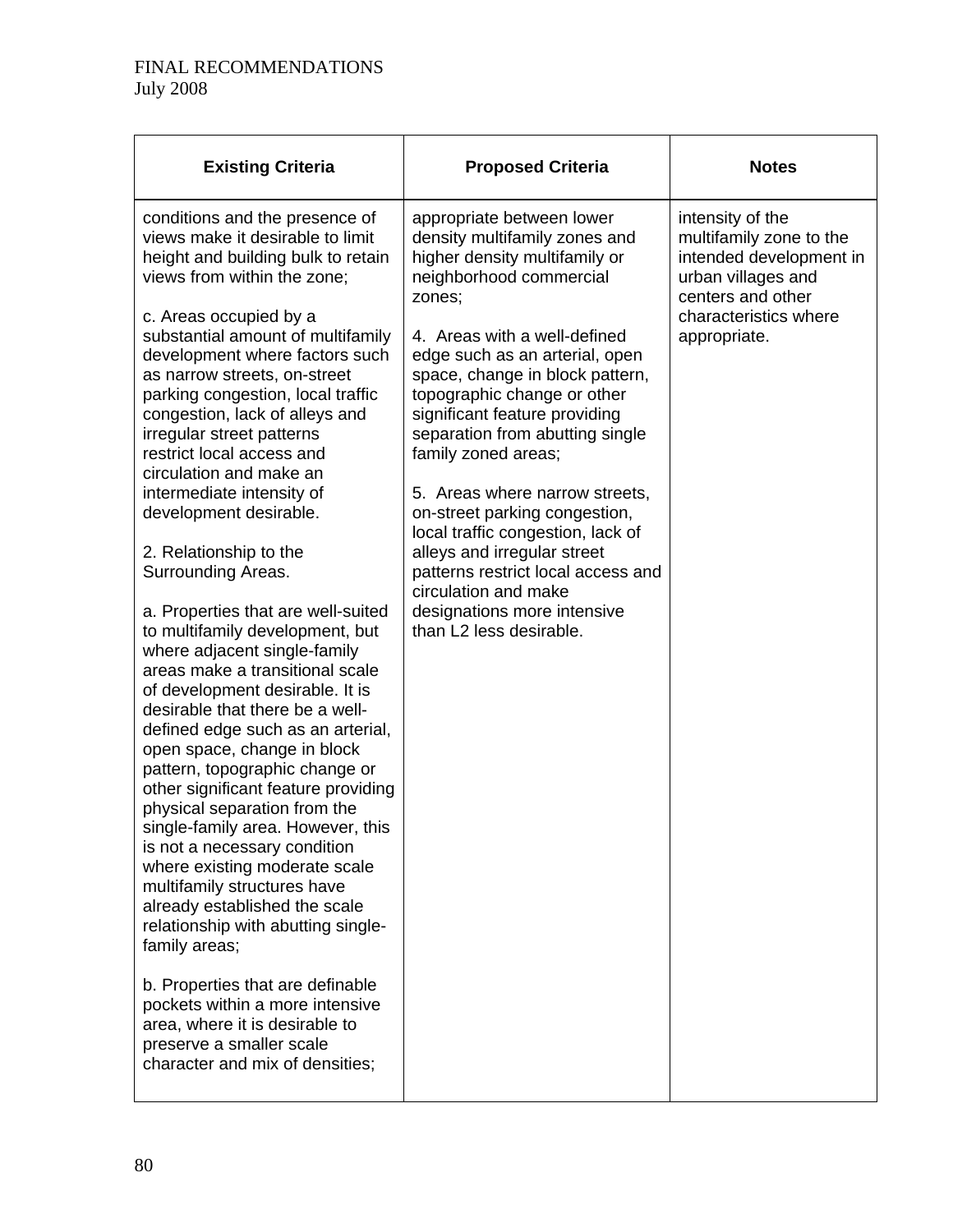| <b>Existing Criteria</b>                                                                                                                                                                                                                                                                                                                        | <b>Proposed Criteria</b>                                                                                                                                                                                                                                                                                                                                                                           | <b>Notes</b>                                                                                                                                                                                                                                                                                             |
|-------------------------------------------------------------------------------------------------------------------------------------------------------------------------------------------------------------------------------------------------------------------------------------------------------------------------------------------------|----------------------------------------------------------------------------------------------------------------------------------------------------------------------------------------------------------------------------------------------------------------------------------------------------------------------------------------------------------------------------------------------------|----------------------------------------------------------------------------------------------------------------------------------------------------------------------------------------------------------------------------------------------------------------------------------------------------------|
| c. Properties in areas otherwise<br>suitable for higher density<br>multifamily development but<br>where it is desirable to limit<br>building height and bulk to<br>protect views from uphill areas or<br>from public open spaces and<br>scenic routes;                                                                                          |                                                                                                                                                                                                                                                                                                                                                                                                    |                                                                                                                                                                                                                                                                                                          |
| d. Properties where vehicular<br>access to the area does not<br>require travel on "residential<br>access streets" in less intensive<br>residential zones.                                                                                                                                                                                       |                                                                                                                                                                                                                                                                                                                                                                                                    |                                                                                                                                                                                                                                                                                                          |
|                                                                                                                                                                                                                                                                                                                                                 | 23.34.020 Lowrise 3 (L3) zones, function and locational criteria.                                                                                                                                                                                                                                                                                                                                  |                                                                                                                                                                                                                                                                                                          |
| A. Function. An area that<br>provides moderate scale<br>multifamily housing<br>opportunities in multifamily<br>neighborhoods where it is<br>desirable to limit development to<br>infill projects and conversions<br>compatible with the existing mix<br>of houses and small to moderate<br>scale apartment structures.                          | A. Function. To provide<br>opportunities for a range of<br>multifamily housing types in<br>existing multifamily<br>neighborhoods with a mix of<br>small to moderate scale<br>residential structures or to<br>accommodate redevelopment in<br>areas within urban centers and<br>urban villages where it is<br>desirable to establish multifamily<br>neighborhoods of moderate<br>scale and density. | <b>Function statements are</b><br>updated to be consistent<br>with those for other<br>zones. Multifamily zone<br>functions are more<br>succinctly described and<br>the overall intent in<br>maintained.                                                                                                  |
| <b>B.</b> Locational Criteria.<br>1. Threshold Conditions. Subject<br>to subsection B2 of this section,<br>properties that may be<br>considered for an L3 designation<br>are limited to the following:<br>a. Properties already zoned L3;<br>b. Properties in areas already<br>developed predominantly to the<br>permitted L3 density and where | B. Locational Criteria. The L3<br>zone is most appropriate on land<br>not subject to subsection C, and<br>that is generally characterized<br>by the following conditions:<br>1. Adjacency to neighborhood<br>commercial areas with<br>comparable height and scale, or<br>where a transition in scale<br>between areas of larger<br>multifamily and/or commercial<br>structures and smaller         | Locational criteria are<br>updated to allow<br>flexibility to rezone<br>property to better<br>achieve City and<br>neighborhood goals, as<br>opposed to simply reflect<br>existing development.<br>New text also<br>strengthens the<br>relationship between<br>multifamily zones and<br>the City's growth |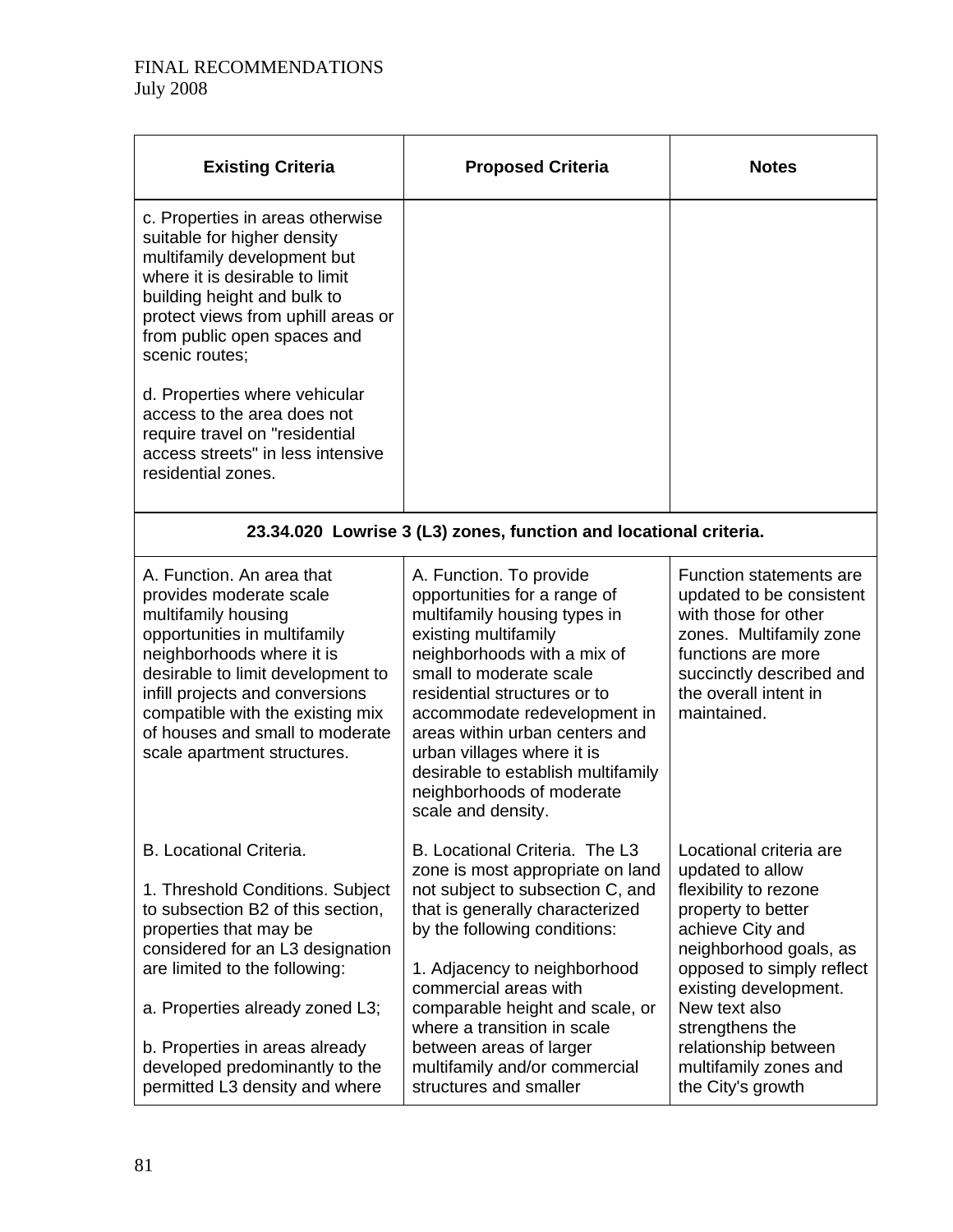| <b>Existing Criteria</b>                                                                                                                                                                                                                                                                                                                                                                                                                                                                                                                                                                                                                                                                                                                                                                                                                                                                                                                                                                                                                                                                                                                                                                                                           | <b>Proposed Criteria</b>                                                                                                                                                                                                                                                                                                                                                                                                                                                                                                                                                                                                                                                                                                                                                                                                                                                                                                                                                                                                                                                                                                                     | <b>Notes</b>                                                                                                                                                                                                                                                    |
|------------------------------------------------------------------------------------------------------------------------------------------------------------------------------------------------------------------------------------------------------------------------------------------------------------------------------------------------------------------------------------------------------------------------------------------------------------------------------------------------------------------------------------------------------------------------------------------------------------------------------------------------------------------------------------------------------------------------------------------------------------------------------------------------------------------------------------------------------------------------------------------------------------------------------------------------------------------------------------------------------------------------------------------------------------------------------------------------------------------------------------------------------------------------------------------------------------------------------------|----------------------------------------------------------------------------------------------------------------------------------------------------------------------------------------------------------------------------------------------------------------------------------------------------------------------------------------------------------------------------------------------------------------------------------------------------------------------------------------------------------------------------------------------------------------------------------------------------------------------------------------------------------------------------------------------------------------------------------------------------------------------------------------------------------------------------------------------------------------------------------------------------------------------------------------------------------------------------------------------------------------------------------------------------------------------------------------------------------------------------------------------|-----------------------------------------------------------------------------------------------------------------------------------------------------------------------------------------------------------------------------------------------------------------|
| L3 scale is well established;<br>c. Properties within an urban<br>center or village, except in the<br><b>Wallingford Residential Urban</b><br>Village, in the Eastlake<br>Residential Urban Village, in the<br>Upper Queen Anne Residential<br>Urban Village, in the Morgan<br><b>Junction Residential Urban</b><br>Village, in the Lake City Hub<br>Urban Village, in the Bitter Lake<br>Village Hub Urban Village, or in<br>the Admiral Residential Urban<br>Village; or<br>d. Properties located in the<br>Delridge Neighborhood<br>Revitalization Area, as shown in<br>Exhibit 23.34.020 A provided that<br>the L3 zone<br>designation would facilitate a<br>mixed-income housing<br>development initiated by a public<br>agency or the Seattle Housing<br>Authority; a property use and<br>development agreement is<br>executed subject to the<br>provisions of SMC Chapter 23.76<br>as a condition to any rezone; and<br>the development would serve a<br>broad public purpose.<br>2. Properties designated as<br>environmentally critical may not<br>be rezoned to an L3 designation,<br>and may remain L3 only in areas<br>predominantly developed to the<br>intensity of the L3 zone.<br>3. Other Criteria. The Lowrise 3 | multifamily structures is<br>desirable;<br>Alley access to sites is<br>2.<br>preferred, and street widths<br>should be sufficient for two (2)<br>way traffic and parking along at<br>least one (1) curb;<br>3. Well served by public transit<br>with direct access to arterial<br>streets that can accommodate<br>anticipated vehicular circulation<br>so that traffic is not required to<br>use streets that pass through<br>lower density residential zones;<br>4. In close proximity, generally<br>one half (1/2) mile, and with<br>pedestrian connections to<br>neighborhood services.<br>C. Land zoned a less intensive<br>designation within the following<br>designated areas may not be<br>rezoned to L3:<br>1. The following urban villages:<br>Admiral, Eastlake, Lake City,<br>Morgan Junction, Upper Queen<br>Anne, or Wallingford;<br>2. The Delridge Neighborhood<br>Revitalization Area, as shown in<br>Exhibit 23.34.020 A, unless the<br>L3 zone would facilitate a mixed-<br>income housing development<br>initiated by a public agency and<br>a property use and a<br>development agreement is<br>executed subject to the | management strategy<br>directing future growth to<br>urban centers and<br>villages by linking the<br>intensity of the<br>multifamily zone to the<br>intended development in<br>urban villages and<br>centers and other<br>characteristics where<br>appropriate. |
| zone designation is most<br>appropriate in areas generally<br>characterized by the following:                                                                                                                                                                                                                                                                                                                                                                                                                                                                                                                                                                                                                                                                                                                                                                                                                                                                                                                                                                                                                                                                                                                                      | provisions of SMC Chapter<br>23.76.                                                                                                                                                                                                                                                                                                                                                                                                                                                                                                                                                                                                                                                                                                                                                                                                                                                                                                                                                                                                                                                                                                          |                                                                                                                                                                                                                                                                 |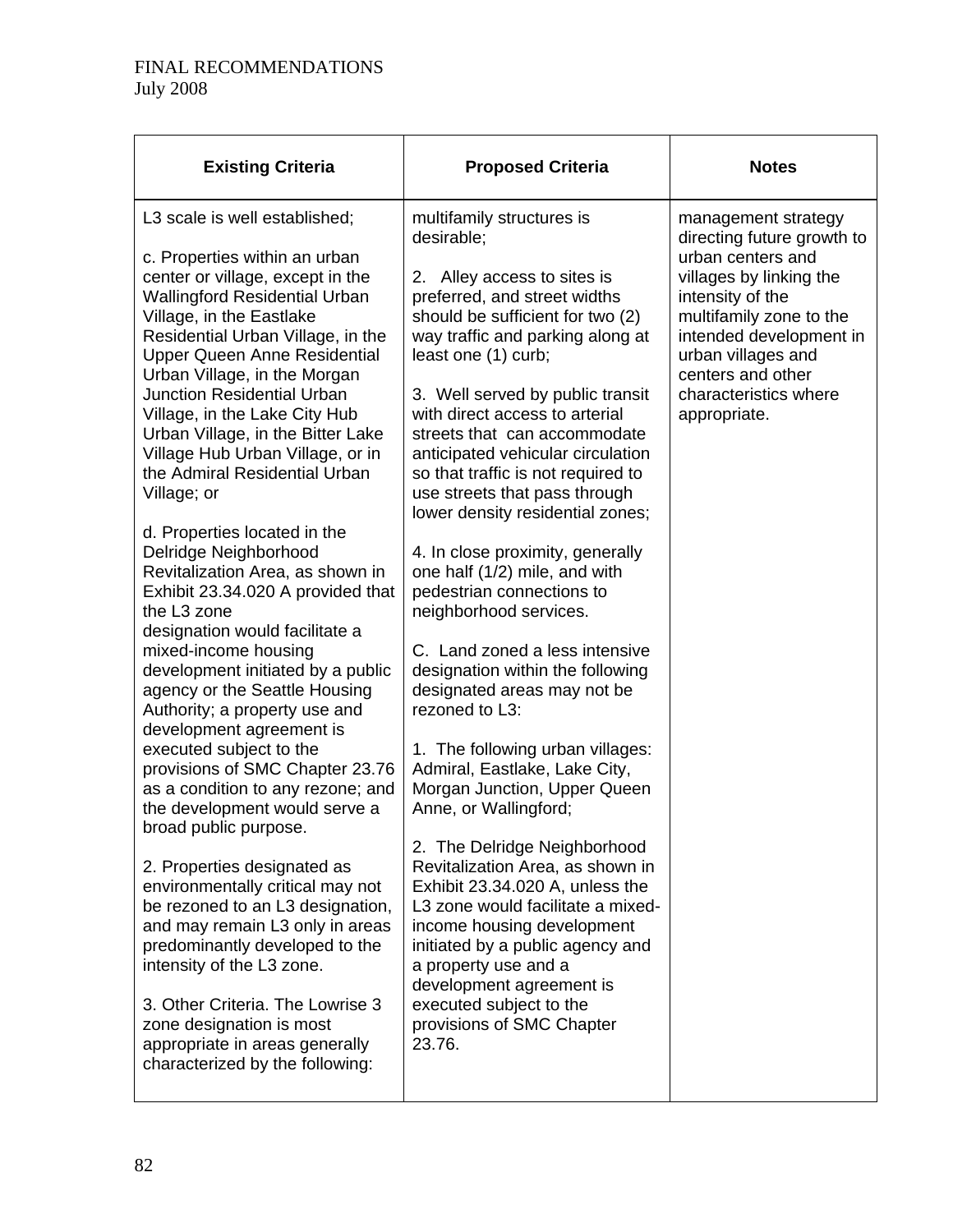| <b>Existing Criteria</b>                                                                                                                                                                                                                                                                                                                                                                                                                                                                                      | <b>Proposed Criteria</b> | <b>Notes</b> |
|---------------------------------------------------------------------------------------------------------------------------------------------------------------------------------------------------------------------------------------------------------------------------------------------------------------------------------------------------------------------------------------------------------------------------------------------------------------------------------------------------------------|--------------------------|--------------|
| a. Development Characteristics<br>of the Area.                                                                                                                                                                                                                                                                                                                                                                                                                                                                |                          |              |
| $(1)$ Either:                                                                                                                                                                                                                                                                                                                                                                                                                                                                                                 |                          |              |
| (a) Areas that are already<br>developed predominantly to the<br>permitted L3 density and where<br>L3 scale is well established,                                                                                                                                                                                                                                                                                                                                                                               |                          |              |
| (b) Areas that are within an<br>urban center or urban village,<br>except in the Wallingford<br>Residential Urban Village, in the<br><b>Eastlake Residential</b><br>Urban Village, in the Upper<br>Queen Anne Residential Urban<br>Village, in the Morgan Junction<br>Residential Urban Village, in the<br>Lake City Hub Urban Village, in<br>the Bitter Lake Village Hub<br>Urban Village, or in the Admiral<br>Residential Urban Village; or                                                                 |                          |              |
| (c) Areas that are located within<br>the Delridge Neighborhood<br>Revitalization Area, as shown in<br>Exhibit 23.34.020 A provided that<br>the L3 zone designation would<br>facilitate a mixed-income<br>housing development initiated by<br>a public agency or the Seattle<br>Housing Authority; a property<br>use and development agreement<br>is executed subject to the<br>provisions of SMC Chapter 23.76<br>as a condition to any rezone; and<br>the development would serve a<br>broad public purpose. |                          |              |
| (2) Areas where the street<br>pattern provides for adequate<br>vehicular circulation and access<br>to sites. Locations with alleys are<br>preferred. Street widths should                                                                                                                                                                                                                                                                                                                                     |                          |              |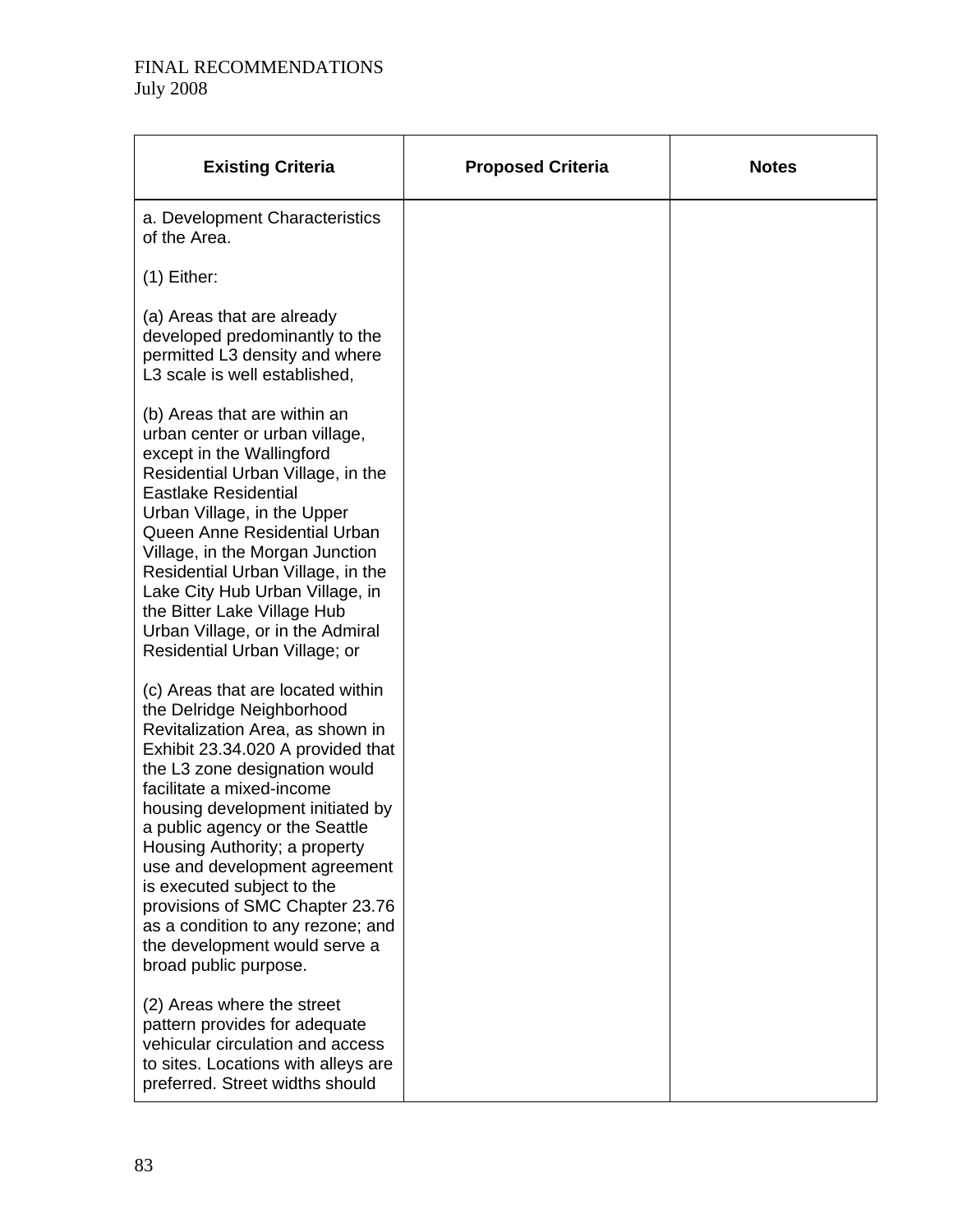| <b>Existing Criteria</b>                                                                                                                                                                                                                                                     | <b>Proposed Criteria</b> | <b>Notes</b> |
|------------------------------------------------------------------------------------------------------------------------------------------------------------------------------------------------------------------------------------------------------------------------------|--------------------------|--------------|
| be sufficient for two (2) way<br>traffic and parking along at least<br>one (1) curbside.                                                                                                                                                                                     |                          |              |
| b. Relationship to the<br>Surrounding Areas.                                                                                                                                                                                                                                 |                          |              |
| (1) Properties in areas that are<br>well served by public transit and<br>have direct access to arterials,<br>so that vehicular traffic is not<br>required to use streets that pass<br>through less intensive residential<br>zones;                                           |                          |              |
| (2) Properties in areas with<br>significant topographic breaks,<br>major arterials or open space<br>that provide sufficient transition<br>to LDT or L1 multifamily<br>development;                                                                                           |                          |              |
| (3) Properties in areas with<br>existing multifamily zoning with<br>close<br>proximity and pedestrian<br>connections to neighborhood<br>services, public<br>open spaces, schools and other<br>residential amenities;                                                         |                          |              |
| (4) Properties that are adjacent<br>to business and commercial<br>areas with comparable height<br>and bulk, or where a transition in<br>scale between areas of larger<br>multifamily and/or commercial<br>structures and smaller<br>multifamily development is<br>desirable. |                          |              |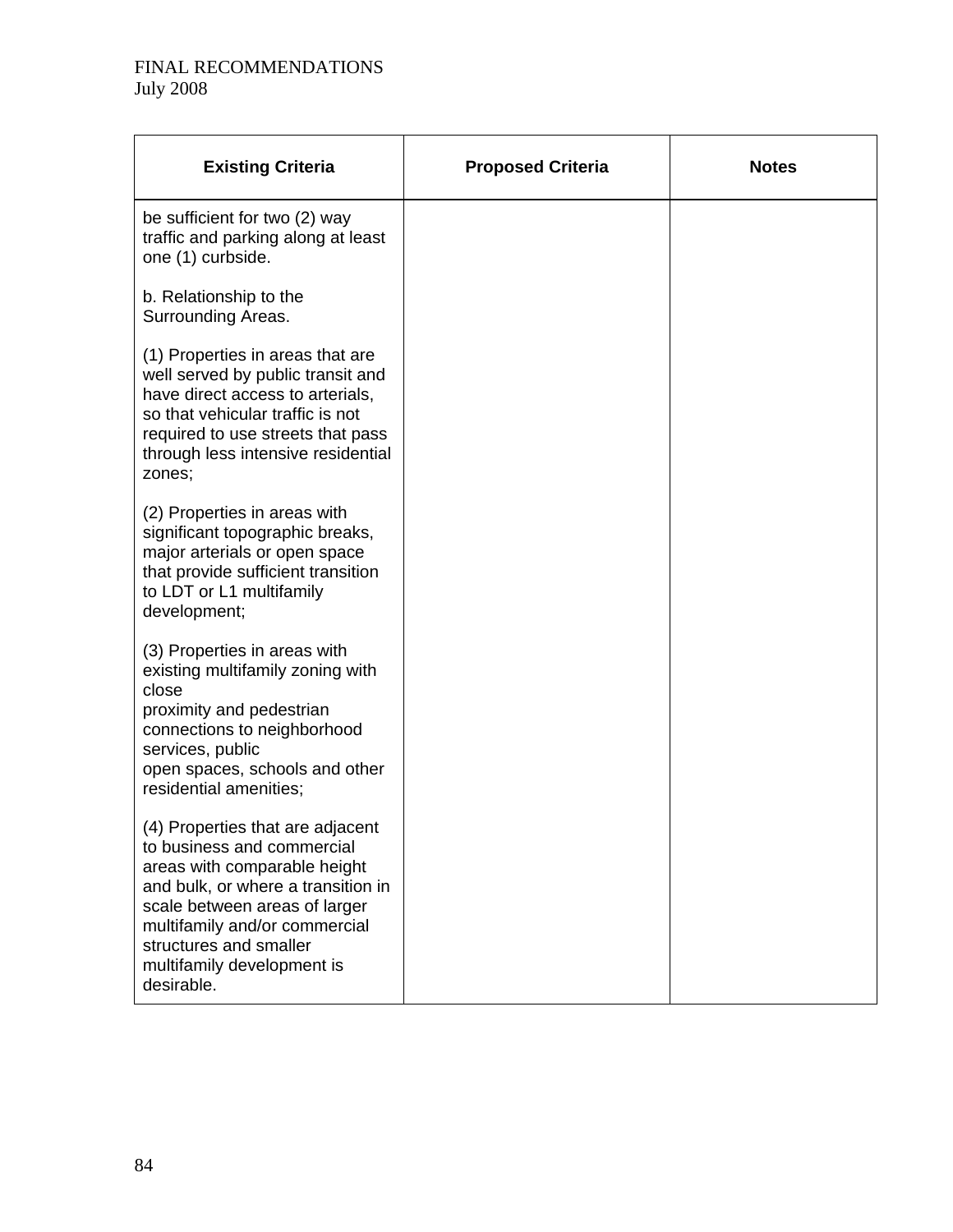| 23.34.024 Midrise (MR) zone, function and locational criteria.                                                                                                                                                                                                                                                                                                                                                                                                                                                                                                                                                                         |                                                                                                                                                                                                                                                                                                                                                                                                                                                                                                                                                                             |  |  |  |  |  |  |
|----------------------------------------------------------------------------------------------------------------------------------------------------------------------------------------------------------------------------------------------------------------------------------------------------------------------------------------------------------------------------------------------------------------------------------------------------------------------------------------------------------------------------------------------------------------------------------------------------------------------------------------|-----------------------------------------------------------------------------------------------------------------------------------------------------------------------------------------------------------------------------------------------------------------------------------------------------------------------------------------------------------------------------------------------------------------------------------------------------------------------------------------------------------------------------------------------------------------------------|--|--|--|--|--|--|
| A. Function. To concentrate<br>higher-density housing in<br>pedestrian-oriented urban<br>neighborhoods having<br>convenient pedestrian access to<br>regional transit, a wide range of<br>services and amenities, and<br>employment centers.                                                                                                                                                                                                                                                                                                                                                                                            | Function statements are<br>updated to be consistent<br>with those for other<br>zones. Multifamily zone<br>functions are more<br>succinctly described and<br>the overall intent in<br>maintained.                                                                                                                                                                                                                                                                                                                                                                            |  |  |  |  |  |  |
| B. Locational Criteria. The MR<br>zone is most appropriate on land<br>within urban centers or hub<br>urban villages, that is generally<br>characterized by the following<br>conditions:<br>1. Adjacency to business and<br>commercial areas where<br>comparable height and scale is<br>allowed;<br>2. Access to regional transit<br>service is good to excellent and<br>street capacity is able to<br>accommodate vehicular<br>circulation that may result from<br>higher density multifamily<br>development;<br>3. Convenient pedestrian<br>connections to major<br>employment centers and open<br>space and recreational facilities. | Locational criteria are<br>updated to allow<br>flexibility to rezone<br>property to better<br>achieve City and<br>neighborhood goals, as<br>opposed to simply reflect<br>existing development.<br>New text also<br>strengthens the<br>relationship between<br>multifamily zones and<br>the City's growth<br>management strategy<br>directing future growth to<br>urban centers and<br>villages by linking the<br>intensity of the<br>multifamily zone to the<br>intended development in<br>urban villages and<br>centers and other<br>characteristics where<br>appropriate. |  |  |  |  |  |  |
|                                                                                                                                                                                                                                                                                                                                                                                                                                                                                                                                                                                                                                        |                                                                                                                                                                                                                                                                                                                                                                                                                                                                                                                                                                             |  |  |  |  |  |  |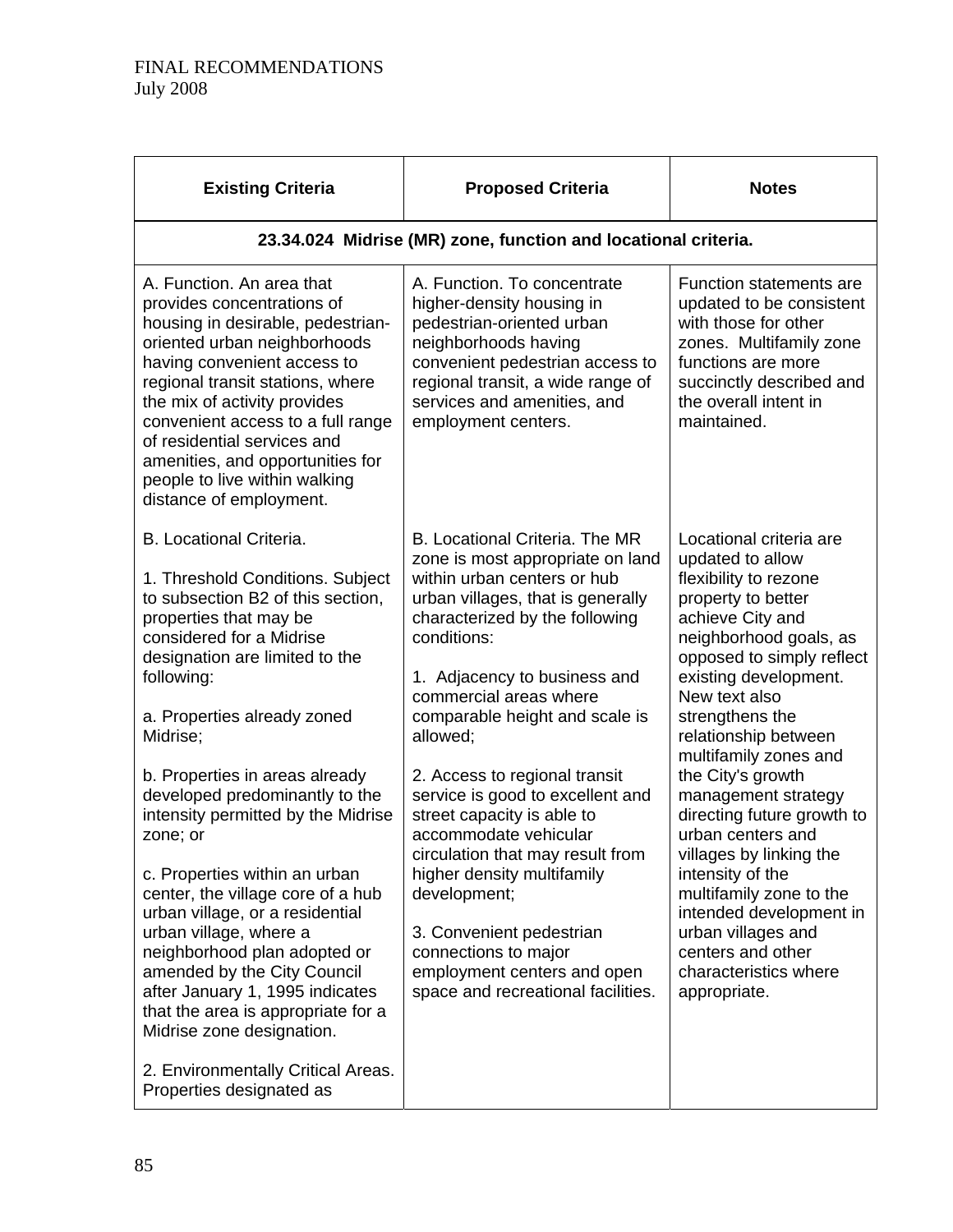| <b>Existing Criteria</b>                                                                                                                                                                                                                                                                                     | <b>Proposed Criteria</b> | <b>Notes</b> |
|--------------------------------------------------------------------------------------------------------------------------------------------------------------------------------------------------------------------------------------------------------------------------------------------------------------|--------------------------|--------------|
| environmentally critical may not<br>be rezoned to a Midrise<br>designation, and may remain<br>Midrise only in areas<br>predominantly developed to the<br>intensity of the Midrise zone.                                                                                                                      |                          |              |
| 3. Other Criteria. The Midrise<br>zone designation is most<br>appropriate in areas generally<br>characterized by the following:                                                                                                                                                                              |                          |              |
| a. Either:                                                                                                                                                                                                                                                                                                   |                          |              |
| (1) Areas that are developed<br>predominantly to the intensity<br>permitted by the Midrise zone, or                                                                                                                                                                                                          |                          |              |
| (2) Areas that are within an<br>urban center, the village core of<br>a hub<br>urban village, or a residential<br>urban village, where a<br>neighborhood plan adopted or<br>amended by the City Council<br>after January 1, 1995 indicates<br>that the area is appropriate for a<br>Midrise zone designation; |                          |              |
| b. Properties that are adjacent to<br>business and commercial areas<br>with comparable height and bulk;                                                                                                                                                                                                      |                          |              |
| c. Properties in areas that are<br>served by major arterials and<br>where<br>transit service is good to<br>excellent and street capacity<br>could absorb the traffic<br>generated by midrise<br>development;                                                                                                 |                          |              |
| d. Properties in areas that are in<br>close proximity to major<br>employment centers;                                                                                                                                                                                                                        |                          |              |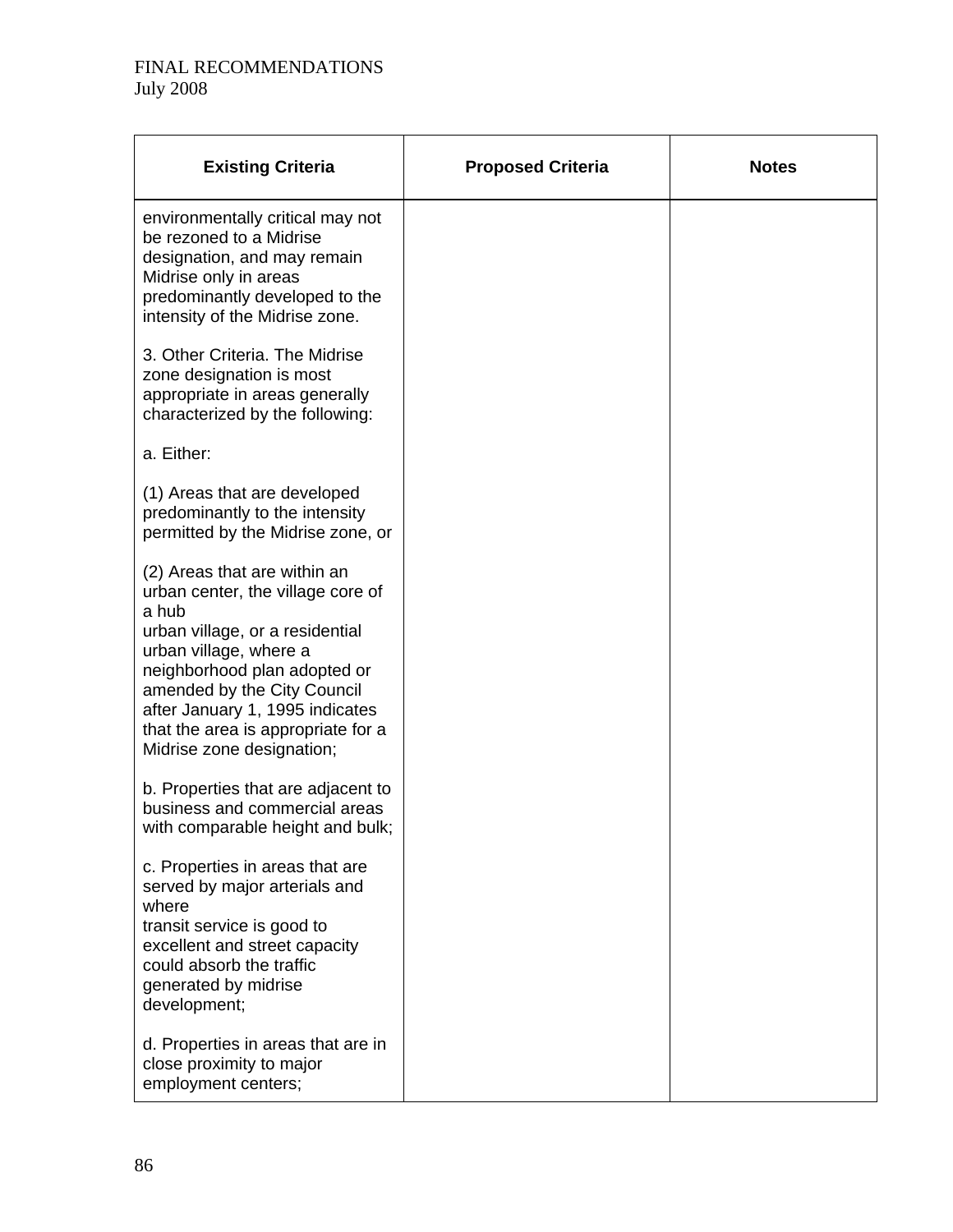| <b>Existing Criteria</b>                                                                                                                                                                                                                              | <b>Proposed Criteria</b> | <b>Notes</b> |
|-------------------------------------------------------------------------------------------------------------------------------------------------------------------------------------------------------------------------------------------------------|--------------------------|--------------|
| e. Properties in areas that are in<br>close proximity to open space<br>and<br>recreational facilities;                                                                                                                                                |                          |              |
| f. Properties in areas along<br>arterials where topographic<br>changes<br>either provide an edge or permit<br>a transition in scale with<br>surroundings;                                                                                             |                          |              |
| g. Properties in flat areas where<br>the prevailing structure height is<br>greater than thirty-seven (37)<br>feet or where due to a mix of<br>heights, there is no established<br>height pattern;                                                     |                          |              |
| h. Properties in areas with<br>moderate slopes and views<br>oblique or parallel to the slope<br>where the height and bulk of<br>existing structures have already<br>limited or blocked views from<br>within the multifamily area<br>and upland areas; |                          |              |
| i. Properties in areas with steep<br>slopes and views perpendicular<br>to the slope where upland<br>developments are of sufficient<br>distance or height to retain their<br>views over the area designated<br>for the sixty (60) foot height limit;   |                          |              |
| j. Properties in areas where<br>topographic conditions allow the<br>bulk of the structure to be<br>obscured. Generally, these are<br>steep slopes, sixteen (16)<br>percent or more, with views<br>perpendicular to the slope.                         |                          |              |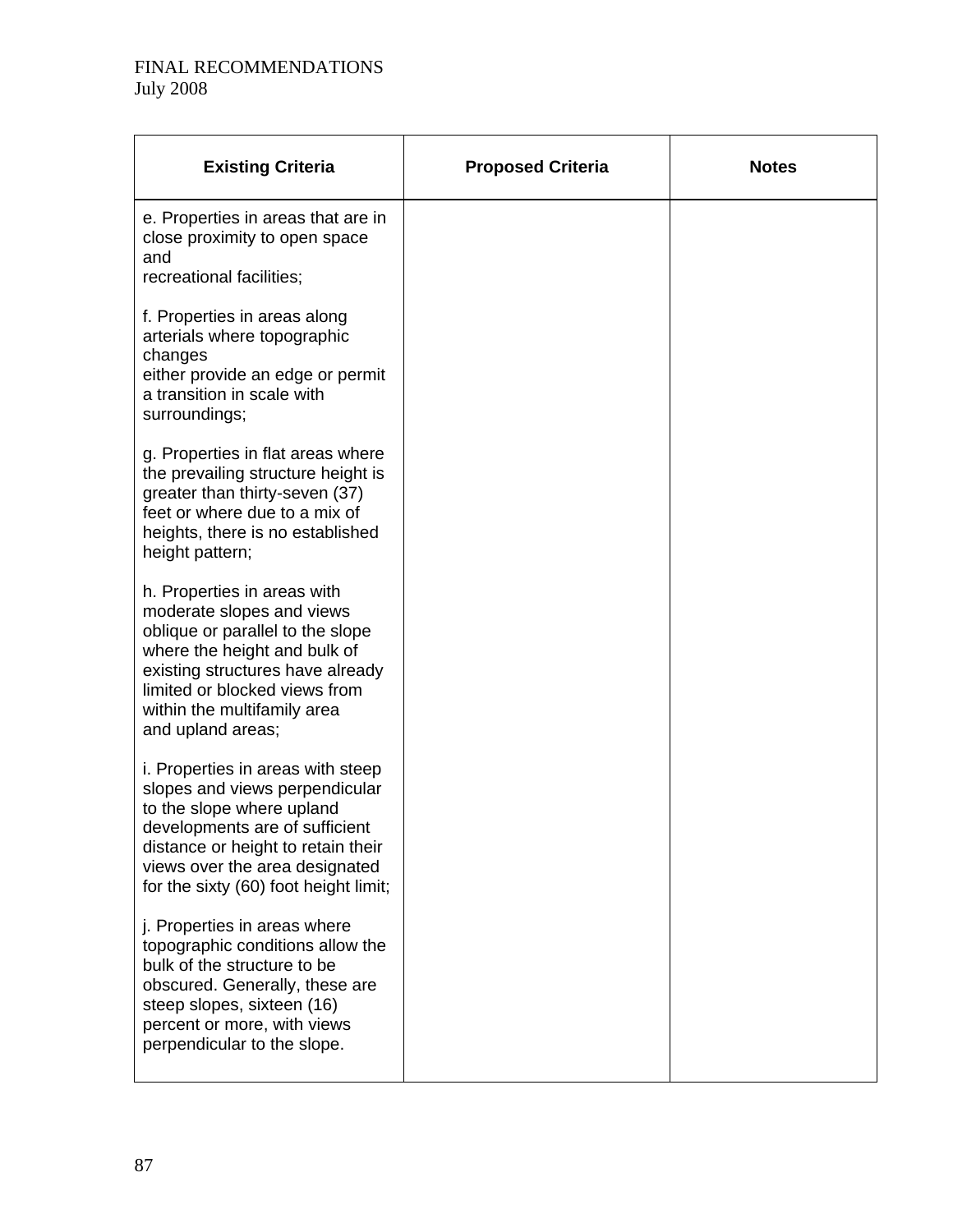| <b>Existing Criteria</b>                                                                                                                                                                                                                                                                                                                                               | <b>Proposed Criteria</b>                                                                                                                                                                                                                                                                                                                                   | <b>Notes</b>                                                                                                                                                                                     |  |  |  |
|------------------------------------------------------------------------------------------------------------------------------------------------------------------------------------------------------------------------------------------------------------------------------------------------------------------------------------------------------------------------|------------------------------------------------------------------------------------------------------------------------------------------------------------------------------------------------------------------------------------------------------------------------------------------------------------------------------------------------------------|--------------------------------------------------------------------------------------------------------------------------------------------------------------------------------------------------|--|--|--|
|                                                                                                                                                                                                                                                                                                                                                                        | 23.34.026 Midrise/85' (MR/85') zone, function and locational criteria.                                                                                                                                                                                                                                                                                     |                                                                                                                                                                                                  |  |  |  |
| A. The Midrise/85' (MR/85') is<br>most appropriate in areas<br>generally characterized by the<br>criteria described for a rezone to<br>Midrise in Section 23.34.024.<br>B. In addition, the following shall<br>apply to designate an MR zone<br>as Midrise/85':<br>1. A neighborhood plan adopted<br>by the City Council shall have<br>designated the area as suitable | A. Function. To further<br>encourage the concentration of<br>high density residential<br>development at locations within<br>easy walking distance of a high<br>capacity transit station and to<br>more easily accommodate street<br>level uses by providing flexibility<br>for taller multifamily structures<br>up to eighty five feet (85') in<br>height. | Function statements are<br>updated to be consistent<br>with those for other<br>zones. Multifamily zone<br>functions are more<br>succinctly described and<br>the overall intent in<br>maintained. |  |  |  |
| for Midrise zoning with an eighty-<br>five (85) foot height limit; and<br>2. A height of eighty-five (85) feet                                                                                                                                                                                                                                                         | B. Locational Criteria. In<br>addition to areas generally<br>characterized by the conditions<br>applicable to MR zones as                                                                                                                                                                                                                                  | Locational criteria are<br>updated to allow<br>flexibility to rezone<br>property to better                                                                                                       |  |  |  |
| could be accommodated without<br>significantly blocking views; and                                                                                                                                                                                                                                                                                                     | provided in Section 23.34.024,<br>the MR/85' zone is most<br>appropriate for land in urban                                                                                                                                                                                                                                                                 | achieve City and<br>neighborhood goals, as<br>opposed to simply reflect                                                                                                                          |  |  |  |
| 3. The development permitted by<br>the zone would not exceed the<br>service capacities which exist in<br>the area, including transit<br>service, parking, and sewers;<br>and                                                                                                                                                                                           | centers that is within eight<br>hundred (800) feet of a high<br>capacity transit station.                                                                                                                                                                                                                                                                  | existing development.<br>New text also<br>strengthens the<br>relationship between<br>multifamily zones and<br>the City's growth<br>management strategy                                           |  |  |  |
| 4. A gradual transition in height<br>and scale and level of activity<br>between zones is provided<br>unless major physical edges are<br>present. These edges may be<br>the following:                                                                                                                                                                                  |                                                                                                                                                                                                                                                                                                                                                            | directing future growth to<br>urban centers and<br>villages by linking the<br>intensity of the<br>multifamily zone to the<br>intended development in<br>urban villages and                       |  |  |  |
| a. Natural features such as<br>topographic breaks, water bodies<br>and ravines,                                                                                                                                                                                                                                                                                        |                                                                                                                                                                                                                                                                                                                                                            | centers and other<br>characteristics where<br>appropriate.                                                                                                                                       |  |  |  |
| b. Freeways, expressways, and<br>other major traffic arterials, and<br>railroad tracks,                                                                                                                                                                                                                                                                                |                                                                                                                                                                                                                                                                                                                                                            |                                                                                                                                                                                                  |  |  |  |
| c. Street grid and block                                                                                                                                                                                                                                                                                                                                               |                                                                                                                                                                                                                                                                                                                                                            |                                                                                                                                                                                                  |  |  |  |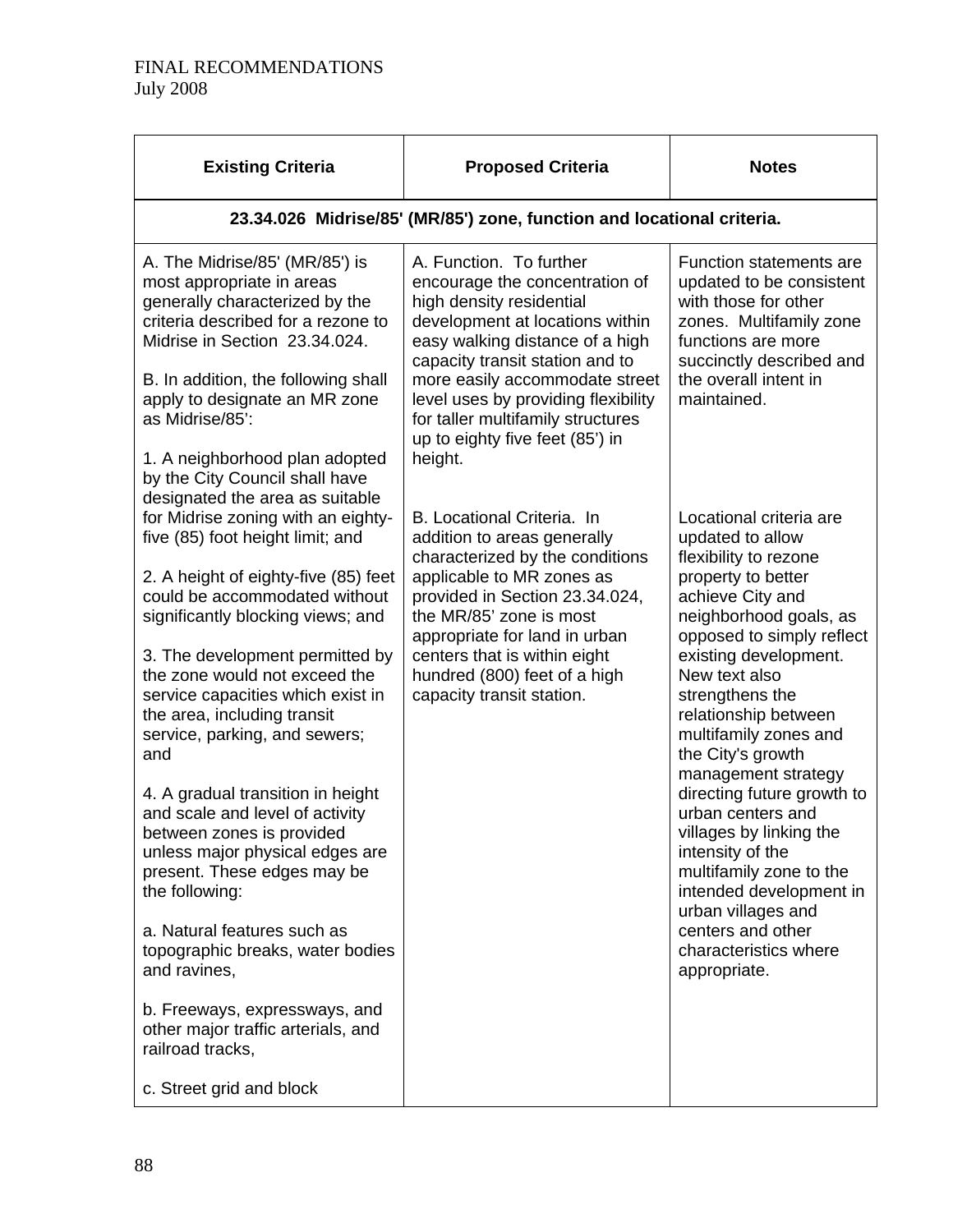| <b>Existing Criteria</b>                                                                                                                                                                                                                                                                                                                                                                                                                                                                                                                                                                                               | <b>Proposed Criteria</b>                                                                                                                                                                                                                                                                                                                                                                                                                                                                                                                                                                                           | <b>Notes</b>                                                                                                                                                                                                                                                                                                                                                                                                                                                                                                                                                                |
|------------------------------------------------------------------------------------------------------------------------------------------------------------------------------------------------------------------------------------------------------------------------------------------------------------------------------------------------------------------------------------------------------------------------------------------------------------------------------------------------------------------------------------------------------------------------------------------------------------------------|--------------------------------------------------------------------------------------------------------------------------------------------------------------------------------------------------------------------------------------------------------------------------------------------------------------------------------------------------------------------------------------------------------------------------------------------------------------------------------------------------------------------------------------------------------------------------------------------------------------------|-----------------------------------------------------------------------------------------------------------------------------------------------------------------------------------------------------------------------------------------------------------------------------------------------------------------------------------------------------------------------------------------------------------------------------------------------------------------------------------------------------------------------------------------------------------------------------|
| orientation, or                                                                                                                                                                                                                                                                                                                                                                                                                                                                                                                                                                                                        |                                                                                                                                                                                                                                                                                                                                                                                                                                                                                                                                                                                                                    |                                                                                                                                                                                                                                                                                                                                                                                                                                                                                                                                                                             |
| d. Significant open space and<br>greenspaces.                                                                                                                                                                                                                                                                                                                                                                                                                                                                                                                                                                          |                                                                                                                                                                                                                                                                                                                                                                                                                                                                                                                                                                                                                    |                                                                                                                                                                                                                                                                                                                                                                                                                                                                                                                                                                             |
|                                                                                                                                                                                                                                                                                                                                                                                                                                                                                                                                                                                                                        | 23.34.028 Highrise (HR) zone, function and locational criteria.                                                                                                                                                                                                                                                                                                                                                                                                                                                                                                                                                    |                                                                                                                                                                                                                                                                                                                                                                                                                                                                                                                                                                             |
| A. Function. An area that<br>provides a concentration of high<br>density multifamily housing in a<br>pedestrian-oriented<br>neighborhood with<br>convenient access to regional<br>transit stations, and where the<br>mix of activity provides<br>convenient access to a full range<br>of residential services and<br>amenities and employment<br>centers.                                                                                                                                                                                                                                                              | A. Function. To accommodate<br>residential towers that<br>concentrate the highest density<br>multifamily development in<br>pedestrian-oriented residential<br>neighborhoods well-served by<br>regional transit, within walking<br>distance to employment centers<br>and a full range of residential<br>services and amenities.                                                                                                                                                                                                                                                                                     | Function statements are<br>updated to be consistent<br>with those for other<br>zones. Multifamily zone<br>functions are more<br>succinctly described and<br>the overall intent in<br>maintained.                                                                                                                                                                                                                                                                                                                                                                            |
| <b>B.</b> Locational Criteria.<br>1. Threshold Conditions. Subject<br>to subsection B2 of this section,<br>properties that may be<br>considered for a Highrise<br>designation are limited to the<br>following:<br>a. Properties already zoned<br>Highrise;<br>b. Properties in areas already<br>developed predominantly to the<br>intensity permitted by the<br>Highrise zone; or<br>c. Properties within an urban<br>center, the village core of a hub<br>urban village, or a residential<br>urban village, where a<br>neighborhood plan adopted or<br>amended by the City Council<br>after January 1, 1995 indicates | B. Locational Criteria. The HR<br>zone is most appropriate in<br>urban centers generally<br>characterized by the following<br>conditions:<br>1. Adjacent to the Downtown<br>Urban Center or centrally<br>located in other urban centers in<br>close proximity to major<br>employment generators and<br>regional transit.<br>2. The presence of intervening<br>MR or NC zones allowing a<br>moderating scale of<br>development that would provide<br>an appropriate transition from<br>Highrise residential tower<br>development to any lower<br>density and scale of<br>development.<br>3. The development pattern | Locational criteria are<br>updated to allow<br>flexibility to rezone<br>property to better<br>achieve City and<br>neighborhood goals, as<br>opposed to simply reflect<br>existing development.<br>New text also<br>strengthens the<br>relationship between<br>multifamily zones and<br>the City's growth<br>management strategy<br>directing future growth to<br>urban centers and<br>villages by linking the<br>intensity of the<br>multifamily zone to the<br>intended development in<br>urban villages and<br>centers and other<br>characteristics where<br>appropriate. |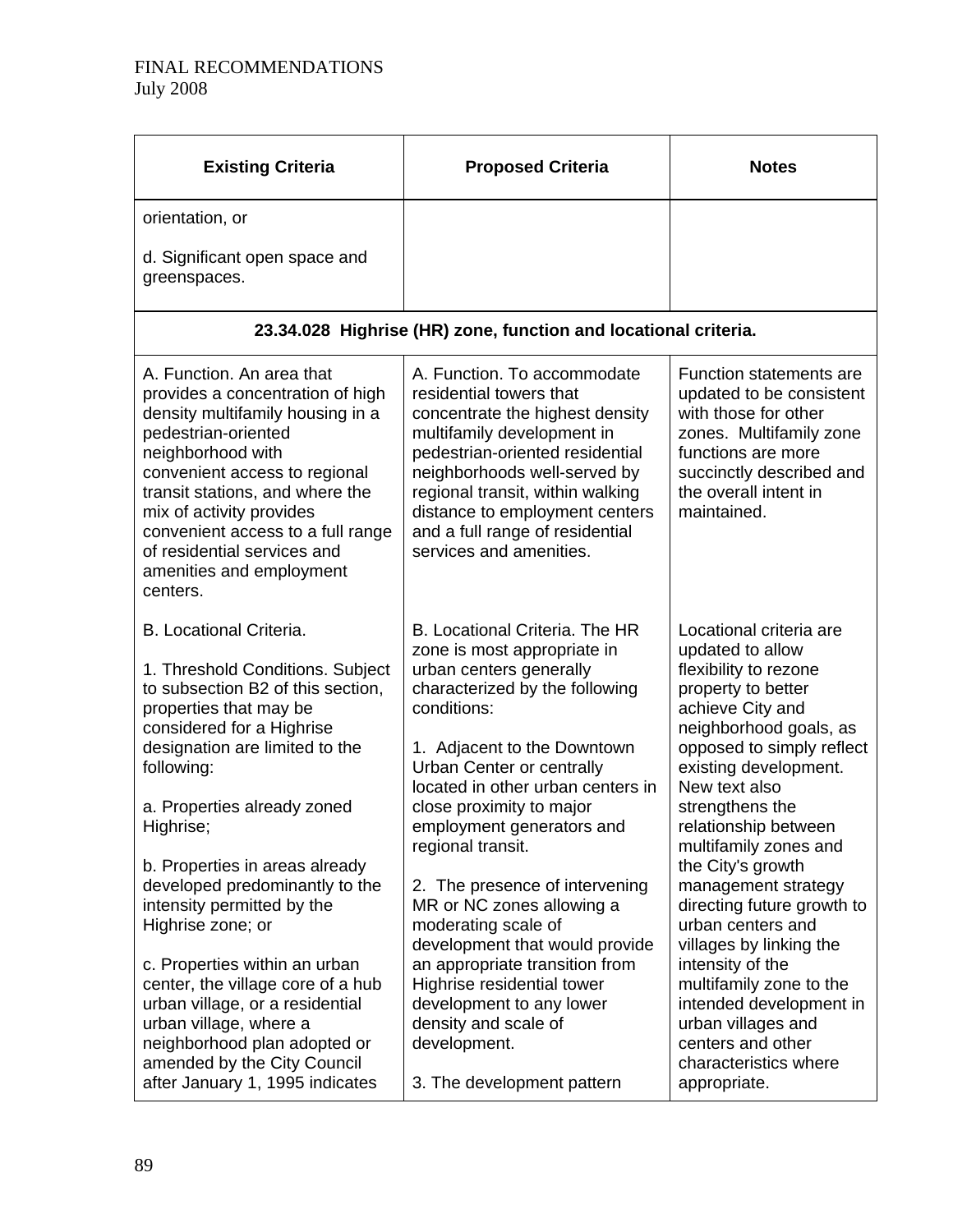| <b>Existing Criteria</b>                                                                                                                                                                                                                                                                                                                                                                                                                                             | <b>Proposed Criteria</b>                                                                                                                                                                                                                                                                                                  | <b>Notes</b> |
|----------------------------------------------------------------------------------------------------------------------------------------------------------------------------------------------------------------------------------------------------------------------------------------------------------------------------------------------------------------------------------------------------------------------------------------------------------------------|---------------------------------------------------------------------------------------------------------------------------------------------------------------------------------------------------------------------------------------------------------------------------------------------------------------------------|--------------|
| that the area is appropriate for a<br>Highrise zone designation.<br>2. Environmentally Critical Areas.<br>Properties designated as<br>environmentally critical may not<br>be rezoned to a Highrise<br>designation, and may remain<br>Highrise only in areas<br>predominantly developed to the<br>intensity of the Highrise zone.<br>3. Other Criteria. The Highrise<br>zone designation is most<br>appropriate in areas generally<br>characterized by the following: | lacks uniform scale and<br>character, allowing highrise<br>tower development to help<br>define a high density residential<br>character;<br>4. Where possible, flat areas on<br>the tops of hills or in lowland<br>areas away from hills, where<br>view blockage from highrise<br>tower development would be<br>minimized. |              |
| a. Either:                                                                                                                                                                                                                                                                                                                                                                                                                                                           |                                                                                                                                                                                                                                                                                                                           |              |
| (1) Areas that are developed<br>predominantly to the intensity<br>permitted by the Highrise zone,<br>or                                                                                                                                                                                                                                                                                                                                                              |                                                                                                                                                                                                                                                                                                                           |              |
| (2) Areas that are within an<br>urban center, the village core of<br>a hub urban village, or a<br>residential urban village, where a<br>neighborhood plan adopted or<br>amended by the City Council<br>after January 1, 1995 indicates<br>that the area is appropriate for a<br>Highrise zone designation;                                                                                                                                                           |                                                                                                                                                                                                                                                                                                                           |              |
| b. Properties in areas that are<br>served by arterials where transit<br>service is good to excellent and<br>street capacity is sufficient to<br>accommodate traffic generated<br>by highrise development;                                                                                                                                                                                                                                                            |                                                                                                                                                                                                                                                                                                                           |              |
| c. Properties in areas that are<br>adjacent to a concentration of<br>residential services or a major<br>employment center;                                                                                                                                                                                                                                                                                                                                           |                                                                                                                                                                                                                                                                                                                           |              |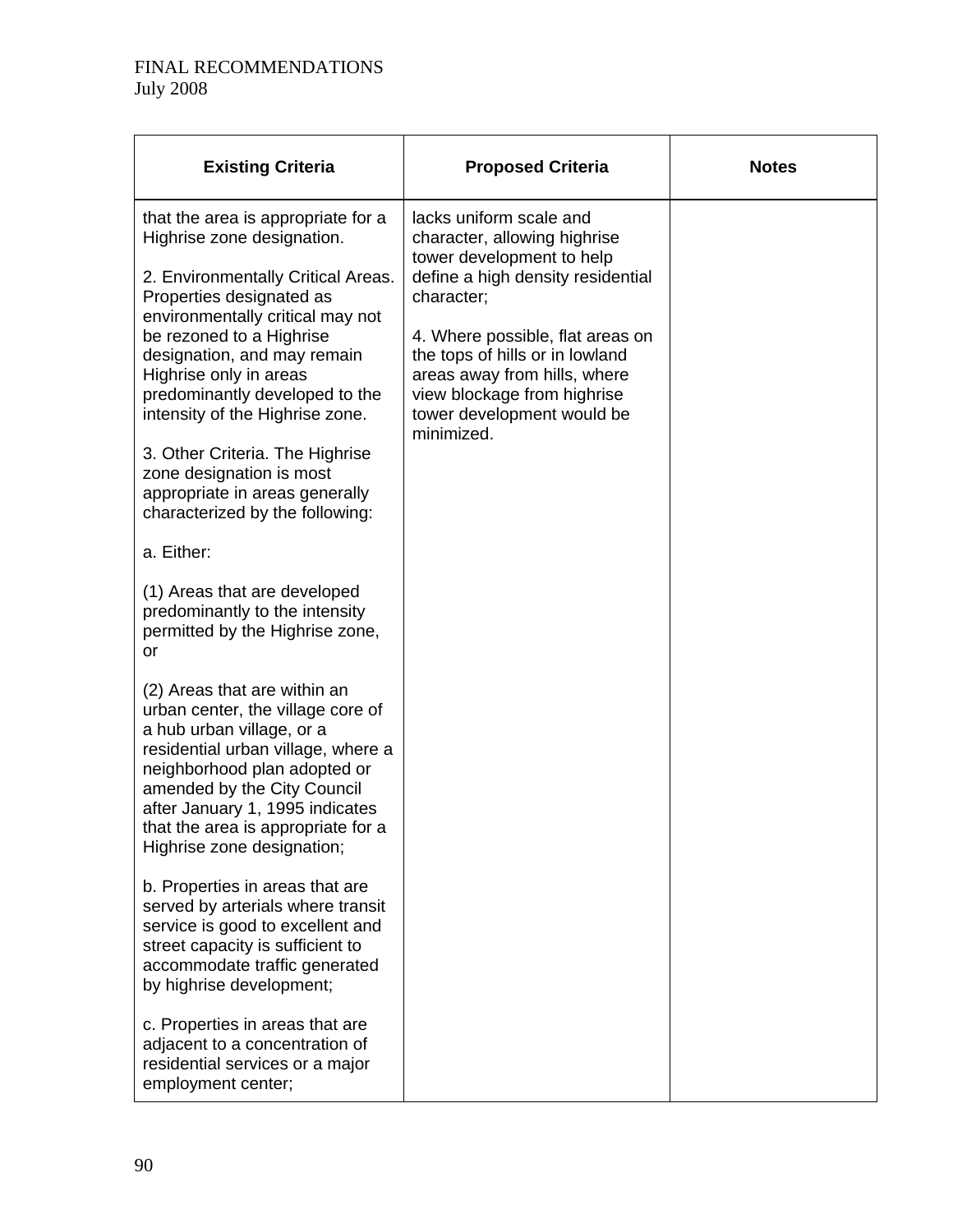| <b>Existing Criteria</b>                                                                                                                                                                                                                                                                                 | <b>Proposed Criteria</b> | <b>Notes</b> |
|----------------------------------------------------------------------------------------------------------------------------------------------------------------------------------------------------------------------------------------------------------------------------------------------------------|--------------------------|--------------|
| d. Properties in areas that have<br>excellent pedestrian or transit<br>access to downtown;                                                                                                                                                                                                               |                          |              |
| e. Properties in areas that have<br>close proximity to open space,<br>parks<br>and recreational facilities;                                                                                                                                                                                              |                          |              |
| f. Properties in areas where no<br>uniform scale of structures<br>establishes the character and<br>where highrise development<br>would create a point and help<br>define the character;                                                                                                                  |                          |              |
| g. Properties in flat areas on the<br>tops of hills or in lowland areas<br>away from hills, where views<br>would not be blocked by highrise<br>structures;                                                                                                                                               |                          |              |
| h. Properties in sloping areas<br>with views oblique or parallel to<br>the slope where the height and<br>bulk of existing buildings have<br>already limited or blocked views<br>from within the multifamily area<br>and upland areas where the hill<br>form has already been obscured<br>by development. |                          |              |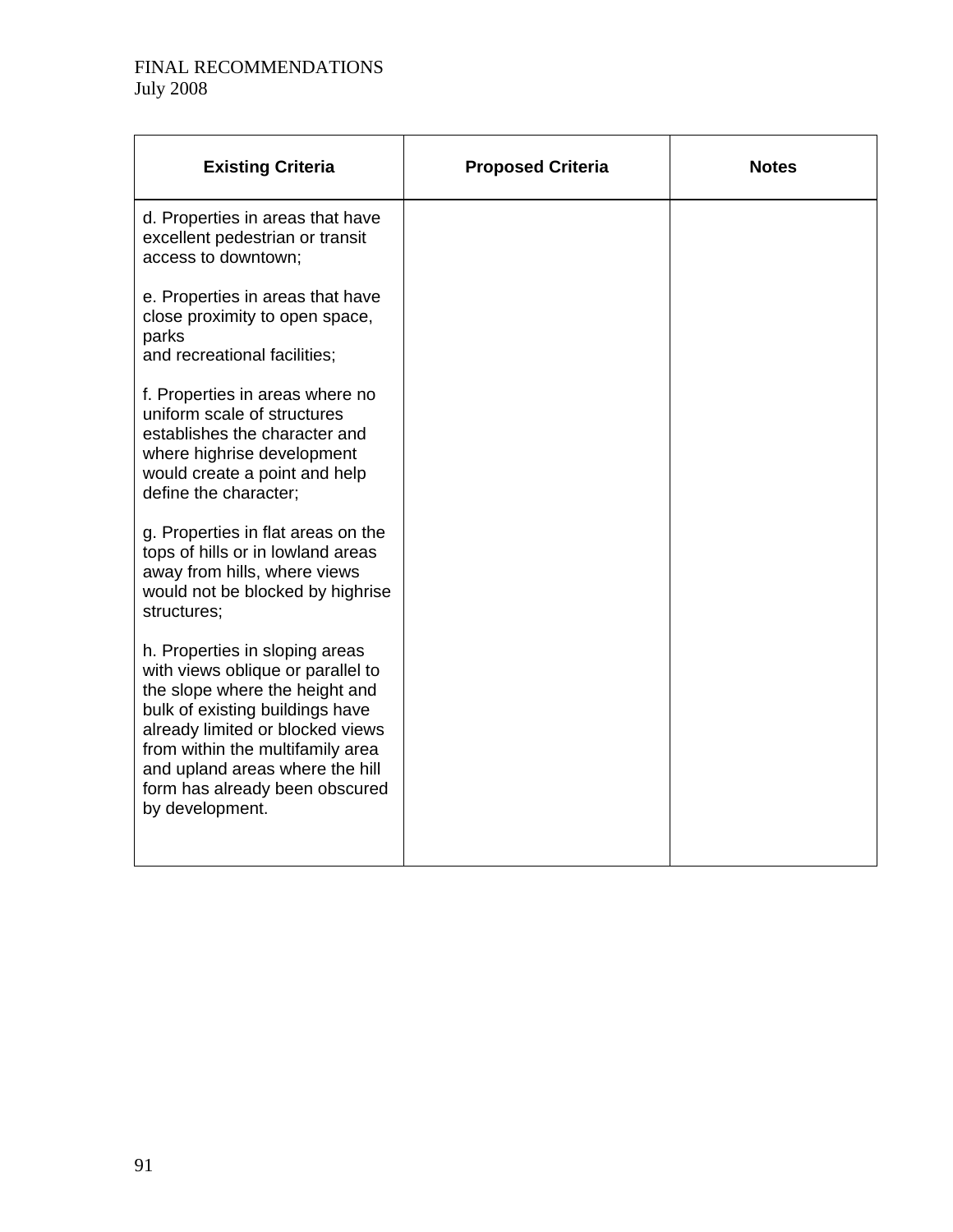| <b>Existing Criteria</b>                                                                                                                                                                                                                                                                                                                                                                                                                                                                                                                                                                                                                                                                                                          | <b>Proposed Criteria</b>                                                                                                                                                                         | <b>Notes</b>                                                                                                                                                                                     |
|-----------------------------------------------------------------------------------------------------------------------------------------------------------------------------------------------------------------------------------------------------------------------------------------------------------------------------------------------------------------------------------------------------------------------------------------------------------------------------------------------------------------------------------------------------------------------------------------------------------------------------------------------------------------------------------------------------------------------------------|--------------------------------------------------------------------------------------------------------------------------------------------------------------------------------------------------|--------------------------------------------------------------------------------------------------------------------------------------------------------------------------------------------------|
|                                                                                                                                                                                                                                                                                                                                                                                                                                                                                                                                                                                                                                                                                                                                   | 23.34.070 Residential-Commercial (RC) zone, function and locational criteria.                                                                                                                    |                                                                                                                                                                                                  |
| A. Function.<br>1. Purposes. Areas that serve as<br>the following:<br>a. As a means to downzone strip<br>commercial areas which have<br>not been extensively developed<br>with commercial uses;<br>b. As a means to downzone<br>small commercial areas which<br>have not been extensively<br>developed with commercial uses<br>and where commercial<br>services are available nearby;<br>c. To provide opportunities for<br>needed parking in areas where<br>spillover parking is a major<br>problem;<br>d. As a means of supporting an<br>existing commercial node.<br>2. Desired Characteristics. Areas<br>that provide the following:<br>a. Physical appearance<br>resembling the appearance of<br>adjacent residential areas; | A. Function. To provide access<br>to a limited range of commercial<br>goods and services in residential<br>structures and to support activity<br>in abutting commercial areas.                   | Function statements are<br>updated to be consistent<br>with those for other<br>zones. Multifamily zone<br>functions are more<br>succinctly described and<br>the overall intent in<br>maintained. |
| b. Mixed use with small<br>commercial uses at street level.                                                                                                                                                                                                                                                                                                                                                                                                                                                                                                                                                                                                                                                                       |                                                                                                                                                                                                  |                                                                                                                                                                                                  |
| <b>B. Location Criteria.</b><br>1. Requirement. A residential-<br>commercial designation shall be<br>combined only with a multifamily<br>designation.                                                                                                                                                                                                                                                                                                                                                                                                                                                                                                                                                                             | B. Locational Criteria. The RC<br>zone must be accompanied by a<br>multifamily zone classification<br>and is most appropriate on land<br>generally characterized by the<br>following conditions: | Locational criteria are<br>updated to allow<br>flexibility to rezone<br>property to better<br>achieve City and<br>neighborhood goals, as<br>opposed to simply reflect                            |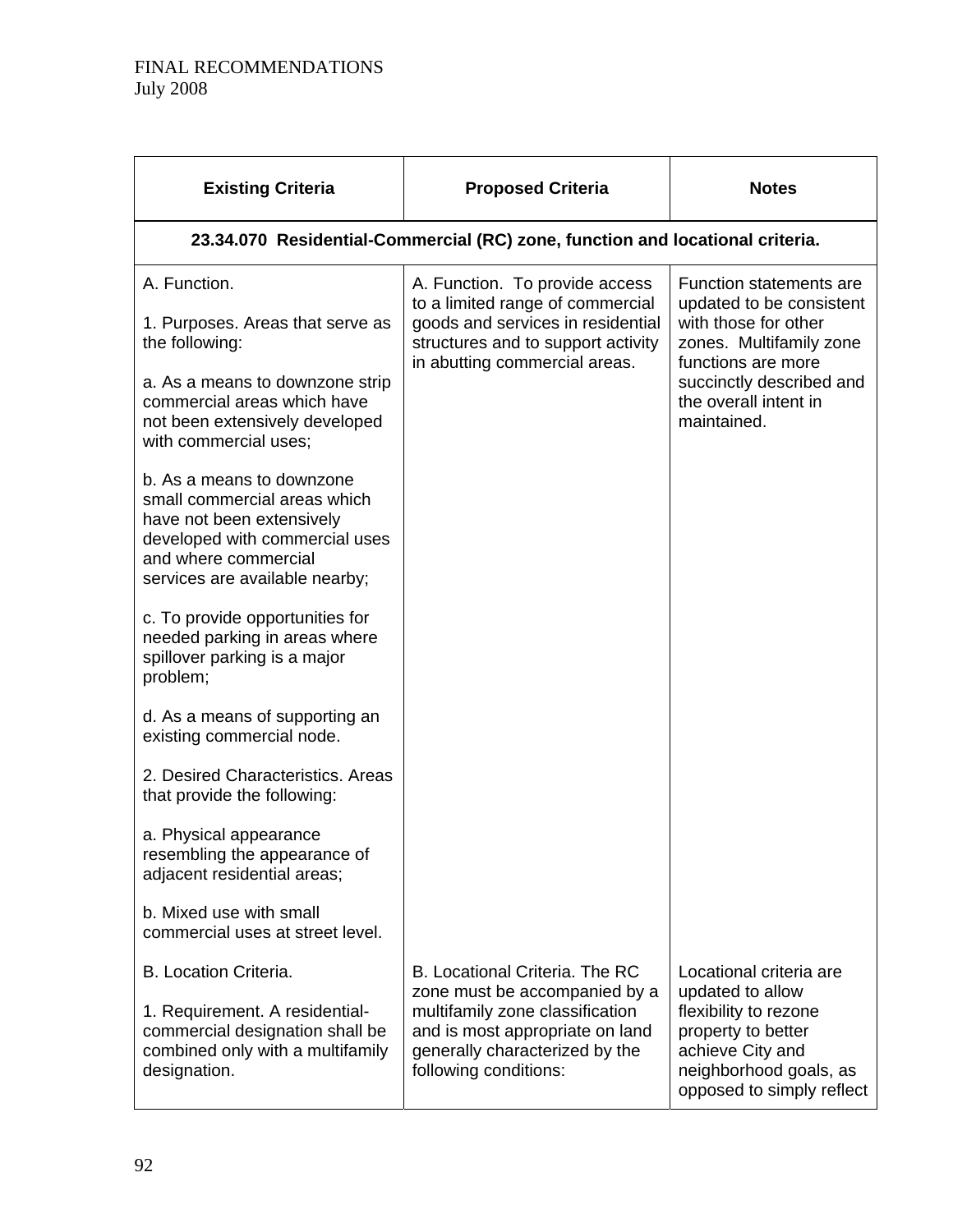| <b>Existing Criteria</b>                                                                                                                                                                                                                                                                         | <b>Proposed Criteria</b>                                                                                                                                                                                                                                                                                   | <b>Notes</b>                                                                                                                                                                                                                                                    |
|--------------------------------------------------------------------------------------------------------------------------------------------------------------------------------------------------------------------------------------------------------------------------------------------------|------------------------------------------------------------------------------------------------------------------------------------------------------------------------------------------------------------------------------------------------------------------------------------------------------------|-----------------------------------------------------------------------------------------------------------------------------------------------------------------------------------------------------------------------------------------------------------------|
| 2. Other Criteria, Residential-<br>Commercial zone designation is<br>most appropriate in areas<br>generally characterized by the<br>following:                                                                                                                                                   | 1. A primarily residential<br>character, but where a pattern of<br>mixed residential/commercial<br>development is present or<br>desirable;                                                                                                                                                                 | existing development.<br>New text also<br>strengthens the<br>relationship between<br>multifamily zones and<br>the City's growth                                                                                                                                 |
| a. Existing Character.<br>(1) Areas which are primarily<br>residential in character (which<br>may have either a residential or<br>commercial zone designation),<br>but where a pattern of mixed<br>residential/commercial<br>development is present; or<br>(2) Areas adjacent to commercial      | 2. Adjacent to neighborhood<br>commercial areas, where limited<br>commercial activity and<br>accessory parking would help<br>reinforce or improve the function<br>of the commercial area, and/or<br>where accessory parking would<br>help relieve spillover parking into<br>surrounding residential areas; | management strategy<br>directing future growth to<br>urban centers and<br>villages by linking the<br>intensity of the<br>multifamily zone to the<br>intended development in<br>urban villages and<br>centers and other<br>characteristics where<br>appropriate. |
| areas, where accessory parking<br>is present, where limited<br>commercial activity and<br>accessory parking would<br>help reinforce or improve the<br>functioning of the commercial<br>areas, and/or where accessory<br>parking would help relieve<br>spillover parking in<br>residential areas. | 3. Adequate street capacity to<br>accommodate anticipated<br>vehicular access and circulation<br>supporting mixed residential and<br>commercial development.                                                                                                                                               |                                                                                                                                                                                                                                                                 |
| b. Physical Factors Favoring RC<br>Designation.                                                                                                                                                                                                                                                  |                                                                                                                                                                                                                                                                                                            |                                                                                                                                                                                                                                                                 |
| (1) Lack of edges or buffer<br>between residential and<br>commercial uses;                                                                                                                                                                                                                       |                                                                                                                                                                                                                                                                                                            |                                                                                                                                                                                                                                                                 |
| (2) Lack of buffer between major<br>arterial and residential uses;                                                                                                                                                                                                                               |                                                                                                                                                                                                                                                                                                            |                                                                                                                                                                                                                                                                 |
| (3) Streets with adequate access<br>and circulation;                                                                                                                                                                                                                                             |                                                                                                                                                                                                                                                                                                            |                                                                                                                                                                                                                                                                 |
| (4) Insufficient parking in<br>adjacent commercial zone<br>results in parking spillover on<br>residential streets.                                                                                                                                                                               |                                                                                                                                                                                                                                                                                                            |                                                                                                                                                                                                                                                                 |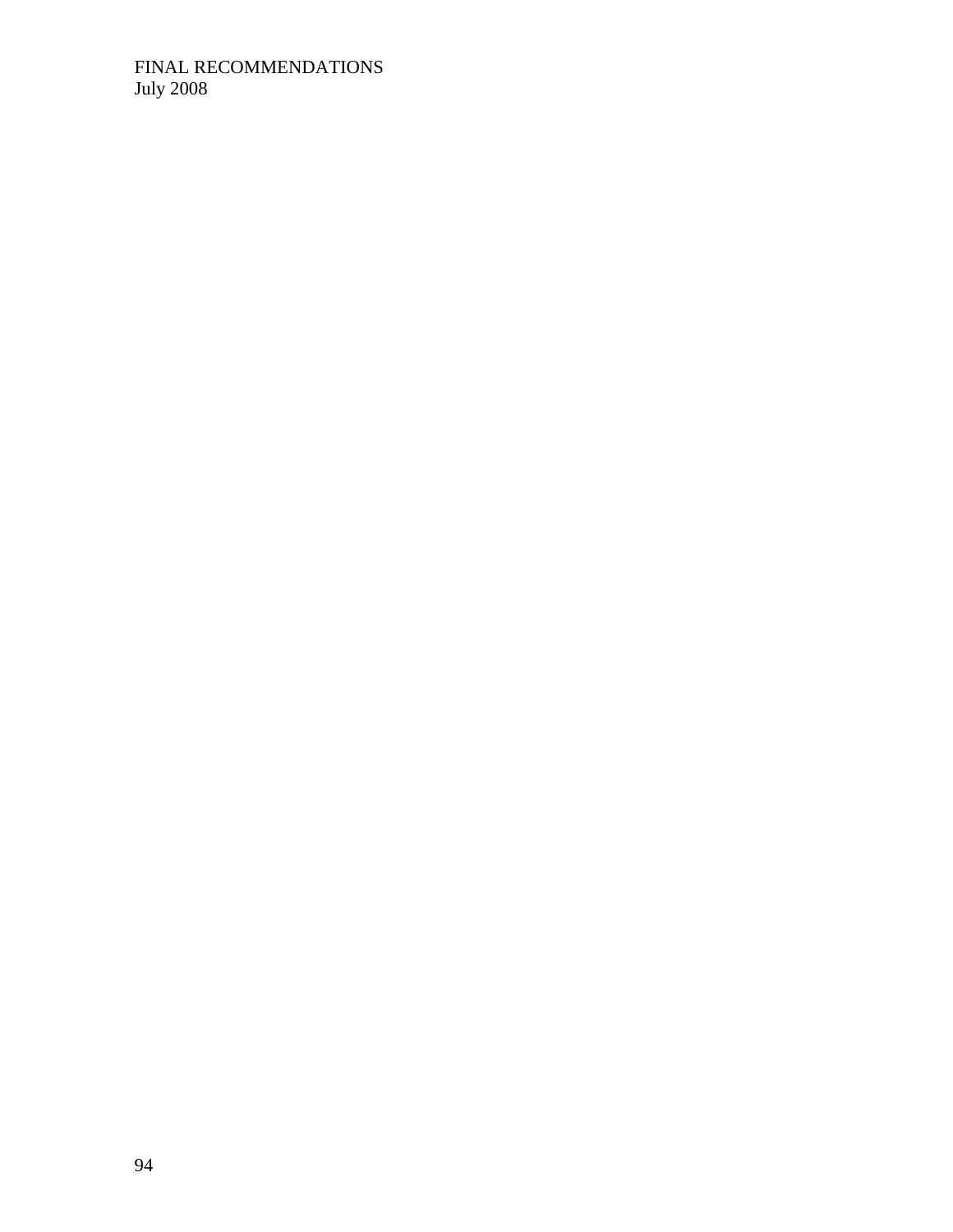# **Appendix B**

# **Charts Comparing Current Development Standards to the Proposal**

| <b>ZONES</b>          | FAR/<br><b>Density Limit</b><br>(if applicable) | <b>Building</b><br>Height | <b>Building</b><br><b>Setbacks</b>               | <b>Building</b><br>Width & Depth<br>Limits | <b>Lot Coverage</b> | <b>Residential</b><br><b>Amenities</b> | <b>Green Factor/</b><br>Landscaping | Parking        | <b>Design</b><br><b>Review</b> |
|-----------------------|-------------------------------------------------|---------------------------|--------------------------------------------------|--------------------------------------------|---------------------|----------------------------------------|-------------------------------------|----------------|--------------------------------|
| <b>EXISTING:</b>      | FAR: N.A.                                       | $25' + 10'$               | Front: avg. of neighboring properties up         | Applies to all                             | Applies to all      | $400$ sf/unit,                         | Equivalent to 3                     | Apartments:    | Voluntary:                     |
|                       |                                                 | w/6:12                    | to 20', min. 5'                                  | <b>lots</b>                                | lots                | private space;                         | times the                           | up to $1.5$    | Administrative                 |
| Lowrise               | Density limit:                                  | pitched                   | Side: min. 5'                                    |                                            |                     | or $600$ sf                            | perimeter of                        | space/unit     | DR                             |
| <b>Duplex/Triplex</b> | 1 unit                                          | roof                      | Rear: 20% of lot depth up to 20', min. 15'       | Maximum width:                             | Apartments: 35%     | shared space                           | the property                        | (depends on    |                                |
|                       | $2,000$ sq. ft. of                              |                           |                                                  | 45'                                        | Townhouses:         | accessible to                          | line. May or                        | number of      | All                            |
| (LDT)                 | lot area                                        |                           | In addition, modulation of facades is            |                                            | 45%                 | one unit                               | may not count                       | units,         | development                    |
|                       |                                                 |                           | required: Generally modulation must be           | Maximum depth:                             |                     |                                        | towards open                        | bedrooms       | standards are                  |
|                       | <b>Structures</b>                               |                           | 5' wide with a depth of 4'.                      | $60\%$ of lot up to                        |                     |                                        | space                               | and size of    | eligible for                   |
|                       | may not                                         |                           |                                                  | max. 65'                                   |                     |                                        | requirement.                        | units)         | departure                      |
|                       | contain more                                    |                           | Projections:                                     |                                            |                     |                                        |                                     | Townhouses:    | except height,                 |
|                       | than 3 units                                    |                           | Eaves, gutters, etc. may extend 18"<br>$\bullet$ |                                            |                     |                                        |                                     | 1 space/unit   | FAR, parking                   |
|                       |                                                 |                           | into setbacks                                    |                                            |                     |                                        |                                     |                | quantity and                   |
|                       |                                                 |                           | Bays may extend w/in five (5) feet of            |                                            |                     |                                        |                                     | Alki and       | <b>Seattle Green</b>           |
|                       |                                                 |                           | any lot line & individually may make             |                                            |                     |                                        |                                     | portions of    | Factor.                        |
|                       |                                                 |                           | up no more than 30% of façade                    |                                            |                     |                                        |                                     | the U.         |                                |
|                       |                                                 |                           |                                                  |                                            |                     |                                        |                                     | District: 1.5  |                                |
|                       |                                                 |                           |                                                  |                                            |                     |                                        |                                     | spaces per     |                                |
|                       |                                                 |                           |                                                  |                                            |                     |                                        |                                     | unit.          |                                |
|                       |                                                 |                           |                                                  |                                            |                     |                                        |                                     | Required on    |                                |
|                       |                                                 |                           |                                                  |                                            |                     |                                        |                                     | side, rear or  |                                |
|                       |                                                 |                           |                                                  |                                            |                     |                                        |                                     | under; access  |                                |
|                       |                                                 |                           |                                                  |                                            |                     |                                        |                                     | from alley, if |                                |
|                       |                                                 |                           |                                                  |                                            |                     |                                        |                                     | present; must  |                                |
|                       |                                                 |                           |                                                  |                                            |                     |                                        |                                     | be screened    |                                |
|                       |                                                 |                           |                                                  |                                            |                     |                                        |                                     |                |                                |
|                       |                                                 |                           |                                                  |                                            |                     |                                        |                                     |                |                                |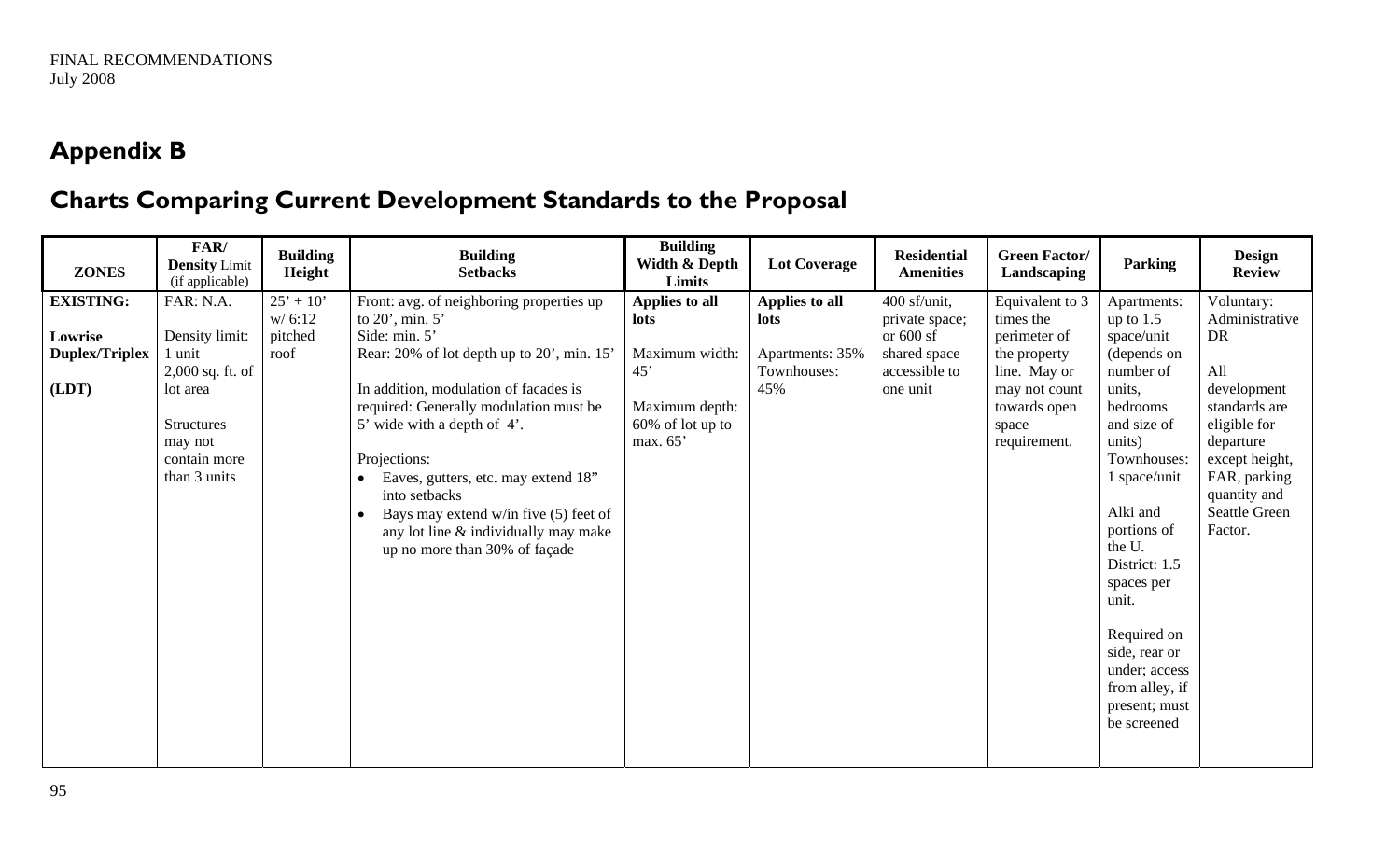| <b>ZONES</b>                              | FAR/<br><b>Density Limit</b><br>(if applicable)                                                                                                                                                                             | <b>Building</b><br>Height    | <b>Building</b><br><b>Setbacks</b>                                                                                                                                                                                                                                                                                                                                                                                                                                                                                                                                                                                                                                                                                                                                                                                                                                                                                                                                                                                                                                                                                                                                                                                       | <b>Building</b><br>Width & Depth<br><b>Limits</b>                                            | <b>Lot Coverage</b>                                         | <b>Residential</b><br><b>Amenities</b>                                                                                                                                                                                                                                                                                                                                            | <b>Green Factor/</b><br>Landscaping                                                                                                                                               | <b>Parking</b>                                                                                                                                                                                                                                                               | <b>Design</b><br><b>Review</b> |
|-------------------------------------------|-----------------------------------------------------------------------------------------------------------------------------------------------------------------------------------------------------------------------------|------------------------------|--------------------------------------------------------------------------------------------------------------------------------------------------------------------------------------------------------------------------------------------------------------------------------------------------------------------------------------------------------------------------------------------------------------------------------------------------------------------------------------------------------------------------------------------------------------------------------------------------------------------------------------------------------------------------------------------------------------------------------------------------------------------------------------------------------------------------------------------------------------------------------------------------------------------------------------------------------------------------------------------------------------------------------------------------------------------------------------------------------------------------------------------------------------------------------------------------------------------------|----------------------------------------------------------------------------------------------|-------------------------------------------------------------|-----------------------------------------------------------------------------------------------------------------------------------------------------------------------------------------------------------------------------------------------------------------------------------------------------------------------------------------------------------------------------------|-----------------------------------------------------------------------------------------------------------------------------------------------------------------------------------|------------------------------------------------------------------------------------------------------------------------------------------------------------------------------------------------------------------------------------------------------------------------------|--------------------------------|
| <b>PROPOSED:</b>                          | FAR: 1.0                                                                                                                                                                                                                    | $25' + 5'$                   | Abutting a SF zone*:                                                                                                                                                                                                                                                                                                                                                                                                                                                                                                                                                                                                                                                                                                                                                                                                                                                                                                                                                                                                                                                                                                                                                                                                     | <b>Applies to</b>                                                                            | <b>Applies to</b>                                           | Residential                                                                                                                                                                                                                                                                                                                                                                       | Must be                                                                                                                                                                           | None                                                                                                                                                                                                                                                                         | Same as above                  |
| Lowrise<br><b>Duplex/Triplex</b><br>(LDT) | Density limit:<br>1 unit<br>$/2,000$ sq. ft.<br>of lot area<br><b>Structures</b><br>may not<br>contain more<br>than 3 units<br>Below grade<br>floor area and<br>parking up to<br>4' above<br>grade is<br>exempt from<br>FAR | with 6:12<br>pitched<br>roof | The average** of the first<br>Front<br>principal structure on either side.<br>A required front setback will not<br>be less than five $(5)$ feet & an avg.<br>of seven (7) feet or more than<br>fifteen (15) feet.<br>Twenty five (25) feet or fifteen<br>Rear<br>(15) percent of lot depth,<br>whichever is less, but not less than<br>fifteen (15) feet.<br>An average of seven (7) feet and a<br>Side<br>minimum of five (5) feet (facades<br>no longer than 40' must setback<br>five $(5)$ feet); ten $(10)$ feet on a<br>reversed corner lot from the street<br>facing property line.<br>*For the corresponding lot line that abuts or is<br>across the street from a lot zoned SF<br>** For averaging, structures may be in any<br>zone.<br>All other: Avg. seven feet $(7)$ , min. five<br>feet (5') from all lot lines (side setbacks<br>are five feet $(5')$ for facades no longer<br>than $40'$ )<br>Projections:<br>Eaves, gutters, etc. may extend w/in<br>three (3) feet of any lot line;<br>Bays may extend w/in five (5) feet of<br>any lot line & individually may make<br>up no more than 30% of façade;<br>The first steps (30" in height) of a<br>stoop may extend to front or rear<br>property lines. | $\frac{\text{lots}}{9000}$ sf<br>Maximum width:<br>45'<br>Maximum depth:<br>65% of lot depth | $\frac{\text{dots}}{\text{dots}} > 9,000 \text{ sf}$<br>45% | amenities<br>required $@$ 5%<br>of gfa in<br>residential use.<br>May be<br>provided in<br>setback areas,<br>on the roof or<br>as balconies.<br>Shared space<br>must be<br>accessible to all<br>residents, w/ a<br>min area of 250<br>sf. and a min.<br>dimension of<br>$10^\circ$ .<br><b>Balconies</b> must<br>be 60 sf. or<br>greater $w/a$<br>min dimension<br>of $6^\prime$ . | landscaped to<br>satisfy a Green<br>Factor score of<br>.6<br>Green roofs,<br>planters, green<br>walls.<br>landscaping<br>and plantings<br>in the adjacent<br>ROW are<br>eligible. | required in<br>urban centers<br>and station<br>areas.<br>All others: 1<br>space per<br>unit.<br>Alki and<br>portions of<br>the U.<br>District: 1.5<br>spaces per<br>unit.<br>Required on<br>side, rear or<br>under; access<br>from alley, if<br>present; must<br>be screened |                                |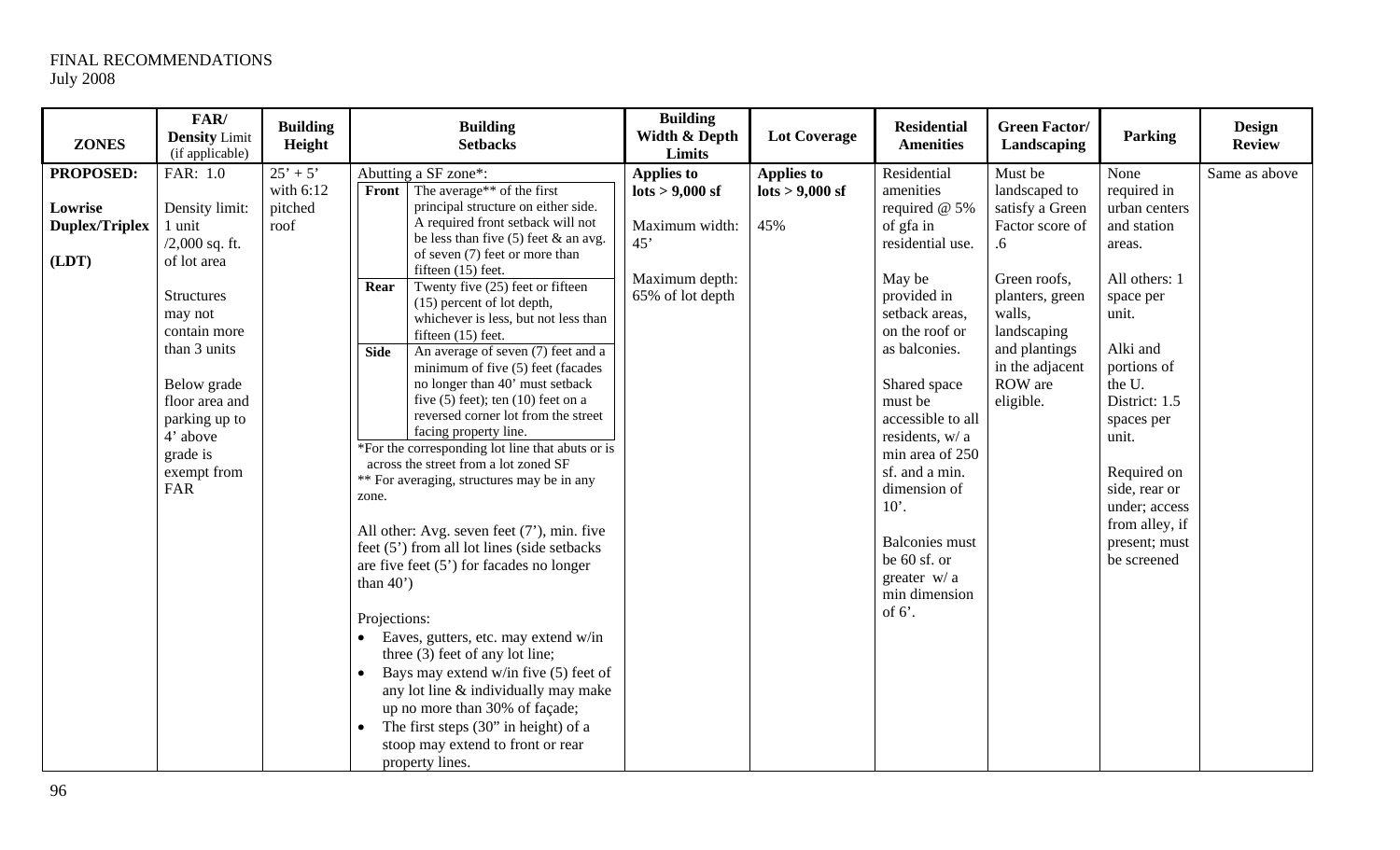| <b>ZONES</b>                                 | FAR/<br><b>Density Limit</b><br>(if applicable)                                                                                                                                 | <b>Building</b><br>Height                    | <b>Building</b><br><b>Setbacks</b>                                                                                                                                                                                                                                                | <b>Building</b><br>Width & Depth<br>Limits                                                                                              | <b>Lot Coverage</b>                                                       | <b>Residential</b><br><b>Amenities</b>                                                                                                                               | <b>Green Factor/</b><br>Landscaping                                                                                                    | <b>Parking</b>                           | <b>Design</b><br><b>Review</b>                                                                                                                                                              |
|----------------------------------------------|---------------------------------------------------------------------------------------------------------------------------------------------------------------------------------|----------------------------------------------|-----------------------------------------------------------------------------------------------------------------------------------------------------------------------------------------------------------------------------------------------------------------------------------|-----------------------------------------------------------------------------------------------------------------------------------------|---------------------------------------------------------------------------|----------------------------------------------------------------------------------------------------------------------------------------------------------------------|----------------------------------------------------------------------------------------------------------------------------------------|------------------------------------------|---------------------------------------------------------------------------------------------------------------------------------------------------------------------------------------------|
|                                              |                                                                                                                                                                                 |                                              |                                                                                                                                                                                                                                                                                   |                                                                                                                                         |                                                                           |                                                                                                                                                                      |                                                                                                                                        |                                          |                                                                                                                                                                                             |
| <b>EXISTING:</b><br><b>Lowrise 1</b><br>(L1) | FAR: N.A.<br>Density limit:<br>1 unit<br>$1,600$ sq. ft. of<br>lot area<br>Only ground<br>related<br>housing<br>permitted<br>(townhouses<br>and cottages)                       | $25' + 10'$<br>w/6:12<br>pitched<br>roof     | Front: avg. of neighboring properties up<br>to 15', min. 5'<br>Side: min. 5', increasing $w$ height $\&$<br>depth<br>Rear: 20% of lot depth up to 20', min. 15'<br>In addition, modulation of facades is<br>required: Generally modulation must be<br>5' wide with a depth of 4'. | Applies to all<br>lots<br>Maximum width:<br>60'<br>Maximum depth:<br>60% of lot depth                                                   | Applies to all<br>lots<br>Apartments: 40%<br>Townhouses:<br>50%           | Apts: 25% of<br>lot area or 30%<br>if $1/3$ is above<br>ground<br>Townhouses:<br>avg. 300sf/unit,<br>ground level $&$<br>directly<br>accessible;<br>min. 200sf/unit. | Equivalent to 3<br>times the<br>perimeter of<br>the property<br>line. May or<br>may not count<br>towards open<br>space<br>requirement. | Same as<br><b>EXISTING</b><br><b>LDT</b> | Voluntary:<br>Administrative<br><b>DR</b><br>All<br>development<br>standards are<br>eligible for<br>departure<br>except height,<br>FAR, parking<br>quantity and<br>Seattle Green<br>Factor. |
| PROPOSED:<br><b>Lowrise 1</b><br>(L1)        | FAR: 1.1<br>max.<br>Density limit:<br>1 unit<br>$/1,600$ sq. ft.<br>of lot area<br>Below grade<br>floor area and<br>parking up to<br>4' above<br>grade is<br>exempt from<br>FAR | $25' + 5'$<br>with $6:12$<br>pitched<br>roof | Same as PROPOSED LDT                                                                                                                                                                                                                                                              | <b>Applies to</b><br>$\frac{\text{dots}}{\text{dots}} > 9,000 \text{ s}$<br>Maximum width:<br>60'<br>Maximum depth:<br>65% of lot depth | <b>Applies to</b><br>$\frac{\text{lots}}{9000} > 9.000 \text{ sf}$<br>50% | Same as<br><b>PROPOSED</b><br><b>LDT</b>                                                                                                                             | Same as<br><b>PROPOSED</b><br><b>LDT</b>                                                                                               | Same as<br><b>PROPOSED</b><br><b>LDT</b> | Same as above                                                                                                                                                                               |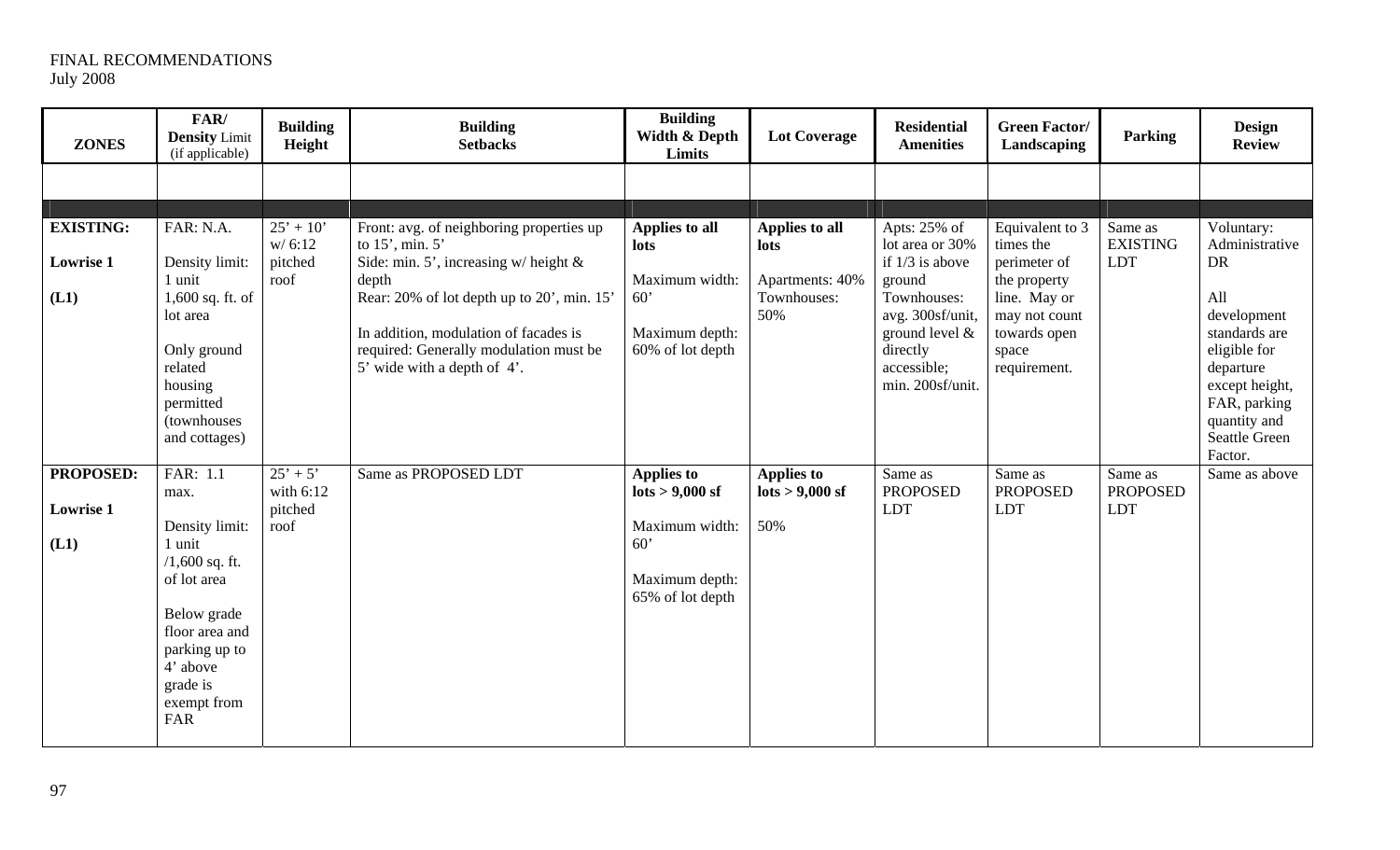| <b>ZONES</b>                                 | FAR/<br><b>Density Limit</b><br>(if applicable)                                                                                                                              | <b>Building</b><br>Height                    | <b>Building</b><br><b>Setbacks</b>                                                                                                                                                                                                                                              | <b>Building</b><br>Width & Depth<br>Limits                                                                                                                           | <b>Lot Coverage</b>                                         | <b>Residential</b><br><b>Amenities</b>                                    | <b>Green Factor/</b><br>Landscaping                                                                                      | <b>Parking</b>                           | <b>Design</b><br><b>Review</b>                                                                                                                                                                     |
|----------------------------------------------|------------------------------------------------------------------------------------------------------------------------------------------------------------------------------|----------------------------------------------|---------------------------------------------------------------------------------------------------------------------------------------------------------------------------------------------------------------------------------------------------------------------------------|----------------------------------------------------------------------------------------------------------------------------------------------------------------------|-------------------------------------------------------------|---------------------------------------------------------------------------|--------------------------------------------------------------------------------------------------------------------------|------------------------------------------|----------------------------------------------------------------------------------------------------------------------------------------------------------------------------------------------------|
|                                              |                                                                                                                                                                              |                                              |                                                                                                                                                                                                                                                                                 |                                                                                                                                                                      |                                                             |                                                                           |                                                                                                                          |                                          |                                                                                                                                                                                                    |
| <b>EXISTING:</b><br><b>Lowrise 2</b><br>(L2) | FAR: N.A.<br>Density limit:<br>1 unit<br>1,200 sq. ft. of<br>lot area                                                                                                        | $25' + 10'$<br>w/6:12<br>pitched<br>roof     | Front: avg. of neighboring properties up<br>to 15', min. 5'<br>Side: min. 5', increasing w/height $\&$<br>depth<br>Rear: 15% of lot depth up to 25', min. 15'<br>In addition, modulation of facades is<br>required: Generally modulation must be<br>5' wide with a depth of 4'. | Applies to all<br>lots<br>Maximum width:<br>Apartments 50'<br>Townhouses 90'<br>Maximum depth:<br>Apartments:<br>60% of lot depth<br>Townhouses:<br>50% of lot depth | Applies to all<br>lots<br>Apartments: 40%<br>Townhouses 50% | Apts: 30% of<br>lot area<br>Townhouses:<br>300 sf/unit at<br>ground level | Equivalent to 3<br>times the<br>perimeter of<br>the property<br>line. May<br>count towards<br>open space<br>requirement. | Same as<br><b>EXISTING</b><br><b>LDT</b> | Voluntary:<br>Administrative<br><b>DR</b><br>All<br>development<br>standards are<br>eligible for<br>departure<br>except height,<br>FAR, parking<br>quantity and<br><b>Seattle Green</b><br>Factor. |
| <b>PROPOSED:</b><br><b>Lowrise 2</b><br>(L2) | FAR: 1.2<br>max.<br>Density limit:<br>1 unit<br>1,200 sq. ft. of<br>lot area<br>Below grade<br>floor area and<br>parking up to<br>4' above<br>grade is<br>exempt from<br>FAR | $25' + 5'$<br>with $6:12$<br>pitched<br>roof | Same as PROPOSED LDT                                                                                                                                                                                                                                                            | <b>Applies to</b><br>$\frac{\text{dots}}{\text{dots}} > 9,000 \text{ s}$<br>Maximum width:<br>90'<br>Maximum depth:<br>75% of lot depth                              | <b>Applies to</b><br>$\frac{1}{10}$ lots > 9,000 sf<br>50%  | Same as<br><b>PROPOSED</b><br><b>LDT</b>                                  | Same as<br><b>PROPOSED</b><br><b>LDT</b>                                                                                 | Same as<br><b>PROPOSED</b><br><b>LDT</b> | Same as above                                                                                                                                                                                      |
| <b>EXISTING:</b>                             | FAR: N.A.                                                                                                                                                                    | $30' + 5'$                                   | Front: avg. of neighboring properties up                                                                                                                                                                                                                                        | Applies to all                                                                                                                                                       | Applies to all                                              | Apts: 25% of                                                              | Same as                                                                                                                  | Same as                                  | 9 units or more:                                                                                                                                                                                   |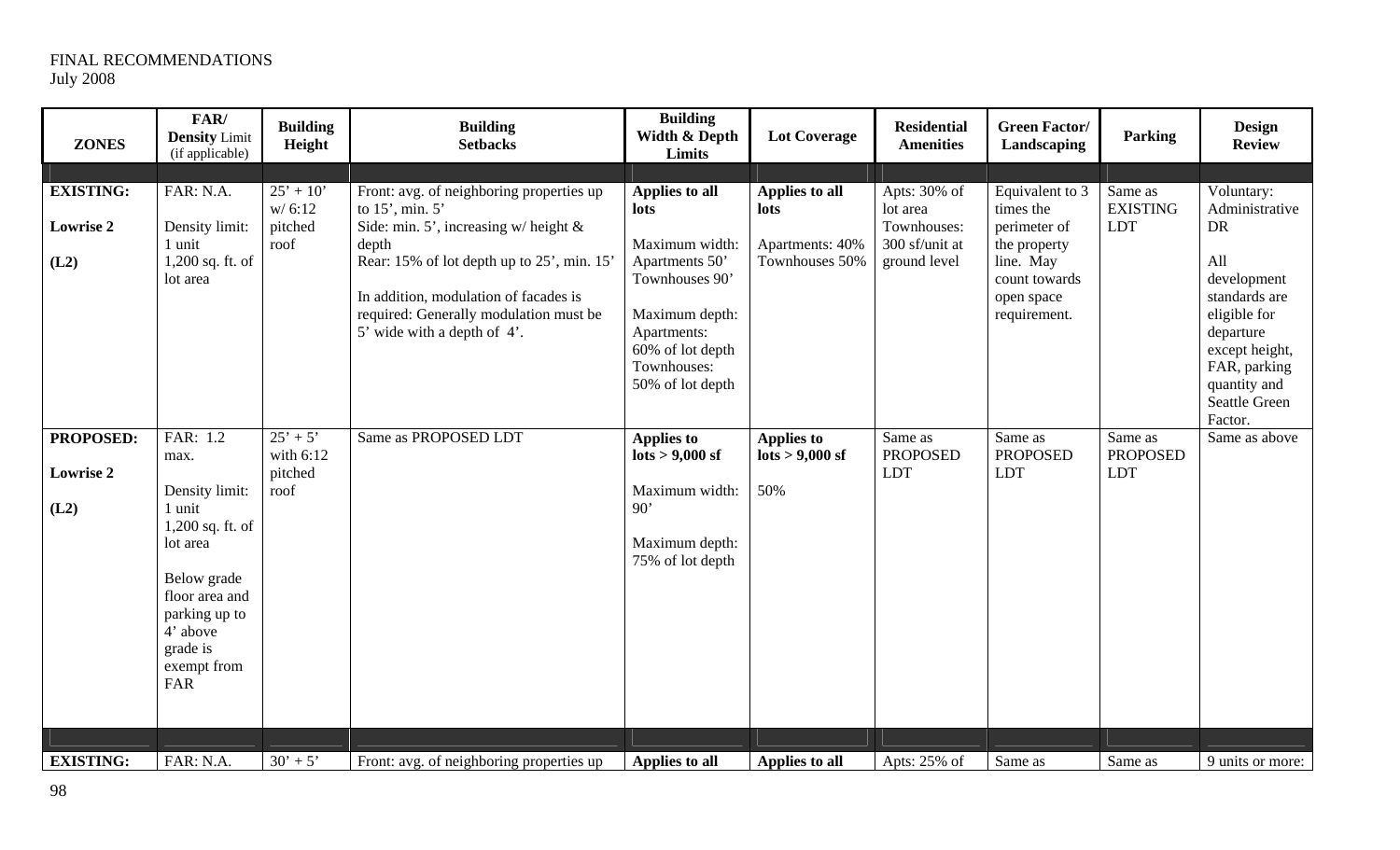| <b>ZONES</b>                                 | FAR/<br><b>Density Limit</b><br>(if applicable)                            | <b>Building</b><br>Height                                   | <b>Building</b><br><b>Setbacks</b>                                                                                                                                                                                                                                                     | <b>Building</b><br>Width & Depth<br>Limits                                                                                 | <b>Lot Coverage</b>                                        | <b>Residential</b><br><b>Amenities</b>                                                                                                                                 | <b>Green Factor/</b><br>Landscaping      | <b>Parking</b>                           | <b>Design</b><br><b>Review</b>                                                                                                                                                                                               |
|----------------------------------------------|----------------------------------------------------------------------------|-------------------------------------------------------------|----------------------------------------------------------------------------------------------------------------------------------------------------------------------------------------------------------------------------------------------------------------------------------------|----------------------------------------------------------------------------------------------------------------------------|------------------------------------------------------------|------------------------------------------------------------------------------------------------------------------------------------------------------------------------|------------------------------------------|------------------------------------------|------------------------------------------------------------------------------------------------------------------------------------------------------------------------------------------------------------------------------|
| <b>Lowrise 3</b><br>(L3)                     | Density limit:<br>1 unit<br>800 sq. ft. of<br>lot area                     | w/4:12<br>pitched<br>roof                                   | to 15', min. 5'<br>Side: min. 6', increasing w/ height and<br>depth<br>Rear: 15% of lot depth up to 25', min. 15'<br>In addition, modulation of facades is<br>required: Generally modulation must be<br>5' wide with a depth of 4'.                                                    | lots<br>Maximum width:<br>Apartments 75'<br>Townhouses 120'<br>Maximum depth:<br>65% of lot depth                          | lots<br>Apartments: 45%<br>Townhouses 50%                  | lot area or 30%<br>if $1/3$ is above<br>ground<br>Townhouses:<br>avg. 300<br>sf/unit, ground<br>level & directly<br>accessible;<br>min. 200sf/unit.                    | <b>EXISTING</b><br><b>LDT</b>            | <b>EXISTING</b><br><b>LDT</b>            | Design Review<br><b>Board</b><br>Voluntary:<br>Administrative<br><b>DR</b><br>All<br>development<br>standards are<br>eligible for<br>departure<br>except height,<br>FAR, parking<br>quantity and<br>Seattle Green<br>Factor. |
| <b>EXISTING:</b><br><b>Lowrise 4</b><br>(L4) | FAR: N.A.<br>Density limit:<br>1 unit<br>$600$ sq. ft. of<br>lot area      | $37' + 5'$<br>w/4:12<br>pitched<br>roof                     | Front: avg. of neighboring properties up<br>to 20', min. 5'<br>Side: min. 7', increasing w/ height and<br>depth<br>Rear: 15% of lot depth, min. 5' up to 25'<br>max.<br>In addition, modulation of facades is<br>required: Generally modulation must be<br>5' wide with a depth of 4'. | <b>Applies to all</b><br>lots<br>Maximum width:<br>Apartments 90'<br>Townhouses 150'<br>Maximum depth:<br>65% of lot depth | Applies to all<br>lots<br>Apartments: 50%                  | Apts: 25% of<br>lot area or 30%<br>if $1/3$ is above<br>ground<br>Townhouses:<br>min. 200 sf/unit<br>plus 15% of lot<br>area, ground<br>level & directly<br>accessible | Same as<br><b>EXISTING</b><br><b>LDT</b> | Same as<br><b>EXISTING</b><br><b>LDT</b> | Same as above                                                                                                                                                                                                                |
| PROPOSED:<br>Lowrise $3$ (L3)                | <b>Base: 1.4</b><br><b>Bonus: 2.0*</b><br>(max.)<br>Density limit:<br>N.A. | Base: 30<br>$+5'$ with<br>6:12<br>pitched<br>roof<br>Bonus: | Same as PROPOSED LDT                                                                                                                                                                                                                                                                   | <b>Applies to</b><br>$\frac{\text{lots}}{9000} > 9.000 \text{ sf}$<br>Maximum width:<br>120'                               | <b>Applies to</b><br>$\frac{1}{10}$ lots > 9,000 sf<br>50% | Same as<br><b>PROPOSED</b><br><b>LDT</b>                                                                                                                               | Same as<br><b>PROPOSED</b><br><b>LDT</b> | Same as<br><b>PROPOSED</b><br><b>LDT</b> | Same as above                                                                                                                                                                                                                |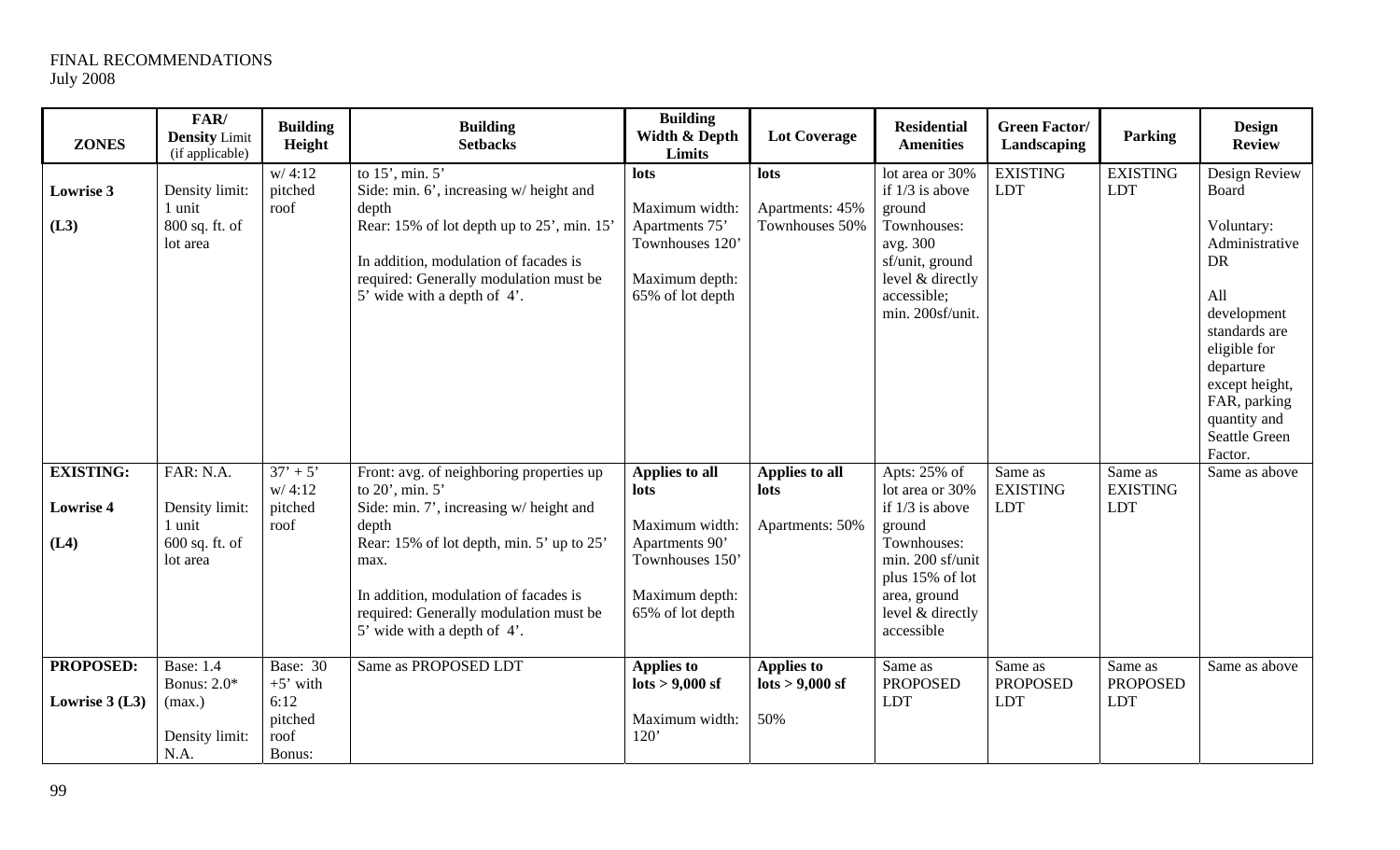| <b>ZONES</b>                     | FAR/<br><b>Density Limit</b><br>(if applicable)                                              | <b>Building</b><br>Height                                                             | <b>Building</b><br><b>Setbacks</b>                                                                                                                                                                                                                                       | <b>Building</b><br>Width & Depth<br>Limits                                             | <b>Lot Coverage</b>                                         | <b>Residential</b><br><b>Amenities</b>                                                                                                                                | <b>Green Factor/</b><br>Landscaping      | <b>Parking</b>                           | <b>Design</b><br><b>Review</b>                                                                                                                                                                                                  |
|----------------------------------|----------------------------------------------------------------------------------------------|---------------------------------------------------------------------------------------|--------------------------------------------------------------------------------------------------------------------------------------------------------------------------------------------------------------------------------------------------------------------------|----------------------------------------------------------------------------------------|-------------------------------------------------------------|-----------------------------------------------------------------------------------------------------------------------------------------------------------------------|------------------------------------------|------------------------------------------|---------------------------------------------------------------------------------------------------------------------------------------------------------------------------------------------------------------------------------|
|                                  | Below grade<br>floor area and<br>parking up to<br>4' above<br>grade is<br>exempt from<br>FAR | $37' + 5'$<br>with 6:12<br>pitched<br>$\text{roof}^*$                                 |                                                                                                                                                                                                                                                                          | Maximum depth:<br>75% of lot depth                                                     |                                                             |                                                                                                                                                                       |                                          |                                          |                                                                                                                                                                                                                                 |
| PROPOSED:<br>Lowrise 4 (L4)      | Same as<br><b>PROPOSED</b><br>L <sub>3</sub> , except<br>Base FAR in<br>L4 is $2.0$          | <b>Base</b> height<br>in L4 is $37'$<br>$+5'$ with<br>6:12<br>pitched<br>roof.        | Same as PROPOSED LDT                                                                                                                                                                                                                                                     | Same as<br>PROPOSED L3                                                                 | Same as<br>PROPOSED L3                                      | Same as<br><b>PROPOSED</b><br><b>LDT</b>                                                                                                                              | Same as<br><b>PROPOSED</b><br><b>LDT</b> | Same as<br><b>PROPOSED</b><br>LDT        | Same as above                                                                                                                                                                                                                   |
| <b>EXISTING:</b><br>Midrise (MR) | FAR: N.A.<br>Density limit:<br>N.A.                                                          | $60' + 5'$<br>w/3:12<br>pitched<br>roof<br>85' max.<br>where<br>mapped<br>(Northgate) | Front: avg. of neighboring properties up<br>to $15'$ , min. $5'$<br>Side: min. 8', increasing w/ height and<br>depth<br>Rear: average of 15', min. 10'<br>In addition, modulation of facades is<br>required: Generally modulation must be<br>5' wide with a depth of 4'. | Applies to all<br>lots<br>Maximum width:<br>150'<br>Maximum depth:<br>65% of lot depth | Applies to all<br>lots<br>Apartments: 45%<br>Townhouses 50% | Apts: 25% of<br>lot area or 30%<br>if $1/3$ is above<br>ground<br>Townhouses:<br>avg. 300sf/unit,<br>ground level $\&$<br>directly<br>accessible;<br>min. 200sf/unit. | Same as<br><b>EXISTING</b><br><b>LDT</b> | Same as<br><b>EXISTING</b><br><b>LDT</b> | 21 units or<br>more: Design<br>Review Board<br>Voluntary:<br>Administrative<br><b>DR</b><br>All<br>development<br>standards are<br>eligible for<br>departure<br>except height,<br>FAR, parking<br>quantity and<br>Seattle Green |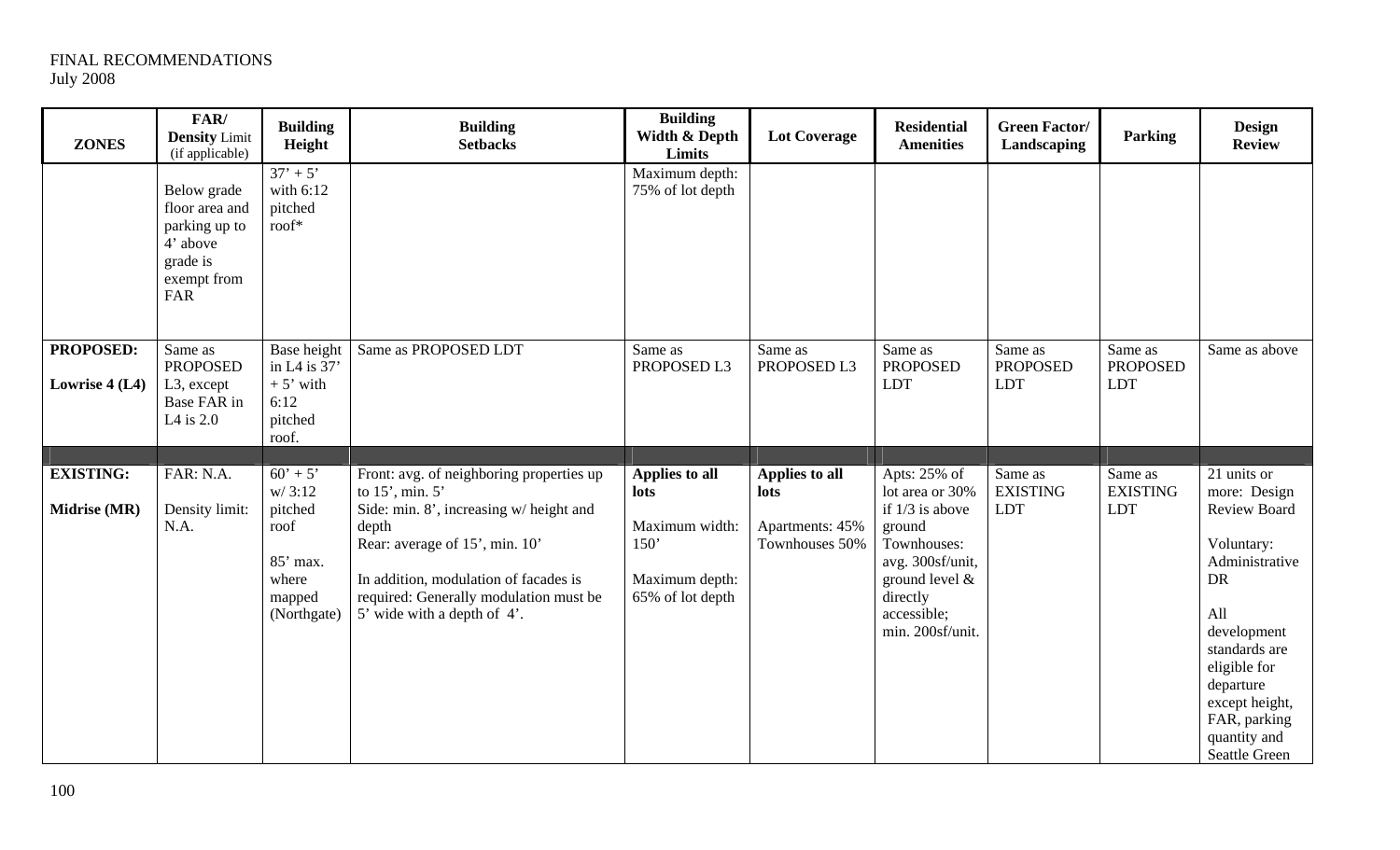| <b>ZONES</b>                                     | FAR/<br><b>Density Limit</b><br>(if applicable)                                                                                                                                  | <b>Building</b><br>Height                                                                     | <b>Building</b><br><b>Setbacks</b>                                                                                                                                                                                                                                                                                                                                                                                                                                                                                  | <b>Building</b><br>Width & Depth<br>Limits                                                                          | <b>Lot Coverage</b>                                        | <b>Residential</b><br><b>Amenities</b>                                                                                                                                                                 | <b>Green Factor/</b><br>Landscaping      | <b>Parking</b>                           | <b>Design</b><br><b>Review</b>                                                                                                                                                                                        |
|--------------------------------------------------|----------------------------------------------------------------------------------------------------------------------------------------------------------------------------------|-----------------------------------------------------------------------------------------------|---------------------------------------------------------------------------------------------------------------------------------------------------------------------------------------------------------------------------------------------------------------------------------------------------------------------------------------------------------------------------------------------------------------------------------------------------------------------------------------------------------------------|---------------------------------------------------------------------------------------------------------------------|------------------------------------------------------------|--------------------------------------------------------------------------------------------------------------------------------------------------------------------------------------------------------|------------------------------------------|------------------------------------------|-----------------------------------------------------------------------------------------------------------------------------------------------------------------------------------------------------------------------|
|                                                  |                                                                                                                                                                                  |                                                                                               |                                                                                                                                                                                                                                                                                                                                                                                                                                                                                                                     |                                                                                                                     |                                                            |                                                                                                                                                                                                        |                                          |                                          | Factor.                                                                                                                                                                                                               |
| <b>PROPOSED</b><br><b>DRAFT:</b><br>Midrise (MR) | <b>Base: 3.2</b><br><b>Bonus: 4.0</b><br>(max.)<br>Density limit:<br>N.A.<br>Below grade<br>floor area and<br>parking up to<br>4' above<br>grade is<br>exempt from<br><b>FAR</b> | $\overline{60}$ base,<br>75' max.<br>with bonus<br>85' max.<br>where<br>mapped<br>(Northgate) | An average of 7 feet and a<br>Front &<br>minimum of 5'.<br>side with<br>May reduce to 0' when a<br>street<br>courtyard is provided with: a)<br>frontage<br>a minimum width equal to<br>30% of the width of the street<br>frontage or 20' whichever is<br>greater, and<br>b) a minimum depth of 20'<br>15 feet, 10 feet for lots with an<br>Rear<br>alley<br>Side-<br>$0 - 37'$ in height: average<br>interior<br>of 7' and minimum of 5'<br>lot line<br>Above 37': average of 10'<br>$\bullet$<br>and minimum of 7' | <b>Applies to</b><br>$\frac{1}{10}$ lots > 9,000 sf<br>Maximum width:<br>150'<br>Maximum depth:<br>75% of lot depth | <b>Applies to</b><br>$\frac{\text{lots}}{9,000}$ sf<br>65% | Same as<br><b>PROPOSED</b><br><b>LDT</b>                                                                                                                                                               | Same as<br><b>PROPOSED</b><br><b>LDT</b> | Same as<br><b>PROPOSED</b><br><b>LDT</b> | Same as above                                                                                                                                                                                                         |
|                                                  |                                                                                                                                                                                  |                                                                                               |                                                                                                                                                                                                                                                                                                                                                                                                                                                                                                                     |                                                                                                                     |                                                            |                                                                                                                                                                                                        |                                          |                                          |                                                                                                                                                                                                                       |
| <b>EXISTING:</b><br><b>Highrise</b> (HR)         | FAR: N.A.<br>Density limit:<br>N.A.                                                                                                                                              | $160'$ base,<br>240' max.<br>with bonus                                                       | Front:<br>$0-37'$ in height:<br>avg. of neighboring properties up to 10'<br>37'-240' in height:<br>20', may be averaged<br>Side:<br>$0-37'$ in height:<br>Max. combined total of both side setbacks<br>10'; 5' min. for either side setback.<br>$37'$ to $240'$ in height:<br>increase w/ height up to a maximum total<br>combined setbacks of 40'; 16' minimum<br>for either side setback.<br>Rear:                                                                                                                | Maximum width<br>$&$ depth:<br>$0-37'$ in height:<br>no limits<br>37' to 240' in<br>height: 100'                    | N.A.                                                       | 50% of lot area<br>at ground level,<br>may be reduced<br>to 25% ground<br>level open<br>space if more<br>than 25%<br>provided as<br>decks and<br>balconies<br>located at or<br>below 37' in<br>height. | Same as<br><b>EXISTING</b><br>LDT        | Same as<br><b>EXISTING</b><br><b>LDT</b> | 21 units or<br>more: Design<br><b>Review Board</b><br>Voluntary:<br>Administrative<br><b>DR</b><br>All<br>development<br>standards are<br>eligible for<br>departure<br>except height,<br>FAR, parking<br>quantity and |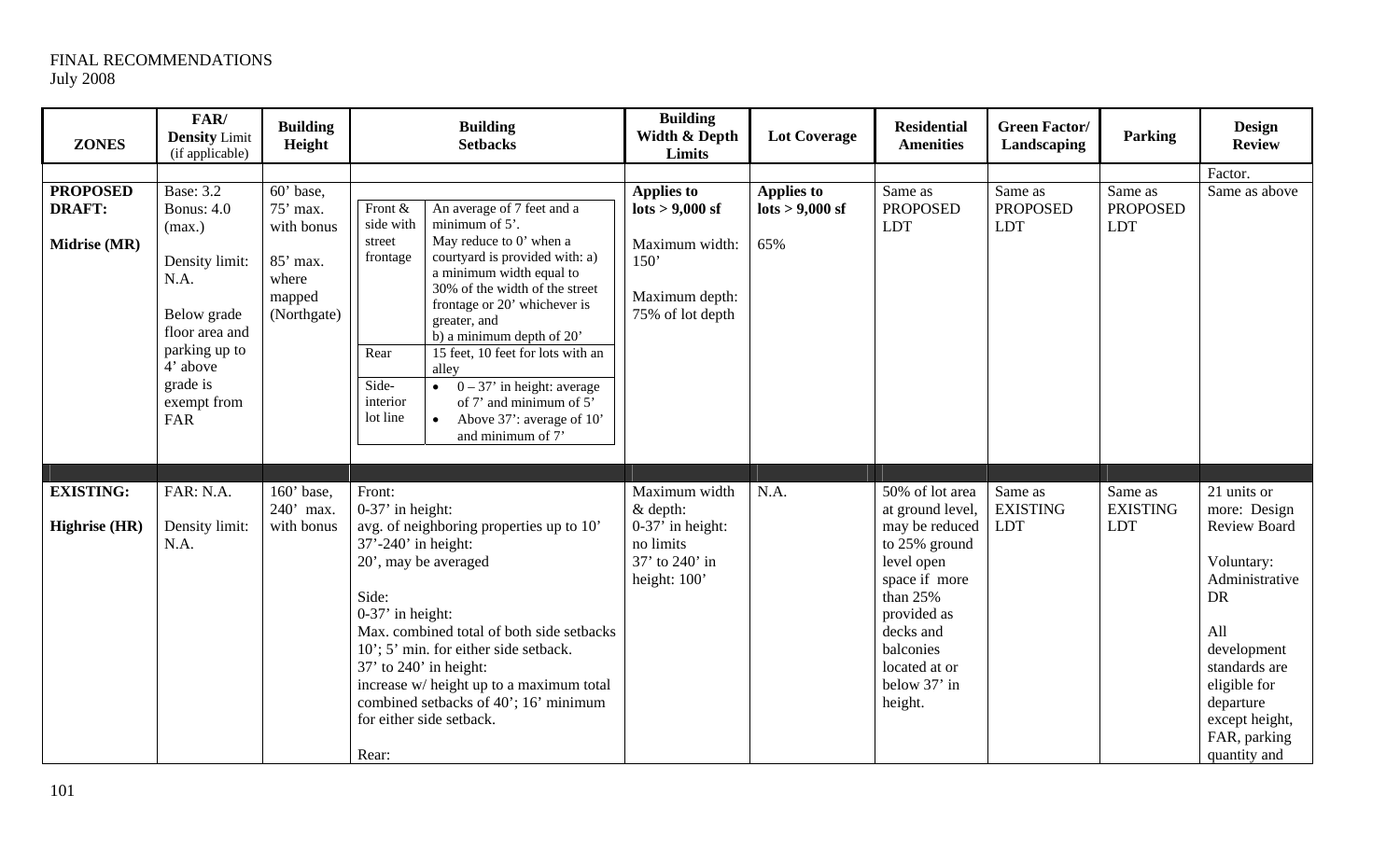| <b>ZONES</b>                                             | FAR/<br><b>Density</b> Limit<br>(if applicable)                                                                                                                                                                                                                                                                                      | <b>Building</b><br>Height                          |                                                                                                                                                                                        | <b>Building</b><br><b>Setbacks</b>                                                                                                                                                                                                                                                                                                                                                                                                                                                                                                                                                                                                                                                        |                                                                               | <b>Lot Coverage</b> | <b>Residential</b><br><b>Amenities</b>                                                | <b>Green Factor/</b><br>Landscaping      | Parking                                  | <b>Design</b><br><b>Review</b>  |
|----------------------------------------------------------|--------------------------------------------------------------------------------------------------------------------------------------------------------------------------------------------------------------------------------------------------------------------------------------------------------------------------------------|----------------------------------------------------|----------------------------------------------------------------------------------------------------------------------------------------------------------------------------------------|-------------------------------------------------------------------------------------------------------------------------------------------------------------------------------------------------------------------------------------------------------------------------------------------------------------------------------------------------------------------------------------------------------------------------------------------------------------------------------------------------------------------------------------------------------------------------------------------------------------------------------------------------------------------------------------------|-------------------------------------------------------------------------------|---------------------|---------------------------------------------------------------------------------------|------------------------------------------|------------------------------------------|---------------------------------|
|                                                          |                                                                                                                                                                                                                                                                                                                                      |                                                    | $0-60'$ in height: $10'$ minimum<br>above 60' in height: 20' minimum<br>In addition, modulation of facades is<br>required: Generally modulation must be<br>5' wide with a depth of 4'. |                                                                                                                                                                                                                                                                                                                                                                                                                                                                                                                                                                                                                                                                                           |                                                                               |                     |                                                                                       |                                          |                                          | <b>Seattle Green</b><br>Factor. |
| <b>PROPOSED</b><br><b>DRAFT:</b><br><b>Highrise</b> (HR) | <b>Base: 7.0</b><br>Bonus: 10 w/<br>affordable<br>housing; 13<br>(max.)<br>w/ affordable<br>housing, or<br>affordable<br>housing and<br>incentives for<br>open space<br>and/or<br>landmark<br>preservation<br>Density limit:<br>N.A.<br>Below grade<br>floor area and<br>parking up to<br>4' above<br>grade is<br>exempt from<br>FAR | 160' base,<br>$240'$ or<br>300' max.<br>with bonus | Front &<br>between:<br>side-<br>street<br>$\bullet$<br>frontage<br>$\bullet$<br>Side-<br><b>Interior</b><br>between:<br>lot line<br>$\bullet$<br>With alley<br>Rear                    | Portions of a structure<br>$0 - 45'$ in height: 7'<br>average landscaped<br>setback; 5' minimum<br>setback, except that the<br>setback may be reduced to<br>0' for frontages occupied<br>by street level uses or<br>townhouse units accessible<br>form the street;<br>$46' - 85'$ in height: 10'<br>average; minimum 7'<br>Above 85' in height: 10'<br>Portions of a structure<br>$0 - 45'$ in height: 7'<br>average landscaped<br>setback, 5' minimum,<br>except that setback may be<br>reduced to 0' for portions<br>abutting an existing<br>structure built to the<br>abutting property line);<br>$46' - 85'$ in height:<br>average 15'; 10' minimum<br>• Above $85'$ in height: $20'$ | 110' maximum<br>width and depth<br>of tower facades<br>above 85' in<br>height | N.A.                | Same as<br><b>PROPOSED</b><br>LDT, except<br>that common<br>space may be<br>enclosed. | Same as<br><b>PROPOSED</b><br><b>LDT</b> | Same as<br><b>PROPOSED</b><br><b>LDT</b> | Same as above                   |
|                                                          |                                                                                                                                                                                                                                                                                                                                      |                                                    |                                                                                                                                                                                        | For portions of structure                                                                                                                                                                                                                                                                                                                                                                                                                                                                                                                                                                                                                                                                 |                                                                               |                     |                                                                                       |                                          |                                          |                                 |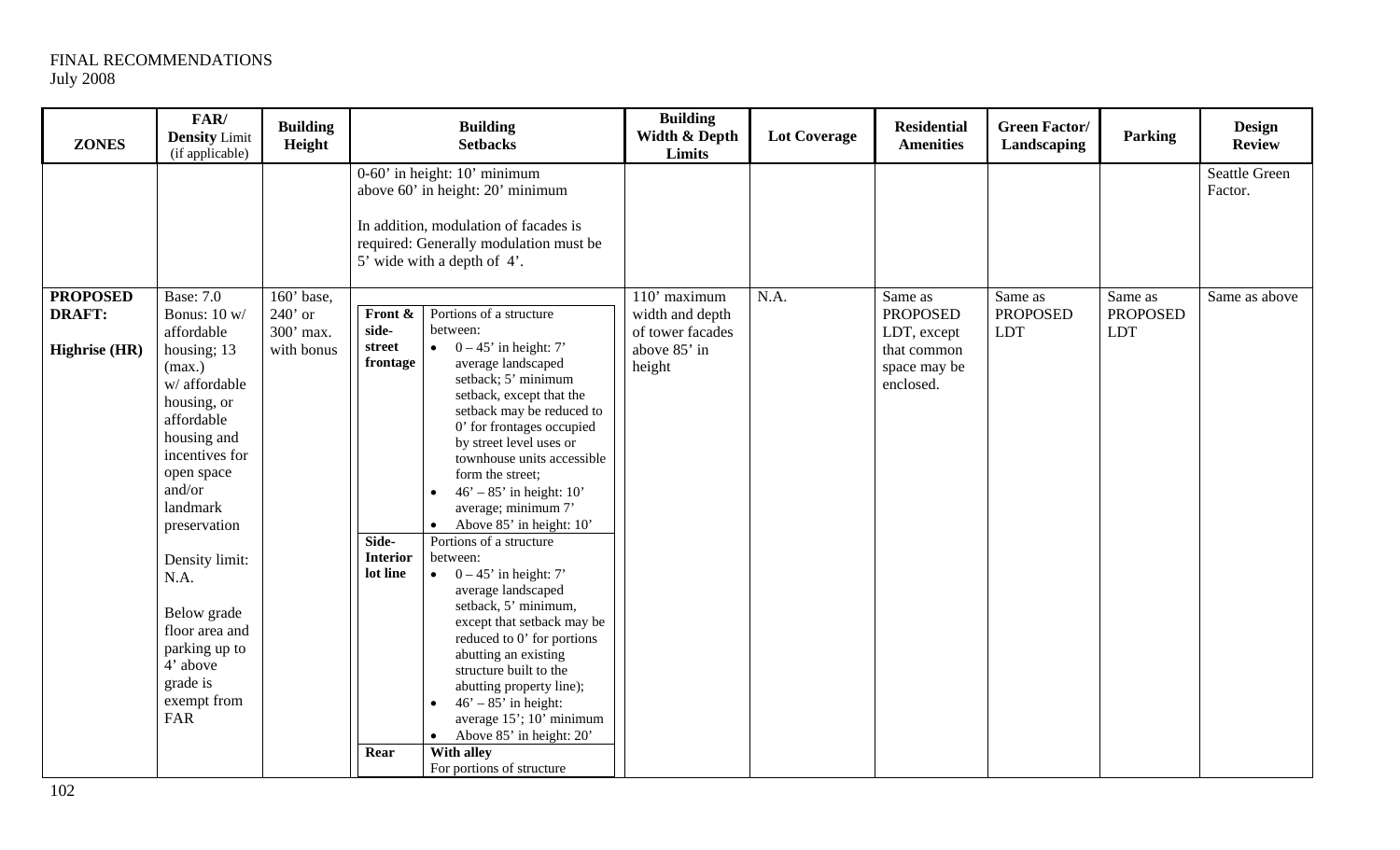| <b>ZONES</b> | FAR/<br><b>Density Limit</b><br>(if applicable) | <b>Building</b><br>Height | <b>Building</b><br><b>Setbacks</b>                                                                                                                                                                                                                                                                                                  | <b>Building</b><br>Width & Depth<br>Limits | <b>Lot Coverage</b> | <b>Residential</b><br><b>Amenities</b> | <b>Green Factor/</b><br>Landscaping | Parking | <b>Design</b><br><b>Review</b> |
|--------------|-------------------------------------------------|---------------------------|-------------------------------------------------------------------------------------------------------------------------------------------------------------------------------------------------------------------------------------------------------------------------------------------------------------------------------------|--------------------------------------------|---------------------|----------------------------------------|-------------------------------------|---------|--------------------------------|
|              |                                                 |                           | between:<br>$\bullet$ 0 – 45' in height: 0'<br>$46' - 85'$ in height: 10'<br>$\bullet$<br>Above 85' in height:<br>$\bullet$<br>15' average, 10' min.<br>No alley<br>For portions of structure<br>between:<br>$\bullet$ 0 – 45' in height: 5'<br>$46' - 85'$ in height: 15'<br>$\bullet$<br>Above 85' in height:<br>$\bullet$<br>20' |                                            |                     |                                        |                                     |         |                                |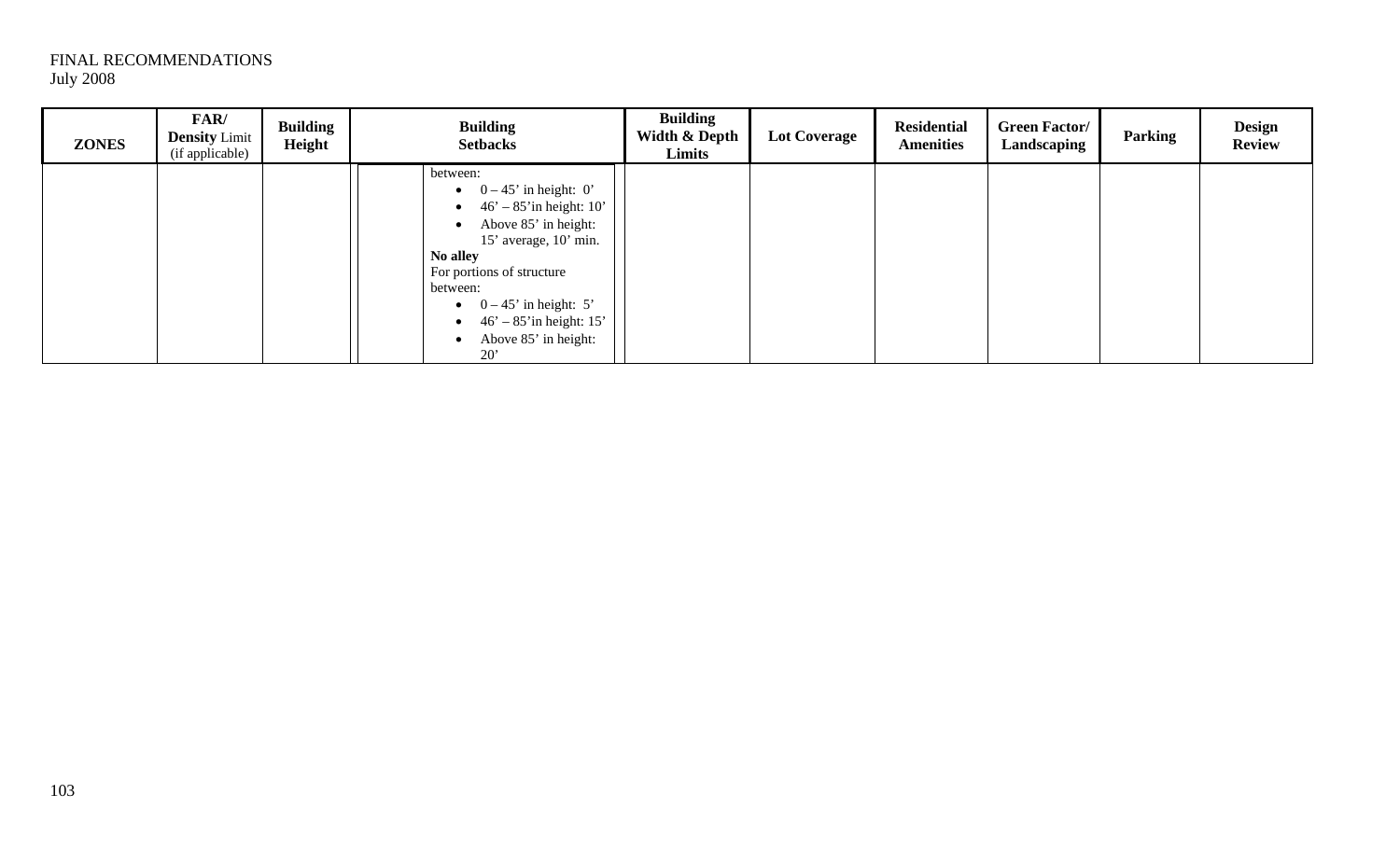## **Appendix C**

## **Neighborhood Plan Policies Applicable the to MF Code Update**

Citations indicate Comprehensive Plan page numbers where policies cited are located.

### Admiral

 -p. 8.9 ''A high quality, diverse neighborhood where developers and businesses benefit from sustaining excellence and from filling local needs.''

#### Bitter Lake

 -p. 8.21 ''A community where new development is environmentally friendly and supports pedestrians, containing a range of housing types and accommodating a diverse set of businesses providing a range of products and services.''

 -p. 8.21 ''Seek to minimize the impacts of commercial and higher density residential uses on single family residential areas.''

### Capitol Hill

 -p. 8.23 ''A neighborhood, with distinct residential areas, active business districts, accessible transportation services, and strong institutions, which is diverse and densely populated.''

 -p. 8.23 ''An enhanced neighborhood with diverse land uses, a mixture of housing types including single-family and dense multifamily, and vibrant commercial districts.''

''Enhance and protect the character of the diverse residential districts.''

 ''A community with a full range of housing types from single family homes to multifamily contributing to a diverse, densely populated neighborhood.''

 ''Seek tools to retain and increase housing affordable to households with incomes at and below the median income.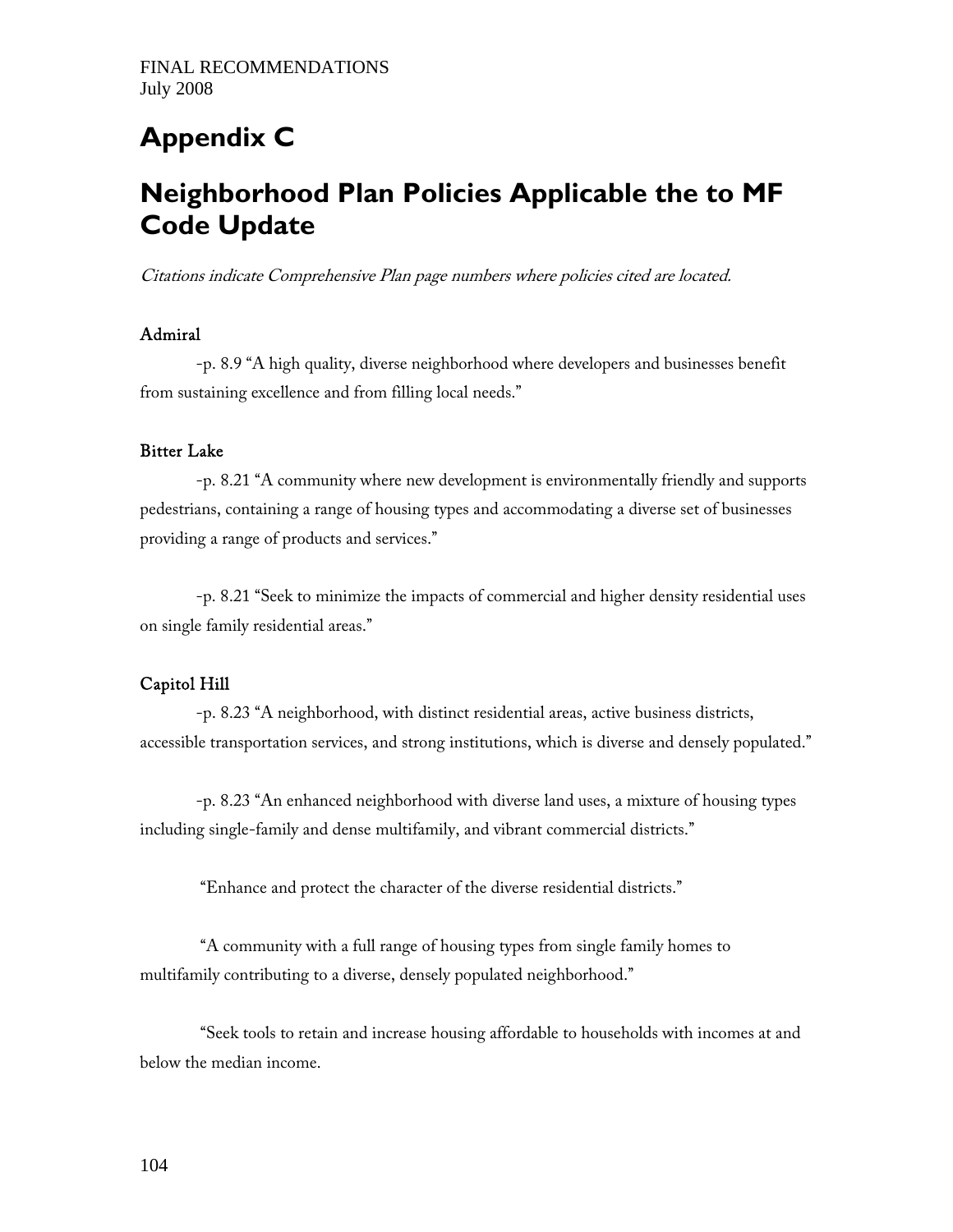### Central Area

 -p. 8.31 ''Encourage increased housing density in and around the 23rd Avenue and Jackson Street commercial area.''

 ''Encourage increased housing density where appropriate, such as on 12th Avenue and on Yesler Way, and in mid-rise zoned areas."

### Columbia City

 -p. 8.34 ''Strive to provide the required infrastructure to support increases in housing density.''

### Crown Hill/Ballard

 -p. 8.37 ''A community with housing types that range from single family to moderate density multifamily.''

 ''Accommodate the majority of new housing units and increases in density in the central areas of the Ballard and Crown Hill urban villages.''

### Delridge

 -p. 8.43 ''A community that preserves and enhances the residential character of single family neighborhoods within the Delridge community while providing a range of housing types to fit the diversity of Delridge households.''

### Eastlake

 -p. 8.85 ''A residential lakefront community primarily defined by low to moderate residential density, pedestrian-scale mixed-use development, neighborhood services, Lake Union maritime uses and compatible architectural styles.''

-p. 8.85 ''Buildings are an important part of Eastlake's views and residential and commercial streetscapes, and their designs should reflect the neighborhood's lowrise, finely textured scale, comparatively small development sites, and the individuality of its architectural expressions.''

### First Hill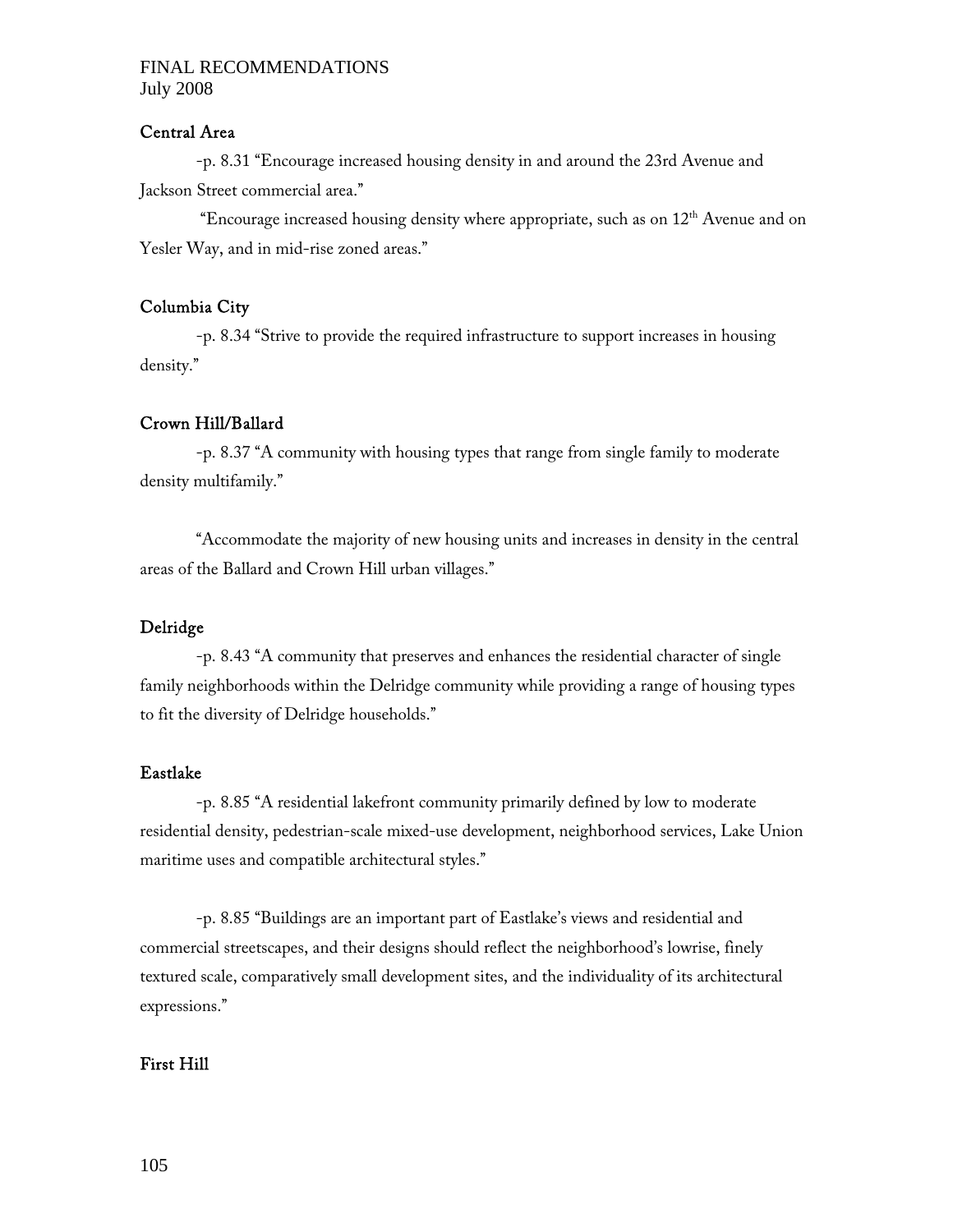-p. 8.89 ''A community with a culturally and economically diverse residential population, that is also a major employment center, home to many of the region's state-of-the-art medical centers and related facilities.''

### Fremont

 -p. 8.93 ''Encourage high density housing to locate in mixed-use areas and in close proximity to transit corridors.''

#### Georgetown

 -p. 8.97 ''Seek to retain Georgetown's residentially zoned lands as a means of providing affordable homeownership opportunities.''

### Green Lake

-p. 8.106 ''An urban village with affordable housing opportunities.''

 ''A neighborhood with housing for a range of income levels that is compatible with the existing single-family character of the neighborhood.''

''To support the vision of the Green Lake residential urban village and its housing goals and to accommodate growth targets, Midrise 60 zoning is appropriate in the area bounded by Interstate 5, 5th and 6th Avenues NE, NE Maple Leaf Place, and NE 70th Street.''

### Greenwood/ Phinney Ridge

-p. 8.110 ''A neighborhood with a varied housing stock and a wide range of affordability that serves a diverse population.''

### MLK @ Holly

 -p. 8.114 ''A neighborhood that has a broad range of land uses to respond to the diverse needs of the community and to encourage neighborhood sustainability, including residential, commercial, retail, service, cultural, and open space uses.''

 ''A balance of both single family and multifamily housing that is both for rent and owneroccupied.''

 ''Encourage well designed multifamily development to contribute to the development of a mixed use town center development.''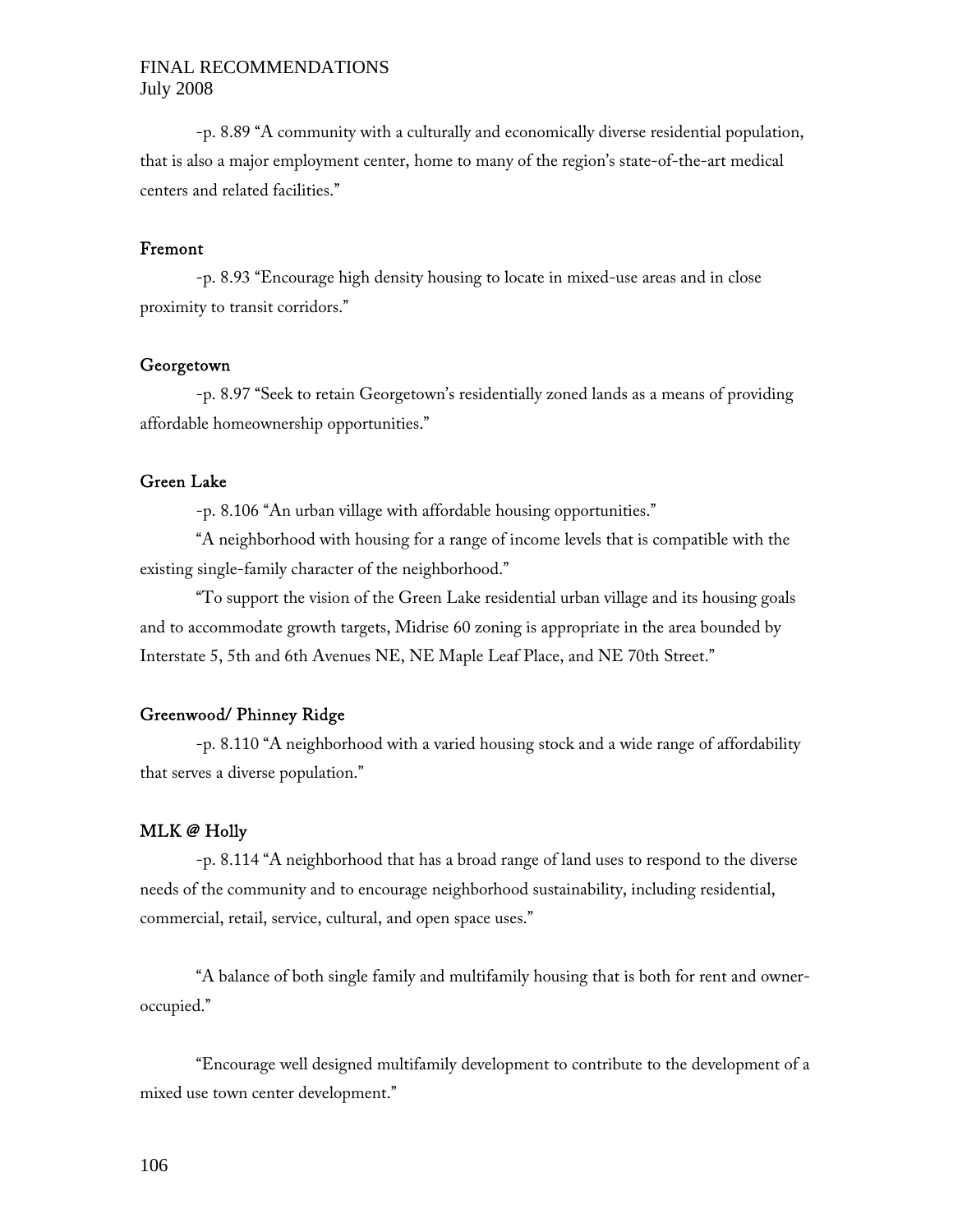''Encourage the preservation of affordable housing resources through rehabilitation of existing single family residences.''

### Morgan Junction

 -p. 8.119 ''Explore methods to discourage increasing height limits in the commercial and multifamily zones above the currently existing levels and encourage developers of new multifamily and commercial buildings to locate mechanical, heating, ventilation and air conditioning equipment within the envelope of the building structure.''

 ''Maintain the character and integrity of the existing single-family zoned areas by maintaining current single family zoning both inside and outside the urban village on properties meeting the locational criteria for single-family zones.''

 ''Promote home ownership for people of diverse backgrounds and income levels, and encourage a wide range of building styles.''

### North Beacon Hill

 -p. 8.122 ''Establish methods to focus future growth to areas within the urban village best served by existing and future transit and community services. As part of this effort, consider NC2/R-40 as well as less intensive commercial and multifamily zoning in areas abutting existing NC2 zones, including consideration of upzoning single-family zoned areas approximately as shown on attached Map P-1.''

-p. 8.122 ''Provide for a more diverse mix of housing types and densities, especially in the northern portion of the North Beacon Hill neighborhood.''

 ''Seek to maintain the character of low density multifamily areas in the northern portion of the urban village while providing opportunities for additional mixed-use residential development in the retail core in the southern portion of the urban village.''

### North Neighborhoods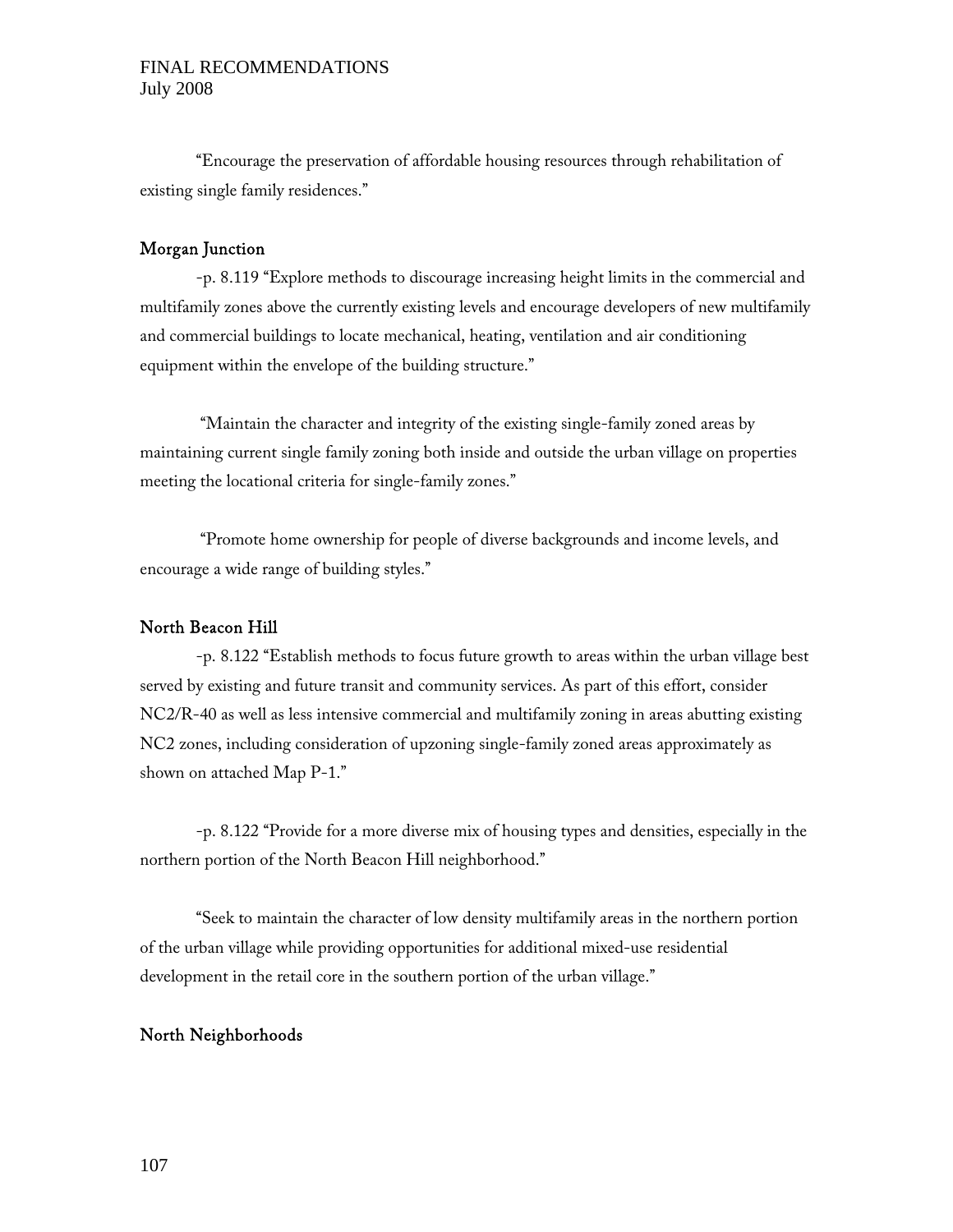-p. 130 ''Encourage development of non-single family parcels adjacent to single family zoning to provide transitions or buffers adequate to protect the single-family area from adverse impacts.''

 ''Encourage innovative and affordable housing types responsive to market demand and neighborhood desires, including live/work, studio, and in-home business.''

 ''This policy is to be considered in the review of future rezones in the area defined by 15th Ave NE on the west, NE 95th Street on the south, NE 145th Street on the north, and Lake Washington on the east. Rezones are not favored by this neighborhood plan if they would:

 increase the permitted density of residential or commercial use (except for rezones from C to NC zones)…''

### North Rainier

 -p. 8.131 ''Housing in the neighborhood which meets community needs and makes a compatible transition from higher-intensity mixed-use and multifamily residential to single family areas.''

 -p. 8.132 ''Seek to promote the highest intensity residential development in the proposed "Town Center." Encourage the "Town Center" to be the focal point of mixed-use commercial and residential development. Encourage additional multifamily or mixed-use development in the following areas: south of the Rainier/ MLK intersection within the urban village, and continue south toward Rainier Valley Square Shopping Center; and in vacant parcels located east to 23rd Avenue S and west to 17th Avenue S around the intersection of Massachusetts Street and Rainier Avenue South.''

 ''Seek to maintain single-family zoned areas within the urban village, but allow rezones to Residential Small Lot to encourage cluster housing developments and bungalow courts. Any single-family zoned area within the urban village is appropriate for any of the Residential Small Lot (RSL) designations, provided that the area meets other requirements of the land use code rezone evaluation criteria for rezones of single-family land. Allow for the rezone of property north of S. Holgate Street that is adjacent to both multifamily and commercially zoned areas to lowrise multifamily zones which permit residential densities that are no higher than permitted in the RSL zone.''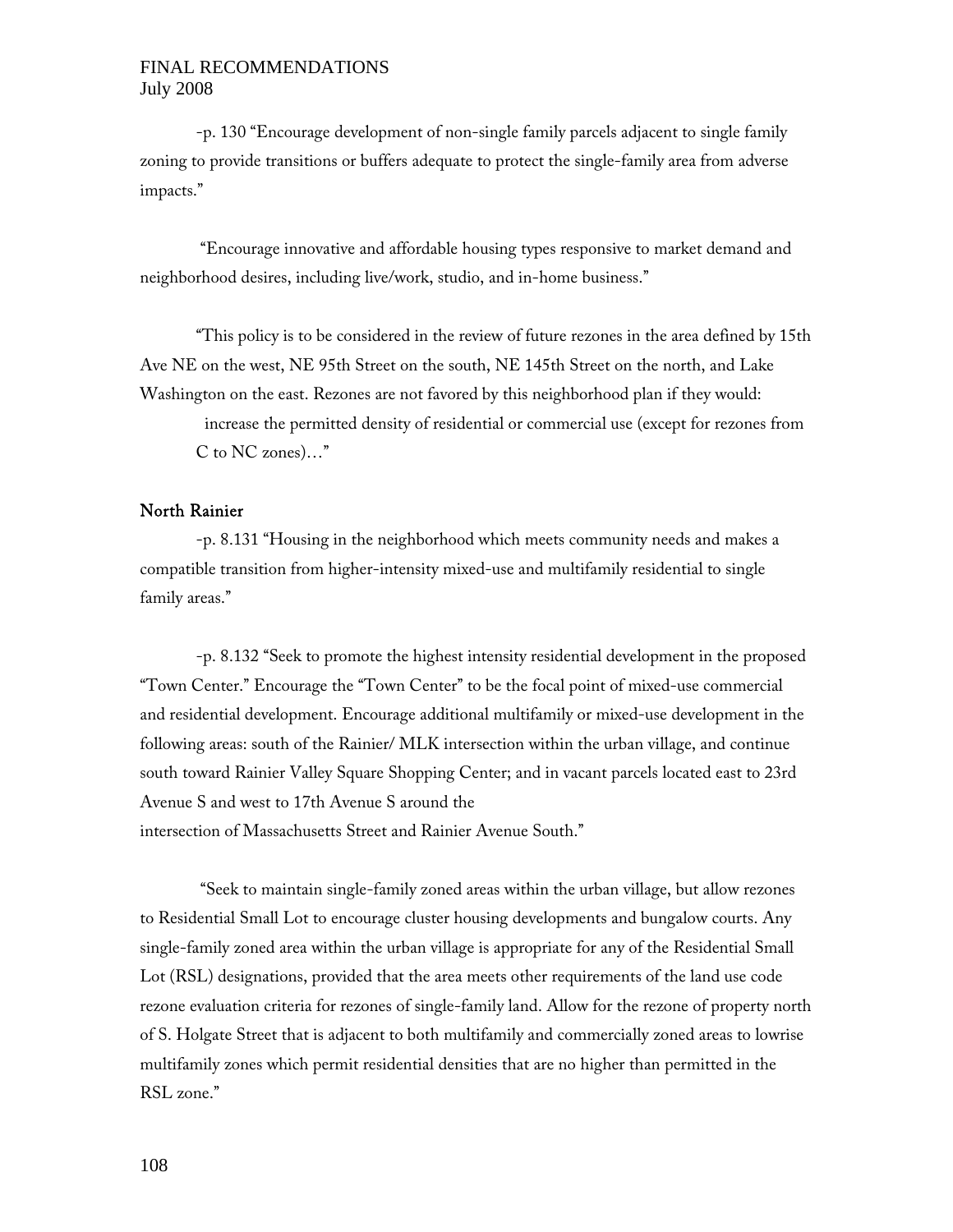''Seek to use design guidelines within the North Rainier Hub Urban Village to promote mixed-use, townhomes, and higher-density development which accommodates the anticipated growth, while promoting the development of well-designed structures that respond to the physical character and environment of the neighborhood. Seek to avoid suburban ''tract home style'' developments that detract from the character of some North Rainier's single-family neighborhoods.''

### Northgate

 -p. 8.135 ''Encourage development of the core as a major regional activity center for retail, commercial, office, multifamily residential, and educational uses with densities sufficient to support transit."

 ''Promote additional multifamily housing opportunities for households of all income levels to the extent that a compatible scale and intensity of development can be maintained with adjacent single-family areas.''

''Medium to high density residential and employment uses are concentrated within a 10 minute walk of the transit center, reducing the number and length of vehicle trips and making travel by foot and bicycle more attractive.''

# Pike/Pine

 p. 8.138 ''A community with its own distinct identity comprised of a mix of uses including multifamily residential, small scale retail businesses, light manufacturing, auto row and local institutions.''

''Encourage diversity of housing while seeking to maintain existing low income housing.''

''Seek additional resources for the preservation of existing, affordable rental housing.''

 ''Promote opportunities for owners of existing affordable rental housing to obtain financing to make property improvements without impacting rent levels.''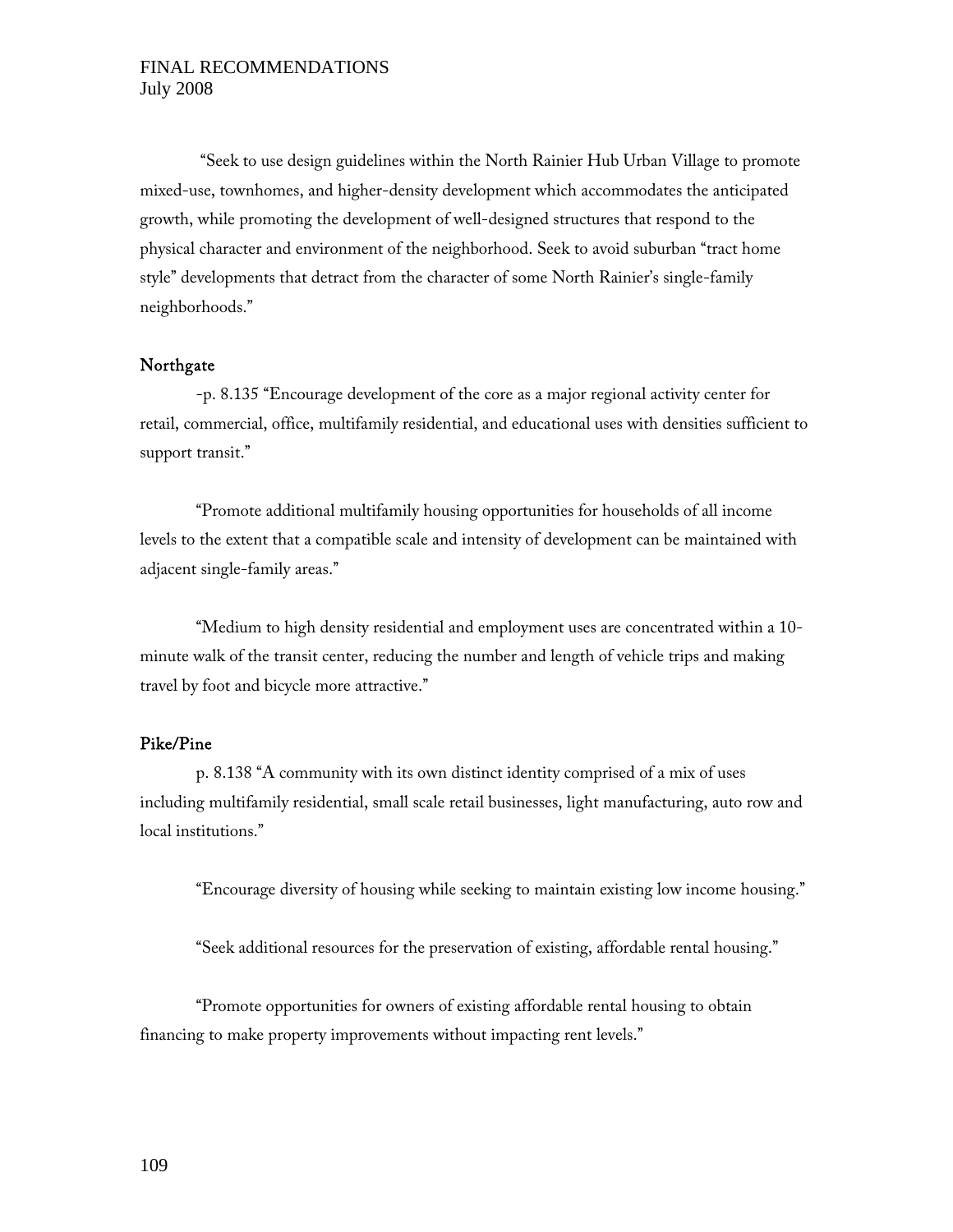# FINAL RECOMMENDATIONS July 2008

 ''Promote the additional development of new or rehabilitated housing units, through tools such as code modifications, incentives, and providing flexibility during development review.''

# Queen Anne

 -p. 8.142 ''Queen Anne has many single-family, multifamily, and mixed-use neighborhoods which preserve cultural and historic resources and which include affordable, subsidized, and special needs housing.''

 ''Encourage an attractive range of housing types and housing strategies to retain Queen Anne's eclectic residential character and to assure that housing is available to a diverse population.''

-p. 8.143 ''Create a unique urban identity in Queen Anne's Urban Center which includes an attractive multifamily residential neighborhood identified by its distinctive park-like character and surrounding mixed use areas.''

# Rainier Beach

 -p. 8.147 ''A diverse and vibrant neighborhood composed of pedestrian-friendly, transitconnected business districts and affordable and attractive residential areas.''

 ''Seek to preserve all single family zoned areas' character. Encourage residential small lot opportunities within single-family areas within the designated residential urban village, and in the area within the residential urban village west of Martin Luther King Boulevard S., permit consideration of rezones of single-family zoned land to the Lowrise Duplex Triplex (LDT), Lowrise 1 (L1), or Lowrise 2 (L2) designations.

 ''A community that meets the housing needs of its economically diverse and multicultural population and provides opportunities at all economic levels.''

 ''Encourage affordable and attractive multifamily development, particularly along Rainier Avenue South from South Holly Street to South Cloverdale Street, and as part of South Henderson Street revitalization efforts.''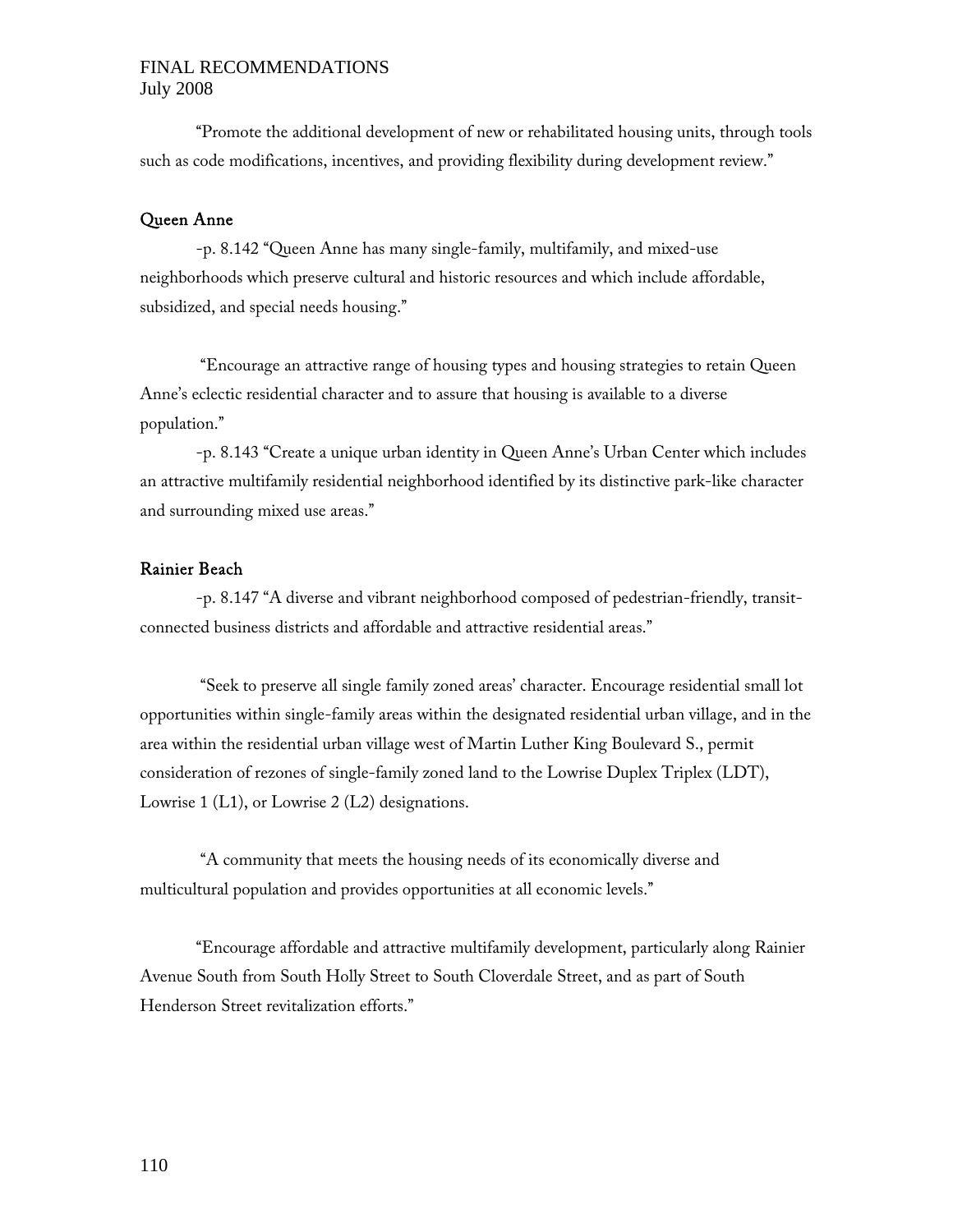# FINAL RECOMMENDATIONS July 2008

 ''Seek to preserve Rainier Beach's diversity and multicultural population by providing affordable housing home-ownership opportunities through programs and land use and zoning tools, including, where appropriate, rezoning.''

### Roosevelt

 -p. 8.150 ''An attractive and diverse community that features the neighborhood's special small scale building character and a strong, vibrant business district."

 ''A neighborhood with a wide range of housing and family types that support an eclectic and diverse community.''

 ''Encourage future housing development in multifamily structures designed to accommodate a range of incomes.''

# South Park

 -p. 8.157 ''A neighborhood where residents of all cultures, incomes and ages are welcome.''

''Maintain and enhance South Park's residential character.''

### University Community

 -p, 8.161 ''Encourage the development of retail businesses that serve local needs on 25th Avenue NE, and encourage the redevelopment of a diverse mix of housing and compatible retail, where appropriate, in adjacent areas."

 -p. 8.163 ''Employ a variety of housing types and development strategies to effectively provide for identified needs, including existing housing preservation, code enforcement, accessory units, new ground related housing, and mixed-use mid-rise residential development.''

 -p. 8.164 ''Seek to preserve and enhance the following design characteristics within the community: Pedestrian orientation and visual interest to the pedestrian, high quality, humanscaled design details in larger buildings, streetscape continuity on commercial corridors, integration between the UW campus and the surrounding community, buildings with attractive open space and low rise multi-family development that fits with the design character of adjacent single family houses.''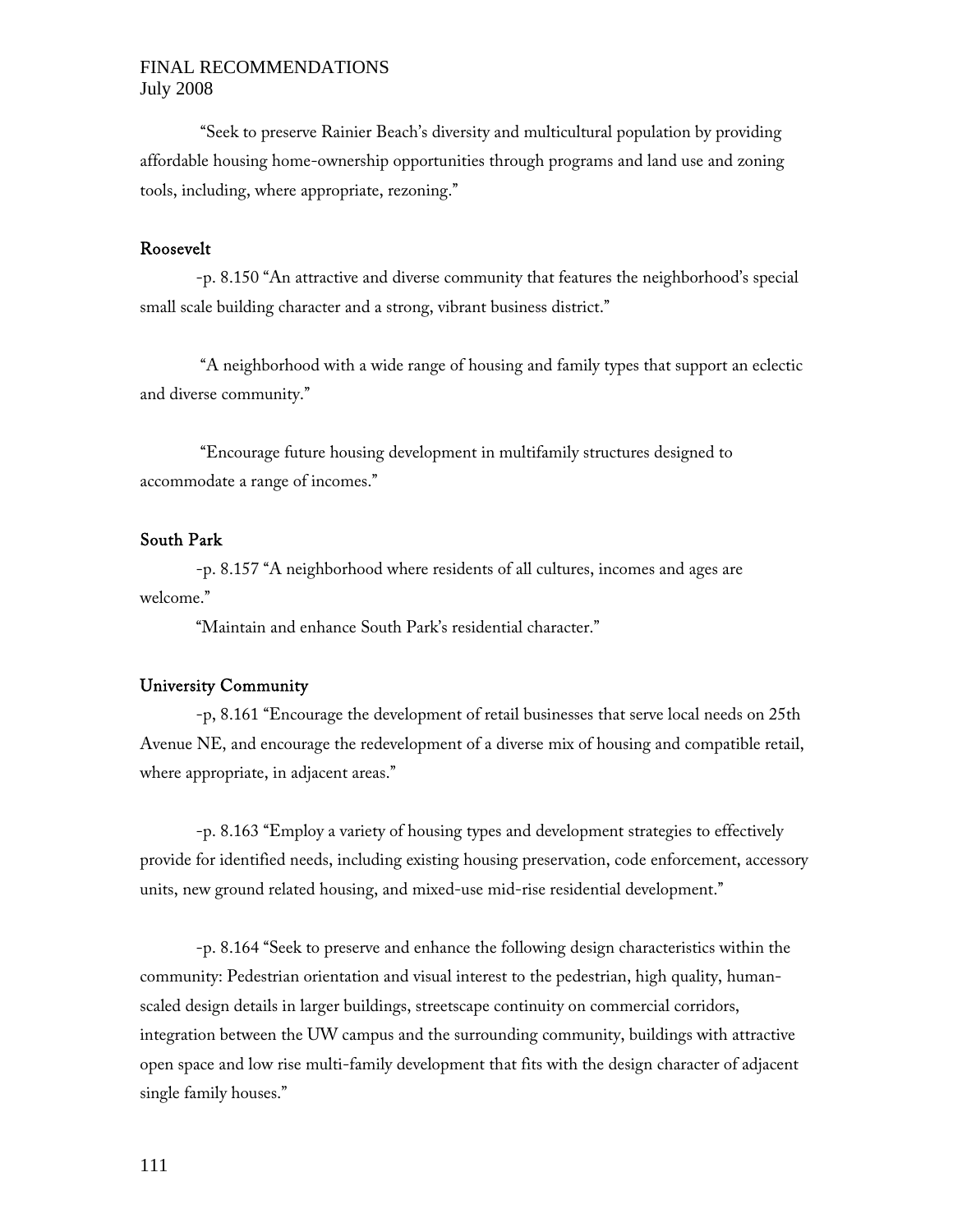### Wallingford

 -p. 8.168 ''A community with housing and amenities that support a population of diverse incomes, ages and other social characteristics.''

 -p. 8.168 ''Seek to make a wide variety of housing types available to meet the needs of diverse populations and families and explore options to provide affordable homes.''

# West Seattle Junction

-p. 8.172 "A community with housing and amenities that support a population of diverse incomes, ages and other social characteristics.''

### Westwood/ Highland Park

 -p. 8.174 ''A diverse community with two distinct areas, Westwood and Highland Park, comprised of a mix of single and multi-family residential areas, significant public facilities, regional and local commercial businesses, and natural resource opportunities that together offer a variety of choices for its residents.''

 -p. 8.177 ''A community with both single-family and multi-family residential areas and the amenities to support the diverse population.''

 ''Promote the attractiveness of higher density residential areas through the enhancement of basic infrastructure and amenities.''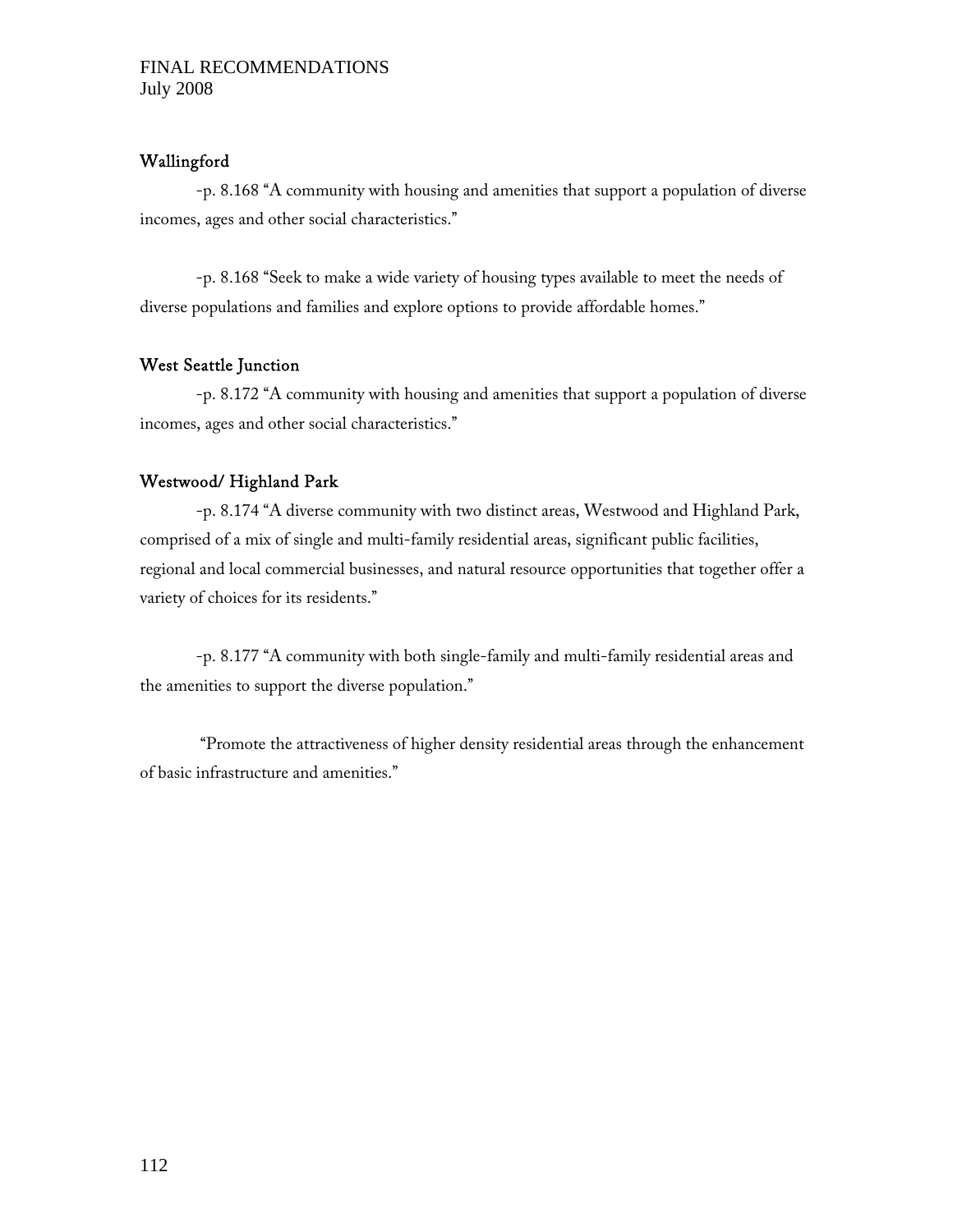# **Appendix D**

# **Comprehensive Plan Multifamily Policies**

Amendments to the Comprehensive Plan multifamily zone policies were adopted by the City Council as part of the 2007 amendment cycle. The proposed code amendments are intended to be consistent with all Comprehensive Plan policies. The recently amended policies are listed here:

### **Land Use Policy 80:**

Provide for predictability about the allowed intensity of development with appropriate development standards and density limits for each zone to accommodate a range of housing types and achieve development that meets the policy intent for each zone.

# **Land Use Policy 81:**

Limit building heights to establish predictable maximum heights, maintain scale relationships with adjacent buildings, and limit view blockage. Allow for a variety of roof forms, and allow additional height to encourage pitched roofs, where appropriate.

### **Land Use Policy 83:**

Limit bulk to ensure that buildings contribute to the desired pattern of development for the applicable multifamily zone, to maintain compatibility with the surrounding areas, and to encourage infill and single lot development where appropriate.

# **Land Use Policy 85:**

Establish building setback requirements from property lines, as appropriate for the type of multifamily development allowed in the zone. This is to help ensure access to light and air, to provide a sense of privacy, and to provide adequate transition between zones of different intensities.

# **Land Use Policy 86:**

Provide for the recreational needs of residents with standards for amenity areas that may include private or shared open space, whether in the form of rooftop decks, balconies or ground level spaces.

### **Land Use Policy 92:**

Establish a range of low-density multifamily zones to accommodate a range of housing choices that:

• Provide opportunities for multifamily infill development compatible with surrounding zones;

• Allow for densities and building types that encourage both new construction and the conversion of existing structures; and